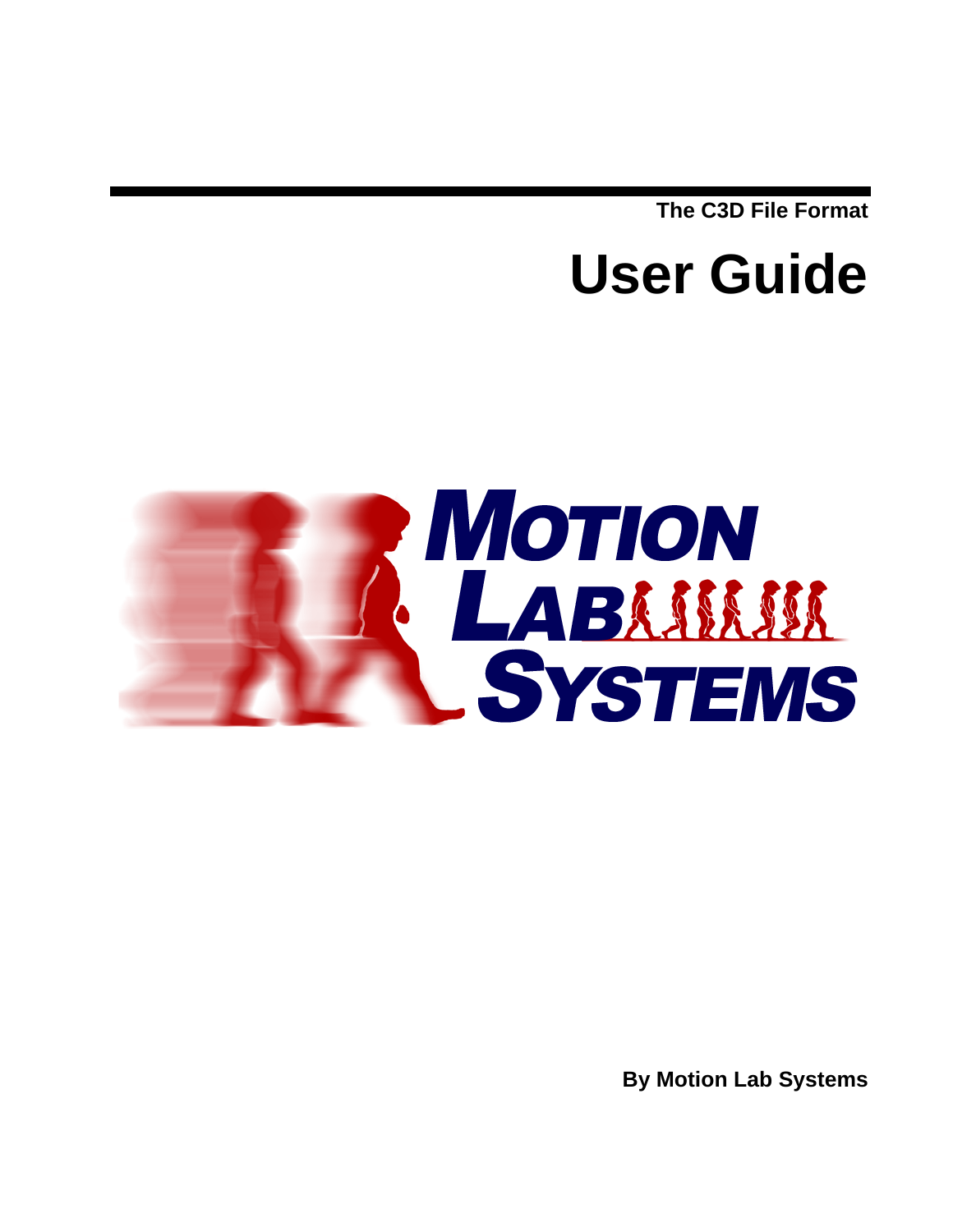This manual was written by Motion Lab Systems using *ComponentOne Doc-To-Help.™* Updated Thursday, January 17, 2008

#### **Trademarks**

All trademarks and registered trademarks are the property of their respective owners.

Motion Lab Systems, Inc. 15045 Old Hammond Highway • Baton Rouge, LA 70816-1244 Phone (225) 272-7364 • Fax (225) 272-7336 Email: [support@motion-labs.com](mailto:support@motion-labs.com) [http://www.motion-labs.com](http://www.motion-labs.com/)

Printed in the United States of America © Motion Lab Systems, Inc. 1997-2008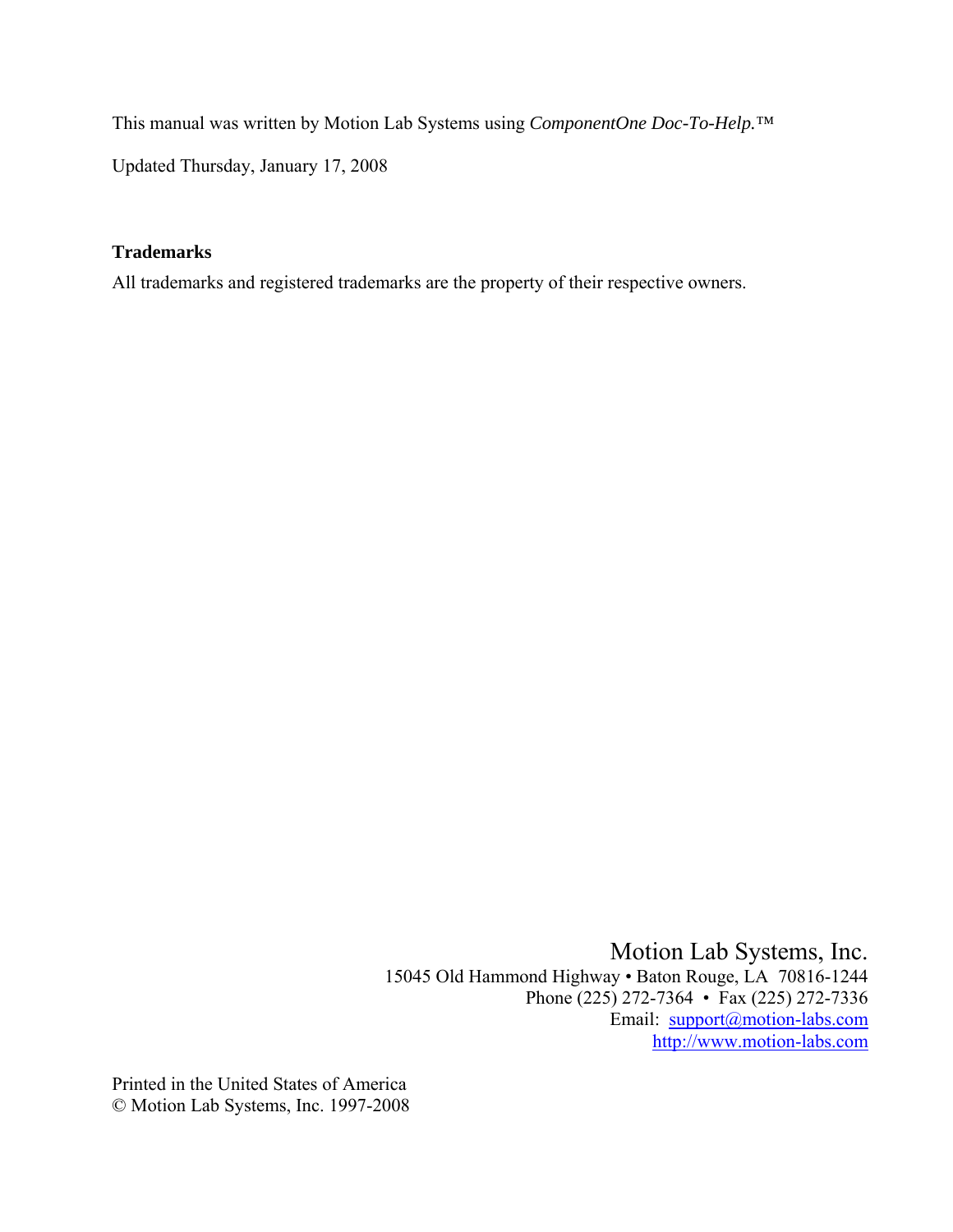# **Contents**

| <b>Revision History</b>      | 1  |
|------------------------------|----|
|                              |    |
| <b>Redistribution</b>        | 5  |
|                              |    |
| <b>Glossary of Terms</b>     | 7  |
| <b>Foreword</b>              | 11 |
|                              |    |
|                              |    |
| <b>Preface</b>               | 13 |
|                              |    |
| The C3D file format          | 17 |
|                              |    |
|                              |    |
|                              |    |
| <b>The Header Section</b>    | 31 |
|                              |    |
|                              |    |
|                              |    |
| <b>The Parameter Section</b> | 39 |
|                              |    |
|                              |    |
|                              |    |
|                              |    |
| The 3D/Analog Data Section   | 55 |
|                              |    |
|                              |    |
|                              |    |
| <b>Required Parameters</b>   | 69 |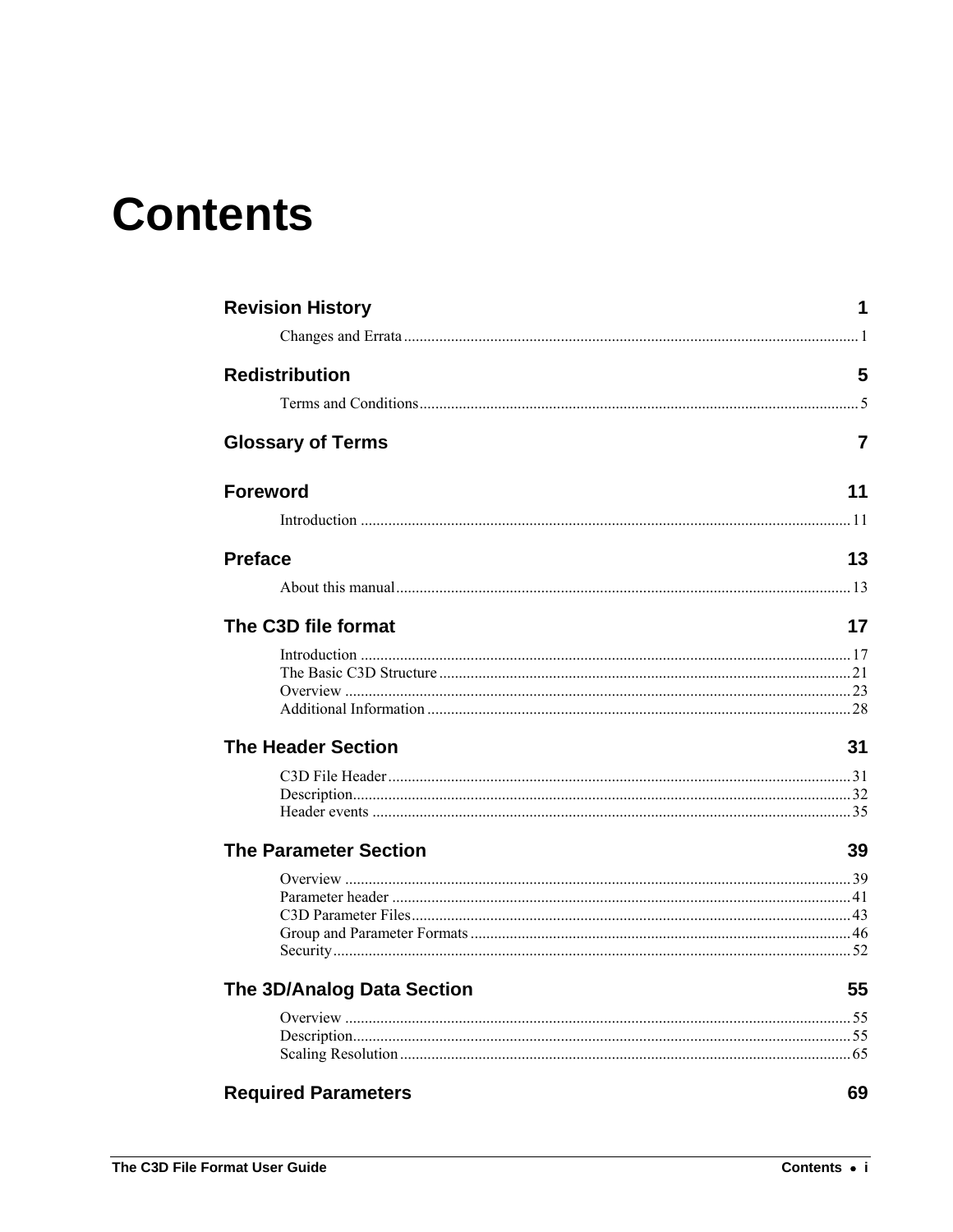## **Application Parameters**

### **Additional Parameters**

## C3D file basics

# The Future of C3D

### **Index**

123

97

107

113

117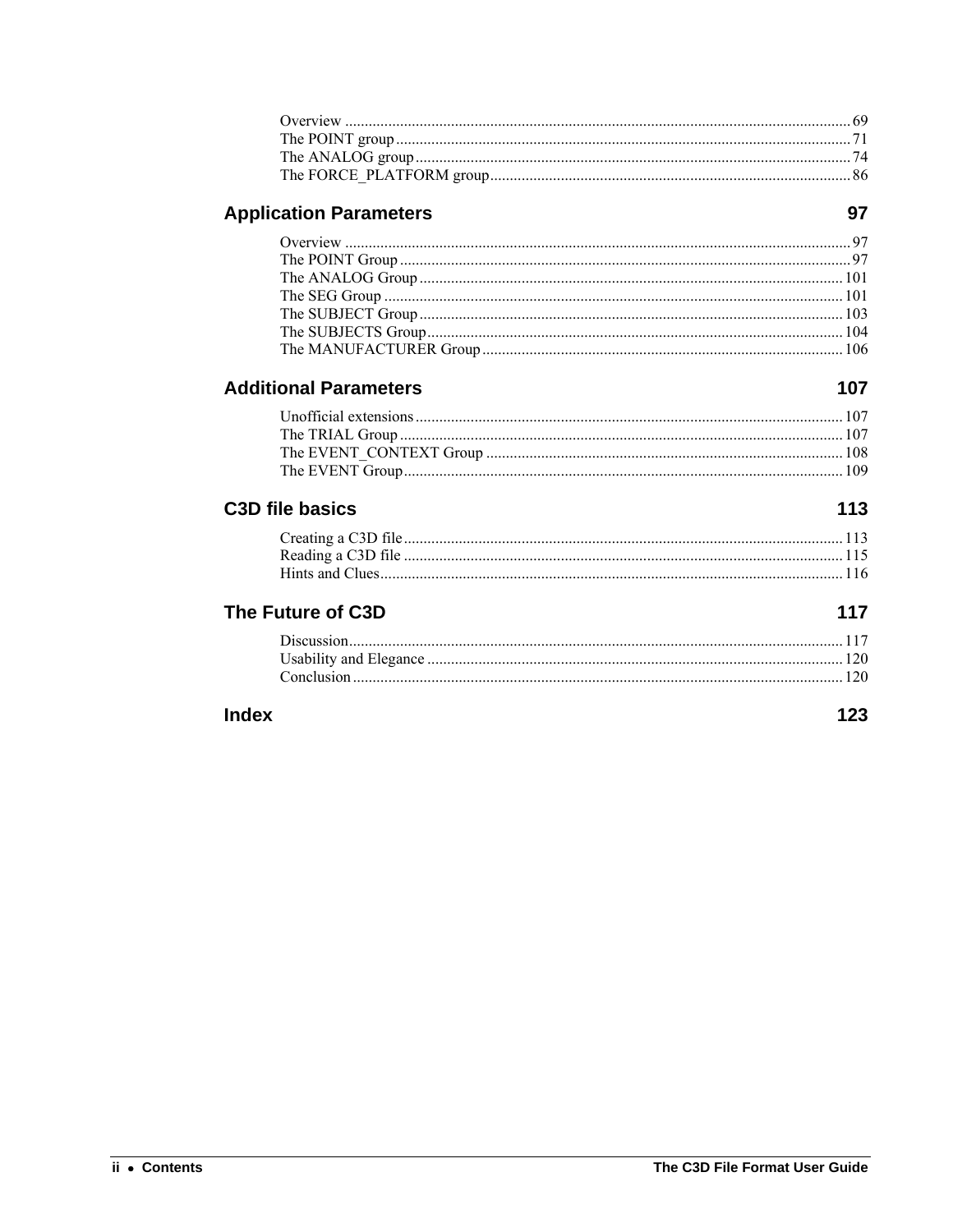# <span id="page-4-0"></span>**Revision History**

## **Changes and Errata**

This C3D documentation has its origins in the original concise definition written by Dr. Andrew Danis in the late 1980's. The original description was available for many years as an ASCII text file and, apart from the AMASS manuals, this was the only public source of C3D format information. The original documentation file is still available from the C3D web site but it is no longer maintained and contains some inaccuracies.

The following history is in reverse chronological order, starting with details of the most recent revisions.

#### *January 17th, 2008*

Corrected an error in the manual that stated (incorrectly) that the ANALOG:USED parameter was stored in the C3D header. The ANALOG:USED value is *not* stored in the C3D header but can be calculated from two values that are stored in the header.

Added a description of the sampling rate restrictions for both POINT and ANALOG data that are implicit in the C3D format but had not been explicitly stated. Added some notes on analog scaling values pointing out that using incorrect scale values can cause the data to be corrupted. Added numbering to each of the "Notes for Programmers" sections to make it easier to refer to them.

This release provides some additional information on force platform types that have been described by C-Motion. These force plate descriptions are currently incomplete.

#### *January 25th, 2006*

The description of the storage of analog data parameters in the C3D file header has been re-written and the description of analog data storage has been expanded. An example has been added to demonstrate how the various parameters that describe the analog data are calculated. The original descriptions contained a couple of errors and were hard to understand.

This release restores a chapter on additional C3D parameters that provides information on parameters and groups that have been introduced to the C3D file format by various software applications or motion capture manufacturers. These groups are becoming common in C3D files, notably the MANUFACTURER and EVENT groups, together with other groups such as the SEG and TRIAL groups that provide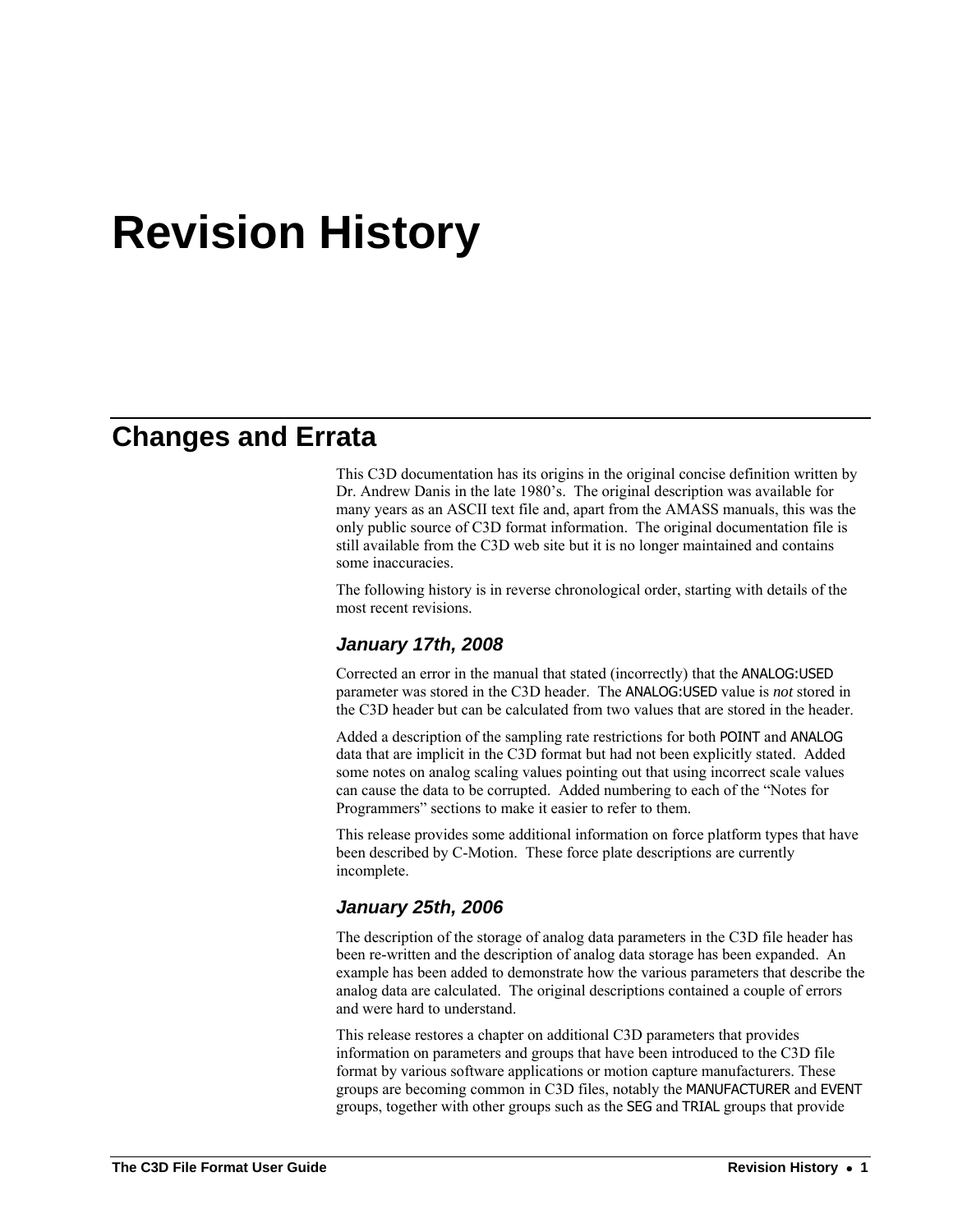additional information, but are not required by the original C3D format description. The EVENT and EVENT\_CONTEXT groups are particularly interesting as they provide a flexible method of storing event and other time specific data within the existing C3D format using parameters.

### *July 20th, 2005*

Added some additional explanation of the header word that describes the number of analog samples in a 3D frame.

Updated the definition of the FORCE\_PLATFORM:ZERO parameter to make it clear that only a value of 0,0 indicates that no baseline offset correction is to be applied to the force platform data.

Minor grammatical changes to reserve the word "*section*" for use with parts of the C3D file description and avoid confusion with parts of the manual and documentation.

### *July 6th, 2004*

Added descriptions of the ANALOG:FORMAT and ANALOG:BITS parameters that required to enable software applications to read C3D files that contain unsigned 16 bit integer data. These can be found at the end of the chapter discussing the required analog parameters. These descriptions, and an additional discussion at the start of the chapter, should be read carefully by anyone attempting to read or write 16-bit analog data values in C3D files. This is mandatory reading for anyone maintaining  $3<sup>rd</sup>$  party applications that read analog C3D data.

The possibility of encountering unsigned 16-bit integers within the analog data storage has lead to substantial alteration of the descriptions of most of the parameters controlling analog data. In particular, the chapter describing the ANALOG:OFFSET parameter has had to be completely rewritten to accommodate the possibility of interpreting the parameter as either a signed or unsigned integer value depending on the format used to store analog data values. A brief chapter has been added at the end of the ANALOG:OFFSET discussion that describes methods of "zeroing" analog data to remove measurement offsets. While this document takes no position as to the merits of any of the data zeroing methods described, users are strongly encouraged to use signed integers when storing analog data values where ever possible.

The description of the ORIGIN(3) parameter for TYPE-3 force plates has been changed to make it clear that this value is normally negative.

Various typographic errors have been either fixed (or moved to new areas of the document). Please let us know if (when) you find any errors or vague descriptions that could be improved. Please feel free to write additional descriptions or items for inclusion in this document and submit them to the C3D-L list.

To keep the bankers, lawyers and other folk happy, a formal redistribution clause setting out the terms and conditions for the redistribution of this document by third parties has been added to the manual. This simply sets out the previous "freely available to all" policy in more formal terms.

### *February 16th 2003*

The chapter describing analog scaling has been expanded to include a worked example showing the calculation of the scale factor for a typical load cell. The C3D File basics and final chapter on the future of the C3D format have been expanded with addition information and commentary.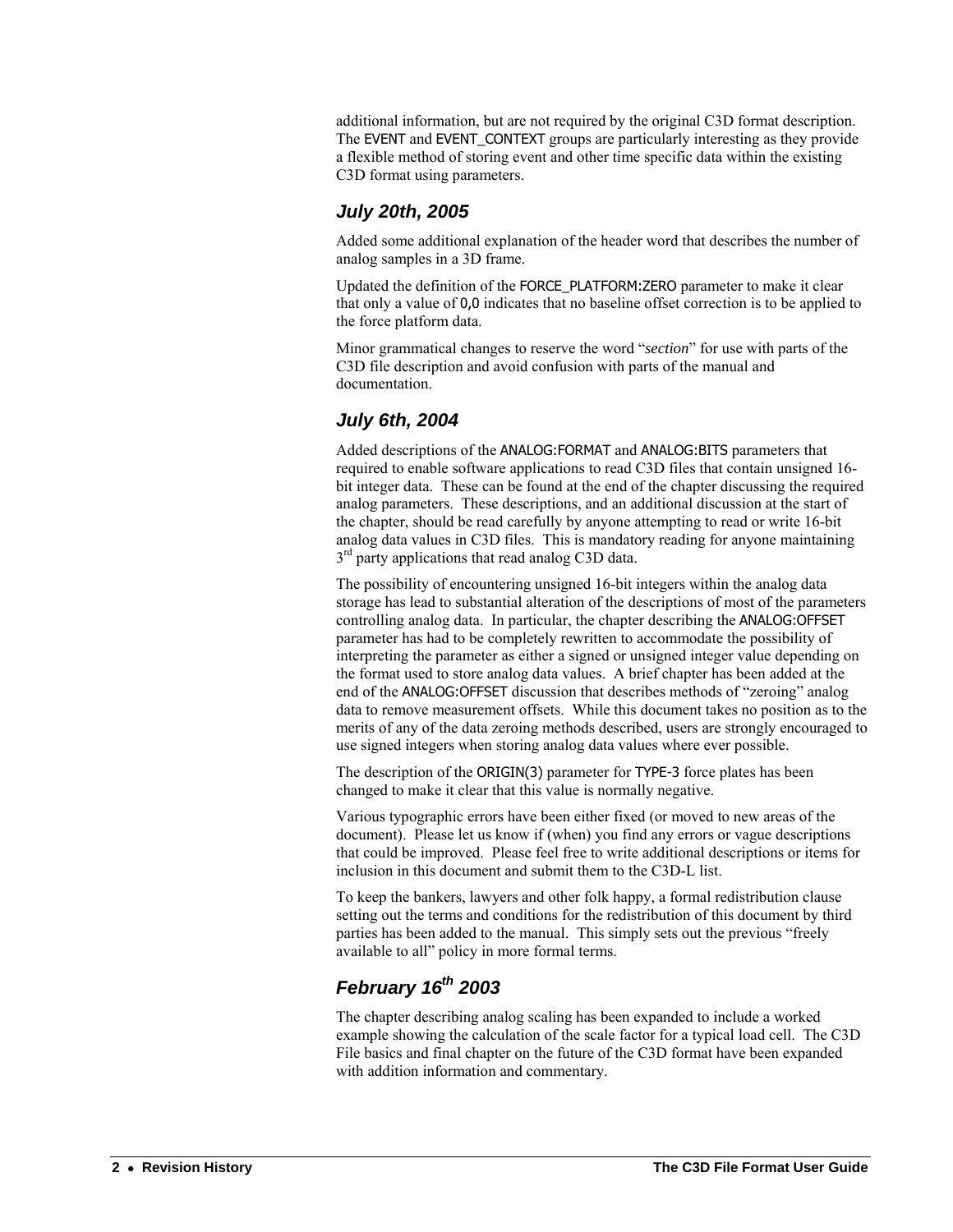### *June 22nd 2002*

Dr. Andrew Dainis has contributed a foreword to the manual. This version of the manual contains additional information about the concept of *Parameter Files* and points out that they are not an essential part of the C3D specification. Additional information has bee added to the description of the CAL\_MATRIX parameter, which now explicitly states that it uses the *Calibration matrix* while TYPE-2 plates use the *Sensitivity matrix*.

The manual introduces the concept of *signed* and *unsigned* C3D files to accommodate the issues raised by the use of unsigned integers and bytes within the parameter section of C3D files. This has involved a major re-work to explicitly state the integer and byte types (signed vs. unsigned) throughout the manual. The chapters describing non-essential C3D parameters and manufacturer specific parameters have been removed from this release. In addition to the printed manual and Adobe PDF document, this release is available in HTML on the C3D web site and may be viewed live.

## *April 7th 2002*

Revised with substantial editorial changes throughout to improve readability, i.e. the replacement of the word "REAL" with the more common term "floating-point." The description of the structure of parameter files has changed substantially and several pages have been added to describe the calculation of analog scale factors, particularly with reference to force platforms. The manual now includes examples of the calculations for each type of force plate. A short description of the history of the C3D format has been added to the introduction.

### *October 28th 2001*

The first version of this manual was created as a result of user requests during the C3D User Group discussions sponsored by Motion Lab Systems Inc., at the 2001Gait and Clinical Motion Analysis Society meeting in Sacramento, California. This version was released in print and as an Adobe PDF document on the C3D web site.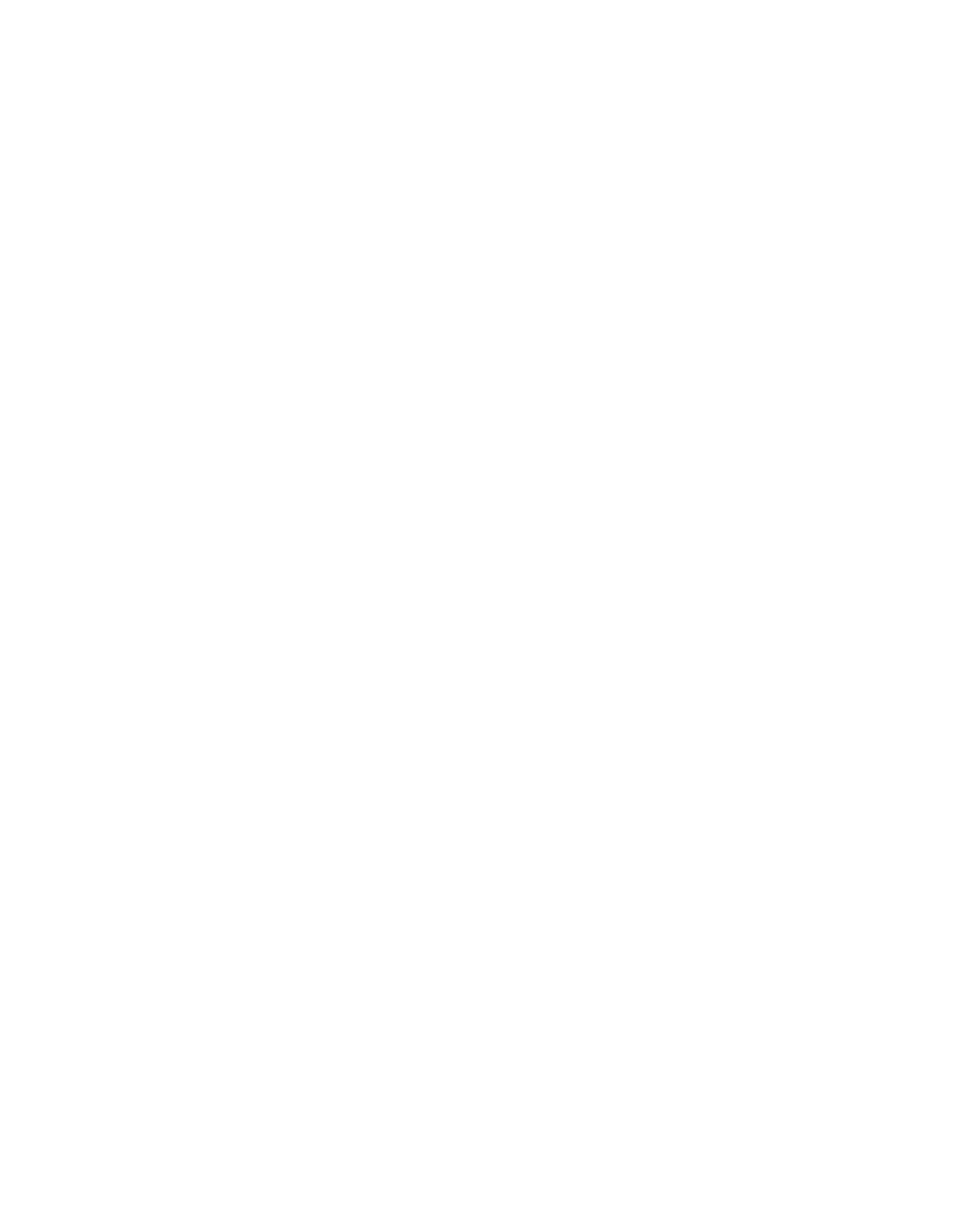# <span id="page-8-0"></span>**Redistribution**

# **Terms and Conditions**

Redistribution and use of this document in source and binary forms are permitted provided that the following conditions are met:

- Redistributions of this document in source form must retain this list of conditions, and the following disclaimer.
- Redistributions in binary form must reproduce this list of conditions and the following disclaimer in the printed documentation and/or other materials provided with the distribution.
- Neither the name of Motion Lab Systems, nor the names of any of the document contributors may be used to endorse or promote products derived from this documentation without specific prior written permission.

THIS DOCUMENT IS PROVIDED BY THE CONTRIBUTORS "AS IS" AND ANY EXPRESS OR IMPLIED WARRANTIES, INCLUDING, BUT NOT LIMITED TO, THE IMPLIED WARRANTIES OF MERCHANTABILITY AND FITNESS FOR A PARTICULAR PURPOSE ARE DISCLAIMED. IN NO EVENT SHALL THE CONTRIBUTORS BE LIABLE FOR ANY DIRECT, INDIRECT, INCIDENTAL, SPECIAL, EXEMPLARY, OR CONSEQUENTIAL DAMAGES (INCLUDING, BUT NOT LIMITED TO, PROCUREMENT OF SUBSTITUTE GOODS OR SERVICES; LOSS OF USE, DATA, OR PROFITS; OR BUSINESS INTERRUPTION) HOWEVER CAUSED AND ON ANY THEORY OF LIABILITY, WHETHER IN CONTRACT, STRICT LIABILITY, OR TORT (INCLUDING NEGLIGENCE OR OTHERWISE) ARISING IN ANY WAY OUT OF THE USE OF THIS DOCUMENT, EVEN IF ADVISED OF THE POSSIBILITY OF SUCH DAMAGE.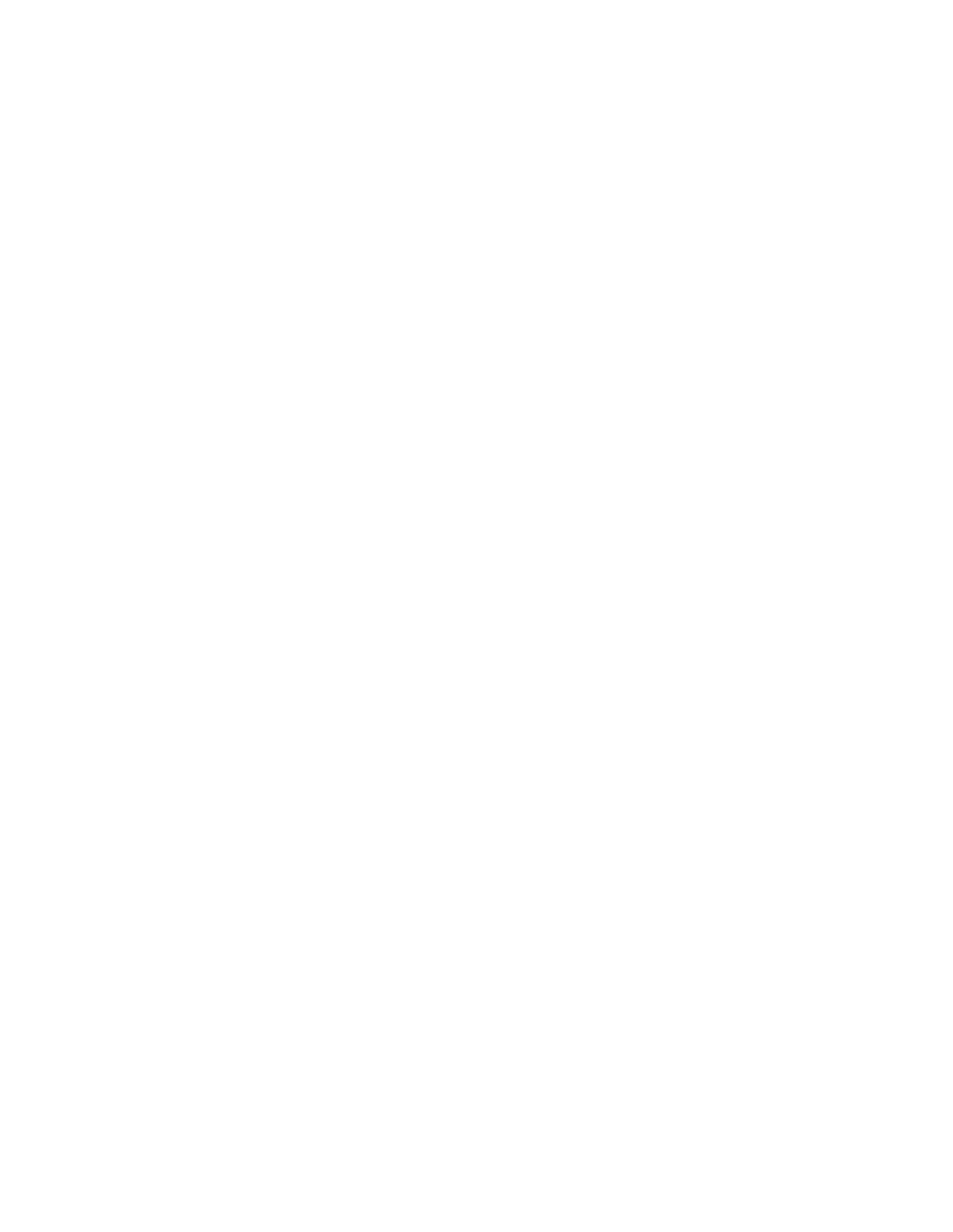# <span id="page-10-0"></span>**Glossary of Terms**

This glossary contains definitions of some important terms used in the C3D documentation. In some cases, terms such as record, block, and section, for example, are used in ways that may appear unconventional to many users with a traditional programming background. The use of these terms in this manual is an attempt to describe the C3D format in a coherent fashion as a vehicle for the storage of data rather than in a strict programming environment.

#### **3D Frame**

Each 3D frame consists of one or more 3D points or Analog Data Samples that can be considered to be the values of the measurement variables at a single instant of time. For 3D data this avoids the misunderstandings that can be caused by the use and misuse of the terms "Video Frame" and Video Field" particularly since C3D files can be generated by non-video based motion capture systems. All 3D frames are recorded in sequence at regular intervals defined by the parameter POINT:RATE, which is written as a frequency value in Hertz. A 3D frame may contain zero or more 3D points as recorded in the parameter POINT:USED.

Since the C3D format is a general format intended for biomechanical data storage, it is possible to create C3D files that contain only analog data values without any associated 3D data values.

## **3D Point**

A 3D point is a single measurement of a point as an offset from the origin of the measurement system. In its most basic form this consists of three coordinate measurements  $(X, Y, and Z)$  although it is possible to record fewer dimensions by setting any unused coordinates to zero.

In addition to the X, Y and Z coordinates, the C3D format requires additional coordinate information to be stored with each 3D point that describes the coordinate measurement properties – see Residual and Camera Contribution below.

### **Integers and Bytes**

Many parameters and data values are recorded in the C3D file as integer values. In the original C3D implementation, integer values in C3D files were always stored as 16-bit signed integers (that is numbers in the range of –32768 to +32767) and 8-bit signed bytes (a range of  $-128$  to  $+127$ ).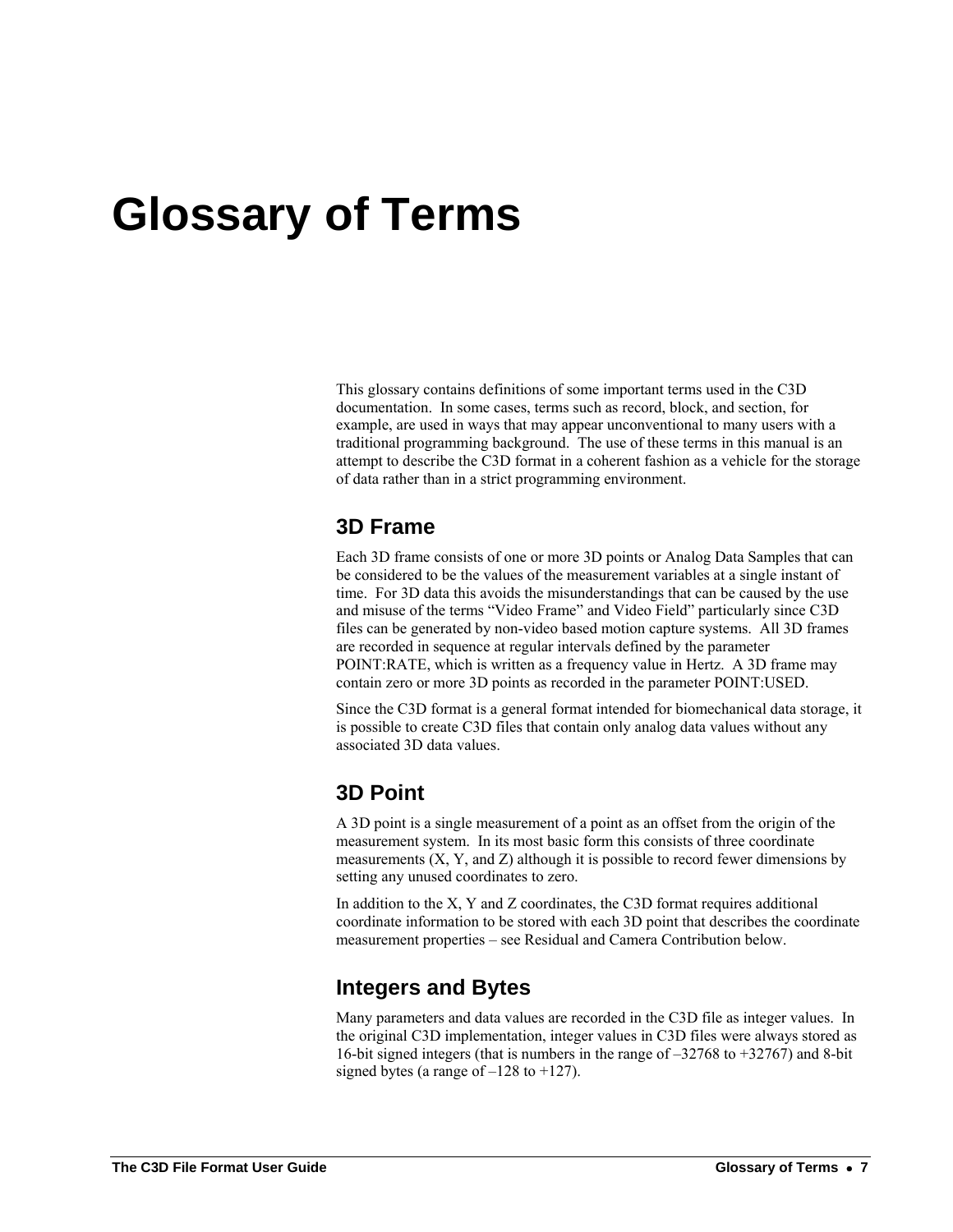However, in many cases, the use of signed integers and bytes reduces the range available for parameter and data storage – as a result, it is common to find unsigned integers and bytes used in many C3D files.

## **Analog Data Sample**

Each analog data sample consists of an identical number of analog measurements that have all been recorded at a single instant of time from each analog channel that is being sampled. All analog data samples are recorded in sequence at regular intervals defined by the parameter ANALOG:RATE, which is written as a frequency value in Hertz. It is required that every analog data sample must contain the same number of analog measurements as defined by the parameter ANALOG:USED.

## **Camera Contribution**

The camera contribution value is also called camera mask. The calculation of 3D data locations from 2D requires at least two observers (generally cameras). In many cases, more observers are used. When more than two observers may contribute to the calculation of a 3D location, it is useful to record which of the observers contributed to the calculated measurement. The C3D point record allows up to seven observers (generally, but not necessarily, cameras) to record whether or not their data was used to generate the 3D Point measurement.

This is information specific to each data collection environment and can be very useful for debugging and quality control as it allows a user to identify the cameras (or observers) that produced information useful in 3D Point calculations.

## **Residual**

The residual of a 3D Point is calculated at the same time that the position of the 3D point is calculated. It is the average error distance, calculated by the photogrammetry software, which prevents all measurement rays from meeting at an identical point in space.

In general, lower residual numbers tend to indicate that the 3D point locations are more accurate when these numbers are derived from measured 2D data and will always be absolute, non-zero values. Residual values of zero indicate that the point was not directly derived from measurements, i.e. it was generated by interpolation or filtering. Negative residual values indicate that the point is invalid.

## **Parameters**

The C3D file format defines a method of recording information about, or associated with, the raw data contained within the file. This information is stored in objects called "parameters" which can be Floating Point, Signed Integer, Byte, or ASCII string values. Parameters are kept in collections depending on their use – these collections are called "groups" and every parameter is a member of a group.

Individual parameters have names and are generally referred to by placing the group name first, separated from the parameter name by a colon e.g., GROUP:PARAMETER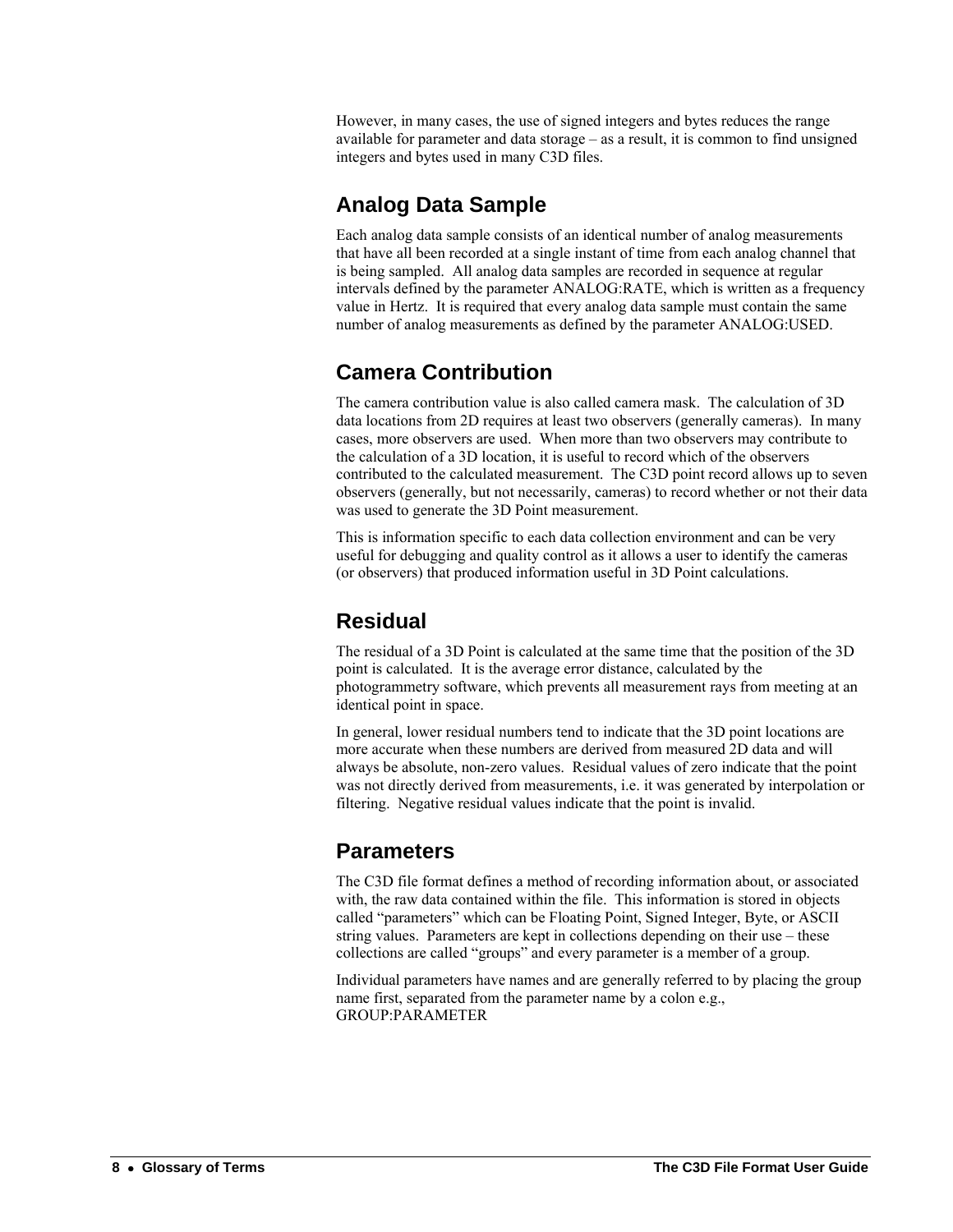### **Block**

This manual describes the C3D file as being composed of a number of 512-byte blocks of information. Various data sections within the C3D file are aligned on multiples of 512 bytes and pointers to sections within the C3D file structure are generally stored as block counts. The choice of a 512-byte block size for the lowlevel structure of the C3D file is purely a historical artifact due to the use of FORTRAN in the original PDP-11programming environment.

The term record is used to describe individual units of information such as parameters and data samples that are stored within various sections in the C3D file. Individual sections and records within the C3D file may cross 512-byte block boundaries.

## **Section**

This manual uses the term section to describe the layout of the information within the C3D file. C3D files are described as being composed of three or more sections (the basic sections are header, parameters, 3D data), where each section contains collections of records that store information (parameters, 3D points, analog samples etc). A section is always at least one, or more, 512-byte blocks in size.

## **Records**

The sections within a C3D file contain information stored in records. This manual will consistently use the term record to describe a unit of data storage within the C3D format. In this context, the term record should be seen more in the terms of database usage than a file structure.

Thus, all C3D files contain a header record (i.e. the header section), parameter records are stored within the parameter section, and data records (3D and/or analog) are stored within the data section etc.

## **DEC, SGI/MIPS and Intel**

As a result of the implementation of the C3D file format on several different hardware platforms, C3D files can use one of three different floating-point representations, DEC, SGI/MIPS, and Intel, and one of two associated signed integer representations – big endian and little endian. These describe the order in which bytes, representing numbers, are stored in memory and therefore within the C3D file itself.

Both the DEC and Intel processors use the little endian method where the lowest bytes are stored first in memory while the SGI/MIPS processors use the big endian method. The endian structure information can be retrieved from the parameter header record at the start of the parameter section.

In practice, the majority of C3D data is stored using DEC integer or Intel floating point format.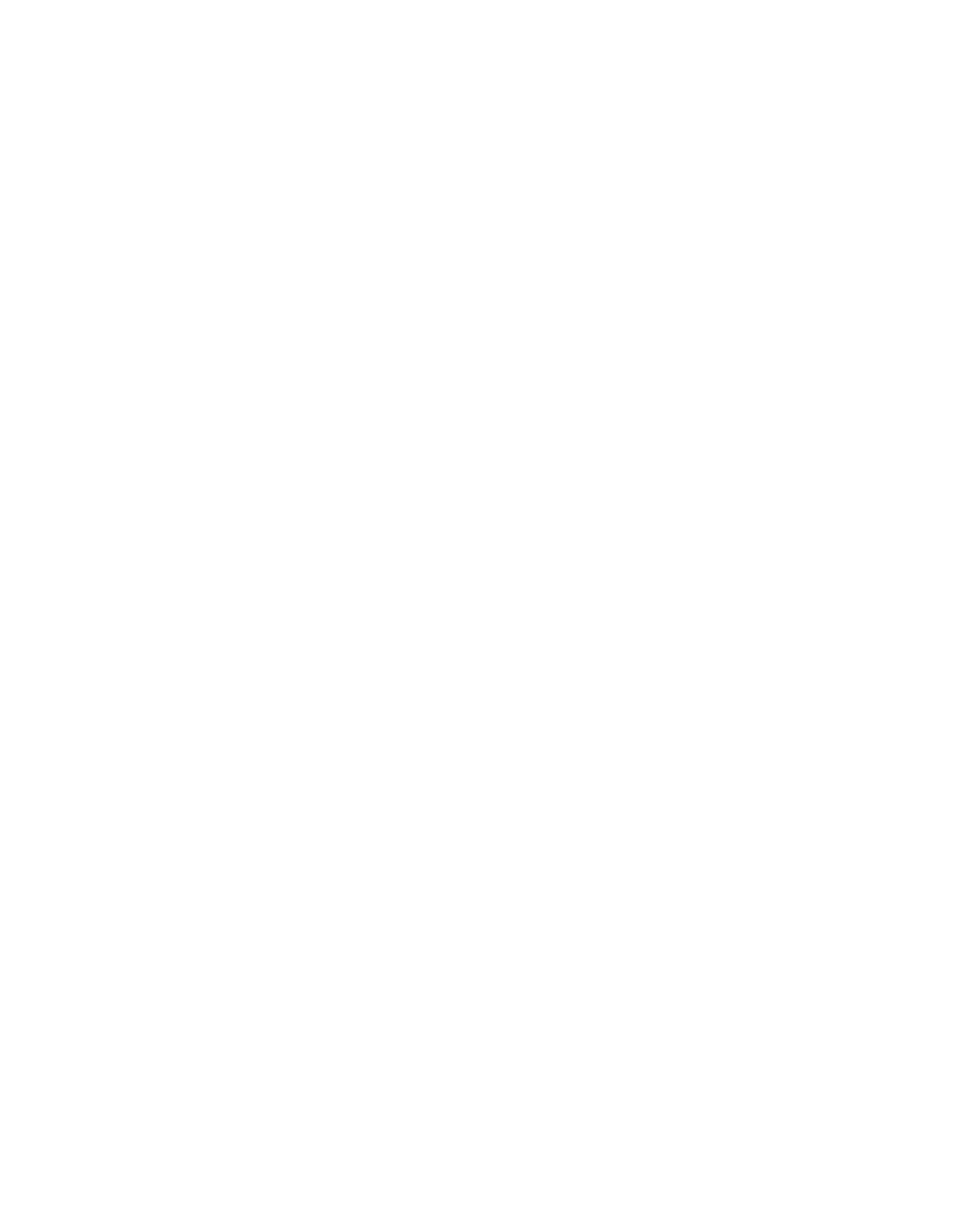# <span id="page-14-0"></span>**Foreword**

## **Introduction**

During 1986 – 1987, my partner, Douglas McGuire, and I undertook the task of developing a suite of commercial software programs to facilitate the generation of accurate three-dimensional (3D) data from video camera measurement systems. The result of this effort was AMASS (ADTech Motion Analysis Software System) which included components for camera linearization, system calibration, automatic marker tracking at the 3D level, 3D marker identification, and a graphics program (ADG) to display the final results which were in the format of C3D files. I must thank the Biomechanics Laboratory at the National Institutes of Health (Bethesda, Maryland), and in particular, Dr. Lynn Gerber and Dr. Steven Stanhope, for providing encouragement and support through of laboratory facilities that enabled the project to be completed.

Shortly after its completion AMASS was licensed to Oxford Metrics Ltd. (Oxford, England), and sold independently to a number of biomechanics laboratories. The subsequent introduction and success of the VAX/VMS based Vicon-VX system by Oxford Metrics resulted in the widespread use of AMASS and C3D files within the biomechanics community

In the past, several factors have contributed to prevent a still wider acceptance of the C3D file format. The first was the lack of thorough and complete documentation of the file structure and parameter contents by the AMASS manuals. The second, partially resulting from the first, was an insufficient understanding by programmers of the capabilities and flexibility of the file structure. This lack of understanding resulted in some attempts to put "round pegs into square holes", and generated a legacy of C3D files and applications that digressed from the original format and intention. Many of these files and their applications are still around today and cause considerable problems for programmers who wish to handle every C3D file. A third factor was that a formal standard for the format was never established or universally agreed upon, resulting in uncertainties for programmers trying to implement it. In my estimation, this manual should go a long way towards belatedly overcoming all of these shortcomings.

While I no longer have any commercial interests in the C3D file format, I will continue to be available to provide assistance and support for its promotion as a tool for all those who wish to use its capabilities.

May 2002

Andrew Dainis, Ph.D. [adainis@hardynet.com](mailto:adainis@hardynet.com)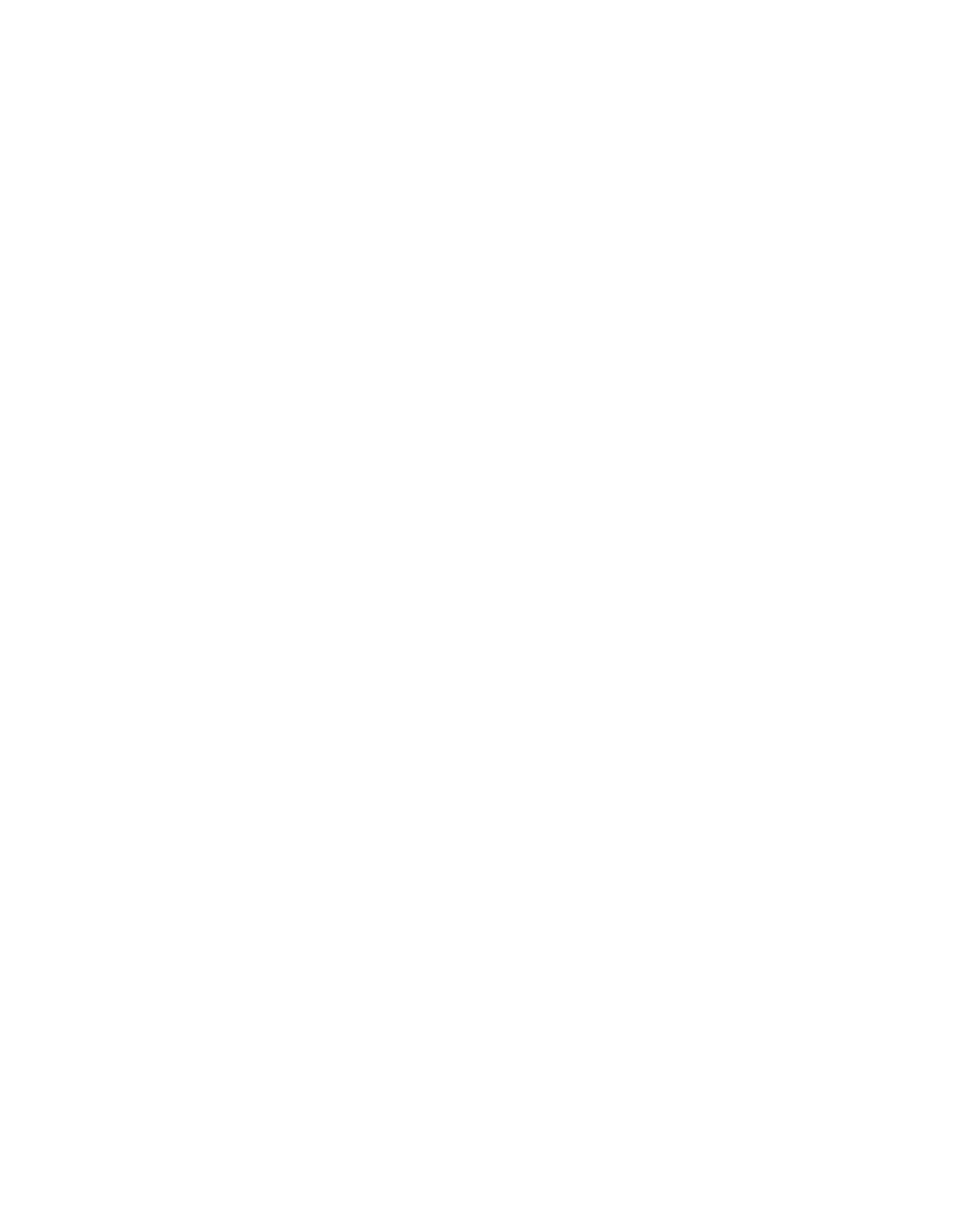# <span id="page-16-0"></span>**Preface**

## **About this manual**

The C3D file format has been placed in the public domain to promote the easy access and exchange of biomechanical and other data formats. The C3D file format may be used by anyone without requesting permission or without payment of any license fee. This document may be copied in its entirety for commercial or non-commercial use and may be included at no charge with any hardware or software application that creates or uses C3D files.

### **Intended Audience**

This manual contains complete details of the public domain specification of the C3D file format and is intended to provide all the information necessary to allow anyone to support standard C3D files in software applications as well as biomechanics, engineering or other data collection environments that uses C3D files. It provides detailed technical documentation for:

- Application and system programmers who write software applications that create or access C3D files containing 3D point and analog channel information.
- Engineers who need to configure or set up data collection environments that use the C3D format to store data.
- End users who want to understand how their data is stored.

While the manual occasionally assumes that the reader is reasonably comfortable with the concepts of hexadecimal notation, simple mathematics and basic programming structures, it is not necessary to be an expert in order to use this document.

### **An Important Warning**

Every effort has been made to ensure the accuracy of the information contained within this manual but it is, of necessity, supplied without any warranty or guarantee of accuracy. No responsibility can be accepted for any injury or damage of any kind that results from the use of the information contained within this manual.

In particular, it is important to realize that, while many Motion Capture companies claim support of the C3D format in their products, there is no guarantee, or even a requirement, that these implementations conform to the standards and principals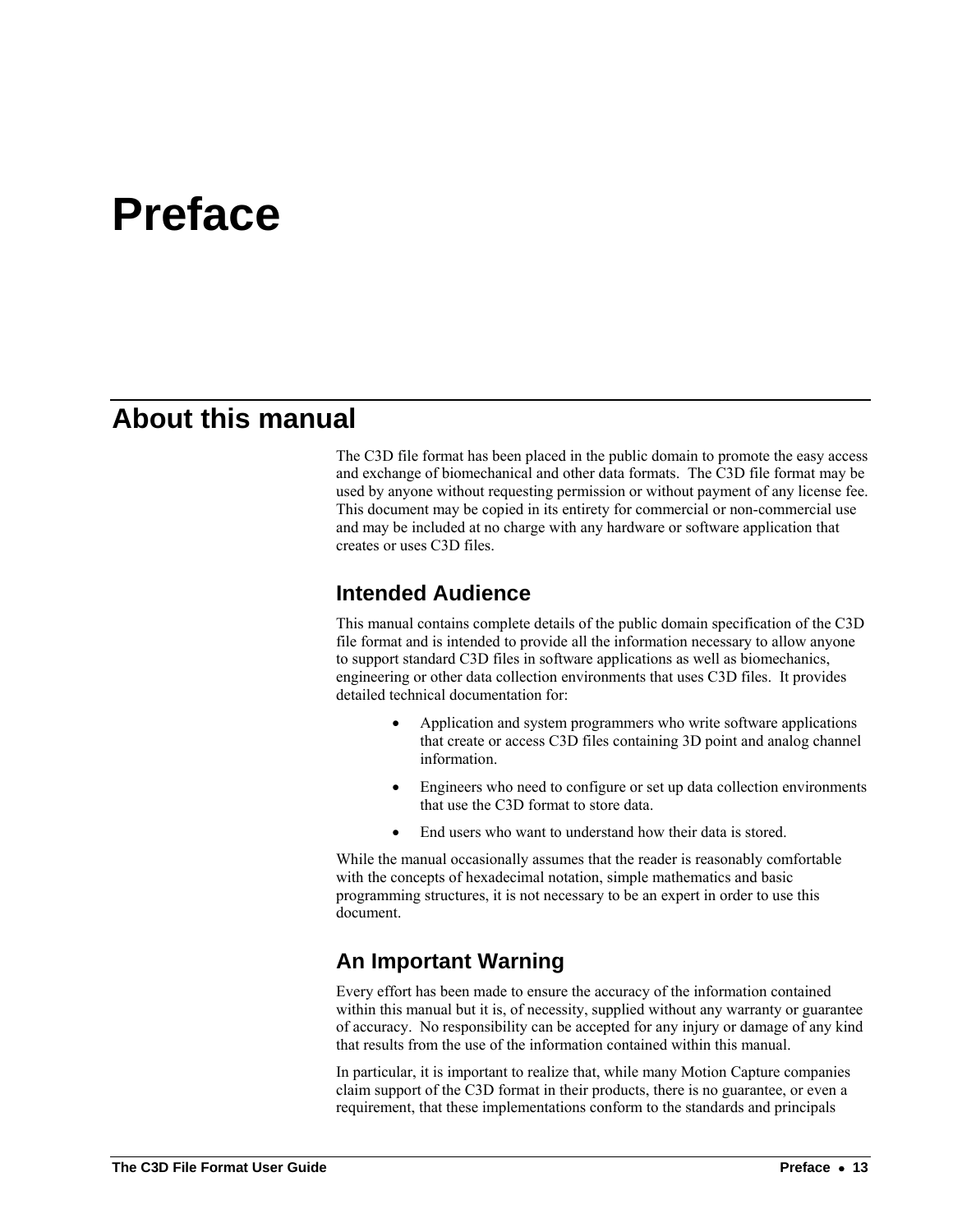described in this document. Additional information on manufacturer specific C3D implementations can normally be obtained directly from your C3D application developer or hardware manufacturer.

**You are strongly encouraged to discuss any differences between the C3D specification, as described in this document, and your manufacturers specific implementation, directly with your equipment manufacturer or software vendor.** 

### **Acknowledgements**

The C3D file format was conceived and developed by Dr. Andrew Dainis (ADTech) for the AMASS 3D photogrammetry software. It would not have been possible to write this manual without the assistance of Dr. Andrew Dainis, as well as a great many C3D users who have provided sample data when requested and have answered my many questions over the years. I should also like to thank Craig Smith, who was probably the first person (outside ADTech and the NIH) to visualize the full potential of the C3D format for the motion capture industry and lobby for it to become a standard format. Special thanks are also due to Dr. Steven Stanhope for his support of numerous C3D users around the world over a great many years, as well as his persistence and efforts to develop software that can be of real use to everyone.

Particular thanks is due to Dr. Andrew Dainis who gave permission to refer to, and quote from, the AMASS User's and Reference Manuals, has graciously answered many questions about the details of the format and contributed several chapters that clarify many of the internal details, history and development of the C3D specification. Without his help and encouragement, this manual would not exist.

## **Disclaimer**

I work for, and am part owner of, Motion Lab Systems, Inc., a company that designs and manufactures electromyography systems for gait analysis laboratories, as well as being the developer of a number of software applications that use the C3D file format. Motion Lab Systems, Inc., supports and runs the c3d.org web site.

The document has its origins in a collection of conversations, notes and emails that I have collected over several years as we have written software that creates and accesses files that use the C3D file format. My own personal experience with the C3D file format goes back to 1987 with the original commercial implementation of AMASS on Digital Equipment Corporation PDP-11 computers while operating Oxford Metrics Inc., (1984-97) in the USA.

Motion Lab Systems, and its employees, maintain a vendor relationship with almost all the motion capture system and other equipment manufacturers, which use the C3D format. Neither Motion Lab Systems Inc., nor I, are employees of, or maintain any direct contractual relationships with, any companies that use the C3D file format.

I acknowledge the assistance and encouragement of many people in compiling the information within this manual. While, for the most part I have taken their advice, the structure and presentation of the information within this document has been my own. Please let me know it you find an error or typo, or feel that I have failed to explain some particular aspect –general questions or comments about the C3D format should be sent to the C3D list server at  $c3d-L@c3d.org$ 

Edmund Cramp, January 17, 2008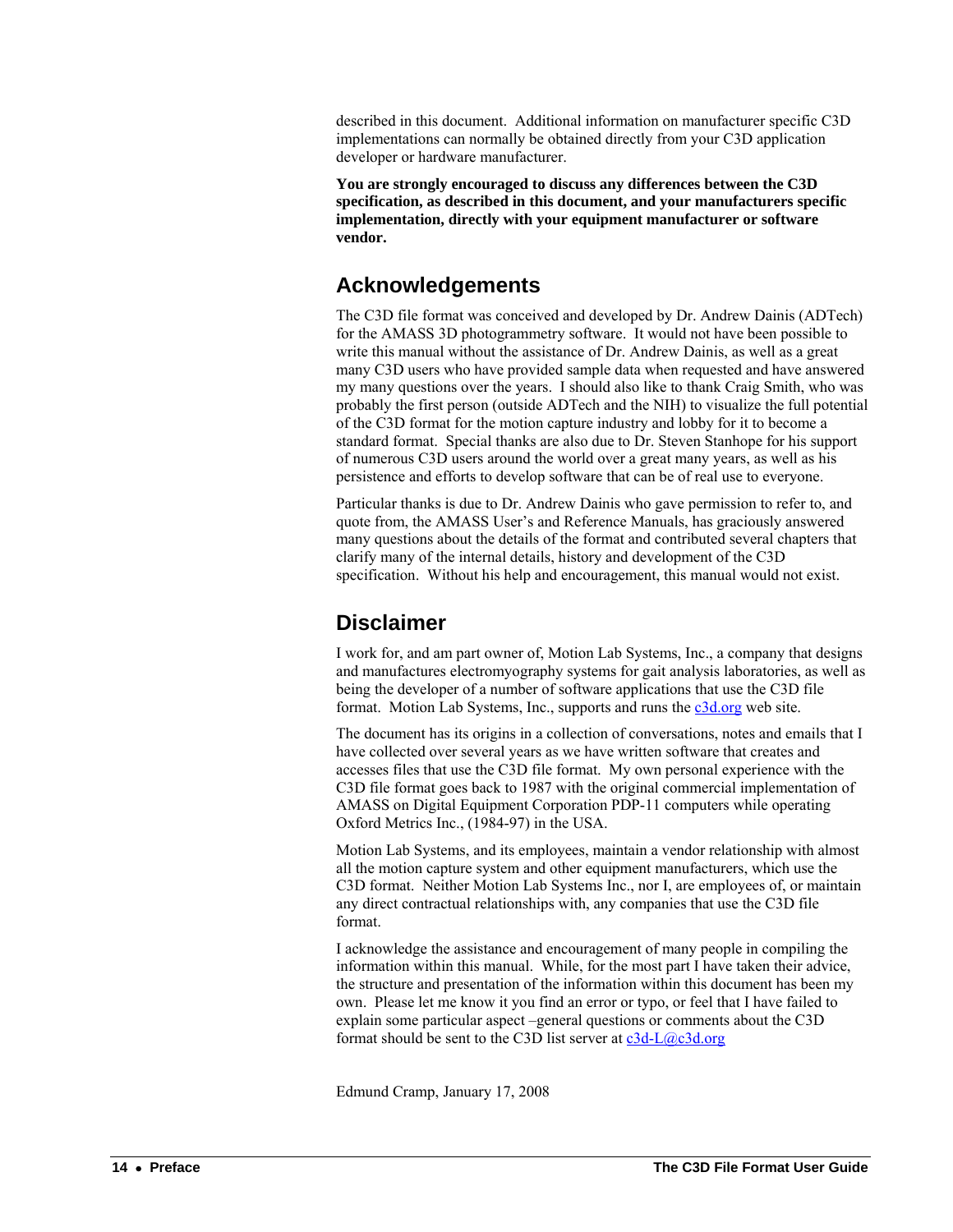*Motion Lab Systems, Inc.*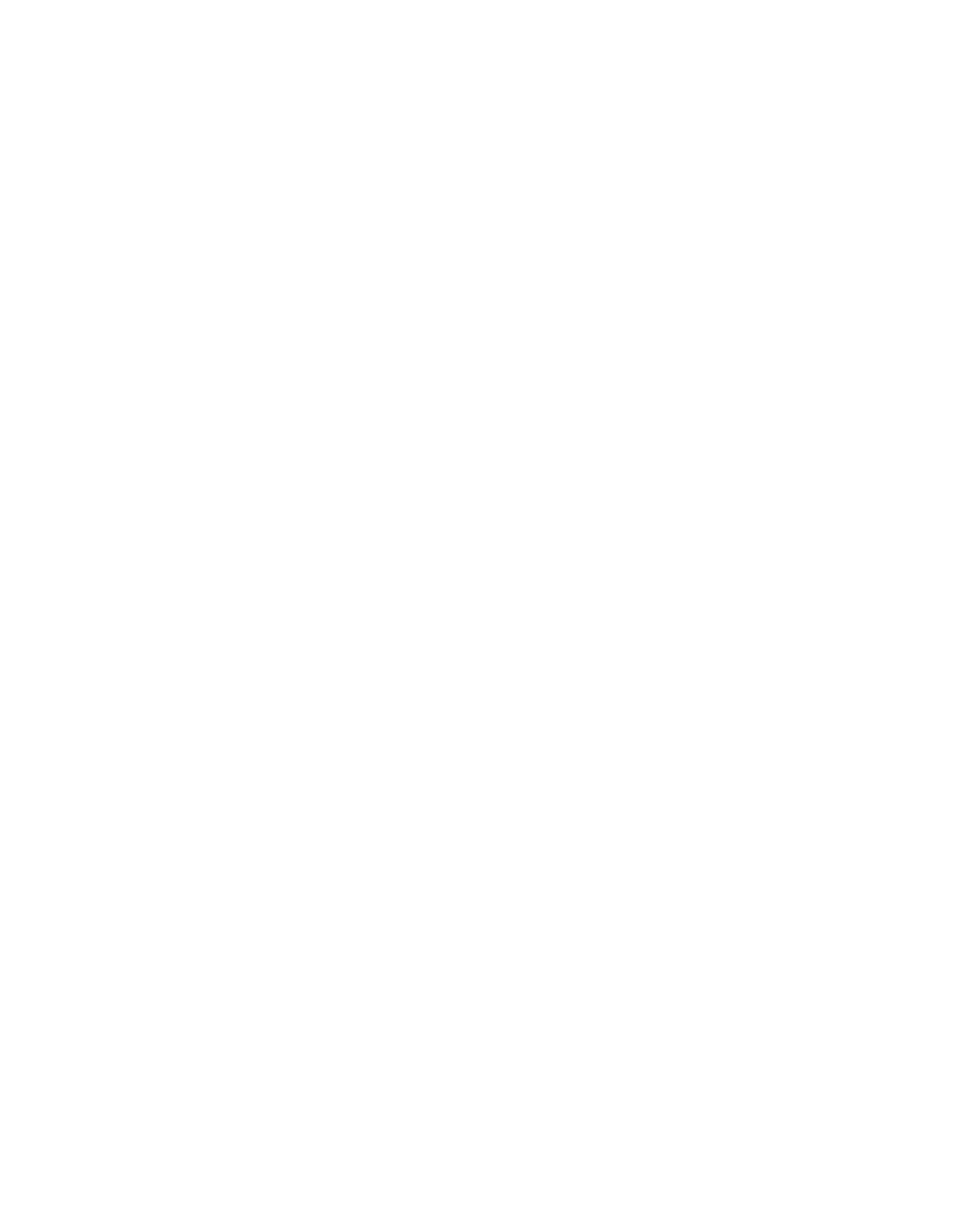# <span id="page-20-0"></span>**The C3D file format**

## **Introduction**

The C3D (Coordinate 3D, pronounced *see-three-dee*) data file format is a component of a family of file formats originally developed for the AMASS photogrammetry software system. AMASS, which stores its output data in C3D files, was developed by Andrew Dainis, Ph.D. as a commercial product during 1986 - 1987 to replace the relatively inefficient and inaccurate biomechanics photogrammetry software available at the time. The first installation was in the Biomechanics Laboratory at the National Institutes of Health where it has been in use ever since. Located in the United States in Bethesda Maryland, the National Institutes of Health (NIH) is one of the world's foremost medical research centers. As an agency of the US Department of Health and Human Services, the NIH is a leading center for health research.

The C3D format provides a convenient and efficient means for storing 3D coordinate and analog data, together with all associated parameters, for a single measurement trial. The C3D file format has been in widespread use since 1987 and conforms to a publicly available C3D file format specification. This public specification is the basis for the information in this document.

The basic design of the ADTech file format (of which C3D is a member) was originally driven by the desire to have a single file format that would communicate parameters and data between the various components of AMASS (calibration, tracking, marker identification, etc.) and also serve as the output of the final 3D trajectory and analog data. Some high priority objectives were:

- Flexible storage of different types of data within the file.
- Flexible storage of parameters and parameter types in a "parameter section" of the file.
- To allow parameter to have descriptive names, and actual text descriptions so that the file could be self-documenting.
- To provide users with a single utility which they can use to add, examine, and if necessary modify, any parameter within any file.
- The efficient and compact storage of all the necessary information within a single file.

The essential idea behind the C3D format is that all 3D coordinate and numeric data for any recorded measurement is stored in a single file, together with the various parameters that describe the data. Before this time it had been (and in many instances still remains) common for the various Motion Capture systems to store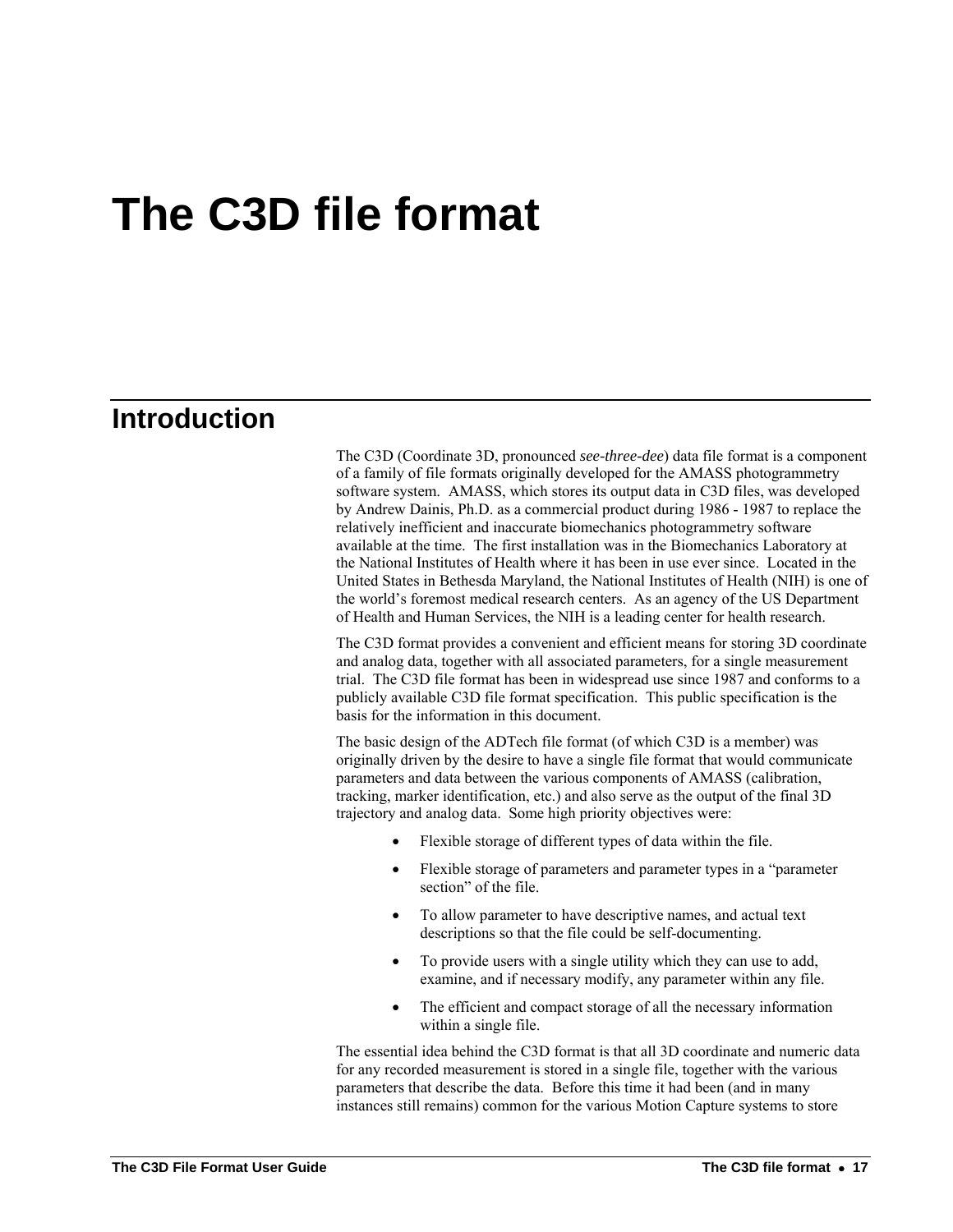their recorded data in many different files, often using several unique formats. The traditional approach presented a number of problems:

- Each manufacturer expended a considerable effort simply to document and maintain the large number of unique file formats.
- Updates and changes to software applications required careful design to maintain data consistency due to the number of file formats supported.
- Users were required to understand many file formats together with their interaction and interdependence in order to get to the data that they had recorded.
- The comparison of identical measurements between different manufacturers is virtually impossible due to the differing data and parameter storage methods and assumptions.
- System updates often introduced file format changes that rendered older data unreadable to the newer applications.

The development of the C3D format effectively solved all of the above problems. A single, well documented, binary format simplified both software maintenance and documentation, users could access their data from a single file, and the use of a common format made it easy for researchers and clinicians to compare information recorded in labs with different Motion Capture systems for the first time. The standardized and flexible design of the C3D format meant that data was no longer obsolete each time a manufacturer released a new version of their software applications or by advances with new hardware developments.

It is the ability to store information about the data that sets the C3D format apart from every other biomechanics format. The C3D file usually stores the 3D and analog data together with a small number of common parameters that describe the 3D data. The user may then define, generate, and store any number of user or lab defined data items within the file.

The C3D format allows this to be done using a standard format so that anyone opening the C3D file can access the information. As a result, adding parameter information to a C3D file is very easy. Since the C3D format is not tied to any specific manufacturer, it can be freely adapted to store the information that the users require without making a commitment to any specific manufacturer.

## **A Brief History**

The precursor to the C3D file format was AMASS, a binary file containing a header block plus interleaved 3D coordinate and analog data that was used by the SELSPOT system in the early 1980's. An important goal in the design of AMASS was to have a single file format which would meet all needs for both parameter input/exchange, and data output. This goal was achieved by including a readily accessible parameter section in every file, which not only passes parameter values but may also describe any data included in the file. Such a file may contain parameters only, or parameters and data as in the case of C3D files.

In the late 1980's Oxford Metrics Ltd., obtained distribution rights for the AMASS software from ADTech (a company owned by Dr. Andrew Dainis). At this time the AMASS software suite ran on the RSX11-M and VAX/VMS based systems (DIGITAL Equipment Corporation), used C3D as its output data format, and was the first software application to offer completely automatic 3D trajectory calculations for complex moving targets. As such, it was a huge improvement on other commercial photogrammetry software applications available at that time which all required that the operator identify the target trajectories manually. AMASS, unlike other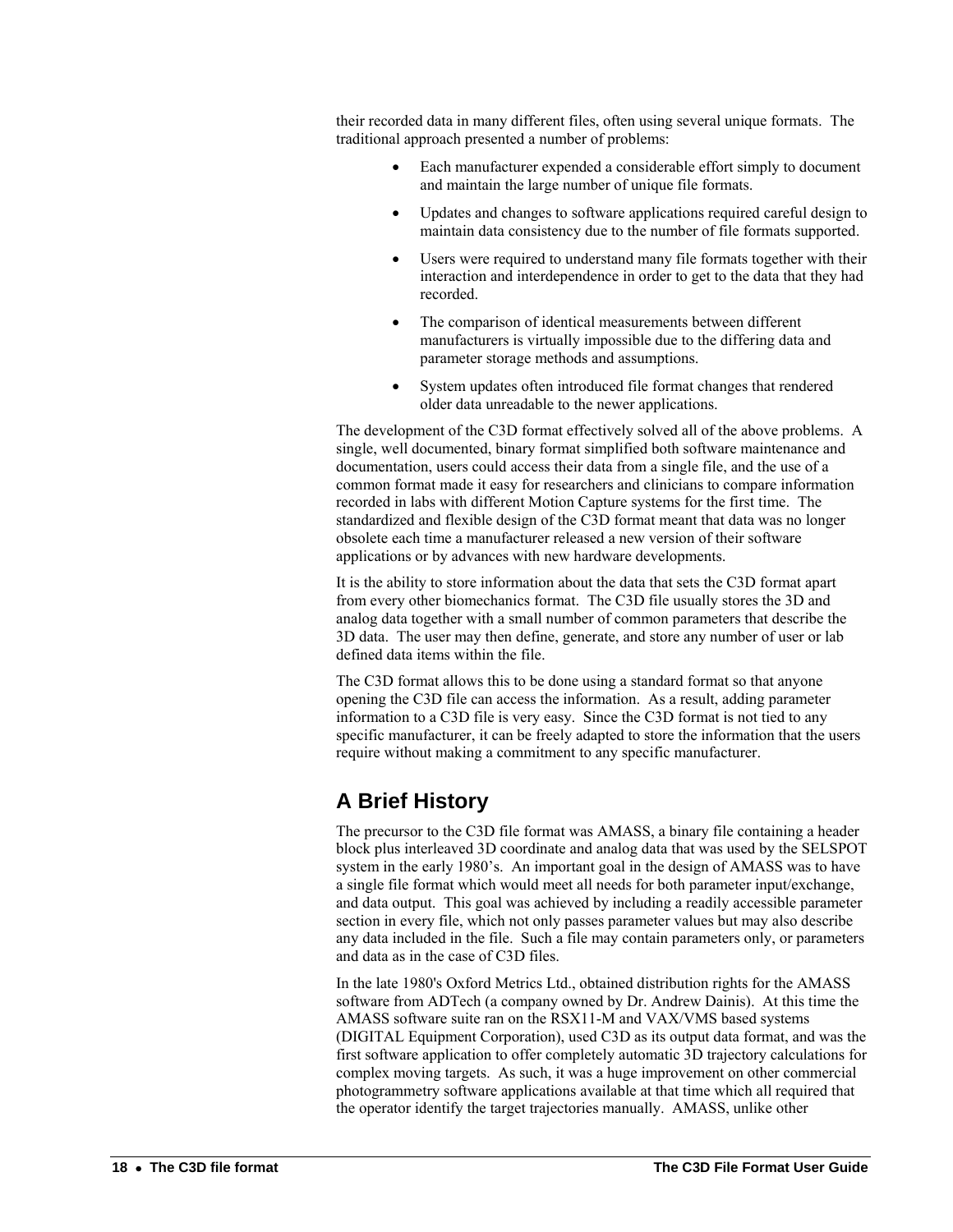photogrammetry programs at that time, used a single file format to store all of the parameter and data that it generated in one uniform, flexible binary file format – this is the C3D file.

Initially, Oxford Metrics (Oxford, England) offered the AMASS software as an option on its RSX-11M based hardware systems in the USA. Only a few AMASS systems were sold for this operating system before the introduction of the Oxford Metrics Vicon-VX, "Etherbox" systems under the VAX/VMS operating system. The Vicon-VX systems offered AMASS as the sole 3D trajectory reconstruction application and C3D as the sole output format, replacing the multitude of file formats previously required by the RSX11-M based software. The Vicon-VX software package integrated the AMASS software within a simple text based menu system and was considerably more successful than its command-line driven predecessors, eventually selling more than a hundred copies worldwide.

The first substantial "freeware" application supporting the C3D file format emerged in 1991 with the release of ANZ, a motion analysis package written by Dwight Meglan at Ohio State University as part of his doctoral thesis. Command line driven, and running under MS-DOS, this package offered substantial modeling and kinematic features that performed gait analysis, together with output graphs and animations suitable for clinical use.

In the early 1990's AMASS was adapted to processing raw video data files from several other system vendors, e.g. Bioengineering Technology & Systems (Milan, Italy), Motion Analysis Corporation (Santa Clara, USA), Peak Performance Technologies (Englewood, USA), and was supplied as third party software to a number of motion capture laboratories.

The introduction, in 1992, of the Vicon Clinical Manager application, running under Microsoft Windows 3.1, generated a considerable interest in the C3D format, and its popularity produced a large number of sales for Oxford Metrics Ltd. This application enabled users to quickly generate clinical output graphs from motion capture data and its popularity placed the C3D file format in the position that it occupies today - in wide use throughout the world and probably the most common data file format for clinical biomechanical 3D data.

With the success of the Vicon-VX product, due in large part to the sales generated by Vicon Clinical Manager, Oxford Metrics developed a new data collection platform for the Windows operating system (the Vicon 370) together with their own proprietary photogrammetry software. This graphical package replaced the command-line driven AMASS software and became the first professional Windows based photogrammetry package on the market. Significantly, it also used the ADTech C3D file format as its standard format for storing analog data and calculated 3D marker positions.

At about the same time, ADTech ported the AMASS software from DEC (Digital Equipment Corporation) computers to the Intel PC computer platform and extended the C3D format to allow data from these different computer systems to be handled transparently.

This period also saw the release of MOVE3D, a sophisticated 3D analysis program developed by Tom Kepple at NIH, which further broadened the use of C3D files as input for other applications. The simultaneous availability of MOVE3D for biomechanics researchers, and Vicon Clinical Manager for the clinical gait market, were major factors in the creation of a significant user base for the C3D file format in the early 1990's.

Outside the software offered by Oxford Metrics and ADTech, the first major commercial C3D application was the C3Deditor (Motion Lab Systems, 1997), which enabled users to easily edit, and manipulate, C3D files in the graphical Windows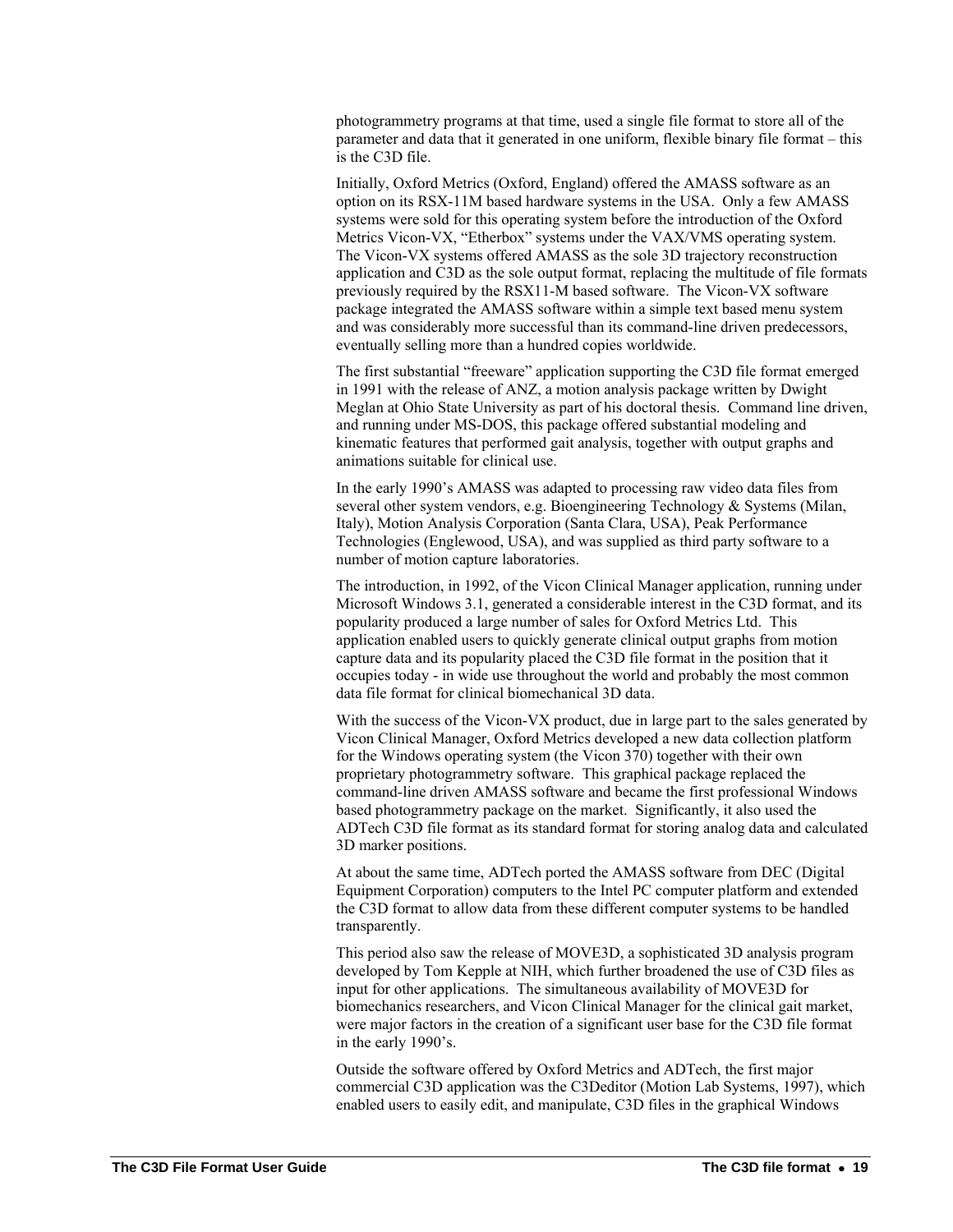environment for the first time. Prior to the C3Deditor the only tools available for C3D development were a limited set of MS-DOS applications (PRM etc) released with the AMASS software - these, together with the C3Deditor, have become the standard against which C3D applications are evaluated.

The release of the C3Deditor made third-party C3D development easier, and by 1998, a growing number of requests from potential customers encouraged Motion Analysis Corporation (Santa Rosa, California) to offer C3D support for its users. There were now a total of five independent C3D application sources available (ADTech, Oxford Metrics, Motion Analysis Corporation, Motion Lab Systems and ANZ), all of who offered well-documented C3D support at some level. By the close of 2001, announcements of C3D support had come from Bioengineering Technology & Systems, Charnwood Dynamics (Rothley, England), C-Motion (Bethesda, USA), Kaydara (Montréal, Canada), Lambsoft (St. Paul, USA), Peak Performance, PhoeniX Technologies Incorporated, Qualisys, and Run Technologies (Mission Viejo, USA).

Although the C3D format probably has its widest use within clinical gait and biomechanics laboratories, the format is in wide use in other areas. Estimating the use of the C3D format in other fields, such as the entertainment and animation industry, is difficult, but it is likely to be substantial as it is supported by several leading animation packages.

### **Implementation**

The C3D format is relatively complex from the programming viewpoint but, in exchange, the format offers the user unparalleled flexibility when its features are fully utilized within a software application. When Dr. Dainis defined the format, all of the applications that accessed C3D files were written in FORTRAN. As a result, many internal data structures within the C3D file are defined in ways that may seem counterintuitive to modern  $C^{++}$  programmers. Additionally, all of the early documentation for the format referred to the file contents in terms of INT (integer) and REAL (floating point), thus requiring translations for younger programmers unfamiliar with traditional programming concepts.

A further complication arose when C3D reading and writing software was ported to other types of computer systems which have different internal number representations as compared to DEC computers. The original implementation of AMASS transparently recognizes the three types of internal number formats, DEC, Intel, and SGI/MIPS. Floating point number structure differs in all three architectures, while signed integer representation is the same for the first two but differs from the SGI/MIPS architecture. This complication is not due to the C3D format but simply reflects the existence of differing computer environments.

These issues, and the fact that some areas of the original format description were not thoroughly documented, can result in problems when new C3D applications are written without thorough testing. This can produce problems with other C3D applications and occasionally, the complete inability to read the resulting "C3D" file. The cause can be due internal format errors within the C3D file or may be simply an internal limitation in the application:

- Many older FORTRAN-based applications cannot read C3D parameter sections that contain more than twenty blocks of data.
- One popular C3D application determines the start of 3D data in a C3D file incorrectly and is unable to read many standard C3D files that contain more than one data section.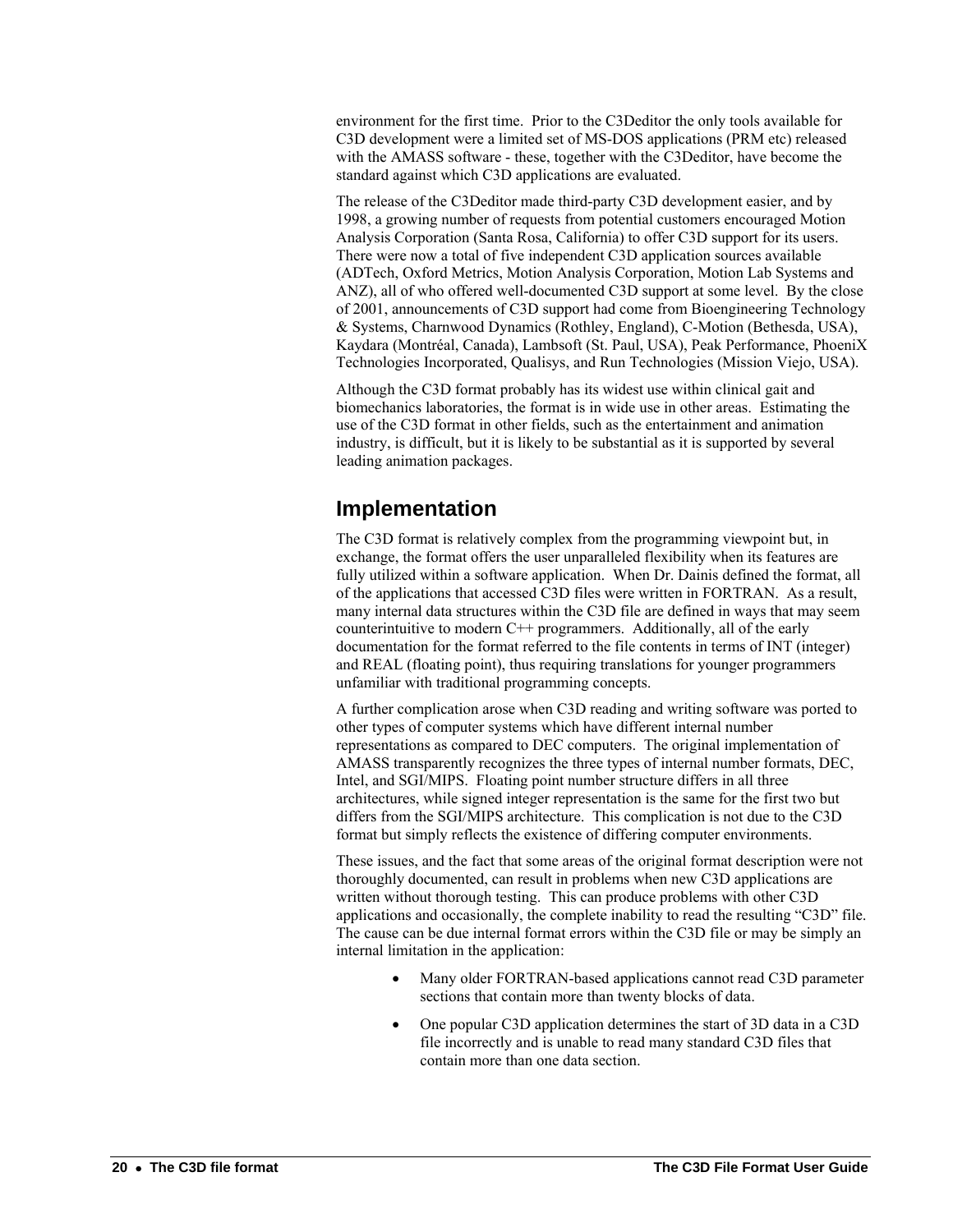- <span id="page-24-0"></span>• Another widely used clinical C3D application uses a unique interpretation of a force platform parameter that does not agree with the published standard.
- C3D files generated by another vendor used some nonstandard or missspelt parameter names in several early versions of their software.
- Many older C3D applications support only one set of the C3D format variants (DEC, SGI/MIPS, Intel, and INT or REAL data) - often a problem with user-written applications.
- Some software applications claim to produce C3D files but in practice, the files are unreadable due to various violations of the C3D specification (i.e. files that contain mixed floating-point and integer 3D data etc).
- There has been some confusion over the use of signed vs. unsigned integers to store parameters within the C3D file – as a result it is possible to encounter C3D files with negative integer parameter values in interesting places (i.e. frame ranges and analog data offsets).
- The C3D format description does not require that sensible scale values must be used. As a result some C3D files exist that do not contain the correct values for the analog and point scale factors resulting in data corruption when files are converted from floating point to integer types.

A list of major C3D application vendors is maintained at http://www.c3d.org with details of the various C3D applications available, manufacturer's contact information and, in many cases, sample C3D files from the vendors. This web site is maintained as a public resource for all C3D users and provides documentation and sample C3D files in the various formats that may be downloaded at any time for application testing and evaluation.

# **The Basic C3D Structure**

This manual attempts to document the C3D format to a level that will allow a programmer to implement applications that read, write, and create C3D files that are interchangeable between different manufacturers and applications. Its aim is to provide documentation of the internal details of the C3D file format so that application programmers can maintain compatibility with existing files while expanding the capabilities of the C3D format to meet future needs.

The design of the C3D format was originally driven by the need for a convenient and efficient format to store biomechanics data. The C3D format stores 3D coordinate and numeric data for any measurement trial, with all the various parameters that describe the data, in a single file. This largely eliminates the need for trial data to travel around with additional notes and subject information (with the ever present danger that they will get separated from the data at some point in the travels).

The C3D file format has three basic components:

- Data at this level the C3D file is simply a binary file that stores raw 3D and analog information.
- Standard Parameters default information about the raw 3D and analog data that is required to access the data.
- Custom Parameters information specific to a particular manufacturers' software application or test subject.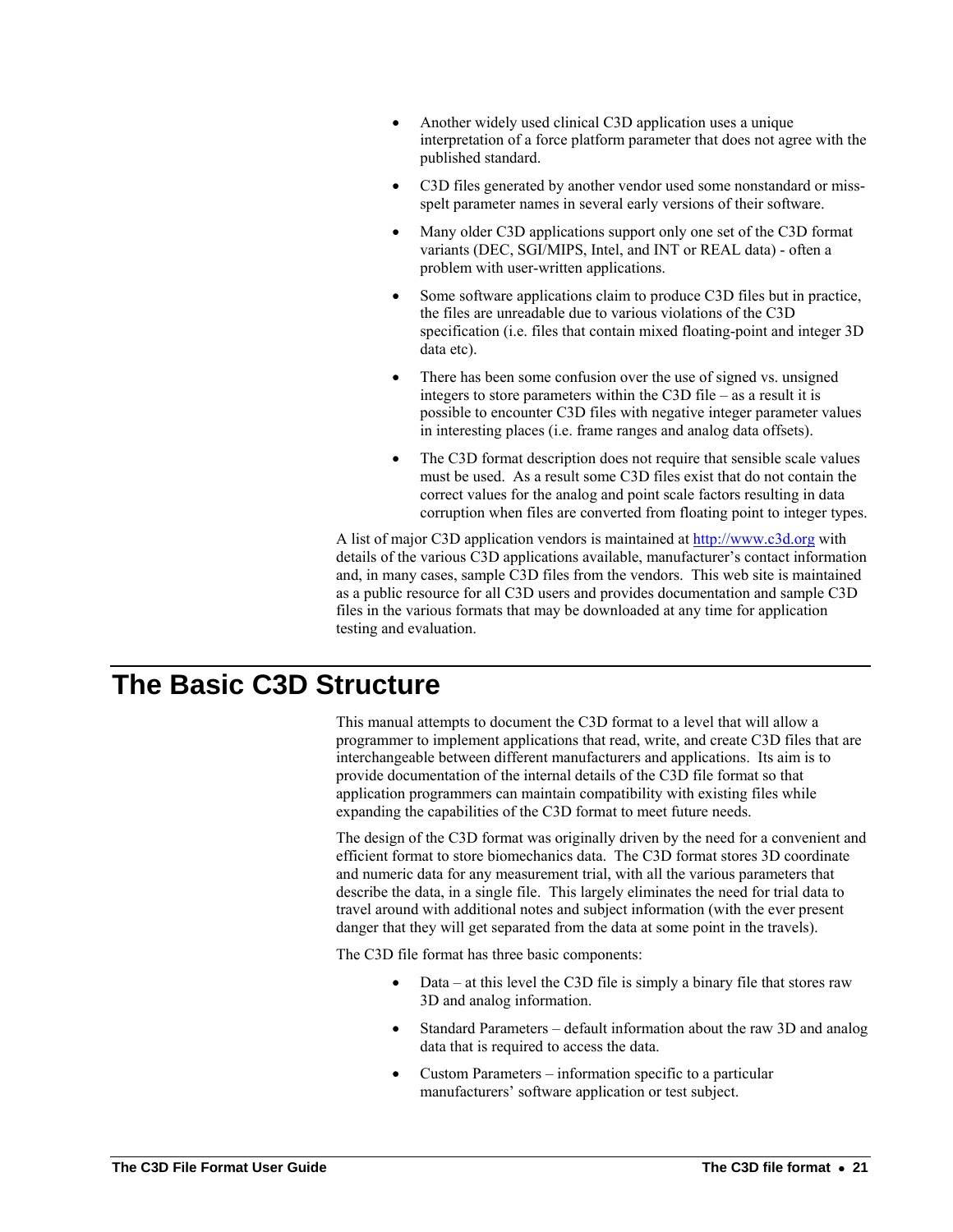One design goal of the C3D file format was to make it easy for the user to list, examine, and if necessary modify, any parameter contained in the C3D file. These parameters give the C3D format the ability to store a multitude of information *about* the data. Looked at in this way, the C3D file format combines the traditional data storage functions with many of the characteristic of a database record, and it is these features that set the C3D format apart from every other biomechanics storage method.

Other goals for the C3D file format were to minimize the storage requirements, minimize the number of files required to store the data, and provide adequate speed and easy access to the file contents. In addition to allowing the casual user to display and modify all of the parameters, the C3D format allows parameters to include unique descriptions for each parameter item so that the various functions of each parameter can be documented within the C3D file itself. This provides the flexibility for users to store many different kinds of data and associated parameters within the C3D file, while maintaining a degree of internal documentation that is lacking in most other file formats.

C3D files have no significant limitations on the data, or the type and number of parameters that can be stored – the format is easily expandable to store additional parameters and data. In spite of this, C3D files are very much backward compatible, and today's C3D files remain readable with most software applications created when the format was first introduced. At the same time, C3D files from the mid-1980's can be read by any properly written modern C3D application.

The C3D file format is a binary format – although ASCII files can easily include descriptions associated with parameters and are relatively easy to access with many applications, the ASCII format is inefficient for both storage and access. ASCII files must generally be accessed sequentially and are very inefficient if random access to the data is required. Binary files, on the other hand, are efficient in terms of data storage and access, and can easily store many different parameters and associated descriptions etc. However, binary data access generally requires a specific application - the file organization is specific to how the data values are stored, and applications must have a detailed knowledge of the file structure to access the stored information. In spite of this complication, the efficiency and speed of access for binary files provides an overriding advantage for data storage, and as a result, the C3D format has become the choice for biomechanics data and parameter storage.

Early in the design of the C3D format it was realized that it was unlikely that one, ironclad, specification would fit every biomechanics need. As a result the C3D file requires a small number of common parameters that describe the fundamentals of the 3D data, and then allows the users to define, generate, and store within the file, any number of user or lab defined data items so that anyone reading the C3D file with a suitable application can access them.

This flexibility is the most important feature of the C3D file format and explains both its growing popularity and the extraordinary length of time that it has been used to store a wide range of clinical and experimental data. Hence, it is worthwhile emphasizing:

*The C3D file also contains parameters that describe the 3D data. It allows the users to define, generate, and store within the C3D file any number of user defined parameters so that anyone opening the C3D file can read them and use them to interpret or analyze the data.* 

Thus, the C3D format treats information as if it belongs to one of two classes. These are: *Physical Measurements,* and *Parameters* that pertain to the physical measurements.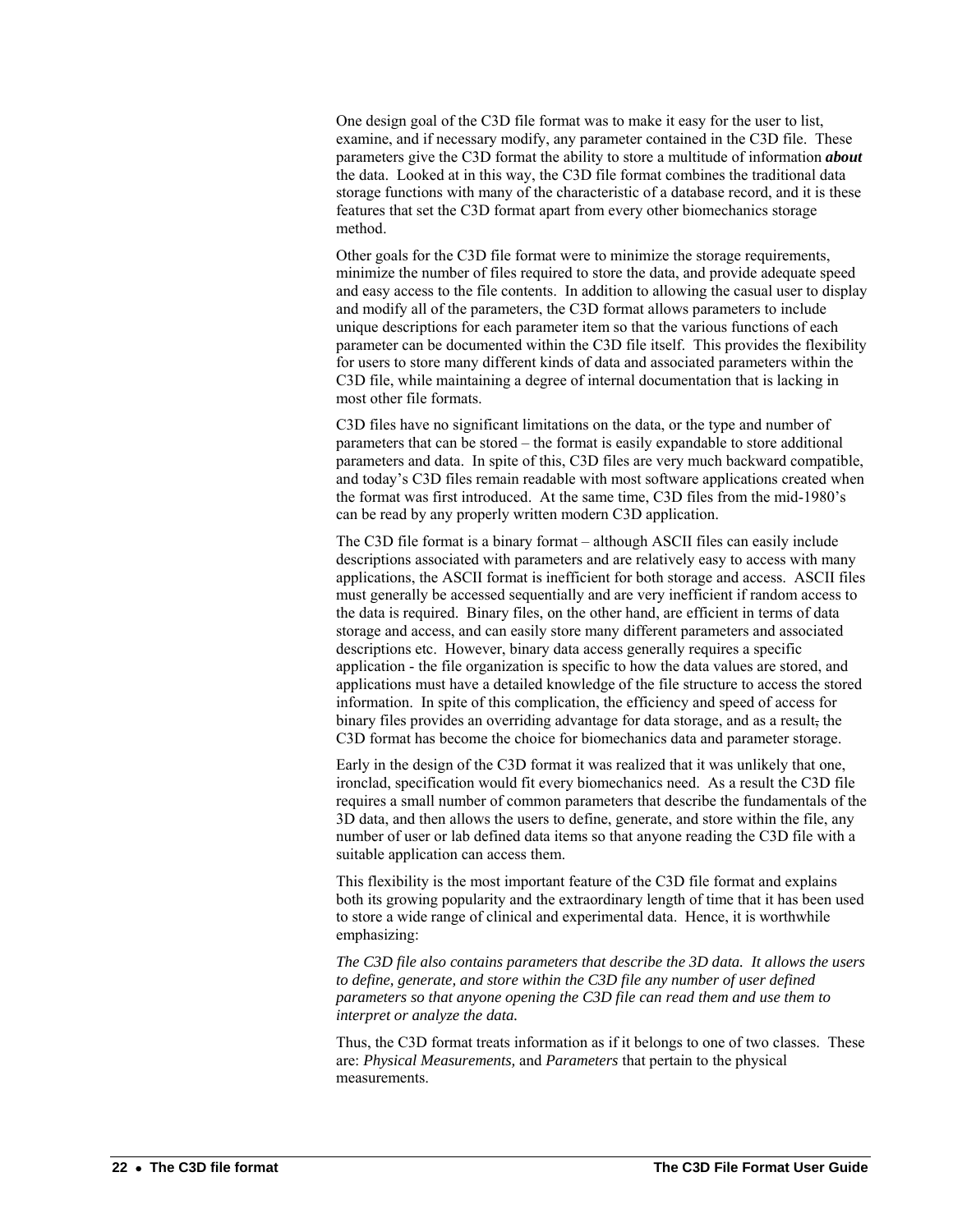### <span id="page-26-0"></span>**Physical Measurements**

The C3D specification expects physical measurements to be one of two types, either positional information (3D coordinates) or numeric data (digital analog information).

Each 3D coordinate is stored as a raw X, Y, and Z data samples with information about the sample – accuracy (the average error or residual), and camera contribution (the specific observers or cameras used to produce the data).

Each sample of numeric data can contain digitized analog information from sources such as EMG, Goniometers, Load Cells, and Force Plates etc. These samples are synchronized to the 3D coordinate samples so that it is easy to determine the correct numeric data values that relate to any 3D sample within the file. If desired (for high analog sample rates etc.), the C3D format can store multiple numeric analog samples per 3D coordinate sample.

As a result, many C3D files contain both analog and 3D data synchronized frame by frame. This is a big improvement over the common situation of multiple OEM formats that usually stored parameter data, analog data, and 3D data, separately in multiple files. Storing all the related information in a single file gives a greater degree of confidence in the data. It is easier to retrieve the relevant data and increases the confidence that data from multiple sources such as cameras, video equipment and force plates is synchronized in time and 3D space.

## **Parameter Information**

In addition to physical measurement data, a C3D file will also contain information about the data, such as measurement units and data point labels etc. However, unlike most manufacturer-designed formats, the C3D file format can also store database information such as the subjects name, diagnosis, and other items that may be specific to an evaluation protocol or a specific situation.

All that is required to share this information between different C3D file users is that they both agree that the shared data should have a particular name. The contents of the data or the nature of the accessing system is immaterial once the users involved agree on the description and name of any particular item. Since all C3D parameters can be internally documented within every C3D file using the description field that is part of every parameter record, and all parameters conform to a single format specification, C3D files require less external documentation than almost any other general-purpose file format.

## **Overview**

In its broadest sense, the C3D format is a specific implementation of a more general file format (ADTech format) that has the following characteristics:

- 1. The first byte in the file points to the first parameter block. The second byte is always 0x50h (decimal 80), an ID byte indicating that this file is written using the ADTech format.
- 2. The parameters are stored in groups in the parameter section of the file according to a well-defined parameter format.
- 3. The parameters indicate where any other data sections are to be found in the file, and may describe the contents of any additional sections.

In is important to realize that while many software applications claim to be "C3D compatible" in some way, all such labels are self applied - there is no official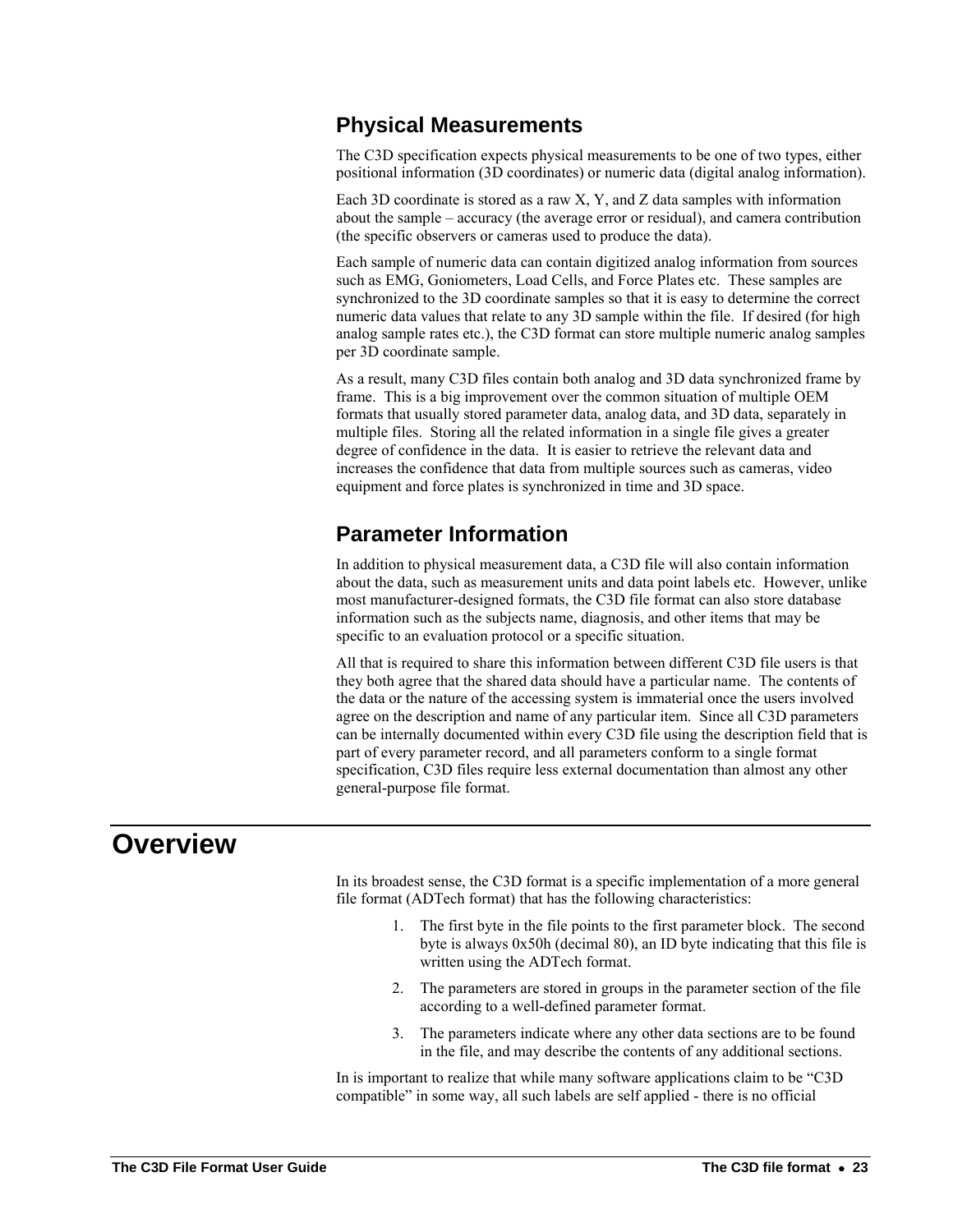standard or organization that grants the right to use the term "C3D compatible." As a result, the C3D user should not assume that any given C3D application would fully conform to the specification described in this manual.

However, it is strongly recommended that all vendors of C3D applications and software authors use the common C3D specification described here as a standard to measure their products compliance with the C3D format description. Compliance with the C3D format descriptions will greatly enhance the ability of any application to generate data that can be freely accessed by other C3D applications.

If you require a specific measure of compatibility between two applications (even if they are from the same source) then it is recommended that the applications be tested before clinical or commercial use to verify that the required functionality exists.

## **General implementation**

A C3D file is an implementation of the above general format where the first block of the file comprises of the standard pointer/ID word followed by a header record that contains a number of parameters that are, in general, copies of parameters stored within the parameter section of the C3D file. C3D files also contain a data section that stores 3D and analog information – the location of this data section is described in the parameter section.

The general ADTech family of formats only specifies where the parameter section starts in the file, and always does this through the first word of the file, which contains a single byte pointer and ID byte. The intent is that the pointer, contained within the first word, is used to locate the parameter section. Data within the parameter section describes any number of data sections in the file, together with their starting locations within the C3D file.

## **C3D file description**

This manual specifically documents only the C3D file format, and while other members of the family (parameters files etc.) will be briefly introduced, it is not the intention of this author to provide documentation on every member of the ADTech file format family.

The data values in C3D files are stored in either 16-bit signed integer format, or optionally floating-point format. The format of the data can be determined by reading the header of the C3D file at a binary level without making any assumptions about the data format. For compatibility with Fortran, and various operating systems, all C3D files should be thought of as consisting of blocks that are 512 bytes long (or 256 16-bit words).

All C3D files contain a minimum of three sections of information:

*Figure 1 – The basic C3D file structure.* 

#### *Header Section*

The first section of a C3D file is the header section, which always starts at block 1 the first block in the file. The first word of the C3D file locates the start of the parameter section in the C3D file, which in turn contains a pointer to the start of the

*Margin notes (like this one) will appear throughout this manual to emphasize points that are significant to the programmer or user.*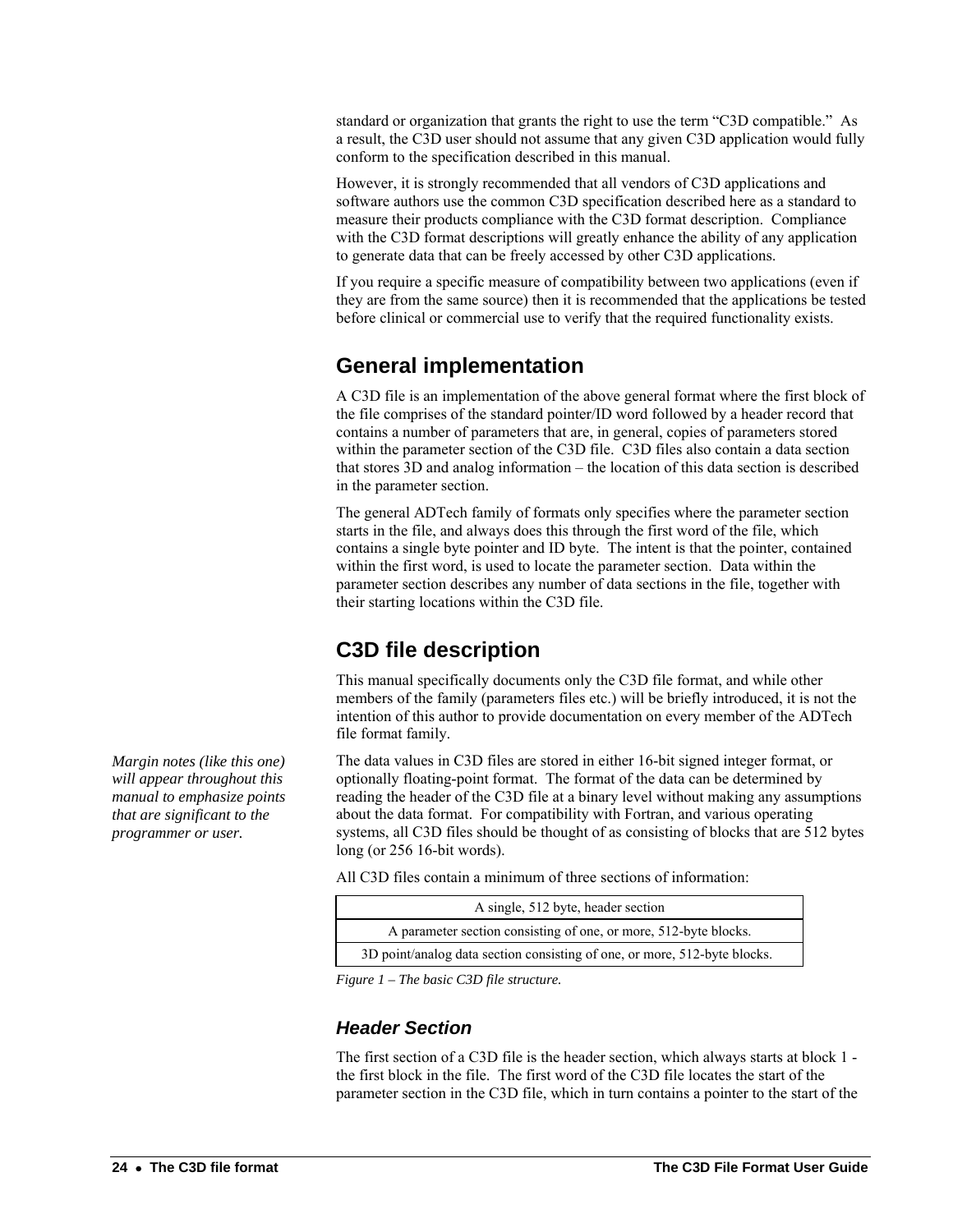3D data section as well as a considerable amount of detailed information necessary to read the 3D data section and interpret the contents.

In addition to containing a pointer to the start of the parameter section, the C3D file header also contains duplicates (with certain exceptions) of a number of other parameters stored within the parameter section as well as a small area reserved for storing a limited amount of event information.

The location of the 3D data section, as well as other important parameters, should always be read from the parameter section of the C3D file. The reason that the 3D data section location and other parameters are duplicated in the header of the C3D file is to allow simple utilities to access the 3D data without having to read and decode the entire parameter section.

#### *Parameter Section*

The parameter section usually starts at block number 2 in the C3D file although this is not fixed and should not be assumed to be the case in every file. The C3D specification requires that the parameter section start on the 512-byte block boundary that is indicated by the pointer in the C3D file header section. The parameter section is variable in length but is typically at least eight to ten blocks in length.

#### *3D Data Section*

The C3D file contains the 3D point coordinate and analog data section, which is usually located at some point after the parameter section. The C3D specification states that the data section starts on the 512-byte block boundary that is indicated by the pointer POINT:DATA\_START in the C3D parameter section.

Always use the parameter section pointer POINT:DATA\_START to locate the start of the 3D data section in the C3D file.

The 3D and analog data section is variable in length depending on the amount of data stored. C3D files can contain any combination of 3D point data and analog data including 3D data only, and analog data only.

It is important to remember that the C3D specification allows additional data sections to exist in the area between the end of the header section and the start of the 3D and analog data section. Few applications store additional data sections in this area at this time although most of the proposals to extend the C3D file format focus on adding additional sections of data in these areas of the C3D file. Software applications that conform to the C3D specification and use the C3D parameter section and C3D header information correctly should be able to handle the presence of additional data blocks within the C3D file without any problems.

The common format used to store 3D coordinate and analog data is the signed integer format – each sample is stored as a 16-bit signed integer value in the range of –ve 32768 to +ve 32767. These signed integers are then scaled into real world values, using a common floating-point scaling factor stored within the parameter section. However, the facility for the data to be written entirely in floating point format is also available. This is useful for storing processed data (especially analog data) where the signed integer form may not provide sufficient precision.

*Always use the C3D header pointer in the first word of the C3D file to locate the start of the parameter section in the C3D file.*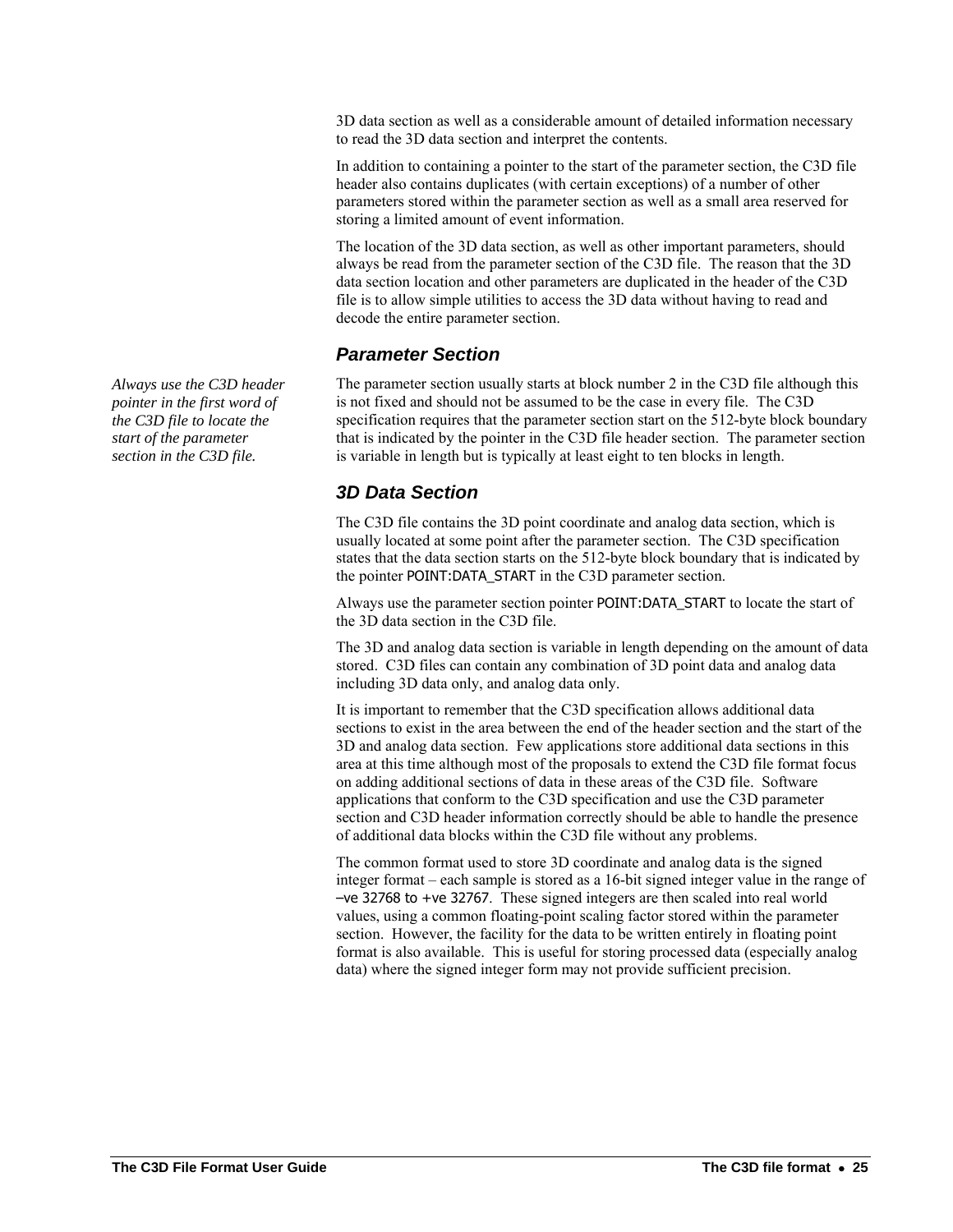*The examples that follow use hex dumps of sample C3D files – you may find it useful to view the C3D file in this way to understand the internal data structures as they are presented.* 

*C3D files use signed bytes and integers by default.* 

#### *Summary*

C3D files are composed of a number of 512-byte blocks of information that contain the individual sections and records within the C3D file. All C3D files contain three or more sections, each section being comprised of at least one 512-byte block. Within the sections of the C3D file, information is stored in records. All C3D files contain a header record (i.e. the header section), parameter records stored within the parameter section, and data records (3D and/or analog) stored within the data section.

It is worth mentioning at this point that, in deference to the original Fortran environment used to create most C3D applications during the early years, this manual describes C3D file as being composed of a series of 512-byte *blocks* of information. Programmers often prefer to think of these blocks in terms of their original description within Fortran as 512-byte "records" that translated directly to the physical disk sector storage locations that set physical limits on the storage of data.

In today's programming environment, this 512-byte constraint is largely eliminated. Its only legacy within the C3D format is that all data or parameter sections start on multiples of 512 bytes. This documentation consistently refers to these 512-byte units of information as *blocks* rather than the traditional "record" thus freeing the term *record* to be used to describe individual units of information such as parameters and data samples.

This is more in keeping with the view that the C3D file is a collection of information and data – thus freeing us to discuss **parameter records**, **point records** and **analog records** as items of information that are stored within different **sections** in the C3D file.

## **Limitations**

As with any file format, there are a few limitations that are inherent in the standard C3D file format description. These do not cause any problems for the average user but anyone working with C3D files needs to be aware of them.

### *Using Signed Numbers*

The use, by default, of signed 16-bit integer and signed 8-bit byte numbers for parameter and data storage in C3D files is, in part, a consequence of using FORTRAN to create most of the original C3D applications, as well as a desire to keep the format relatively simple.

However, in many cases, the use of signed numbers limits the amount of data that can be stored in the C3D file, the size of C3D parameters and the size of parameter arrays. For instance, according to the formal C3D specification, the maximum number of 3D frames that can be stored in a C3D file is 32,767 – a result of the use of a signed 16-bit signed integer parameter (POINT:FRAMES) to record the number of 3D frames stored in the file. This limits the length of 3D data that can be recorded in the C3D file to just over 9 minutes at  $60Hz$  (32767 / (60  $*$  60)) or correspondingly less at higher 3D frame rates. This limitation is complicated by the use of signed 16 bit signed integers in the C3D file header to record the starting and ending frame numbers. As a result, if the first 3D frame number is not 1, the total length of time available for the C3D frame storage is proportionally reduced based on the C3D file header limitations (these values are not stored in the parameter section).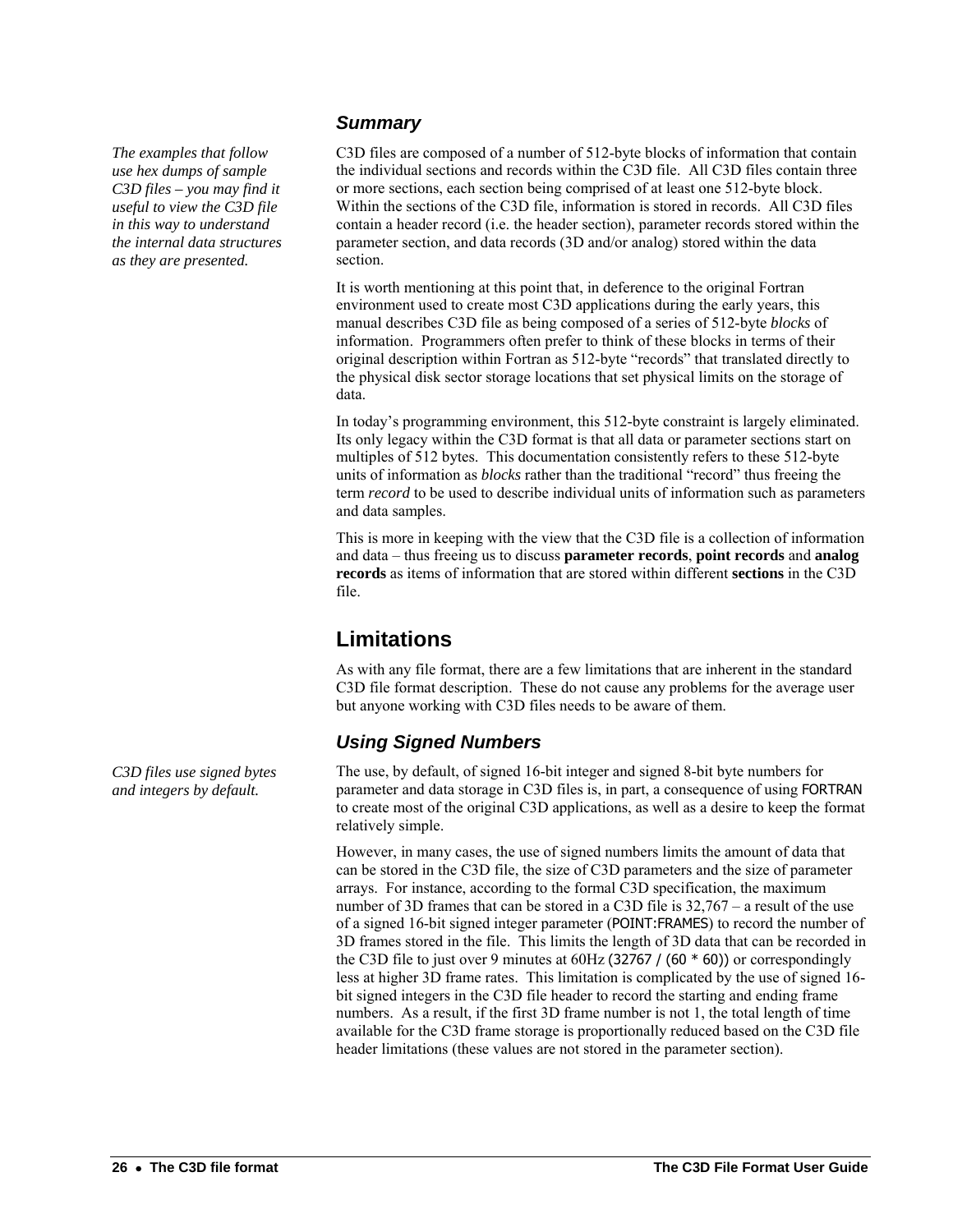The use of an 8-bit pointer to locate the start of the parameter section and a 16-bit signed integer to record the start of the 3D data section also places some limits of the C3D file structure:

- The 8-bit pointer to the start of the parameter section limits the placement of the start of the parameter section to any 512-byte block within the first range of 1 to  $127$  – effectively within 64kB (127\*512/1024) of the start of the C3D file.
- The start of 3D data is recorded by a signed 16-bit integer parameter (POINT:DATA\_START) that points to the location of the first 512-byte block used to store 3D point and/or analog data. This limits the placement of the start of 3D data storage to any 512-byte block boundary within the first 16Mb (32767\*512/1024) of the C3D file.

The size of parameter dimensions is limited by the use of a signed byte as a pointer or index within the parameter records. Parameters cannot contain more than 127 characters or have more than 127 separate values, in any one dimension etc.

### *Using Unsigned Numbers*

In many cases the limitations caused by using signed integers and bytes within the C3D file can be ignored provided that the user, or applications programmer, is aware that under some circumstances this may "break" older software applications. The use of *unsigned integers* and *unsigned bytes* will effectively double that amount of parameter and data storage that is available within the C3D file.

Using unsigned integers, the maximum number of 3D frames that can be stored in a C3D file is 65,537 if the parameter (POINT:FRAMES) used to record the number of 3D frames stored in the file, is treaded as an unsigned integer. This increases the length of 3D data that can be recorded in the C3D file to just over 18 minutes at 60Hz (65537 / (60  $*$  60)).

In addition, interpreting the parameter (POINT:DATA\_START) as an unsigned integer allows the 3D data storage section to start anywhere within the first 32Mb (65537\*512/1024) of the C3D file.

The length of most parameter items can be stored using unsigned bytes as pointers or indexes within the parameter records. This extends the amount of parameter storage available from 127 characters per value to 255 characters and allows each parameter dimension to have up to 255 separate values (the signed limit is 127).

It is very important to realize that the use of unsigned integers and unsigned bytes within the parameters of a C3D file may create problems for older C3D applications that will interpret large unsigned values as negative values. This may cause internal parameter buffers to overflow, large arrays to be interpreted with negative indexes and may result in older software applications crashing, or generating erroneous results.

The use of unsigned or signed integers within a C3D file does not affect the interpretation of data within the various sections. For instance, when using the integer file formats, point data within the 3D data section is always stored as signed integer values. Analog data within the 3D data section is also stored as signed integers by default although under certain circumstances unsigned integers are permitted (see page [86](#page-89-1) for details).

It is important to realize that *Signed C3D files* and *Unsigned C3D files* are, for all practical purposes, identical unless they contain more than 32,767 3D frames or use parameters that contain more than 127 variables. Both types of file use the same format for storing 3D and analog data values, which are always stored as signed

*In some instances, the use of unsigned bytes and unsigned integers in C3D parameters is permitted.* 

*This manual will refer to these two types of C3D file as "Signed C3D" files and "Unsigned C3D" files.*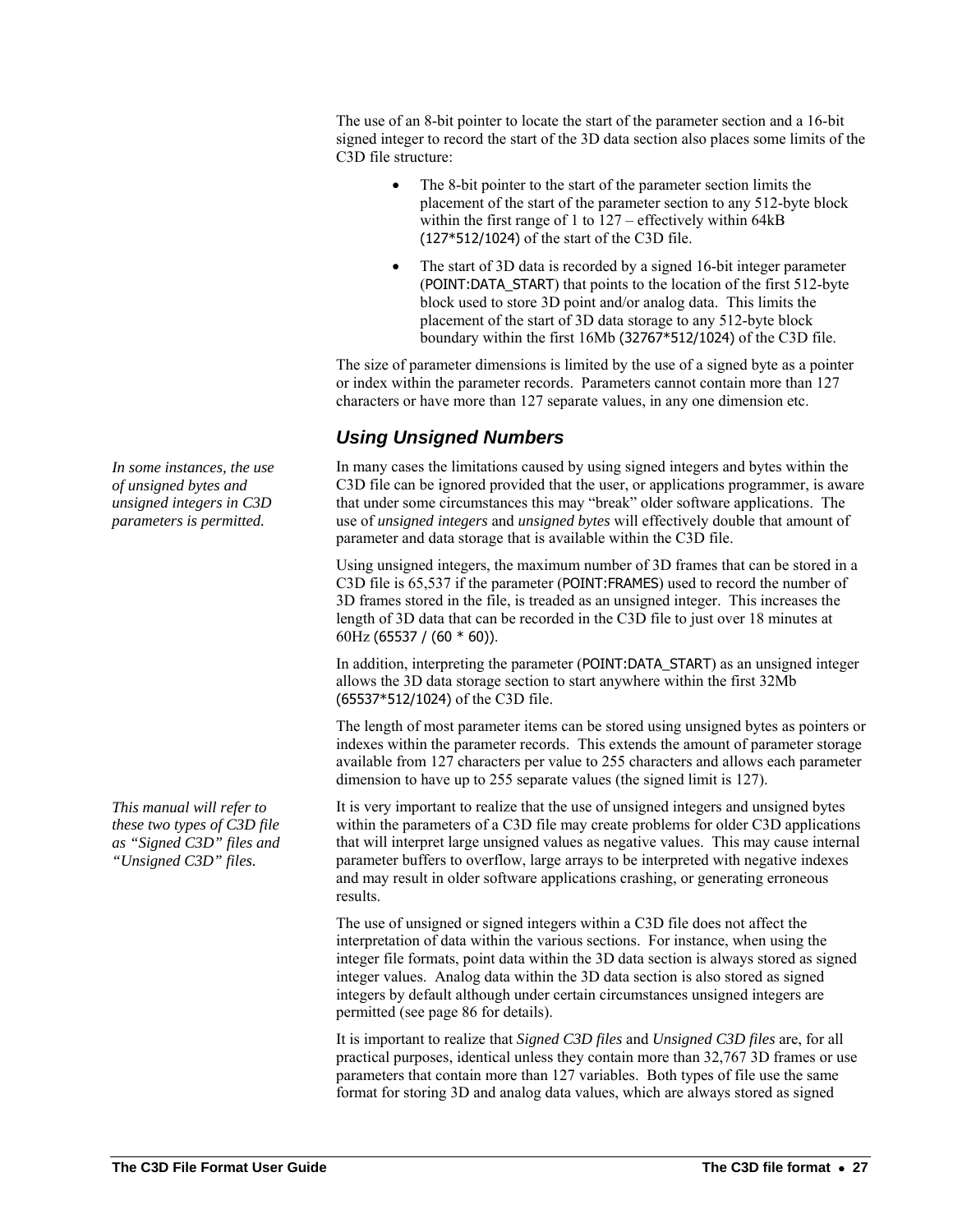<span id="page-31-0"></span>integers. When viewed at a binary level there is no structural difference between signed and unsigned C3D files.

#### *Sample Rate Limitations*

All C3D files support a single sample rate for POINT data and a single sample rate for ANALOG data. The ANALOG sample rate is always either the same as the POINT rate or an exact multiple of the POINT rate. While this may seem restrictive, this requirement ensures that the ANALOG data is always exactly synchronized with the POINT data. In addition, this restriction allows any application to easily calculate the exact location of any frame of data within the C3D file.

One consequence of this limitation is that all analog data is sampled at the highest sample rate required by the channel with the highest frequency signals.

# **Additional Information**

*Check with your supplier for additional information if you are working with a motion capture system or software package that uses the C3D format.* 

Several additional sources for C3D information exist – principally, the public C3D text description, and the printed documentation supplied with the commercial AMASS photogrammetry software sold by ADTech. These both provide some basic documentation of the C3D format – the public text description being a concise ASCII specification while the printed AMASS documentation provides more of an end-user view. Additionally, various other manufacturers implement support for the C3D file format and offer supplemental documentation to their own users.

This manual contains several pages entitled "Notes to Programmers" which highlight specific points that are considered especially important to anyone implementing support for the C3D file format and contain the answers to many common questions.

A publicly accessible Internet web site for the C3D format is maintained at [http://www.c3d.org](http://www.c3d.org/). This contains the most up to date copy of the current C3D format specification, together with links and contact information for any software or hardware manufacturer who wishes to be listed. The current version of this manual, as well as other documents, are maintained on the [c3d.org](http://www.c3d.org/) Internet site.

In addition to the World Wide Web site, an Internet list server is available for C3D related questions and discussions – access details for this can also be found on the C3D web site. The web site hosts a collection of applications and files that can be downloaded via anonymous ftp service. These include:

- Public domain software applications that access C3D files.
- Sample source code for reading and writing C3D files.
- Evaluation copies of commercial software C3D applications.
- Drivers for accessing C3D files via MATLAB and LabVIEW.
- A free SDK for building C3D applications including sample applications with full source code in C++ and Visual Basic.
- Sample C3D files in various formats from different manufacturers.
- This manual in Adobe PDF formatted for printing.
- This manual, formatted for access via any Internet browser.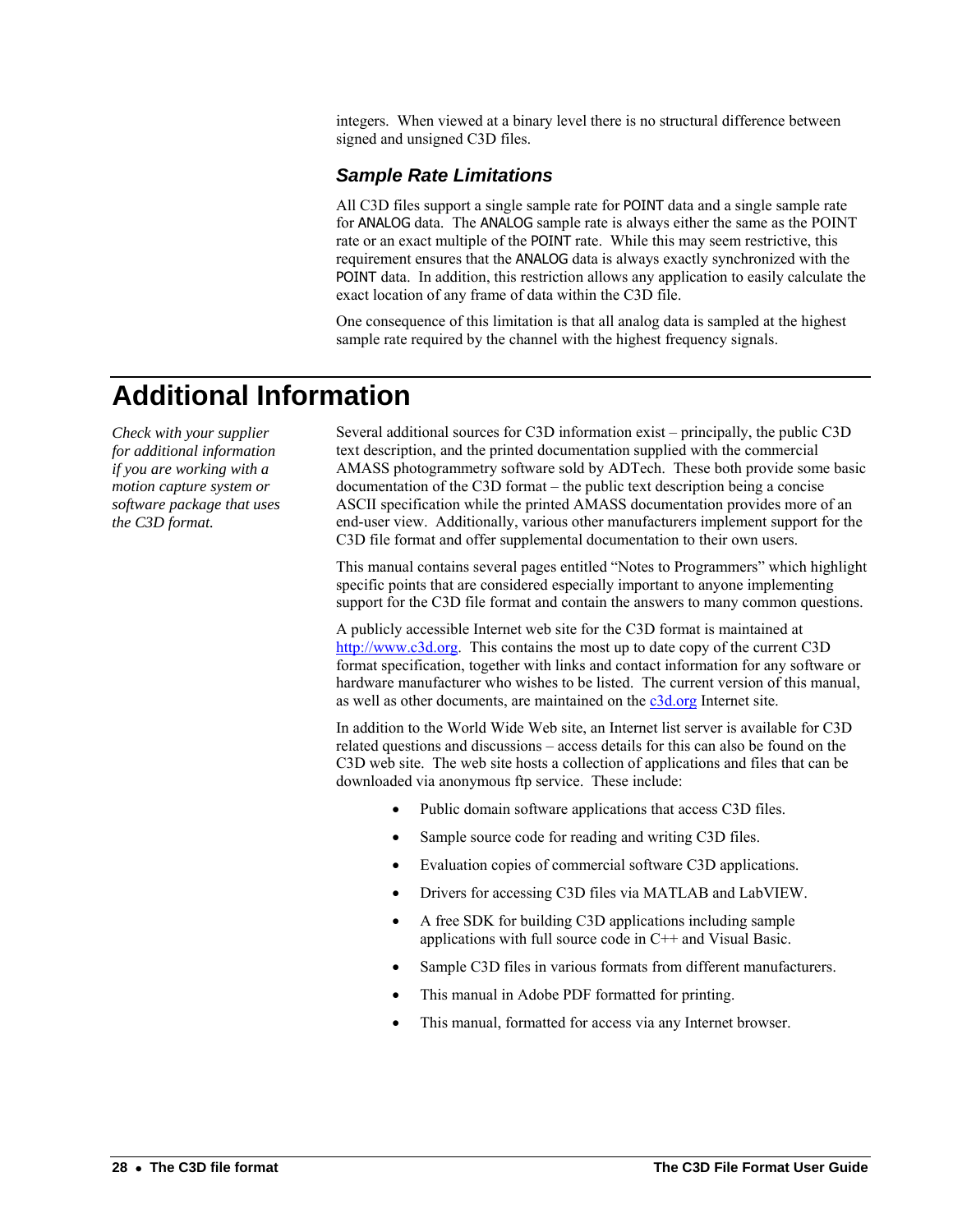*Programs are available free of charge that allow anyone to view or modify the contents of a C3D file.* 

*Program libraries and a C3D software development kit are available free of charge that make it easy to write Visual Basic and C++ applications that access C3D files from within Word, Excel, and Access etc.* 

*Up-to-date information, sample files and user written applications are available at any time from the C3D web site.* 

A copy of the ADTech PRM program is also available from the web site together with PRMLIB, a FORTRAN library file access library, and documentation. PRM provides the user a means of accessing the parameters in C3D and separate parameter files. It is a command line driven MS-DOS application that operates interactively through a few simple commands and provides output to terminal screen, printer, or file. The PRM program allows the user to create, examine, change and delete parameters in the parameter section of any C3D or ADTech parameter file.

It should be noted that the PRM utility, in common with many older C3D utilities, might have problems handling C3D files that do not strictly adhere to the original signed integer C3D standard.

Many of the examples in this manual use hex dumps to show the internal structure of the parameters. It is worth noting that the command "SH" in the freely available ADTech command line program PRM produces a decimal dump of each byte, together with its corresponding ASCII character, of the entire parameter section.

Also available is the C3Dserver, a C3D software development kit from Motion Lab Systems, Inc., that provides high-level access to the C3D file format and works with many different programming languages and applications such as Visual Basic, C++, Java, Word, Access, and Excel etc. The C3Dserver includes an example software application written in Visual Basic, together with full Visual Basic source code, that implements a functional C3D file editor. A C++ application (with source code) that generated C3D files is also included. A full manual (in Adobe PDF format) is supplied with the C3Dserver package. This is probably the easiest way for most people to learn to access C3D files. The C3Dserver is available free of charge for non-commercial use.

Evaluation copies of the C3Deditor and MLSviewer can also be downloaded from the C3D file site. The C3Deditor is a graphical C3D file editor that can change and edit almost any element of the C3D file, filter data, interpolate and add or delete analog channels and 3D point information. The MLSviewer is a general purpose C3D file viewer that displays the contents of C3D files but does not alter them in any way. Both programs are supplied with manuals. Information on Motion Lab Systems products is available on the Internet.

The C3D web site includes a large collection of sample C3D files from various hardware systems as well as specific sample test files that can be used to ensure that applications that you write or use are fully C3D compatible. Copies of C3D files from various sources (including specific compatibility test files) can be downloaded from the C3D web site and the FTP site.

The C3D web site also hosts an Internet mailing list - members of the C3D mail list can send questions about specific implementations for the C3D format or requests for additional information to the C3D list server. Anyone can join the C3D list server as membership is free – membership is only required to prevent the distribution of spam and viruses. Instructions for joining the list can be found on the C3D web site in the Internet – [http://www.c3d.org](http://www.c3d.org/).

Copies of this document can be downloaded free of charge from the C3D web site in several different formats and redistributed with other applications at no charge subject to the agreement that is part of this manual.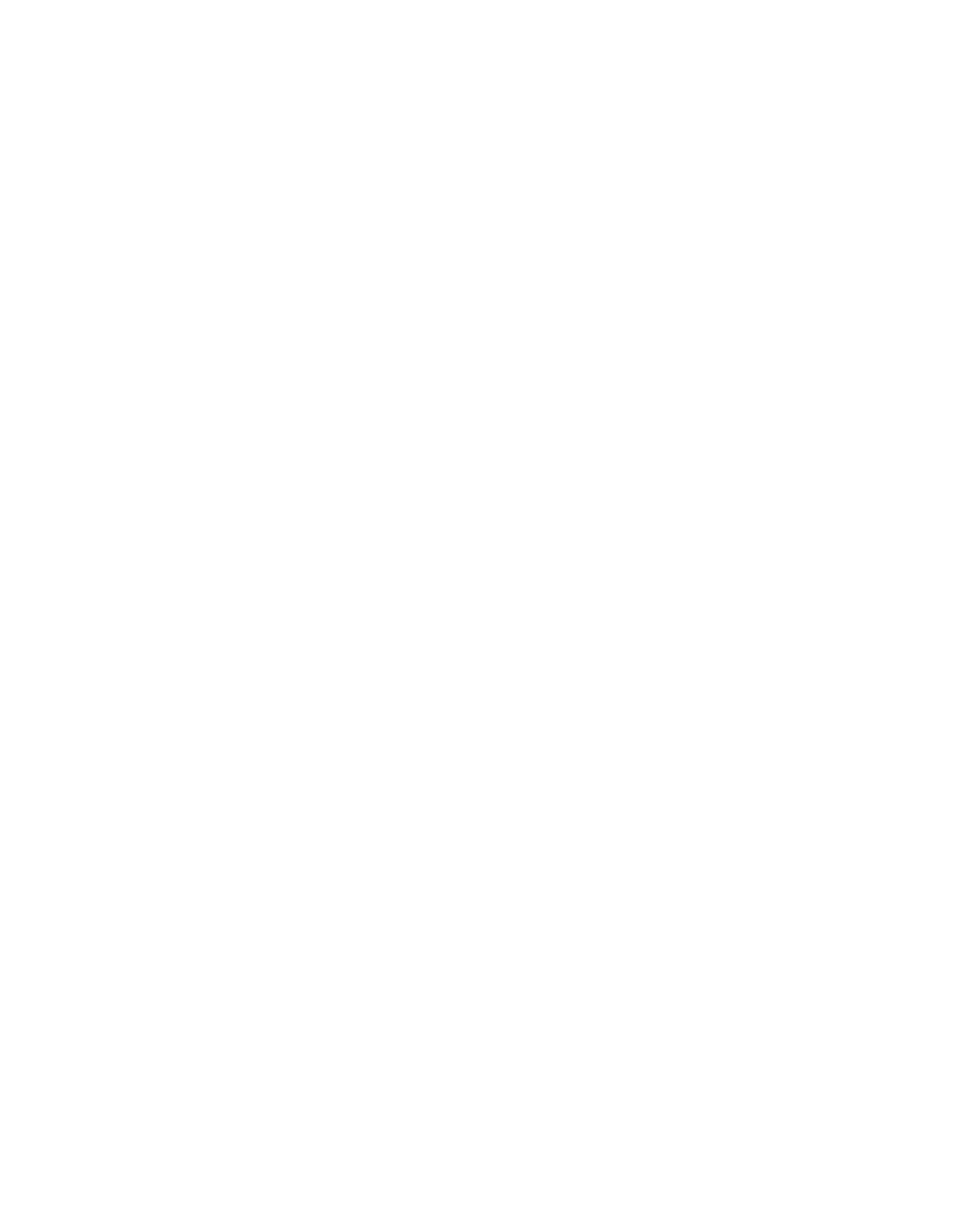# <span id="page-34-0"></span>**The Header Section**

## **C3D File Header**

A standard 512-byte header section record is found at the beginning of all C3D files and in its most basic form, this provides a pointer to the location of the start of the parameter data. In addition, it also provides some basic information about the format of the C3D file and the data stored in the C3D file. This information is principally copied *from* the parameter section of the C3D file and software applications should, in general, read the parameter section to obtain the "master" records.

| A single 512 byte header section                                        |
|-------------------------------------------------------------------------|
| A parameter section consisting of one or more 512-byte blocks.          |
| 3D point/analog data section consisting of one or more 512-byte blocks. |

*Figure 2 - The header section within the C3D file structure.* 

The information in the C3D header record is arranged so that any software application can quickly open a C3D file and obtain information about the file and its contents, without the need to understand the more complex format of the parameter section. Among other items, the following parameter section values can be read from the C3D file header:

- The number of trajectories stored within the file.
- The number of analog channels recorded in the file.
- The number of trajectory samples stored within the file
- The number of analog samples stored within the file
- The trajectory and analog sample rates.
- The location of the start of the interleaved 3D and analog data records within the file.
- The location of the start of the parameter records within the file.

In addition, the format of the stored 3D and analog data as floating point or signed integer values can be deduced by reading the header SCALE value. This is a positive floating-point number used to convert the signed integer 3D point values into realworld values. If the header SCALE value is negative then the 3D and analog data is always stored in floating-point format.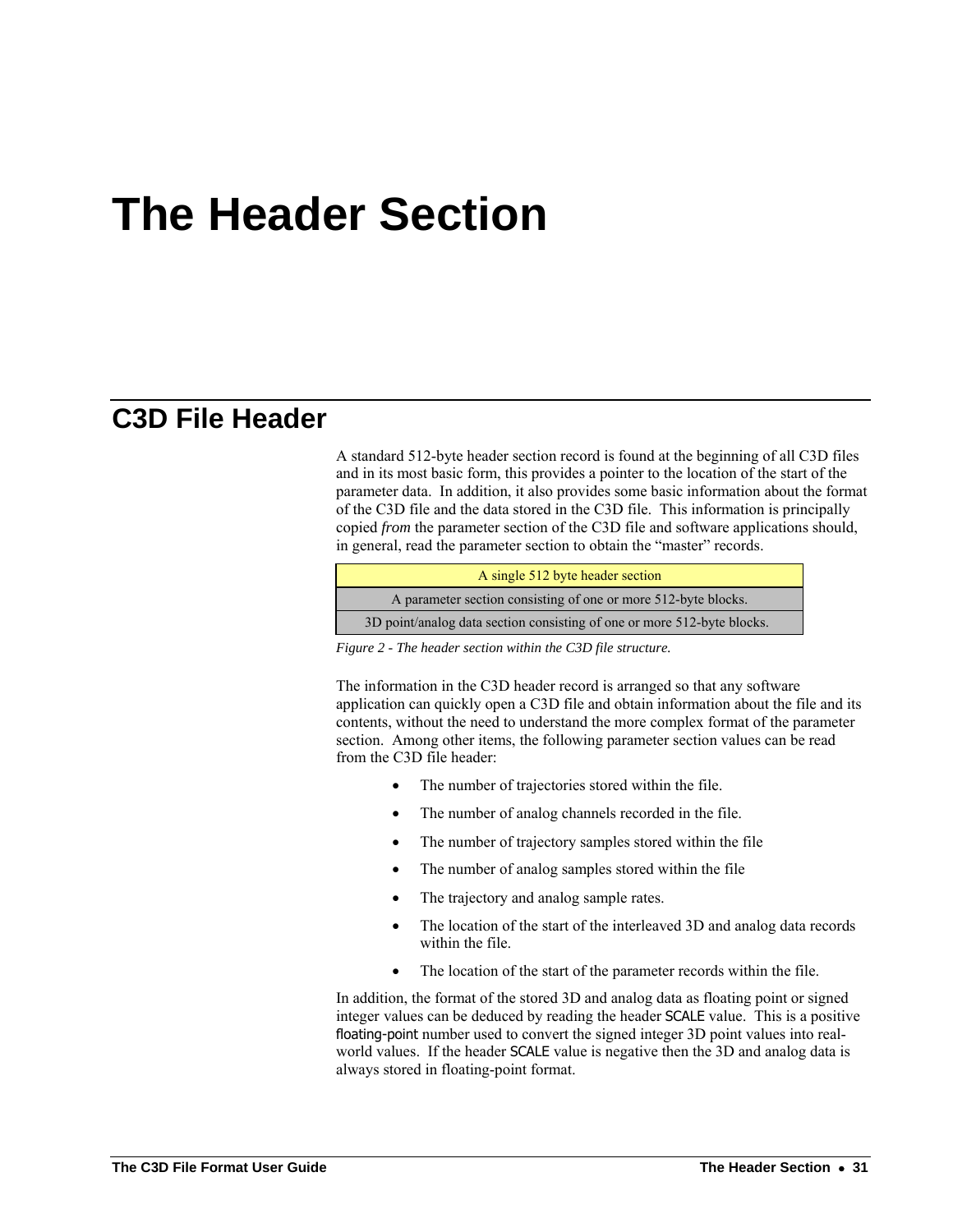The basic function of the C3D header section is to provide a means for software application to retrieve basic information about the data contained in the file without the need to read and decode the parameter section. Of necessity, the first word must contain a pointer to the location of the parameter section (byte-1) and a means for software applications to verify that the file is actually a C3D file. In most cases, the C3D parameter section can be found immediately after the C3D header record section while the 3D/analog storage area will normally be found within a few blocks of the end of the parameter section, however, these locations should not be assumed.

## <span id="page-35-0"></span>**Description**

The C3D header section is always the first block in the C3D file and is counted as block number one (1). It is a single record of 256 16-bit words (512 8-bit bytes) with the following structure:

| <b>WORD</b>    | <b>Typical Value</b> | <b>Description</b>                                                                                                                                                                    |
|----------------|----------------------|---------------------------------------------------------------------------------------------------------------------------------------------------------------------------------------|
| 1              | $0x5002$ hex         | Byte 1: Points to the first block of the parameter section.                                                                                                                           |
|                |                      | Byte 2: Key value 0x50h indicating a C3D file.                                                                                                                                        |
| $\overline{2}$ | nn                   | Number of 3D points in the C3D file (i.e. the number of<br>stored trajectories).                                                                                                      |
| 3              | nn                   | Total number of analog measurements per 3D frame, i.e.<br>number of channels multiplied by the samples per channel.                                                                   |
| $\overline{4}$ | $\mathbf{1}$         | Number of the first frame of 3D data (1 based, not 0).                                                                                                                                |
| 5              | nn                   | Number of the last frame of 3D data.                                                                                                                                                  |
| 6              | 10                   | Maximum interpolation gap in 3D frames.                                                                                                                                               |
| $7 - 8$        | nnnn                 | The 3D scale factor (floating-point) that converts signed<br>integer 3D data to reference system measurement units. If<br>this is negative then the file is scaled in floating-point. |
| $\mathbf Q$    | nn                   | DATA START – the number of the first block of the 3D<br>and analog data section.                                                                                                      |
| 10             | nn                   | The number of analog samples per 3D frame.                                                                                                                                            |
| $11 - 12$      | 60.000               | The 3D frame rate in Hz (floating-point).                                                                                                                                             |
| $13 - 147$     | $0x00$ hex           | Reserved for future use.                                                                                                                                                              |
| 148            | $0x3039$ hex         | A key value (12345 decimal) is written here if Label and<br>Range data is present, otherwise write 0x00.                                                                              |
| 149            | nn                   | The first block of the Label and Range section (if present).                                                                                                                          |
| 150            | $0x3039$ hex         | A key value (12345 decimal) present if this file supports 4<br>char event labels. An older format supported only 2<br>character labels.                                               |
| 151            | $\theta$             | Number of defined time events (0 to 18)                                                                                                                                               |
| 152            | $0x00$ hex           | Reserved for future use.                                                                                                                                                              |
| $153 - 188$    |                      | Event times (floating-point) in seconds (up to 18 events).                                                                                                                            |
| $189 - 197$    |                      | 18 bytes - event display flags $0x00 = ON$ , $0x01 = OFF$ .                                                                                                                           |
| 198            | $0x00$ hex           | Reserved for future use.                                                                                                                                                              |
| $199 - 234$    |                      | Event labels. Each label is 4 characters long                                                                                                                                         |
| $235 - 256$    | $0x00$ hex           | Reserved for future use.                                                                                                                                                              |

*Figure 3 – The C3D file header record.*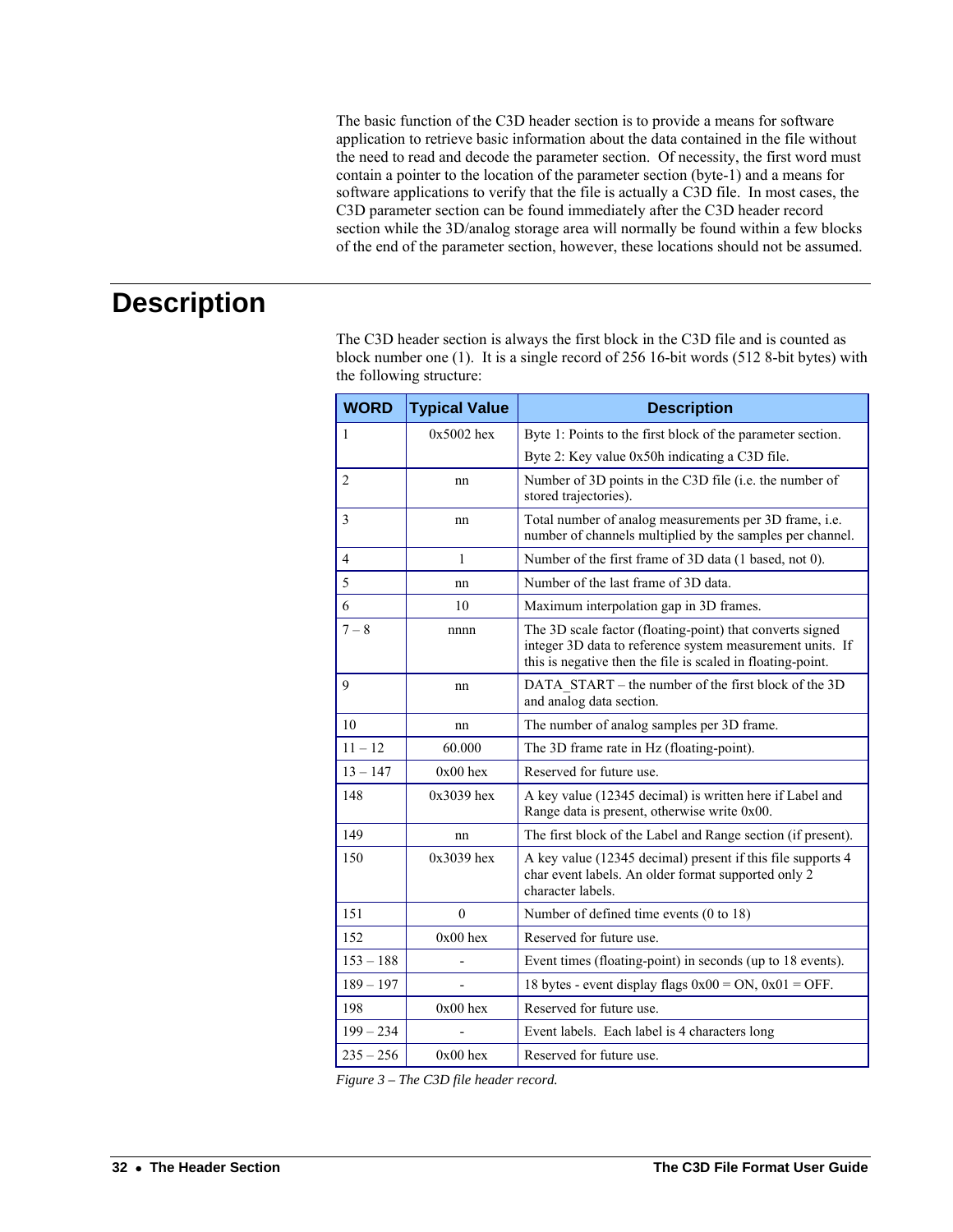The first word in the C3D header record contains two bytes. The first byte is a pointer to the first 512-byte block that starts the parameter section – in the example shown below this is 0x02h indicating that the block immediately following the header record is the start of the parameter section (the header record is block 1). The second byte is always 0x50h (80 decimal) and flags this file as a C3D file.

The second word in the C3D file header contains the number of trajectories stored in thefile as  $3D$  points  $-$  this is a copy of the POINT:USED parameter (see page 71 for details) . Note that the C3D file structure can easily accommodate data records that contain 3D information, 2D information or no coordinate information at all.

The third word in the C3D file header contains the number of analog samples stored for each frame of data in the file – each sample consists of at least one 16-bit data value per 3D frame. Note that there is no requirement that the stored data has 16-bit resolution, in fact many C3D files contain only 12-bit resolution data although all analog values are stored as 16-bit values regardless of their physical sample resolution. See page [64](#page-67-0) for a discussion of the format of the stored analog data.

| 00000000 | 02 | 50 | 1 A | 00 | 40 | 00 | 01 | 00 | C2 | 01 | ΘA | 00  | AА | 3 E | AВ | AА |  |
|----------|----|----|-----|----|----|----|----|----|----|----|----|-----|----|-----|----|----|--|
| 00000010 | 0Β | 00 | 04  | 00 | 48 | 43 | 00 | 00 | 00 | 00 | 00 | 00  | 00 | 00  | 00 | 00 |  |
| 00000020 | 00 | 00 | 00  | 00 | 00 | 00 | 00 | 00 | 00 | 00 | 00 | 00  | 00 | 00  | 00 | 00 |  |
| 00000030 | 00 | 00 | 00  | 00 | 00 | 00 | 00 | 00 | 00 | 00 | 00 | 00  | 00 | 00  | 00 | 00 |  |
| 00000040 | 00 | 00 | 00  | 00 | 00 | 00 | 00 | 00 | 00 | 00 | 00 | 00  | 00 | 00  | 00 | ΘA |  |
| 00000050 | 00 | 00 | 00  | 00 | 00 | 00 | 00 | 00 | 00 | 00 | 00 | 00  | 00 | 00  | 00 | 00 |  |
| 00000060 | 80 | ΘA | ΘA  | ΘA | ΘA | 00 | ΘA | ΘA | 88 | 00 | ΘA | 00  | ΘA | ΘA  | 00 | ΘA |  |
| 00000070 | 00 | 00 | 00  | 00 | 00 | 00 | 00 | 00 | 00 | 00 | 00 | 00  | 00 | 00  | 00 | 00 |  |
| 00000080 | 00 | 00 | 00  | 00 | 00 | 00 | 00 | 00 | 00 | 00 | 00 | 00  | 00 | 00  | 00 | 00 |  |
| 00000090 | 80 | 00 | 00  | 00 | 00 | 00 | 80 | 00 | 00 | 00 | 00 | 00  | 00 | 00  | 00 | 00 |  |
| 000000A0 | 00 | 00 | 00  | 00 | 00 | 00 | 00 | 00 | 00 | 00 | 00 | 00  | 00 | 00  | 00 | 00 |  |
| 000000B0 | 00 | 00 | 00  | 00 | 00 | 00 | 00 | 88 | 00 | 00 | 00 | 00  | 00 | 00  | 00 | 00 |  |
| 000000C0 | 00 | 00 | 00  | 00 | 00 | 00 | 00 | 88 | 00 | 00 | 00 | 00  | 00 | 00  | 00 | 00 |  |
| 000000D0 | 00 | 00 | 00  | 00 | 00 | 00 | 00 | 00 | 00 | 00 | 00 | 00  | 00 | 00  | 00 | 00 |  |
| 000000E0 | 00 | 00 | 00  | 00 | 00 | 00 | 00 | 00 | 00 | 00 | 00 | 00  | 00 | 00  | 00 | 00 |  |
| 000000F0 | 00 | 00 | 00  | 00 | 00 | 00 | 00 | 00 | 00 | 00 | 00 | 00  | 00 | 00  | 00 | 00 |  |
| 00000100 | 00 | 00 | 00  | 00 | 00 | 00 | 00 | 00 | 00 | 00 | 00 | 00  | 00 | 00  | 00 | 00 |  |
| 00000110 | 00 | 00 | 00  | 00 | 00 | 00 | 88 | 00 | 00 | 00 | 00 | 00  | 00 | 00  | 00 | 00 |  |
| 00000120 | 00 | 00 | 00  | 00 | 00 | 00 | 00 | 00 | 00 | 00 | 39 | 30  | 03 | 00  | 01 | 00 |  |
| 00000130 | 2E | 41 | 7В  | 14 | АC | 41 | СD | cс | ЕA | 41 | 71 | 3 D | 00 | 00  | 00 | 00 |  |
| 00000140 | 00 | 00 | 00  | 00 | 00 | 00 | 00 | 00 | 00 | 00 | 00 | 00  | 00 | 00  | 00 | 00 |  |
| 00000150 | 00 | 00 | 00  | 00 | 00 | 00 | 00 | 00 | 00 | 00 | 00 | 00  | 00 | 00  | 00 | 00 |  |
| 00000160 | 00 | 00 | 00  | 00 | 00 | 00 | 00 | 00 | 00 | 00 | 00 | 00  | 00 | 00  | 00 | 00 |  |
| 00000170 | 00 | 00 | 00  | 00 | 00 | 00 | 00 | 00 | 01 | 01 | 01 | 00  | 00 | 00  | 00 | 00 |  |
| 00000180 | 00 | 00 | 00  | 00 | 00 | 00 | 00 | 00 | 00 | 00 | 00 | 00  | 52 | 49  | 43 | 20 |  |
| 00000190 | 52 | 48 | 53  | 20 | 52 | 54 | 4F | 20 | 00 | 00 | 00 | 00  | 00 | 00  | 00 | 00 |  |
| 000001A0 | 00 | 00 | 00  | 00 | 00 | 88 | 88 | 00 | 00 | 00 | 00 | 00  | 00 | 00  | 00 | 00 |  |
| 000001B0 | 00 | 00 | 00  | 00 | 00 | 00 | 88 | 88 | 00 | 00 | 00 | 00  | 00 | 00  | 00 | 00 |  |
| 000001C0 | 00 | 00 | 00  | 00 | 00 | 00 | 00 | 00 | 00 | 00 | 00 | 00  | 00 | 00  | 00 | 00 |  |
| 000001D0 | 00 | 00 | 00  | 00 | 00 | 00 | 00 | 00 | 00 | 00 | 00 | 00  | 00 | 00  | 00 | 00 |  |
| 000001E0 | 00 | 00 | 00  | 00 | 00 | 00 | 00 | 00 | 00 | 00 | 00 | 00  | 00 | 00  | 00 | 00 |  |
| 000001F0 | ΘA | គគ | ៳ត  | ΘA | ΘA | ΘA | ΘA | ΘA | 00 | គគ | ΘA | ΘA  | ΘA | ΘA  | ΘA | ΘA |  |

*Figure 4 – A hex dump of a typical C3D header record.* 

The 3D point frame range is stored in the next two header words in the form of *first\_frame\_number*, *last\_frame\_number*. The frame numbers are a 1-based count – there is no frame zero. Although many C3D files store data in the range of 1 to n, there is no requirement that the first frame is frame 1, e.g. C3D files containing exactly 100 frame could have ranges such as  $1 - 100$ ,  $23 - 122$ ,  $2005 - 2104$  etc. The 3D point frame range is one of the few data values stored in the C3D file header section that is not derived directly from the parameter section.

Header word six contains a value that records the maximum interpolation gap length for 3D point data. The use of this item is not specified in the C3D file description although the maximum interpolation gap length value is usually set to indicate the maximum length of invalid 3D point data samples (in frames) over which

*Copied from the parameter section, this value can be easily accessed by any software application.* 

*Signed C3D files limit the maximum number of 3D frames to 32,767 while Unsigned C3D files support and maximum of 65,537 3D frames.*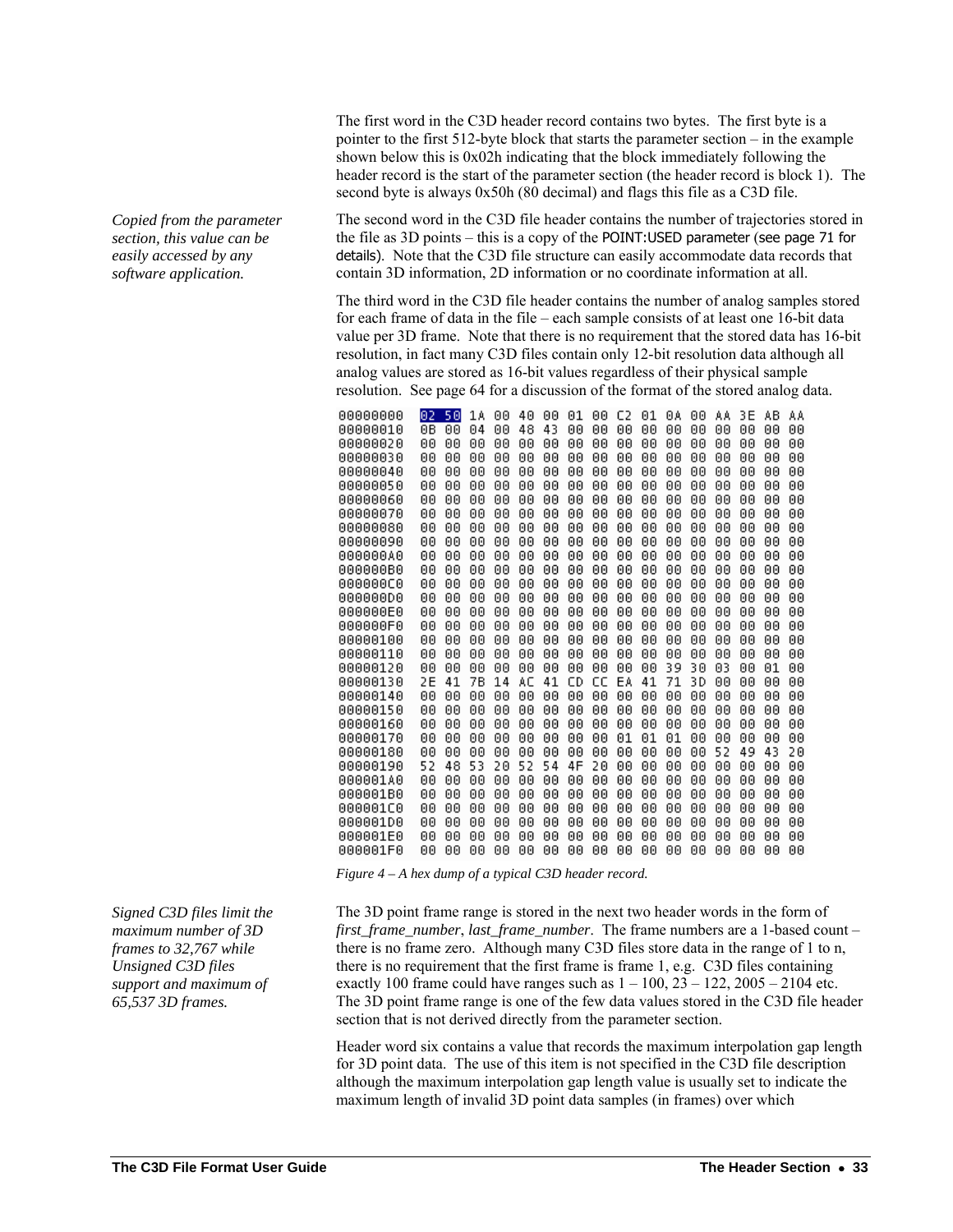interpolation was performed in the creation of the C3D file. This may be used by various applications to specify the length of gaps that can be interpolated or gap filled when reading or creating a C3D file. Since the value of the maximum interpolation gap is recorded in 3D frames, it represents time. Note that since this value is not well defined in the C3D file specification, its use does not indicate that any 3D data points are actually interpolated – the precise interpretation of this value is left up to the application that created the data. Any application reading the C3D file may, if necessary or requested, override this value and interpolate gaps of any length.

Words 7 and 8 in the C3D file header contain a copy of the 3D scale factor stored as a floating-point value. This parameter is used when 3D data values are stored using signed integer format. It scales the stored 3D point values from signed integer values to real world values.

The sign of the 3D scale factor can be used to determine the 3D point and analog data storage method (floating-point or signed integer). If a signed integer C3D file is converted to floating point format then the original 3D scale factor should be simply negated and stored – this allows transparent conversion between signed integer and floating-point data types unless the floating-point data is modified in some way.

To retain the maximum resolution for signed integer data, the 3D scale factor should be about (max absolute coordinate value used)/32000. This will allow all of the 3D point coordinates to be expressed within the range of a signed 16-bit integer value.

Header word 9 is a copy of the DATA\_START parameter – this is a pointer to the first 512-byte block that starts the 3D point and analog data section. The 512-byte blocks are counted from the start of the C3D file with the 512-byte C3D header section counted as block 1. It should not be assumed that the 3D point and analog data section starts immediately following the C3D parameter section.

The use of a signed integer here (Signed C3D files) will limit the maximum value of DATA\_START to 32,767. The use of an unsigned value extends this value to a maximum of 65,536 thus enabling the 3D data to be stored further from the start of the C3D file.

Header word 10 records the number of analog samples associated with each 3D frame. If the C3D file does not contain any analog data then this will be zero. If the C3D file does contains analog data then it will be interleaved with the 3D data to ensure that synchronization is maintained between the 3D and analog samples. The C3D structure for 3D point and analog data samples assumes that each 3D frame can have one or more analog samples from each channel sampled (as determined by the count stored in the third word of the C3D file header). Thus the actual analog sample rate is measured and recorded in terms of analog samples per 3D frame – this means that C3D files can only contain data sampled at integer multiples of the 3D frame rate.

Header words 11 and 12 record the 3D frame rate in samples per second – commonly thought of as Hertz (Hz.). Note that the 3D frame rate parameter is a floating-point value, making it possible to accurately record the 3D frame rate for video based sampling systems. For instance most 60 Hz video based systems actually sample the video data at 59.94 Hz which, while close to the commonly assumed exact 60.00 Hz sample rate, can introduce measurable synchronization errors over periods of tens of seconds. Not withstanding this, some motion capture systems incorrectly record the value of "60" in these circumstances.

C3D file header words 13 – 149 are reserved for future use. At this point, a proposal has been made to use words 148 and 149 to define the proposed Label and Range section. Other header words may provide additional expansion features in the future. Applications that create new C3D files should fill these reserved words with 0x00h

*The C3D header contains a copy of the* POINT:SCALE *parameter - see page [72](#page-75-0).* 

*Header word 9 is a copy of the* POINT:DATA\_START *parameter – see page [72](#page-75-1) for details.* 

*The physical analog channel count, and analog sample rate per channel, must be calculated from the information stored in the header, as these values are not stored individually.* 

*This is the* POINT:RATE parameter (see page 72 for details) and is copied to the C3D file header for easy access by other software applications.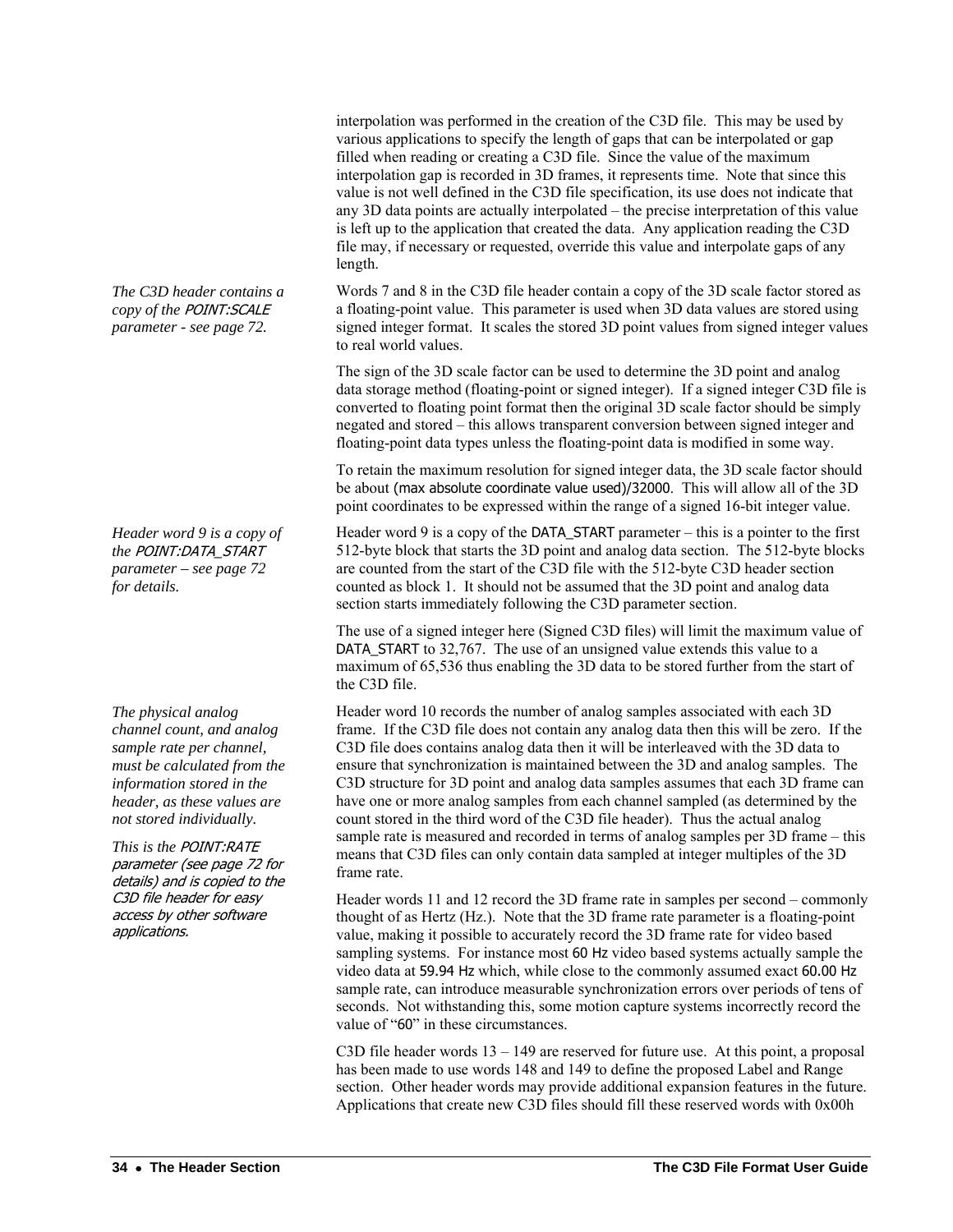while applications that copy or edit C3D files should preserve the contents of these words.

Header words 150 and 151 in the C3D file header are used by the header event storage feature which is explained in more detail on page [35.](#page-38-0) The header event storage allows the timing of a maximum of 18 events to be recorded in the C3D file header section. Header word 151 records the number of events stored in the C3D header – this can be any signed integer value between 0 and 18. Words 153 through 234 are used to store up to 18 event times together with a four-character label and a status (either ON or OFF) for each defined event. Events defined in the header may be used for any purpose although in gait analysis they are typically used to indicate gait cycle timing. Words 152 and 198 are unused.

The remaining C3D header section words 235 through 256 are reserved for future use. Applications that create new C3D files should fill these reserved words with 0x00h while applications that copy or edit C3D files should preserve the contents of these words.

It is very important to ensure that all C3D software applications use the correct pointers to locate the various headers and data sections, as there is no guarantee that data and parameter sections will always be organized in exactly the same way. An application that, for example, assumes that 3D data always follows the parameter section, or that the parameter section will never be larger than 10 blocks, may fail unexpectedly when presented with a valid C3D file that has been created by another software application.

Header events are used as a general way of designating significant times in a C3D file (e.g., initiation and/or termination of foot-floor contact – commonly called *heelcontact* and *toe-off* in a gait cycle). Each stored event is identified by a one to four character event label (e.g. RHS, RTO), and has an associated event time in seconds relative to the first sample (designated as 0.0s) of the C3D file.

| <b>WORD</b> | <b>Typical Value</b> | <b>Description</b>                                                                                                                      |
|-------------|----------------------|-----------------------------------------------------------------------------------------------------------------------------------------|
| 150         | $0x3039$ hex         | A key value (12345 decimal) present if this file supports 4<br>char event labels. An older format supported only 2<br>character labels. |
| 151         | $\theta$             | The number of time events present $(0 \text{ to } 18)$                                                                                  |
| 152         | $0x00$ hex           | Reserved for future use.                                                                                                                |
| $153 - 188$ |                      | Event times (floating-point) in seconds (up to 18 events).                                                                              |
| $189 - 197$ |                      | Event display flags $0=ON$ , $1=OFF$ .                                                                                                  |
| 198         | $0x00$ hex           | Reserved for future use.                                                                                                                |
| $199 - 234$ |                      | Event labels. Each label is 4 characters long                                                                                           |

A maximum of eighteen (18) of these events can be stored in the C3D header record:

*Figure 5 – The C3D header record EVENT storage format.* 

Header word 150 in the C3D file header is used as a key value (0x3039h – 12345 decimal) that indicates that the C3D file supports event labels containing up to four characters - an older format supported only two characters per label. The presence of the key word only indicates that the C3D file *supports* labels with four characters – it does not indicate that any events are actually stored. This is done by header word 151, which records the number of events stored in the C3D header. This can be any

*Failure to read or write the C3D pointers correctly is the number one cause of software problems. False assumptions about the C3D file structure are the other major cause of problems!* 

# <span id="page-38-0"></span>**Header events**

*Each event has an on/off status flag that can be used to control the display of the event position when the C3D file is processed.*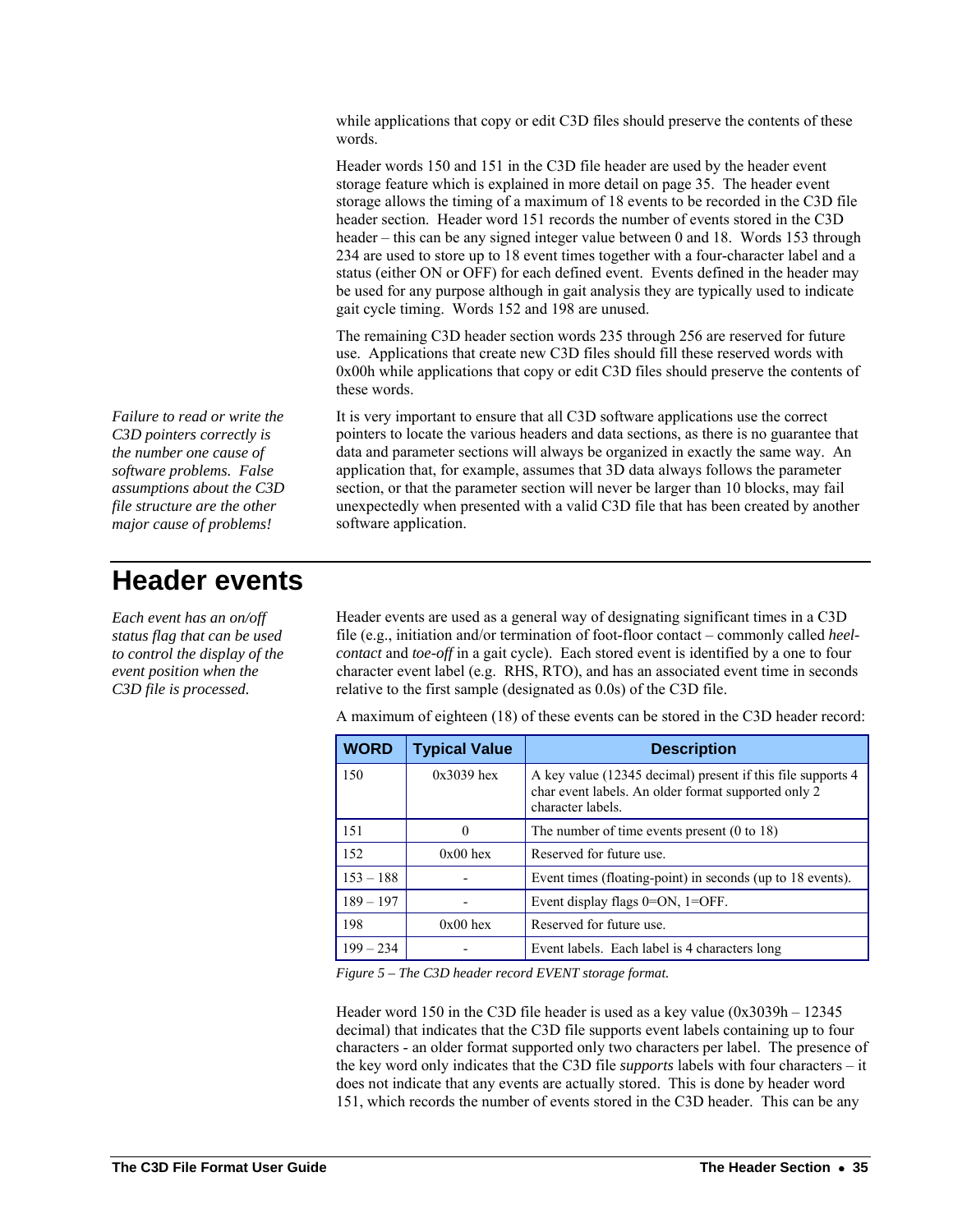signed integer value between 0 and 18 with a value of 1 to 18 indicating that events are present. C3D header words 152 and 198 in this block of data are unused.

00000110 00000120 00 00 00 00 00 00 00 00 00 00 00 39 30 08 00 01 00 00000130 C2 3F 5C 8F 2E 40 7B 14 38 40 EC 51 57 40 3D 0A 00000140 6B 40 1F 85 94 40 E1 7A 99 40 9A 99 B3 40 33 33 00000150 00 00 00 00 00 00 00 00 00 00 00 00 00 88.88 - 00 00000160 00000170 00000180 00 00 00 00 00 00 00 00 00 00 00 00 52 48 53 20 53 54 52 54 52 4D 53 20 4C 48 53 20 52 54 4F 00000190 -20 000001A0 4C 4D 53 20 53 54 4F 50 4C 54 4F 20 20 20 20 20 000001B0 000001C0 000001D0

*Figure 6 – A hex dump of a C3D header that contains eight events.* 

The C3D header events are stored as a list that can be indexed directly by the event count stored in header word 151. Events are always added to the end of the list – if one or more events are deleted from the middle of the list then all higher index events (together with their labels and status flags) are moved down to fill the empty space. Events may be stored in the list in any order so long as the event time, event label and event status are indexed correctly by the event count in header word 151.

# **Event times**

Header words 153 through 188 stores up to 18 event times in floating point format. Each event time is recorded as the number of seconds and fractions of a second that have elapsed since the first sample (designated as 0.0s) of data recorded in the C3D file.

For example, an event time of 1.05 seconds indicates that the event was recorded 1.05 seconds after the *first frame of data* as recorded in the C3D file header word 4. It does not matter what frame number is recorded as the first frame – the event occurred 1.05 seconds later. Thus if the 3D data rate is 50Hz and the first frame number is 51 (one second) then the event occurred after 1.05 seconds of recorded data or 2.05 seconds after frame #1 (which is not recorded in this example).

# **Event status**

Words 189 to 197 contain flags that indicate the status of each event. Each word contains two byte-sized flags stored in the same order as the event times. The byteflags are set to 0x01h if the event status is ON and 0x00h if the event is OFF.

The on/off status of the event may be interpreted in any convenient way  $-$  in general, applications that graph or otherwise display data will indicate the presence of an event if the status is ON and will hide the event if the status is OFF. However there is no formal convention for the interpretation or use of the event status. Events are valid within the C3D file regardless of their actual status.

# **Event labels**

A unique four-character label using the characters A-Z, a-z, 0-9, and space can be assigned to identify each event. Labels shorter than four characters must be filled to four characters by adding spaces (ASCII 0x20h, 32 decimal) to the end of the label. The event labels are stored in the same sequence as the event times and status flags.

*The event times are stored in the order in which they are created and may not have any logical order.* 

*Recorded event times must always occur within the period first-frame to lastframe period defined by the C3D header words 4 and 5.* 

*Note that header word 198, immediately following the event flags, is unused.* 

*Event labels should always use ASCII upper case characters (a-Z, 0-9 and space) for compatibility with older FORTRAN programs.*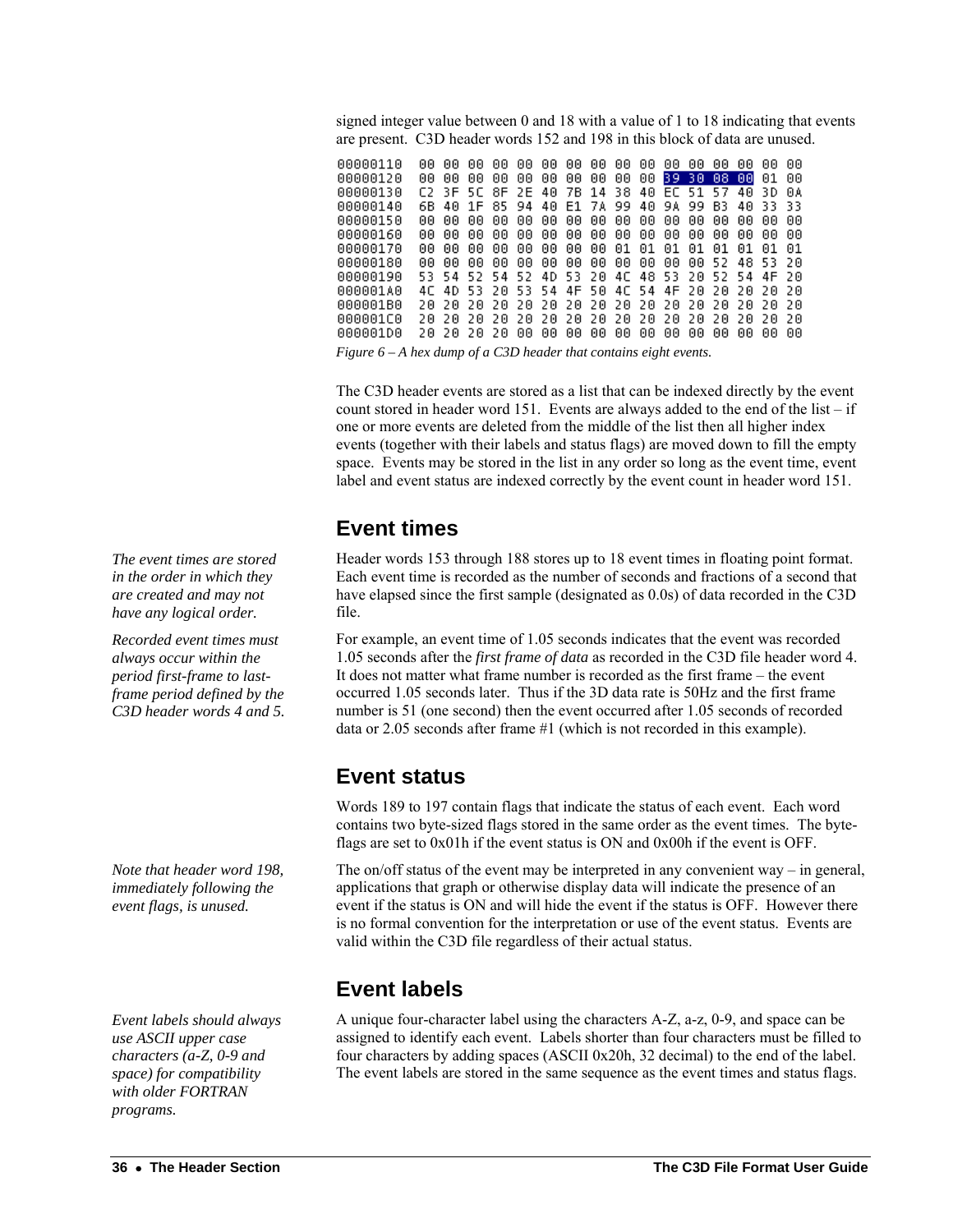# **Event interpretation**

The C3D format does not specify the meaning or interpretation of the events stored in the header section although the original intent of this feature was to allow a small number of human gait related event times to be recorded by any application. As a result, C3D file may contain a varied number of events and labels.

When used to record gait events the header section can record a maximum of four gait cycles per side (left/right). While this is generally sufficient for most gait applications, other C3D file users, such as for analog EMG recordings or the entertainment industry, have required more event storage than the C3D header can provide. This has lead to the development of alternative event storage mechanisms such as the Label and Range section described on page [118](#page-121-0) as well as some manufacturer specific implementations.

# **Notes for Programmers – C3D Header**

- 1. The C3D header section does not provide any information about the storage format used for floating-point and signed integer numbers. There exist three floating-point representations – DEC, SGI/MIPS, and Intel, and two signed integer representations – big endian and little endian, reflecting which order bytes are stored in memory. Both the DEC and Intel processors use the little endian method where the lowest bytes are stored first in memory. The number structure information can be retrieved from the parameter header record at the start of the parameter section.
- 2. In general, the data in the C3D file header section should be either considered a direct copy, or derived from, the values stored in the parameter section of the C3D file. Applications should, in general, always attempt to read the parameter section values directly and should consider them the master records that can always be trusted.
- 3. The C3D header structure contains a pointer in the first word of the file that locates the start of the C3D parameter section. Always use the header pointer to locate the start of the parameter section and then, whenever possible, use the parameter values in the parameter section to locate other sections within the C3D file.
- 4. The C3D format specifies that the location of the first 3D data section record will be read from the POINT:DATA\_START value in the C3D parameter section. The reason that the value of DATA\_START, as well as other parameters, is repeated in the header of the C3D file is to allow any basic utility to access the 3D data without having to read and decode the parameter section.
- 5. Applications that create C3D files must always ensure that the C3D header section contains the identical copies of those values that are also stored in the parameter section (e.g., POINT:DATA\_START, POINT:RATE, ANALOG:RATE etc). A C3D file may have become corrupted if there is a discrepancy between header record and parameter section values for the same items. Software applications should be prepared to handle corrupted C3D files that contain either mismatched header and parameter information or parameter records that do not contain the correct pointers to the start of the 3D data section.
- 6. Software applications should always preserve the values of header words marked "reserved for future use" whenever a C3D file is rewritten. This will result in applications that are "friendly" towards any future extensions to the C3D file format that modify the header.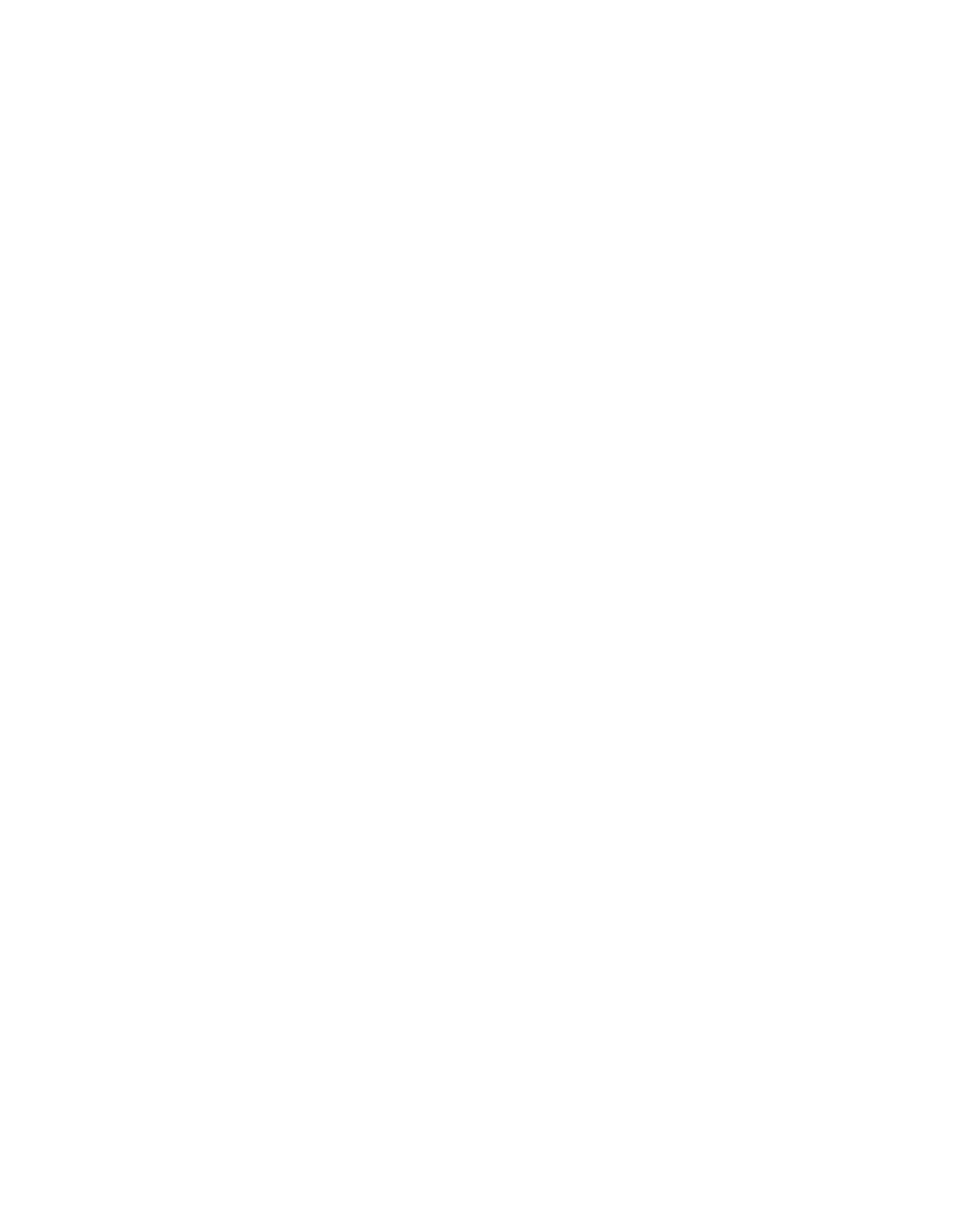# **The Parameter Section**

# **Overview**

All C3D files contain a parameter section that stores information about the 3D and/or analog data stored within the C3D file. These parameters should provide all the information that a software application needs to access and process the data contained within the C3D file. In order to understand the parameter section within a C3D file it may be useful to see the C3D file format from the historical context as a particular implementation of a more general ADTech format specification. The general ADTech specification covers a family of file formats and specifies that the first word of the file will contains a pointer to the parameter section. The parameter section can contain pointers to any number of data sections in the file, together with their starting record locations.



*Figure 7 – The parameter section within the C3D file structure.* 

Although the C3D file header provides access to some basic information about the contents of a C3D file (number of 3D points, analog channels and sample rates etc), it is the parameters within the parameter section of the file that store the details that make the contents of the file intelligible. For instance, the C3D header may tell you that the file contains 50 frames of data, each containing 20 3D points – however, it is the parameters that tell you that the  $10<sup>th</sup>$  point in each frame is labeled "LTHI" and is the "Left Thigh Wand Marker".

Without the parameter section, a C3D file is just a collection of data samples, stored in the file in yet another data format. It is the structure of the parameter section, and its flexibility, that makes the C3D file format so adaptable and functional, regardless of the source of the data.

Within the parameter section, a name and a data type identify each stored parameter. A parameter may have dimensions, which describe how many pieces or elements of data it can hold. Each parameter can also have a description associated with it. While the C3D file requires some specific information to be present as parameters, any user may create additional parameters to store any relevant information. Any other C3D compatible application can automatically read this information making it easy to preserve almost any data-related information.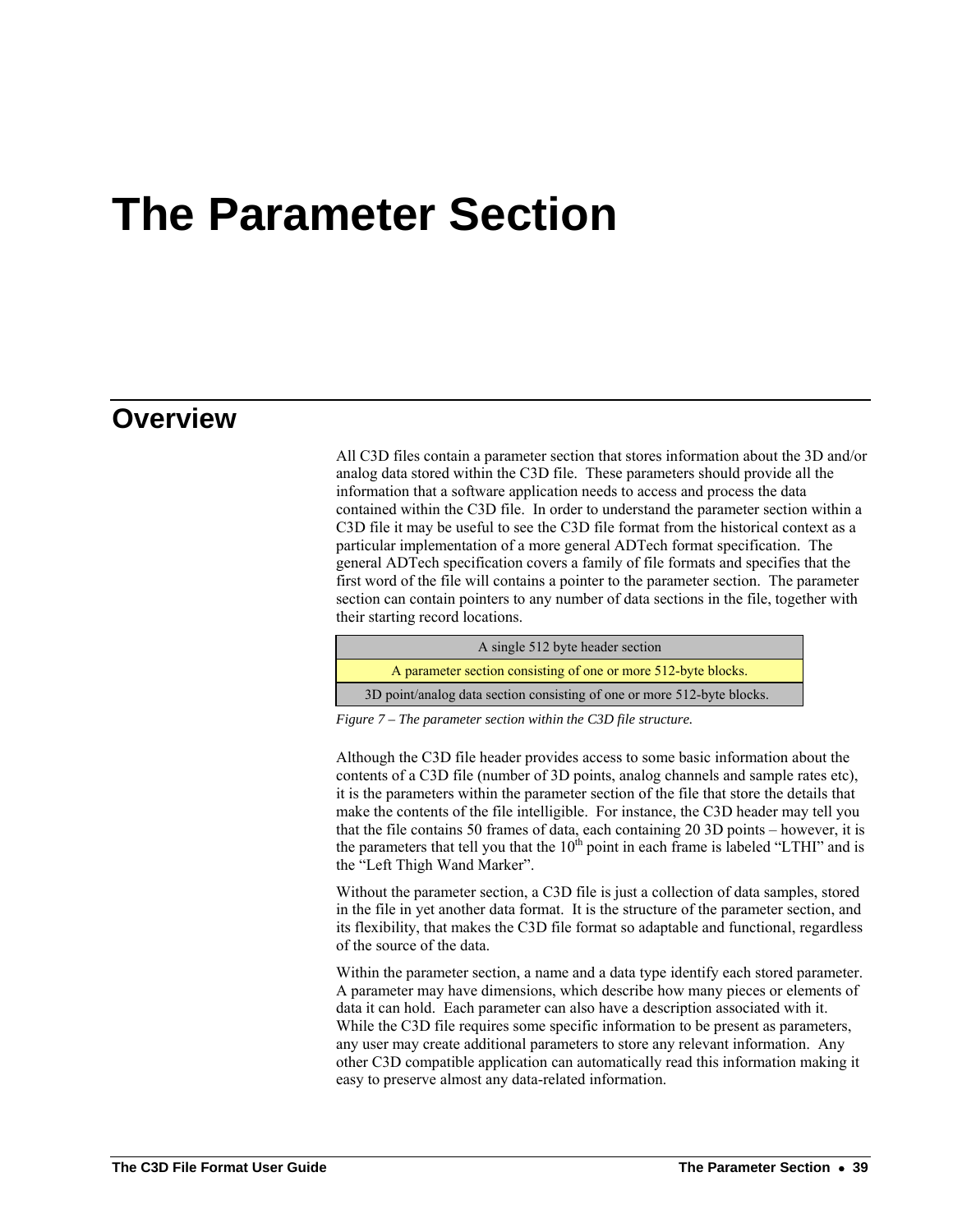Related parameters (for instance, a collection of parameters containing information about the analog data in a C3D file) are organized into "groups" - each parameter within a C3D file belongs to a particular parameter group. Each parameter group has a unique group name and may have a group description associated with it.

In listings and commands, the group name and parameter name are separated by a colon (:) so that the parameter "SCALE" that belongs to the "ANALOG" group will be written as ANALOG:SCALE – the group name always precedes the parameter name. The ability to group parameters in this way enables similar parameters pertaining to different functions to be included in the same file without risk of confusion. Thus, the SCALE parameter ANALOG:SCALE is different from the parameter POINT:SCALE.

A parameter or group name may consist of any number of characters made up from the letters A through Z, the numerals 0 through 9, and the underscore character "\_", other punctuation or printable characters may not be used. Parameter and group names should not start with a numeral or the underscore character. While lower case letters are usually tolerated in parameters and group names, it is standard practice to use upper case letters throughout the name.

For compatibility between software applications, the C3D specification states that when a parameter or group name is interpreted then only the first six characters of the group name and the first six characters of the parameter name are used. Therefore, it is important that all group names, and all parameter names within the group, should show at least one difference in the first six characters. The same names may be used for two parameters if they occur in different groups.

A parameter's type determines the type of data that may be stored in it. Four parameter types are used; integer, floating-point, character, and byte. These data types correspond to the conventional meaning of the terms in computer programming. An integer is a 16-bit signed number between -32768 and +32767, a floating-point number is one containing a decimal point or written in scientific exponential representation. A character is a literal symbol such as a letter entered from the keyboard, and a byte data location can contain an 8-bit signed integer in the range -128 to +127.

An unsigned, 16-bit, integer can store positive numbers in the range of 0 to +65535 while unsigned bytes have a range of 0 to +255. Unsigned integers lack any way of recording the sign of a number and so, by convention, are assumed to be positive values. This ability to represent larger numbers makes the use of unsigned numbers attractive within some C3D file parameters where we are confident that the values represented will never be negative. As a result, some software applications may treat certain parameters as unsigned – thus allowing them to store larger frames or longer parameters. C3D files that contain unsigned integers are referred to as Unsigned C3D files.

It must be stressed that, other than the convention of treating a particular order of 16 bits as a positive or negative value, there is no discernable difference in the way that the C3D file is written. The only way of determining that a C3D file is unsigned is by examining the values of various parameters for negative values in places that would make no sense in a signed C3D file – for instance, reading an array index with a negative value is a sure giveaway as is reading a negative frame range!

The dimensions of a parameter define how many elements of the appropriate type may be stored in that parameter – as a result, dimensions are always positive values.

The original signed C3D specification allowed for a maximum of seven dimensions. Some older applications may fail to read more than seven dimensions, if present in a C3D file.

*By a suitable choice of group and parameter names and descriptions, it is possible to make the parameter functions largely self-explanatory.* 

*Signed C3D files treat all integer and byte data, without exception, as signed numbers that may contain both positive and negative values.* 

Unsigned C3D files will contain both unsigned and signed data in the parameter section.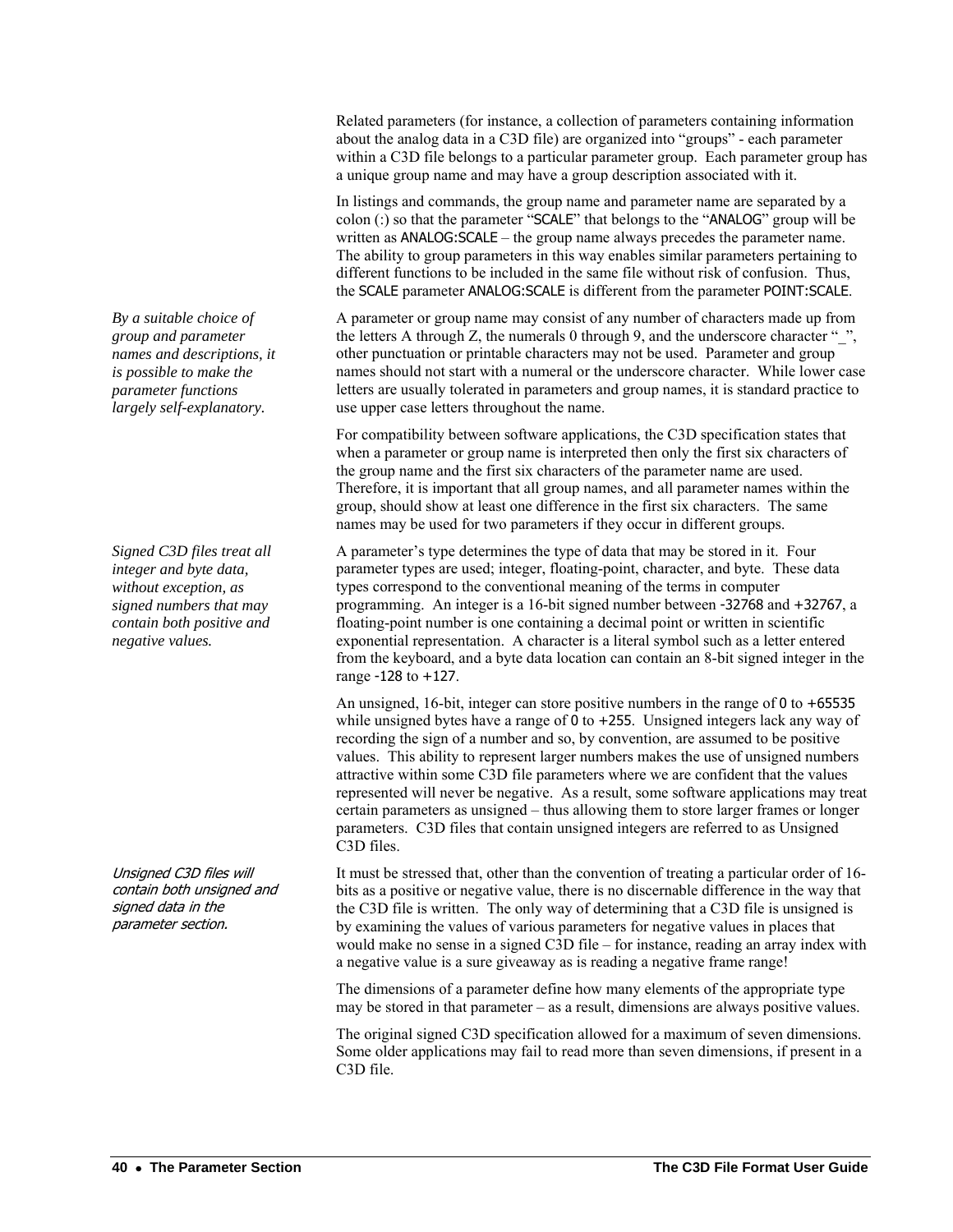The use of the term *dimensions* follows normal programming conventions - if a parameter has no dimensions, then it may only hold one value of its data type. If it has one dimension it is presented in the form such as PARM(4) where the 4 indicates that the parameter called PARM is capable of holding four values. Examples of twoand three-dimensional parameter arrays are PARMA(4,5) and PARMB(3,5,7). The first example has  $4 \times 5 = 20$  elements, and the second parameter holds  $3 \times 5 \times 7 = 105$ entries.

# **Parameter header**

The C3D file header contains a pointer (Word 1) to the first block of the parameter section in the C3D file. The pointer is a byte value that indicates the 512-byte block number of the first block of the parameter section counting the C3D header as block one. The first four bytes of the parameter section contain the following parameter record header:

| <b>Byte</b>   | <b>Typical Value</b> | <b>Description</b>                                |
|---------------|----------------------|---------------------------------------------------|
|               | $0x00$ hex           | Reserved for parameter file use.                  |
| $\mathcal{L}$ | $0x00$ hex           | Reserved for parameter file use.                  |
| 3             | Nn                   | Number of parameter blocks to follow (see below). |
| 4             | 85                   | 83 decimal + processor type.                      |
|               |                      | Processor type $1 =$ Intel                        |
|               |                      | Processor type $2 = DEC$ (VAX, PDP-11)            |
|               |                      | Processor type $3 =$ MIPS processor (SGI/MIPS)    |

*Figure 8 – The parameter section header in a C3D file.* 

The first two bytes of the parameter record are only meaningful if they also form the first word of the file – this is because the more general ADTech file format requires the first byte of a file to point to the first parameter block and the second byte to contain decimal 80. Hence, these two bytes are always ignored in C3D files.

Although not required, it is a good idea to preserve the values of these two bytes when reading and re-writing C3D files in order to maintain compatibility with some older software applications that may not be fully C3D compliant and may expect to find parameter file values in these locations. This is because one common technique for creating C3D files used to be to maintain a parameter "template" as a separate file – an application could then simply create a header block and append the parameter file and data. This technique resulted in the parameter section containing non-zero bytes in the first word, which casual programmers assumed (incorrectly) were valid flags or pointers.

| 00000200 |  | 01 50 09 55 05 FF 50 4F 49 4E 54 17 00 14 33 2D                                              |  |  |  |  |  |  |  |
|----------|--|----------------------------------------------------------------------------------------------|--|--|--|--|--|--|--|
| 00000210 |  | 44 20 70 6F 69 6E 74 20 70 61 72 61 6D 65 74 65                                              |  |  |  |  |  |  |  |
| 00000220 |  |                                                                                              |  |  |  |  |  |  |  |
| 00000230 |  | 6C 6F 67 20 64 61 74 61 20 70 61 72 61 6D 65 74                                              |  |  |  |  |  |  |  |
| 00000240 |  | 65 72 73 0E FD 46 4F 52 43 45 5F 50 4C 41 54 46                                              |  |  |  |  |  |  |  |
| 00000250 |  | 4F 52 4D 1C 00 19 46 6F 72 63 65 20 70 6C 61 74                                              |  |  |  |  |  |  |  |
| 00000260 |  | 66 6F 72 6D 20 70 61 72 61 6D 65 74 65 72 73 0C                                              |  |  |  |  |  |  |  |
| 00000270 |  | 01 44 45 53 43 52 49 50 54 49 4F 4E 53 9B 02 FF                                              |  |  |  |  |  |  |  |
| 00000280 |  | 02    20    14    44    49    53    54    2F    4C    41    54    20    46    4F    4F    54 |  |  |  |  |  |  |  |
| 00000290 |  |                                                                                              |  |  |  |  |  |  |  |

*Figure 9 – A hex dump of a parameter section header record with an invalid first word.* 

*Parameter data is stored in contiguous 512-byte blocks*  The third byte of the parameter header contains a count of the number of 512-byte blocks within the parameter section, counting the first block that contains the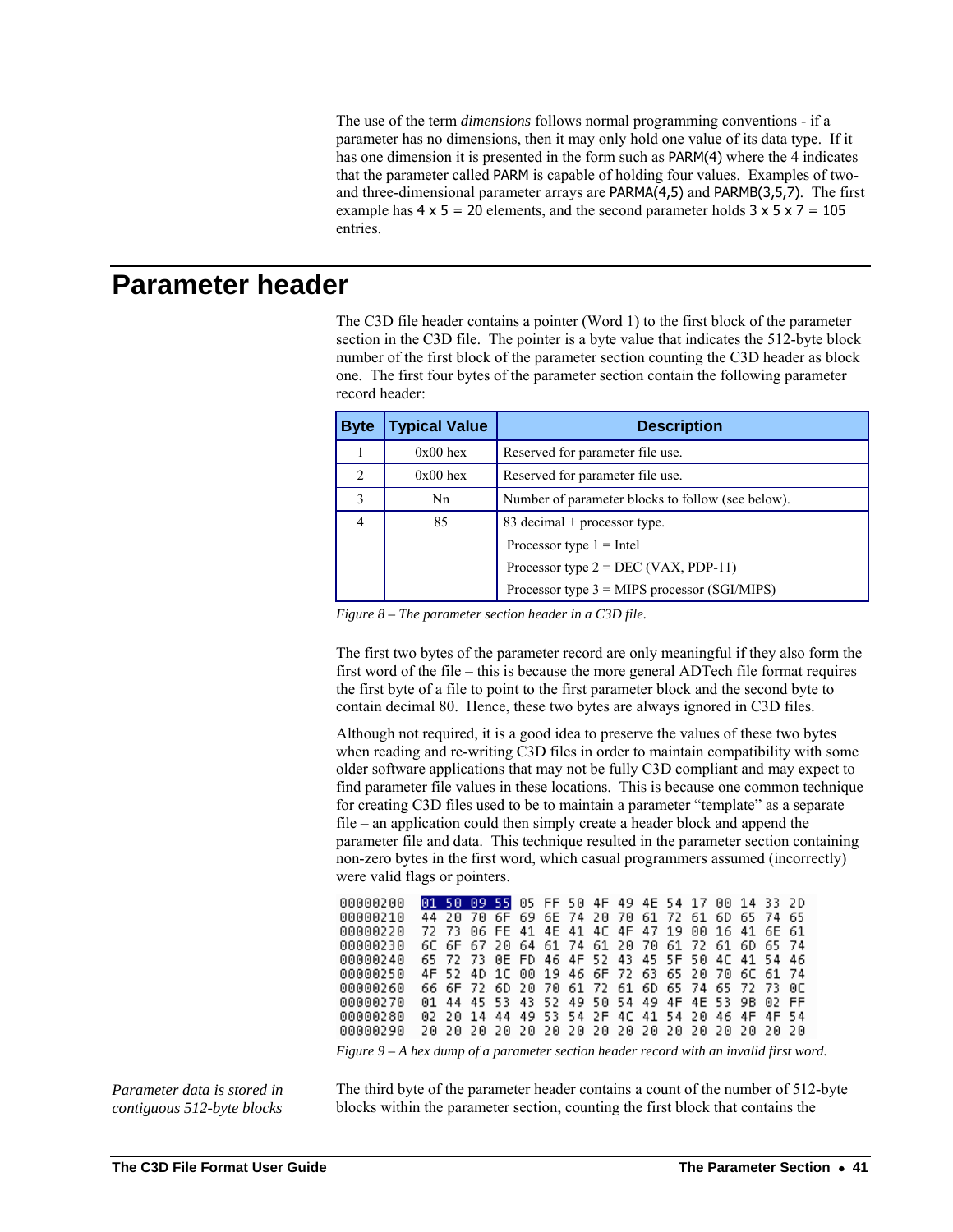*Parameters may cross block boundaries within the parameter section.* 

For compatibility, all C3D *compliant applications should be written to handle supported number formats transparently.* 

parameter header record as block 1. This effectively sets the size of the parameter section storage allocation within the C3D file. In the example shown the parameter section occupies nine 512-byte blocks.

Although it is not explicitly stated in the original C3D format description, it may be assumed that the third byte is interpreted as an unsigned byte value with a range of 0 to 255. This allows C3D files to contain up to 127.5kB of data in the parameter section.

The inclusion of the *processor type* as byte four of the parameter header enables any program accessing the parameter and data files to determine the internal format of the floating-point numbers and signed integer numbers within the C3D file. Note that there is no requirement to use any specific number format so long as the correct format is indicated in the parameter header at the start of the parameter section and is used throughout the C3D file. The example shown has a *processor type* of 0x55h (85 decimal) indicating that the DEC internal number conventions are used within this file. A fully compliant C3D application should be able to handle all number formats. Typically, the number format will be determined by the computer that writes the file, but it is not difficult to translate all numbers to another number structure format on file output.

It is probably worth noting at this point that while the ability to store data in both floating point and integer format is useful, most software applications should probably choose one processor type format as default. Most new applications appear to use Intel (processor type 1) but also read DEC and MIPS for compatibility with other manufacturers. As a rule, integer files are half the size of their floating-point counterparts and are usually faster to open and perform read/write operations. However, floating point files offer the ability to store a greater range of data values which is significant when analog data is filtered or otherwise processed.

# **Notes for Programmers - Parameters**

- 1. Parameter records are stored contiguously within the parameter section and start immediately following the parameter header. Parameter records may overlap 512 byte block boundaries. The parameter section will always occupy a whole number of 512 byte blocks – space between the end of the parameter records and the end of the parameter section should be cleared (filled with 0x00h). Some non-compliant applications may expect the parameter section to contain a final 512-byte block that contains the value 0x00h.
- 2. The parameters are organized into groups each parameter is a member of a single group.
- 3. Parameter names within a group must be unique so that applications can search for specific parameters by name. Parameter names may be reused so long as they are in different groups – thus the two RATE parameters, POINT:RATE and ANALOG:RATE are unique and can be read without confusion.
- 4. The first two bytes of the parameter header record are only meaningful when the parameter section starts at the beginning of the file (as in ADTech parameter files), but some C3D software applications may (erroneously) expect them to be set to the values that they would have in a parameter file. Applications that access C3D files should maintain these values for compatibility with older non-compliant applications.
- 5. The actual parameter data starts at byte 5 of the first block of the parameter section.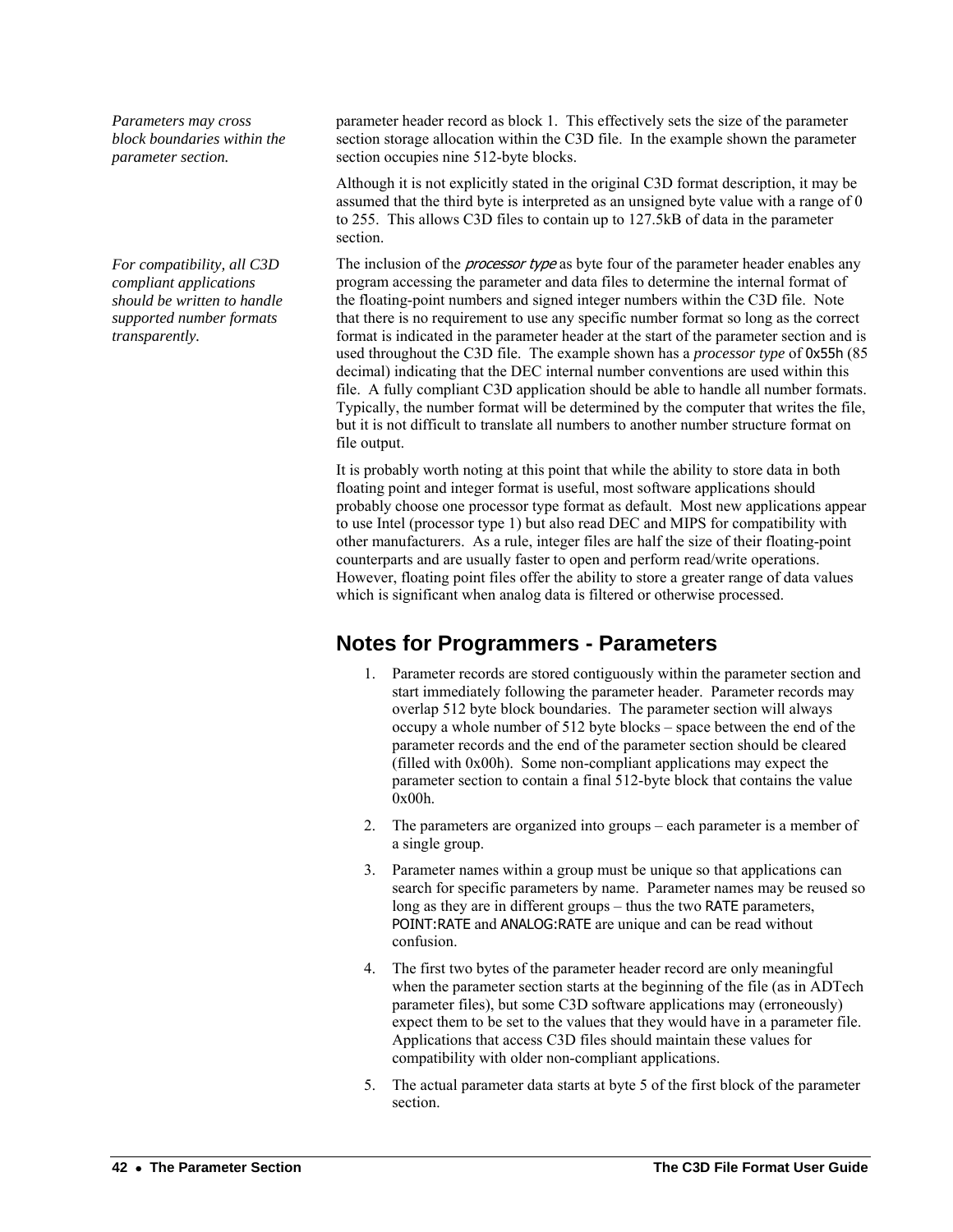- 6. Although it is not required, parameter and group names are generally UPPER CASE and are written as GROUP:PARAMETER to avoid confusion, e.g. ANALOG:SCALE. All parameter and group names should be case insensitive in reading and writing – it is recommended that all group names are converted to upper case when they are read to ensure that parameter matches are not sensitive to case.
- 7. Group identifiers and parameters may appear in any order in the file.
- 8. It is not uncommon for applications to create, modify and/or delete parameters from the parameter section. The C3D format does not require that parameter deletion be done in any particular order. As a result, programs that read the parameter section should not assume that the contents are in any particular order and it is quite possible for parameters to be listed earlier in the parameter section than the group names to which they belong.
- 9. The original, ASCII text, C3D specification contained a description of a C3D file that stated that the parameter section started at the second block in the file. While this was accurate for the C3D file example used in the original specification, this has caused some programmers to assume that the parameter section can *always* be found starting at the second block in the C3D file – *this is incorrect*. It is very important to note that the C3D file parameter section always starts at the location pointed to by the byte pointer in the first word of the C3D file header.
- 10. The pointer-based structure of the C3D parameter block makes it very easy to scan through the parameters to catalog their structure without any requirement to decode the individual parameter values.

# **C3D Parameter Files**

This chapter describes a feature of the ADTech file format in that any such file can contain parameters and/or data and, as long as the file has a parameter section, it can be used as a source of parameters by any another application. As a result, the title "Parameter Files" is somewhat misleading - in fact, all C3D files are potentially "Parameter Files." This manual will use the term *Parameter Files* to refer to any file that contains only a parameter section without any 3D data section, although it could contain other data sections.

Anyone reading this manual simply to learn how to store 3D and/or analog data in a C3D file can comfortably skip this chapter and move directly to the discussion of the C3D Group and Parameter format in the following chapter.

The parameter section from a C3D file may be stored as a separate file within the general ADTech format. This feature allows collections of parameter values to be maintained and manipulated, and is useful if you have to describe a wide range of data collection configurations or analysis conditions. These parameter files do not contain a C3D file header section or any 3D or analog data section but are simply the parameter section from a C3D file, written to a separate file with a different modified parameter header record. This feature is convenient for maintaining collections of parameters.

The convenience of parameter files is best illustrated with some practical examples:

• A photogrammetry application generally needs to create a number of C3D files for each experiment or data collection session. In most cases the data collection parameters do not change within data trials in a single data acquisition session – therefore the majority of the C3D

*Parameters may be extracted from any file adhering to the ADTech format and used as a "template" for adding a complex set of parameters to C3D files.*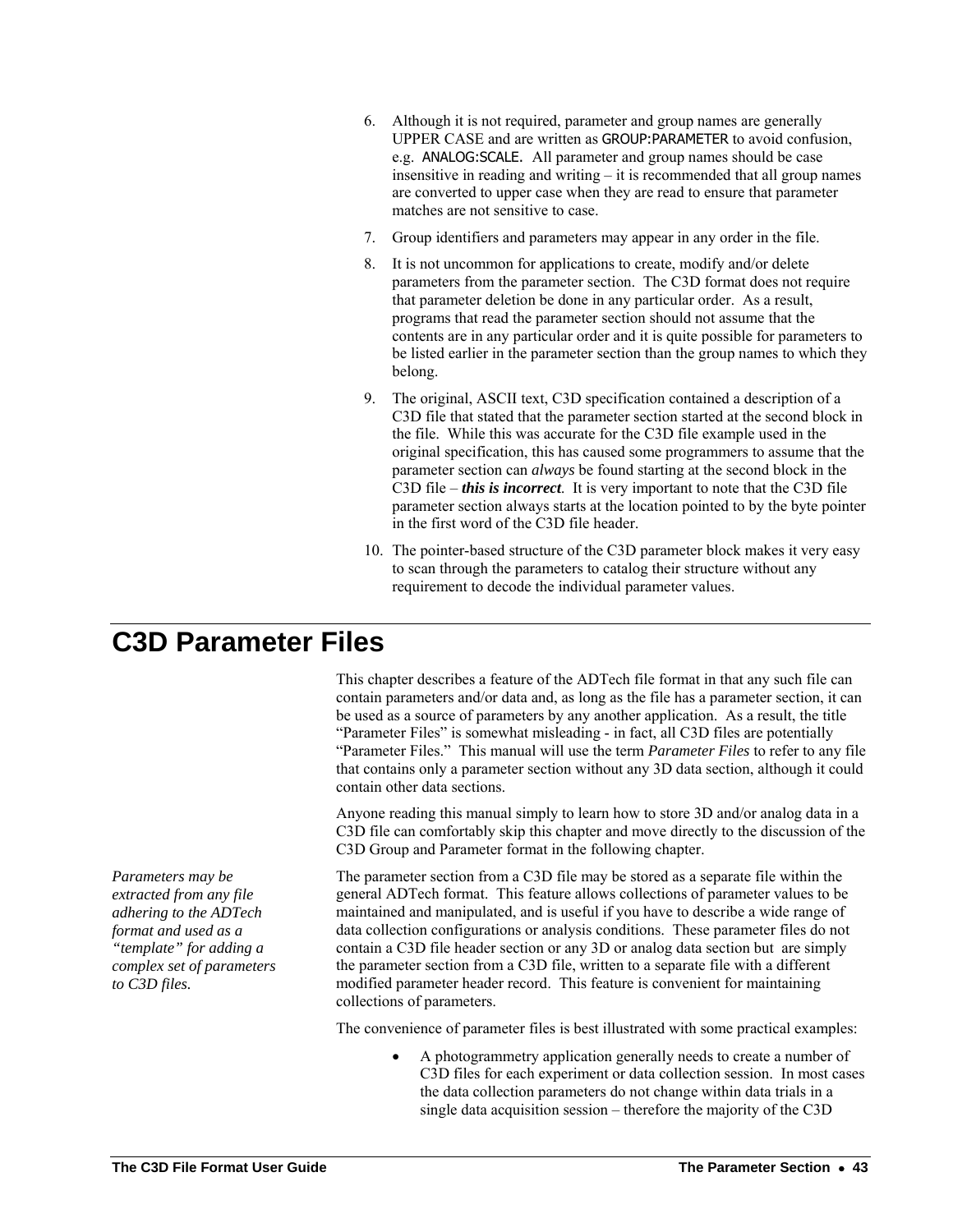parameters will be identical in each trial and therefore each C3D file. While it is possible to write an application that creates a set of identical parameters each time it writes a C3D file it is usually faster, using a small parameter file as a template, to simply copy the parameter details from the template file and update the few parameters that have actually changed in the new C3D file.

- A data analysis application that reads and writes C3D files will usually be required to process data collected in a number of different environments or experimental conditions. Software users do not generally appreciate having to set up a standard set of conditions repeatedly so it is common for software applications to offer the ability to save various configurations. It is easy to create C3D parameter files that contain various sets of configuration information (i.e. specific analog channel names and descriptions) and then use this information to update C3D data files during analysis.
- Programmers writing their first application to create C3D files from scratch will usually find it easier to simply copy the parameter section from an existing C3D file than write code to build the C3D parameter structure.
- Parameter files are a convenient alternative to the conventional ASCII text .INI or .DAT files for storing C3D related values since they can be accessed via the same sub-routines and functions used by C3D files. A numeric or text data value can be read from a parameter file and written directly into a C3D file without any conversion – making transcription and interpretation errors unlikely.
- Any C3D file can serve as a "parameter file" in that its parameter section can be read and used as a "template" for creating or modifying other C3D files.

In each of these examples, the parameter file offers a convenient way of storing C3D parameters for eventual use in other C3D files. In practice of course, any application that knows how to read C3D parameters can extract this information from any C3D file. The advantage of creating parameter files to store common information is simply one of convenience.

Parameter files always start with single 16-bit word that contains two byte values:

| <b>Byte</b> | <b>Typical Value</b> | <b>Description</b>                                            |
|-------------|----------------------|---------------------------------------------------------------|
|             | $0x01$ hex           | The block number of the first block in the parameter section. |
|             | $0x50$ hex           | Key identifier of 80 decimal.                                 |

*Figure 10 – The Parameter File.* 

The first byte of the parameter file is a pointer to the parameter block while the second byte is a key byte that flags the file as using the ADTech format. Thus, parameter files do not have a C3D-like header – instead the first byte indicates the number of the first block of data within the parameter file that contains parameter information. This will usually 0x01h, indicating that the parameter information starts at the first block in the file. A value of 0x08h would indicate that the parameter information started in block 8 in the file.

The second byte is a key byte – the value of 80 decimal (0x50h) indicating that this is an ADTech format file. The function of this is to allow an application to quickly test if the file is indeed a file written in the ADTech parameter format. It is worth

*The first byte of the parameter file is an unsigned byte pointer to the start of the files' parameter section.*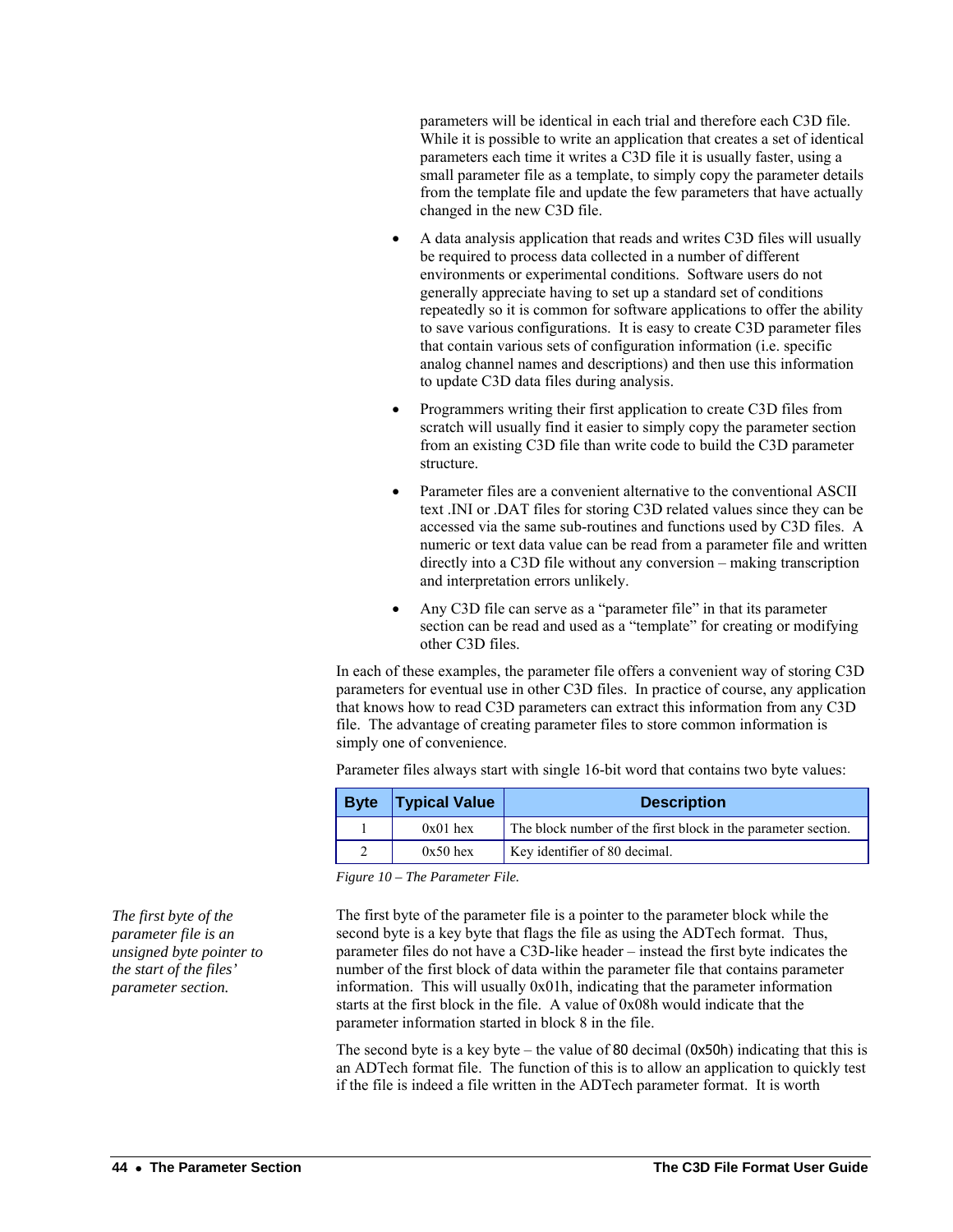pointing out that the format of the first word in a parameter file is identical to that of the first word in a C3D file.

### **Notes for programmers – Parameter Files**

- 1. The first word of a parameter file has the same format of the first word in a C3D file.
- 2. The format of the parameter section of a parameter file is identical to that of a C3D file except for the first byte of the section.
- 3. Parameter data values are stored contiguously within the parameter file and may overlap 512 byte block boundaries. The parameter section will always occupy a whole number of 512 byte blocks – space between the end of the parameter records and the end of the parameter section should be cleared (filled with 0x00h).
- 4. Do not assume that the pointer in the first word of the parameter file will be 0x01h. Always read the pointer to determine the start of the parameter section. There is no requirement in the description that the parameter section starts at the first block of the file.
- 5. Spell group and parameter names correctly a software application that expects to read data from a parameter called FORCE\_PLATFORM may fail if the parameter has been spelt incorrectly as FORCE\_PLATEFORM and the software searches for the entire parameter name rather than just the first six characters.
- 6. Parameters are organized into groups each parameter is a member of a single group such that the parameter SCALE in the ANALOG group is distinct and separate from the parameter SCALE in the POINT group.
- 7. Although it is not required, parameter and group names are generally UPPER CASE and are written as GROUP:PARAMETER to avoid confusion, e.g. ANALOG:SCALE. All parameter and group names should be case insensitive in reading and writing – it is recommended that all parameter names are converted to upper case when they are read to ensure that parameter matches are not sensitive the case.
- 8. A negative group number in the group header is normal see page [47](#page-50-0).
- 9. Parameters indicate which group they belong to by a positive group number in the parameter header.
- 10. Traditionally, all integers in a parameter file are signed integers with a range of –32768 to +32767 and all bytes are signed bytes with a range of – 128 to +127. However, imposes some limits of the size of various parameters and as a result some parameters may use unsigned integers. Unfortunately, there is no flag to indicate that a parameter file uses unsigned integers. The use of unsigned integers can only be determined by finding negative values in certain parameter, pointer or index values. For example, reading a negative array index is a clear indicator that unsigned integers are being used.
- 11. Group identifiers and parameters may appear in any order in the file.
- 12. It should be assumed that the previous comments made about the organization of parameter data within the C3D parameter section also apply to the parameter file. It is not uncommon for applications to create, modify, and/or delete parameters from the parameter section. The parameter file format does not require that parameter deletion be done in any particular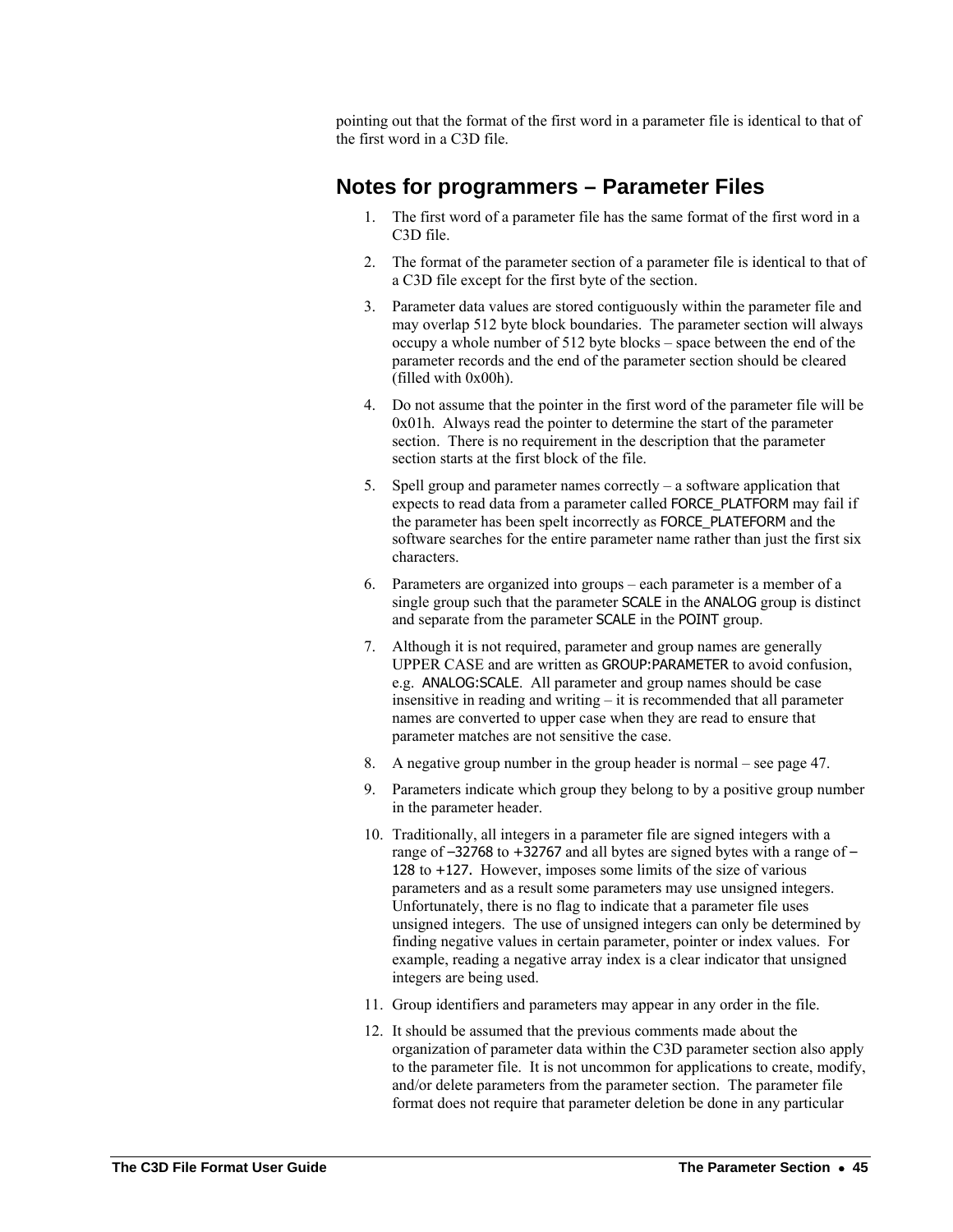order. As a result, programs that read the parameter files should not assume that the contents would be in any particular order.

13. The same formats are used to store parameter information in both the C3D file parameter section and the individual parameter file.

# **Group and Parameter Formats**

It is useful at this point to review the concepts behind groups and parameters within the C3D file. Information that describes the data within the C3D file, or the data collection environment, is stored in the file as "parameters." Since many of these items are related (e.g. the number of 3D points, their labels used to identify them and their associated descriptions) they are gathered together in "groups." This concept allows us to have a simple, easy to remember, name for a parameter and then use the name in several different places. Thus, the parameter name USED represents the number of 3D points in a C3D file as well as the number of analog channels. The two parameters are assigned to their own groups and referred to as POINT:USED and ANALOG:USED to avoid confusion.

While there is a minimum set of parameter information required to process or simply read a C3D file, the parameter and group concept is very flexible and allows anyone to create both groups and parameters and then use them to store information. This information is then available to any other application that reads the C3D file. This capability can be very useful – for instance, a software application might analyze the 3D data and force plate data within the C3D file and determine various gait related parameters such as the average stride length, step length, and cadence etc. This information can be recorded in the C3D file, together with other information such as the subjects weight, height, and date of birth. The next time that the application opens the C3D file, it will be able to read this information without requiring any recalculation. In addition, other applications will also be able to share this information and add to it or use it in their own analyses.

Before we discuss the details of the Group and Parameter formats it is useful to understand the logic by many applications that results in the apparent random assignment of group/parameter numbers, and the random ordering of parameters within the parameter section. Many applications read the entire parameter section into memory as a single vector. To find a parameter within the parameter section, the vector is searched sequentially for the parameter's group name, which then yields the group ID number. The vector is then searched again from the beginning for parameters belonging to the appropriate group ID and having the require name. The parameter's data can then be accessed.

If a parameter or group is added to the parameter section then the new item will usually be appended after the last entry. If a parameter is deleted, it is first located and then all of its contents are packed out of the vector. This approach provides much flexibility, but means that the order of groups and parameters within the section will finish up being quite random. When writing out the parameter section, the total vector will be written – while this ensures that all parameters that were read in, but were not changed, will be written out accurately, it means that in practice the order in which parameters are found within the parameter section will be random.

All information stored in a parameter section is organized into groups even though related items may be stored in widely separated areas of the parameter section. A group is simply a collection of related parameters. Each parameter is a member of a single group thus allowing two parameters to have the same name if they belong to different groups.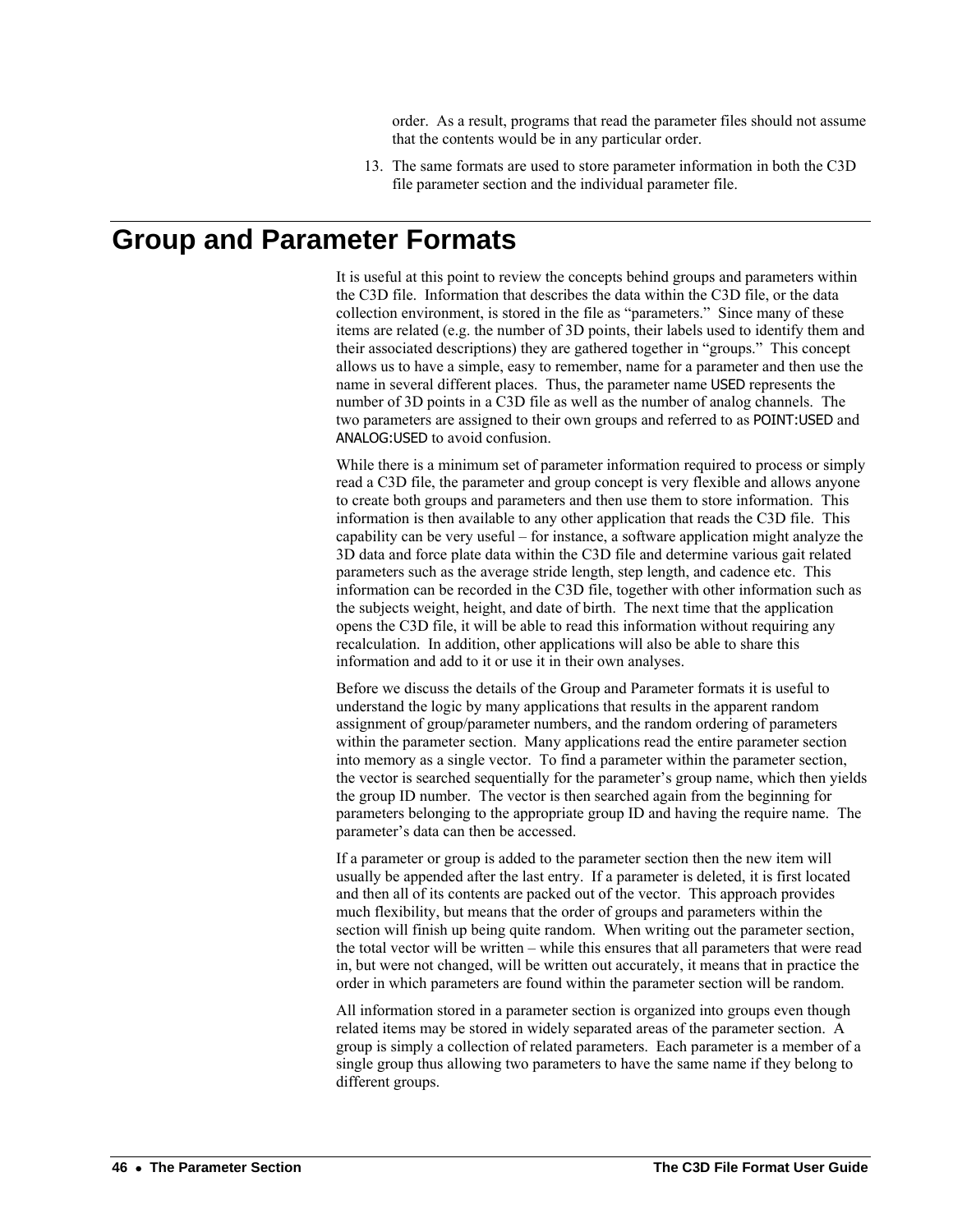For instance, there may be two parameters called SCALE – one SCALE parameter applies to 3D data while the other SCALE parameter applies to analog data. The two parameters are stored in separate groups called POINT and ANALOG. Thus, the 3D parameter can be referenced as POINT:SCALE while the analog value can be read from the ANALOG:SCALE parameter.

Note that although the formats used to store group and parameter values are similar, the two data types provide quite different functionality within the C3D file and should not be confused. Applications are free to create their own group and parameter values within any C3D file provided that they conform to the basic rules.

# <span id="page-50-0"></span>**Group Format**

The first byte of a group record stores the number of characters in the group name. Group names can have from 1 to 127 characters (using the character sets A-Z, a-z, and 0-9) although four characters should generally be considered a minimum. It is recommended that the first six characters of each group name are unique for compatibility with many older software applications. The character count is always read as a positive number regardless of the actual sign of the stored value.

| <b>Byte</b> | Length (bytes) | <b>Description</b>                                                                                                                          |
|-------------|----------------|---------------------------------------------------------------------------------------------------------------------------------------------|
| 1           |                | Number of characters in the Group name $(1-127)$ – this<br>value may be set to a negative number to indicate that the<br>group is "locked." |
| 2           |                | Group ID number $(-1 \text{ to } -127 \dots \text{ always negative}).$                                                                      |
| 3           | N              | Group name (ASCII characters – upper case $A-Z$ , 0-9 and<br>underscore only)                                                               |
| $3 + n$     | $\mathcal{L}$  | A signed integer offset in bytes pointing to the start of the<br>next group/parameter.                                                      |
| $3 + n + 2$ |                | Number of characters in the Group description.                                                                                              |
| $3 + n + 3$ | М              | Group description (ASCII characters – mixed case).                                                                                          |

*Figure 11 – The format of a Group Parameter.* 

The second byte of the group record contains the group ID number – this is always a negative value between –1 and –127 (hence it must be read as a signed byte) and is used to link parameters to their groups. A parameter with a positive ID value that matches a negative group ID number "belongs" to that group. Note that the actual value chosen for a group ID number is not fixed and may vary from one C3D file to another. It is not required that group ID numbers are assigned in a contiguous sequence. In the example shown the group ID number is 0xFFh, which translates to 255 decimal or –1 (signed integer), thus all parameters with a parameter ID of 0x01 will belong to this group.

The string containing the group name starts at the third byte. Group names can have from 1 to 127 characters (using the character sets A-Z and 0-9) although four (4) characters should generally be considered a minimum. Group names should not start with a number. The hex dump below shows the format for the POINT group record with a description where the characters POINT are stored (in hex) as 0x50, 0x4F, 0x49, 0x4E, and 0x54.

*The first six characters of each group name must be unique and use only upper case, numeric or underscore characters.*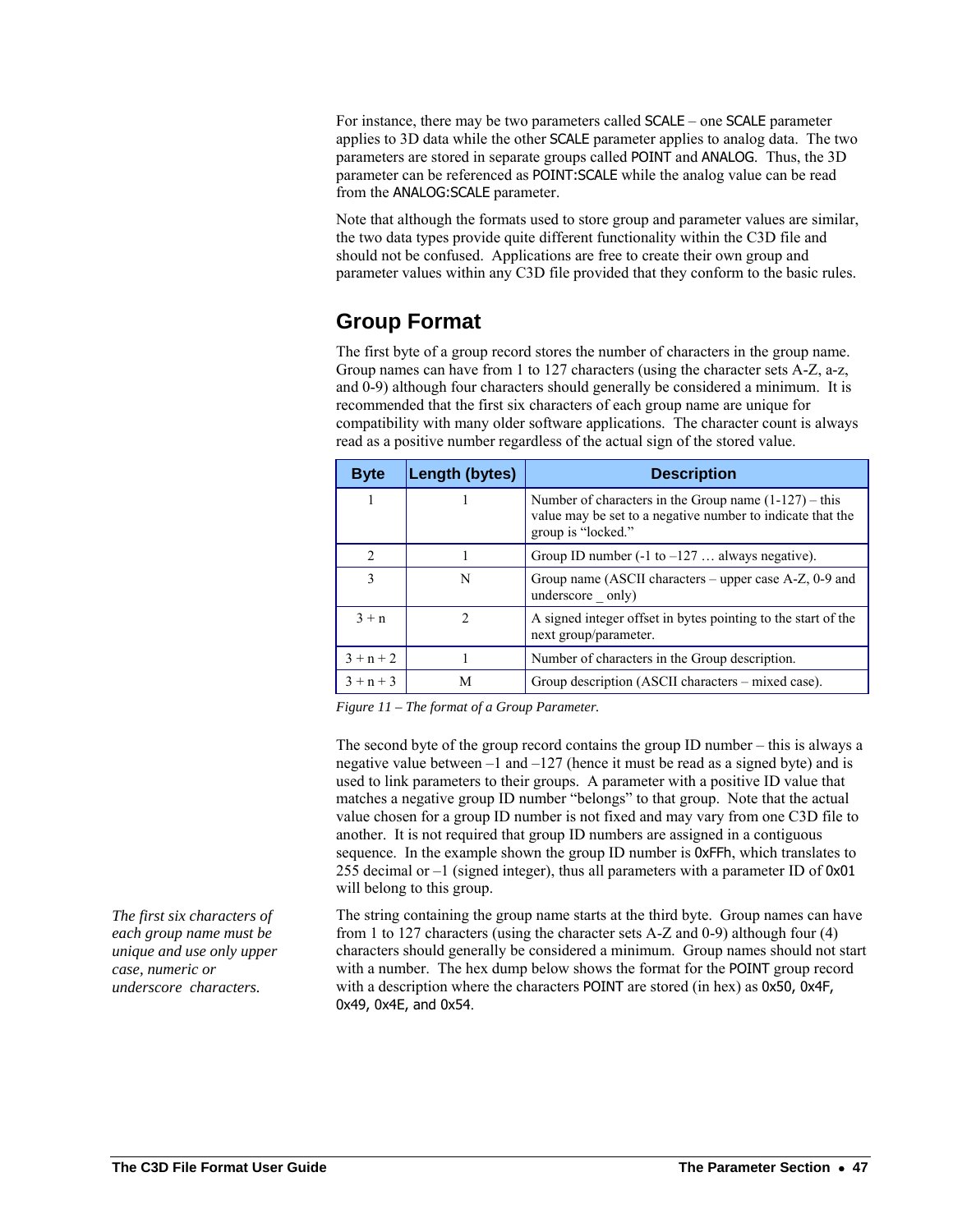| 00000200                                                                                                                                                                                                                                                                                                                            |  |  |  |  |  | 01 50 09 55 05 FF 50 4F 49 4E 54 17 00 14 33 2D |  |  |
|-------------------------------------------------------------------------------------------------------------------------------------------------------------------------------------------------------------------------------------------------------------------------------------------------------------------------------------|--|--|--|--|--|-------------------------------------------------|--|--|
| 00000210                                                                                                                                                                                                                                                                                                                            |  |  |  |  |  | 44 20 70 6F 69 6E 74 20 70 61 72 61 6D 65 74 65 |  |  |
| 00000220                                                                                                                                                                                                                                                                                                                            |  |  |  |  |  | 72 73 06 FE 41 4E 41 4C 4F 47 19 00 16 41 6E 61 |  |  |
| 00000230                                                                                                                                                                                                                                                                                                                            |  |  |  |  |  | 6C 6F 67 20 64 61 74 61 20 70 61 72 61 6D 65 74 |  |  |
| 00000240                                                                                                                                                                                                                                                                                                                            |  |  |  |  |  | 65 72 73 0E FD 46 4F 52 43 45 5F 50 4C 41 54 46 |  |  |
| 00000250                                                                                                                                                                                                                                                                                                                            |  |  |  |  |  | 4F 52 4D 1C 00 19 46 6F 72 63 65 20 70 6C 61 74 |  |  |
| 00000260                                                                                                                                                                                                                                                                                                                            |  |  |  |  |  | 66 6F 72 6D 20 70 61 72 61 6D 65 74 65 72 73 0C |  |  |
| $\mathbf{10}$ $\mathbf{11}$ $\mathbf{12}$ $\mathbf{13}$ $\mathbf{14}$ $\mathbf{15}$ $\mathbf{17}$ $\mathbf{18}$ $\mathbf{18}$ $\mathbf{17}$ $\mathbf{18}$ $\mathbf{18}$ $\mathbf{18}$ $\mathbf{18}$ $\mathbf{18}$ $\mathbf{18}$ $\mathbf{18}$ $\mathbf{18}$ $\mathbf{18}$ $\mathbf{18}$ $\mathbf{18}$ $\mathbf{18}$<br>$\mathbf{r}$ |  |  |  |  |  |                                                 |  |  |

*Figure 12 – A typical Group record – this example defines the POINT group.* 

A "POINT" group, arbitrarily assigned the ID number –1, and with no description would be stored in 10 bytes as follows (values shown in hex):

|  |                 |  | 0x05h   0xFFh   0x50h   0x4Fh   0x49h   0x4Eh   0x54h   0x03h   0x00h   0x00h |  |  |
|--|-----------------|--|-------------------------------------------------------------------------------|--|--|
|  | $-1$ $\sqrt{2}$ |  | N.                                                                            |  |  |

*Figure 13 – A simple group record with no description string.* 

A word pointer to the next parameter data structure follows the group name string unless this is the last parameter in the parameter section. The last parameter in the parameter section always has a pointer value of 0x0000h to indicate that there are no more parameters following. In the example shown here, the pointer has the value 0x0017h, indicating that the next parameter record starts in 23 bytes while the group has no description string (not a good idea) and therefore has a pointer of 0x0003h.

A single byte follows the pointer to the next parameter data structure – this records the length of the group description string (0-127 characters) that immediately follows this byte. The group description can contain mixed case characters as well as space characters and is generally used to provide a human-readable description of the group function. In the first example the description length is 0x14h – the group description *3-D point parameters* contains 20 characters, while the second example has no description string and thus a description length of 0x00h.

The next parameter or group record in the parameter section starts immediately following the previous records' description string. From the example above, it can be seen that the following record name is six characters long and has a group ID of 0xFEh. This is another group record that describes a different group name – in this case, this is the record for the ANALOG group. You can work out the rest of the group description for this parameter item and the following item from the example data.

Although the example above does not have any associated description it is strongly recommended that the description string be used at all times to provide some basic information about the parameter item and its use. Consider this as simply good programming practice to provide some documentation about the information stored in the C3D file.

### **Parameter Format**

The first byte in the parameter record stores the number of characters in the parameter name. Parameter names can have from 1 to 127 characters (using the character sets A-Z, 0-9 and underscore) although four characters should generally be considered a minimum. The first six characters of each parameter name must unique. The character count is always used as a positive number regardless of the actual sign of the stored value. In the example below the first byte is 0xF6h indicating a locked parameter with a ten-character name.

| <b>Byte</b> | Length<br>(bytes) | <b>Description</b> |
|-------------|-------------------|--------------------|
|-------------|-------------------|--------------------|

*While the function of any given parameter may appear to be obvious when it is created, this may not be the case ten years later.* 

*A negative character count is used to indicate that the parameter is "locked" – locked parameters should not be changed, as their values may be critical to the integrity of the data.*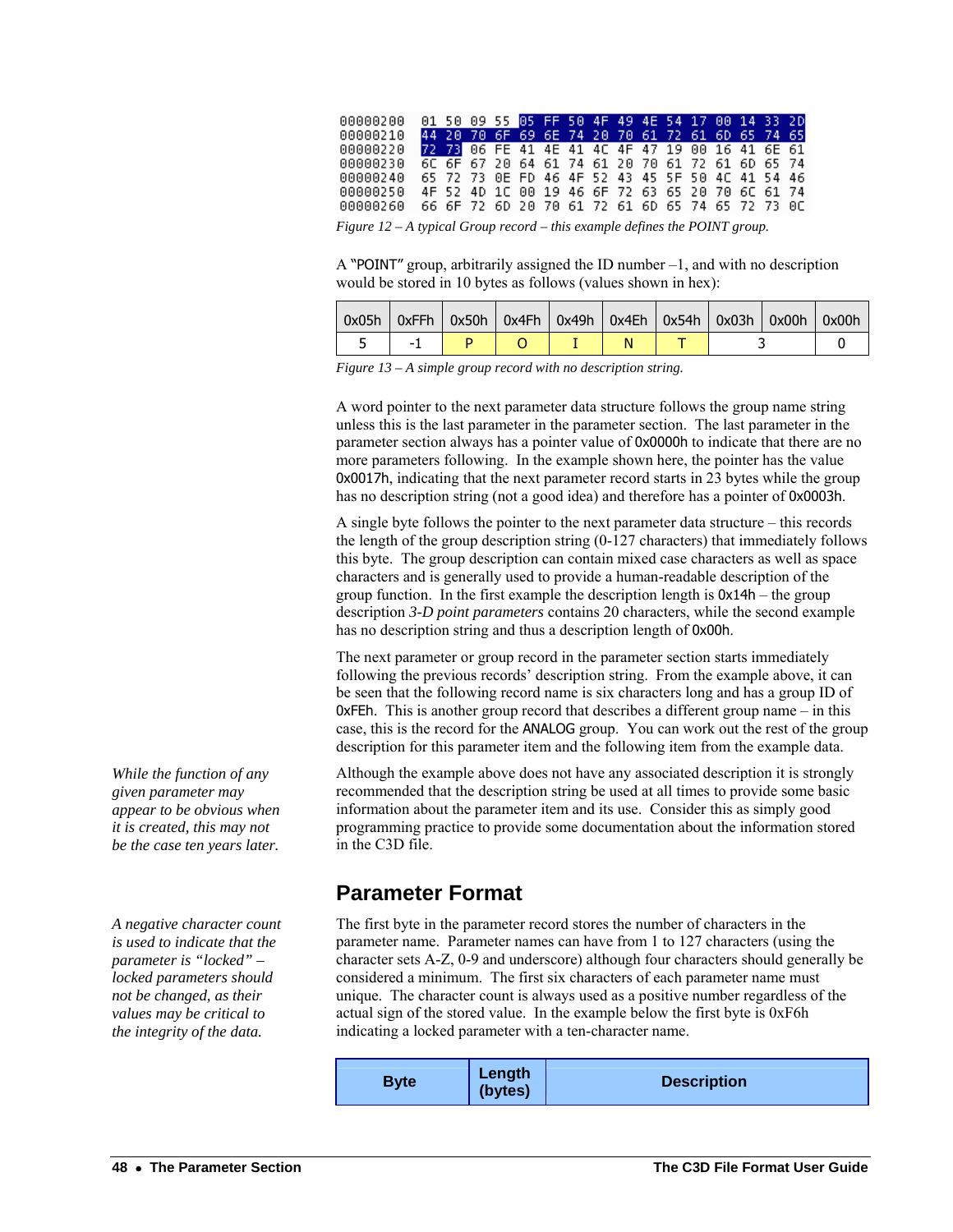| 1                       | 1              | Number of characters in the Parameter name (1 to 127)<br>- this value may be set to a negative number to<br>indicate that the parameter is "locked." |
|-------------------------|----------------|------------------------------------------------------------------------------------------------------------------------------------------------------|
| $\mathfrak{D}$          | 1              | Group ID number (positive) to which the Parameter<br>belongs $(+1$ to $+127$ ).                                                                      |
| 3                       | N              | The parameter name (ASCII characters – normally<br>upper case numeric or underscore only)                                                            |
| $3 + n$                 | $\overline{2}$ | A signed integer offset in bytes pointing to the start of<br>the next group/parameter.                                                               |
| $3 + n + 2$             | 1              | Length in bytes of each data element                                                                                                                 |
|                         |                | -1 for character data                                                                                                                                |
|                         |                | 1 for byte data                                                                                                                                      |
|                         |                | 2 for integer data (16-bit integers)                                                                                                                 |
|                         |                | 4 for floating-point (REAL) data                                                                                                                     |
| $3 + n + 3$             | 1              | Number of dimensions (0-7) of the parameter $-0$ if the<br>parameter is scalar.                                                                      |
| $3 + n + 4$             | D              | Parameter dimensions.                                                                                                                                |
| $3 + n + 4 + d$         | T              | The parameter data.                                                                                                                                  |
| $3 + n + 4 + d + t$     | 1              | Number of characters in the parameter description                                                                                                    |
| $3 + n + 4 + d + t + 1$ | M              | Parameter description                                                                                                                                |

*Figure 14 – The Parameter format.* 

The locking mechanism was originally implemented to prevent casual users from changing parameters using parameter examination and editing programs (such as PRM and the C3Deditor). Its effectiveness depends on the degree to which locking is supported by the currently available utility programs and the consistency with which applications that create C3D files apply the locking property. The fact that a parameter has been locked by one applications does not prevent any other application from changing it – locking simply provides a flag that may be utilized by other *locking aware* applications.

It is strongly recommended that applications do not allow users to change locked parameters – applications that do permit the editing or modification of locked parameters should include a method of restricting this feature to prevent the casual user from corrupting C3D data files.

The second byte in the parameter header contains the parameter ID number – this is always a positive value between  $+1$  and  $+127$  and is used to link the parameter to a specific group. A parameter with a positive ID value that matches a negative group ID number "belongs" to that group. Note that the actual value chosen for a group ID number is not fixed and may vary from one C3D file to another. It is not required that group ID numbers are assigned in a contiguous sequence. In the example below the ID number is 0x01h – indicating that this parameter belongs to the group described earlier, in fact this is the parameter POINT:DATA\_START within this file.

| 000011B0 |  |  |  |  |  |  |  | 69 6E 74 20 64 61 74 61 20 73 63 61 6C 65 20 66 |  |
|----------|--|--|--|--|--|--|--|-------------------------------------------------|--|
| 000011C0 |  |  |  |  |  |  |  | 61 63 74 6F 72 F6 01 44 41 54 41 5F 53 54 41 52 |  |
| 000011D0 |  |  |  |  |  |  |  | 54 2A 00 02 00 0B 00 23 2A 20 46 69 72 73 74 20 |  |
| 000011E0 |  |  |  |  |  |  |  | 72 65 63 6F 72 64 20 6F 66 20 76 69 64 65 6F 2F |  |
| 000011F0 |  |  |  |  |  |  |  | 61 6E 61 6C 6F 67 20 64 61 74 61 FC 01 52 41 54 |  |
| 00001200 |  |  |  |  |  |  |  | 45 20 00 04 00 48 43 00 00 17 2A 20 56 69 64 65 |  |

*Figure 15 – The DATA\_START Parameter is locked and has a ten-character name.*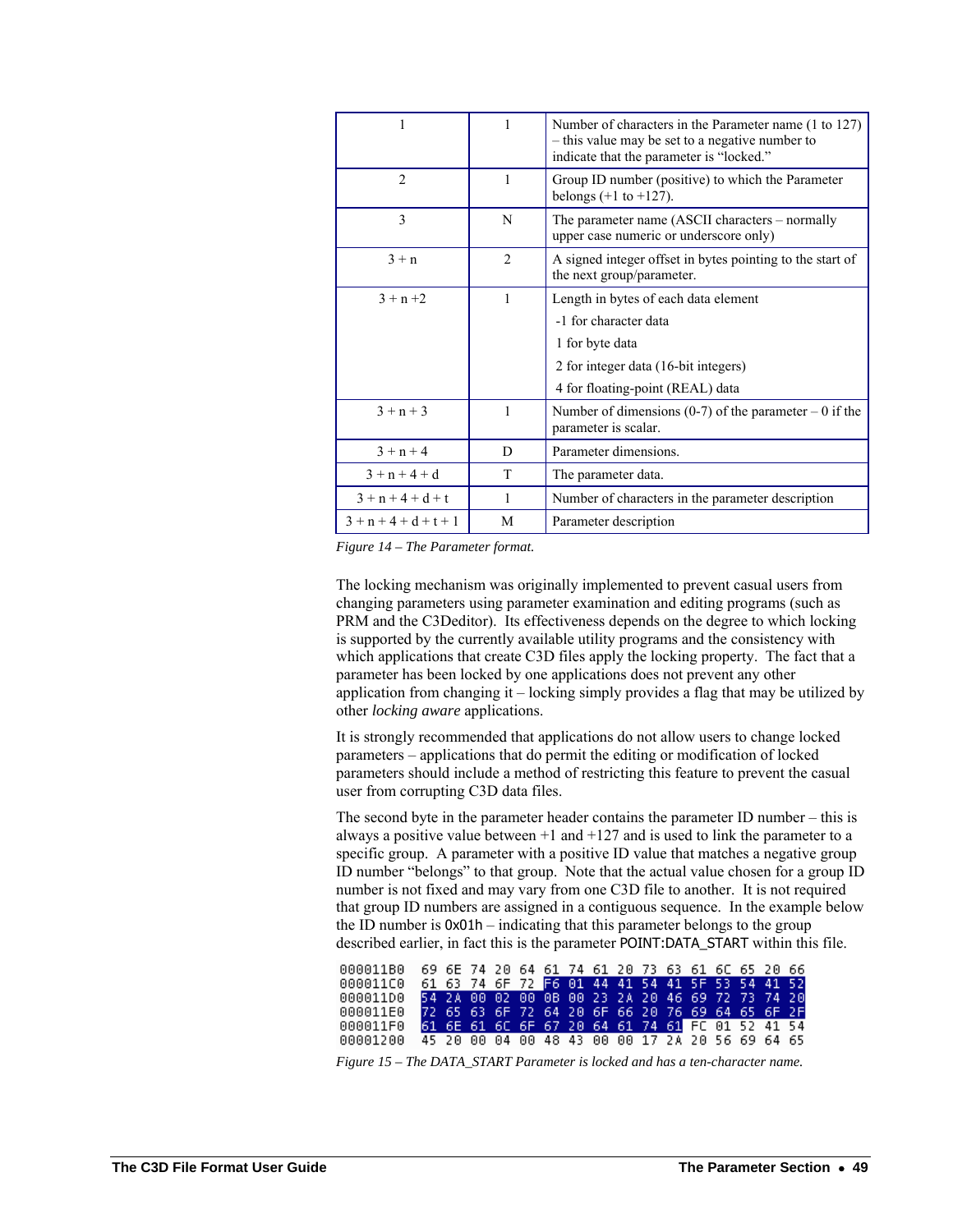The string containing the parameter name starts at the third byte in the parameter record. Parameter names can have from 1 to 127 characters (using the character sets A-Z, 0-9 and the underscore "\_" character) although four (4) characters should generally be considered a minimum. The first six characters of each parameter name must be unique within its group for compatibility with many older software applications.

A word pointer to the next parameter record structure follows the parameter name string unless this is the last parameter in the parameter section. The last parameter in the parameter section always has a pointer value of 0x0000h to indicate that there are no more parameters following.

A single byte follows which describes the parameter type – character, byte, integer or floating-point. Note that floating-point data can be stored using any one of three different formats, which is usually determined by the hardware that originally generated the C3D file. These are Intel, DEC, or MIPS formats. All floating-point values in a given C3D file will use the same floating-point format as recorded in the fourth byte of the parameter record header. Signed integer data can be stored in two different ways (little endian for DEC/Intel, and big endian for MIPS). Traditionally, all integers in a parameter section are signed integers with a range of –32768 to +32767 and all bytes are signed bytes with a range of –128 to +127.

The next byte in the parameter record is the number of dimensions in the parameter, which can be from zero (0) to a maximum of seven (7) dimensions. A parameter with zero dimensions is a scalar. If the parameter is a matrix then the actual parameter dimensions (e.g.  $2 \text{ by } 3$ , 6 by 6 etc) are stored in the next two bytes. This is then followed by the parameter data itself.

A single byte follows the pointer to the next parameter data structure – this records the length of the parameter description string (0-127 characters), which immediately follows this byte. The parameter description can contain mixed case characters and is generally used to provide a human-readable description of the parameter function.

| 0xFCh | 0xFFh | 0x52h                         | 0x41h | 0x54h | 0x45h | 0x0Eh | 0x00h | 0x04h | 0x00  |
|-------|-------|-------------------------------|-------|-------|-------|-------|-------|-------|-------|
| -4    | -1    |                               |       |       |       |       |       |       |       |
| 0x00h | 0x00h | 0xF0h                         | 0x42h | 0x05h | 0x56h | 0x69h | 0x64h | 0x65h | 0x6Fh |
|       |       | 120.00 (Intel floating-point) |       |       |       |       |       |       |       |

In the example below, the parameter RATE in the group POINT is stored as follows:

*Figure 16 - A simple parameter record stored as a floating-point value.* 

In this case, the RATE parameter is correctly locked (the length is negative) and it belongs to the GROUP with a group ID of  $-1$ . The POINT:RATE parameter is a floating-point value and is stored in Intel format as a scalar with a description of "Video."

### **Notes for programmers – Parameters and Groups**

- 1. The parameter and group formats both provide space for a description string – this should always be filled in to provide some basic information about the item and its use – consider this as providing documentation about the information stored in the file.
- 2. Spell group and parameter names correctly a software application that expects to read data from a parameter called OFFSET will probably fail to find it if the parameter has been spelt incorrectly as OFFSETS. Although the C3D specification states that the first six characters must be unique, the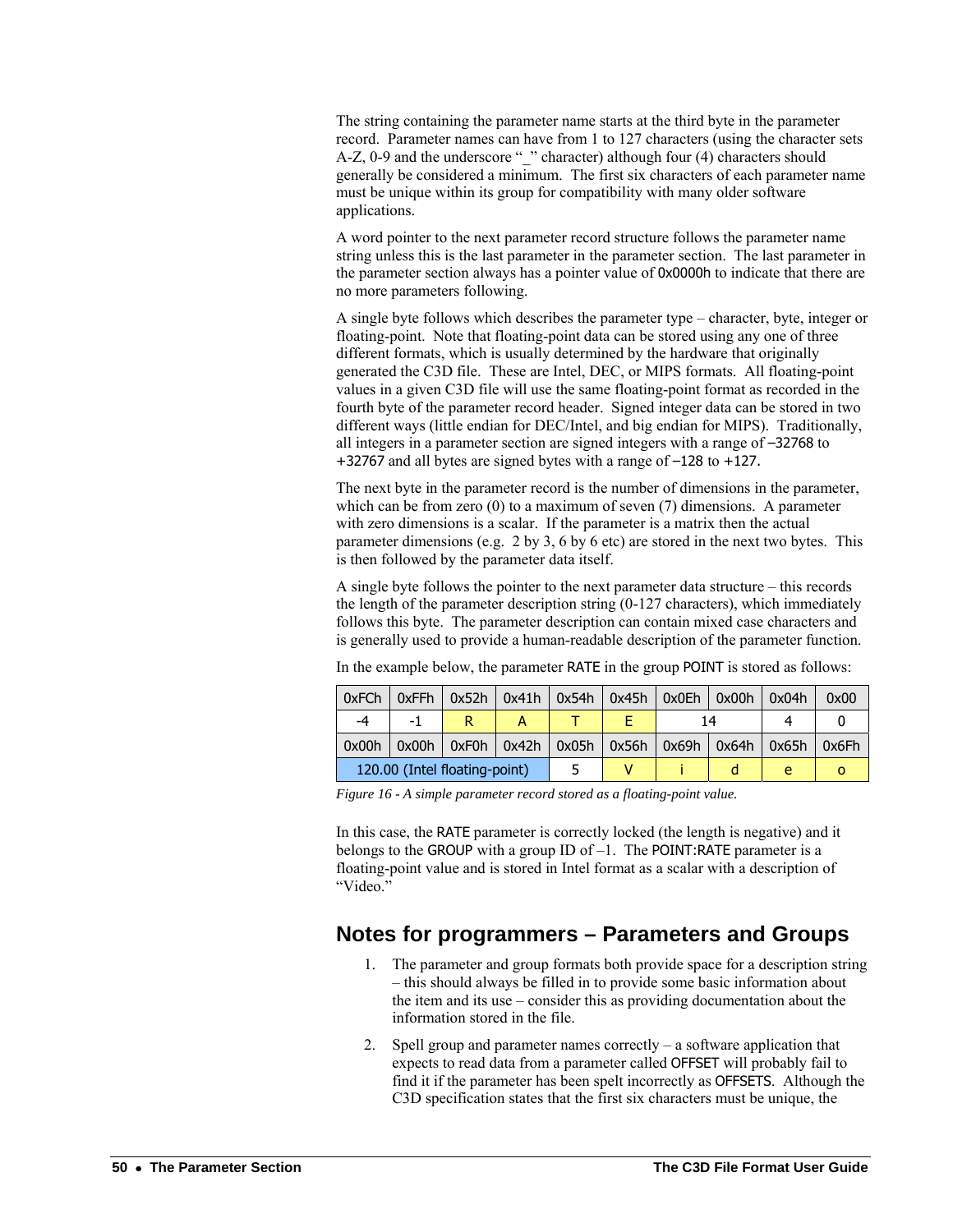specification does not require that applications treat similar parameter names in the same way. In fact, many modern applications will consider that these two names describe different parameters.

- 3. For all non-array parameters, the usual method of having  $d = 0$  is directly equivalent to having ' $d = 1$ ' and ' $t = 1$ ', the only difference is that the second approach requires one extra byte of storage.
- 4. The storage order of multi-dimensioned array parameters follows the FORTRAN convention (for historical reasons). In this format, the dimension that changes more rapidly appears first. For example, the reconstruction volume (parameter "DATA\_LIMITS" in group "SEG") is made up from two 3D vectors stored in the order MinX, MinY, MinZ, MaxX, MaxY, MaxZ
- 5. Using the convention, this is defined as a 3 by 2 array. Therefore, the correct definition for the parameter is Number of parameter dimensions  $= 2$ , Value of first dimension  $= 3$ , Value of second dimension  $= 2$
- 6. The parameter data section ends when the index to the next item is zero.
- 7. There is no count stored for the number of parameters in each group and all group and parameter records can appear in any order. This means that it is permissible for a parameter to appear in the parameter section before the group information and software accessing a C3D file should be prepared to deal with this situation.
- 8. Parameters are connected to groups by use of the group ID number. Group records have unique ID numbers within the file, which are stored as a negative value in byte 2. All parameters belonging to a group will store the same ID as a positive value, also in byte 2.
- 9. Always use the absolute value of the first byte to determine the length of the parameter name. This value may be set to a negative value to indicate that the data item has been marked as locked and should not be edited.
- 10. Traditionally, all integers used in the parameter section are signed integers with a range of –32768 to +32767 and all bytes are signed bytes with a range of –128 to +127. However, some parameters may use unsigned integers to store data that will never have a negative value. Unfortunately, there is no flag to indicate that a C3D file uses unsigned integers in the parameter section. The use of unsigned integers can only be determined by finding negative values in certain parameter, pointer or index values. For example, reading a negative array index is a clear indicator that unsigned integers are being used.
- 11. Be aware that a group ID number may not be the same for a given parameter in a given set of files. Group ID numbers are required to be internally consistent in a single file but may vary even within successive saves of the same file, although in practice, most software tends to preserve Group ID numbers.
- 12. All C3D files require a minimum set of parameters in order to be portable across different environments – always ensure that the minimum set of required parameters are present in every C3D file – see page [69.](#page-72-0)
- 13. Always look before you leap all C3D software applications must test that parameters exist before they try to read them.
- 14. Do not assume that just because a parameter exists and has the name that you expect, that it will contain the same type of data. The parameter structure provides a means to determine the type of the parameter (floating-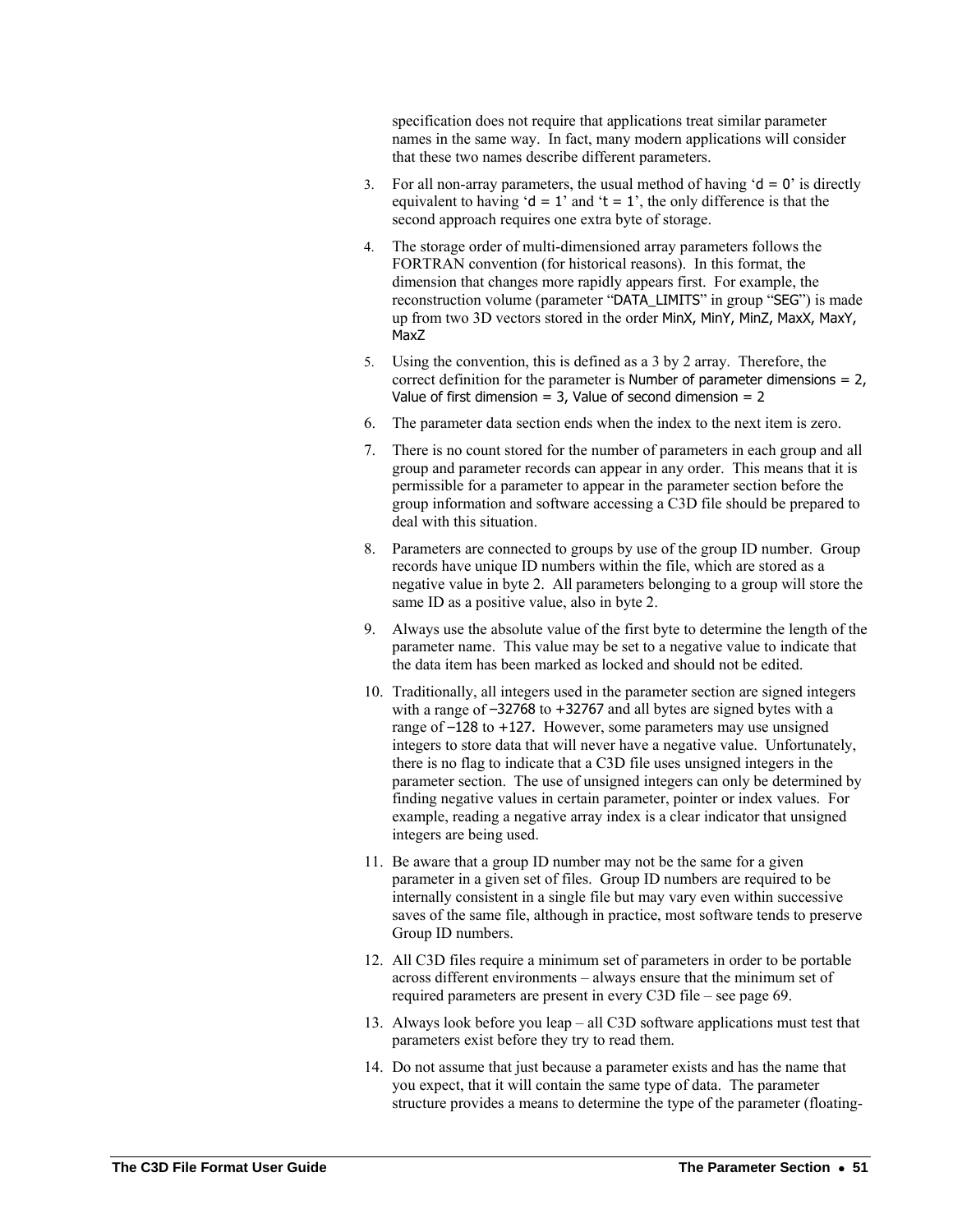point, signed integer, character etc) before you read it. The consequences of reading a signed integer value when the data structure turns out to have been (unexpectedly) floating-point will cause applications to fail.

- 15. It is important to note that many older C3D applications may have a fixed amount of storage allocated within the application for Parameter Storage – this is particularly true for programs written in FORTRAN with fixed COMMON blocks. This can cause problems for users who add large numbers of parameters (or reserve storage space by dimensioning large arrays within the parameter section). This limitation can cause applications to fail in unexpected ways when they attempt to access C3D files with large parameters sections.
- 16. Applications that modify C3D files must take care to preserve all groups and parameters from the original input file even if the application does not use or understand the parameters.
- 17. When an application creates parameter records, it is sensible to make sure that the records are created with some reasonable values – if the parameter values are unknown when the parameter is created then the parameter contents should be set to some convenient null value – ASCII spaces or 0.0 for instance.
- 18. Although the capability exists, in practice parameter groups themselves are never locked. Locking is only used by individual parameters to flag items that that contain critical values within the C3D file structure. These parameters are described in detail in the chapter entitled "[Required](#page-72-0)  [Parameters](#page-72-0)" starting on page [69.](#page-72-0)

# **Security**

*values that should not be changed – the locked flag indicates that these values are critical and should not be modified.* 

*Unless there are special circumstances, any application that accesses a C3D file should not modify locked parameters.* 

The C3D file format allows any application to store a large number of parameters within a C3D file, in a structure that provides a uniform access interface to the information. This allows the user to perform read/write/modify operations on the parameter data with relative ease. Unfortunately, uncontrolled editing of certain C3D file parameters can create a problem.

Some parameters contain **For example, a casual change to the value of the POINT:SCALE parameter would** cause all the 3D data in the file to be incorrectly scaled. Likewise a change to the value of ANALOG:USED (the number of analog channels contained within the C3D file) could render the C3D file unreadable to most software programs – the C3D file could appear to have a different amount of analog data than was actually contained in the file.

> The C3D parameter definition deals with this issue by allowing parameters to be locked against unauthorized access. This is accomplished by setting the first byte of the parameter header (the parameter length) to be negative (the absolute value remains unchanged). All parameters that have a negative length are considered locked and should not be casually changed by the user.

> Applications that allow the user to edit parameters should respect the locked status flag and either, refuse to change locked parameters, or restrict this feature to prevent an inexperienced user from damaging the integrity of the C3D file data.

> Applications that create C3D files should make sure that they flag any parameters that they create appropriately. Important parameters that can affect the data integrity (i.e. the POINT parameters DATA\_START and SCALE etc.) must be flagged as locked so that any user editing the C3D file with another application will be warned before they can do any serious damage.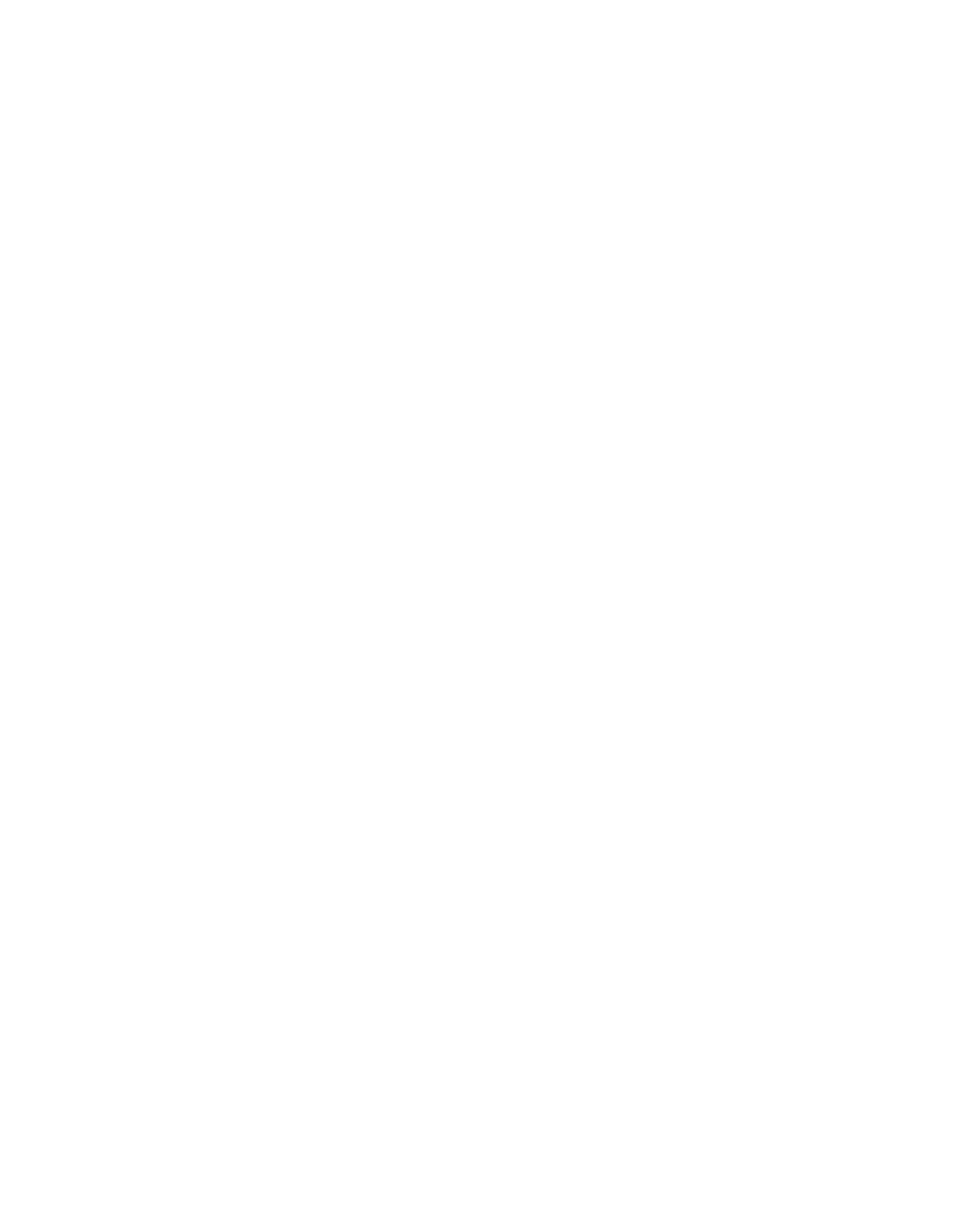# **The 3D/Analog Data Section**

# **Overview**

The C3D file format is designed to store 3D point and analog information so that the 3D locations of a number of markers can be synchronized with analog measurements made at the same time. For this reason the 3D and analog samples are interleaved, frame-by-frame, throughout the data in a straightforward manner. As a result, the C3D data record format is quite flexible and can be used to create files that contain only 3D data, 2D data or analog data or any combination. In addition, it is possible (although not very efficient) to store the results of kinematical calculations (angles, moments, accelerations etc.) within the 3D data record format.

A single 512 byte header section A parameter section consisting of one or more 512-byte blocks. 3D point/analog data section consisting of one or more 512-byte blocks.

*Figure 17 – The 3D data section within the C3D file structure.* 

Although the C3D format is designed for 3D positional information, 2D information can be recorded by specifying one of the coordinates of the point and calculating the other two from the observer data. This allows the C3D file format to be used by systems that support single camera measurements – thus an observer (camera) might provide positional information for the Y and Z planes while constraining the X motion within a single fixed plane.

# **Description**

*Although the actual size of the 3D/Analog data section is not recorded in the C3D file, it can be calculated using parameter information.* 

The 3D point and analog data samples are written as sequential frames starting at the beginning of the first 512-byte block specified by in the POINT:DATA\_START parameter. If the stored data contains both 3D point and analog information then the 3D point frame is always written first, starting with the first frame of data. If there is only a single type of data (all 3D point data or all analog data) then the data section will simply consist sequential frames of data samples.

The original description of the C3D file format states that the POINT:DATA\_START parameter is stored as a signed 16-bit integer. This limits the placement of the start of the 3D/Analog data storage section to any 512-byte block boundary within the first 16Mb (32767\*512/1024) of the C3D file. By treating this parameter as an unsigned integer (which is easily detected as it will have a negative value when it is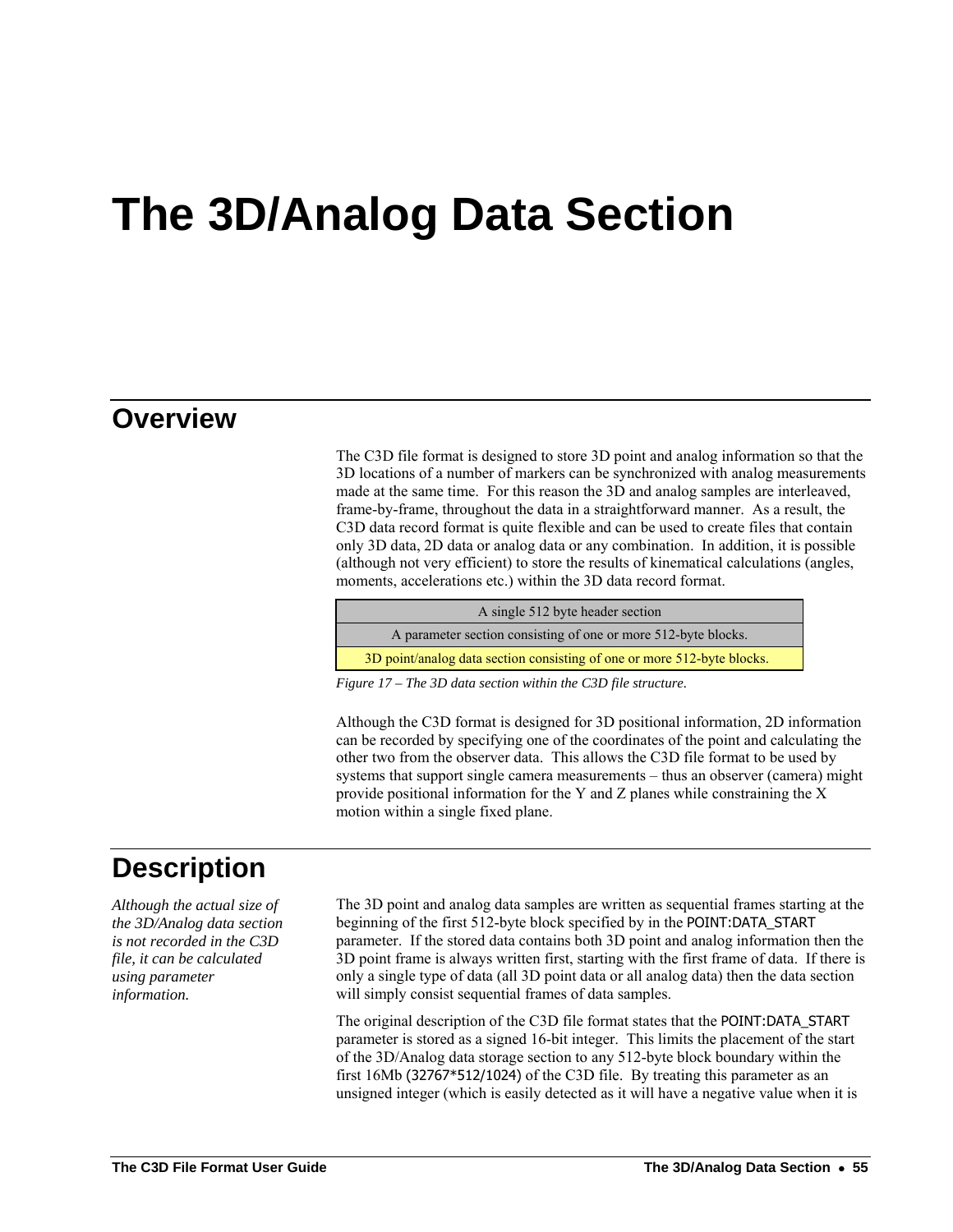*The data format used (signed integer or floatingpoint) can be determined by reading the C3D header section – see page [31.](#page-34-0)* 

greater than 32767 if read as a signed integer) the limit on the placement of the 3D/Analog section can be extended to the first 32Mb of the C3D file.

3D point and analog data samples may be stored in either signed integer or floatingpoint format. Whichever format is selected must apply to both the 3D point and analog data records within the same C3D file. If the 3D point data is stored in floating point format, then the analog data must also be stored in floating point format. It is not possible to mix data storage types within a C3D file, as there is only a single flag to indicate which storage method is used.

Since the range of the data is stored in the C3D parameter section there is no need for an "end-of-data" marker - data is simply written from the first frame to the last frame. Any unused storage in the final 512-byte block of the C3D file should be filled with 0x00h for compatibility with older FORTRAN based applications that read data in 512-byte blocks. Both 3D and analog data samples can cross the 512 byte block boundaries within the C3D file.



*Figure 18 – The 3D / analog data storage structure.* 

The C3D file format does not specify the order in which 3D point data values will be written within any given C3D file except in so far that they will be written to the 3D data section in the same order that they are described in the parameter section. It is essential that applications that access the 3D point data determine the storage order of the 3D points by reading the order of the point labels stored in the parameter section. Applications that assume that 3D points will always be stored in the same order will fail when presented with a C3D file that contains data stored in a different order. The analog samples for each 3D frame are recorded sequentially – each 3D frame is followed by the analog data associated with the 3D frame.

Note that the existence of a single point of 3D data in only one frame of a C3D file requires that storage space be allocated in every single frame of the C3D file. This can result in large C3D file with a considerable amount of wasted space if large numbers of unused, short trajectories are preserved unnecessarily.

Analog channels are stored in sequence starting with the first analog channel, which is always channel one. If ten analog channels are sampled then the ten analog values are written starting with channel one and ending with channel ten. If there are multiple sample of analog data per 3D frame then the next ten analog samples will written until all analog data associated with the 3D frame was been stored. This will be followed by the next frame of 3D data.

It is worth observing here that analog channels are usually stored in sequence starting with the channel one. There is no provision, in the C3D format, to store channels 2, 8, and 10 and identify them as such – in order to store channel 10 all the channels between 1 and 10 be stored. However, since analog channels can be referred to by

*There is no provision to store analog channels out of sequence.*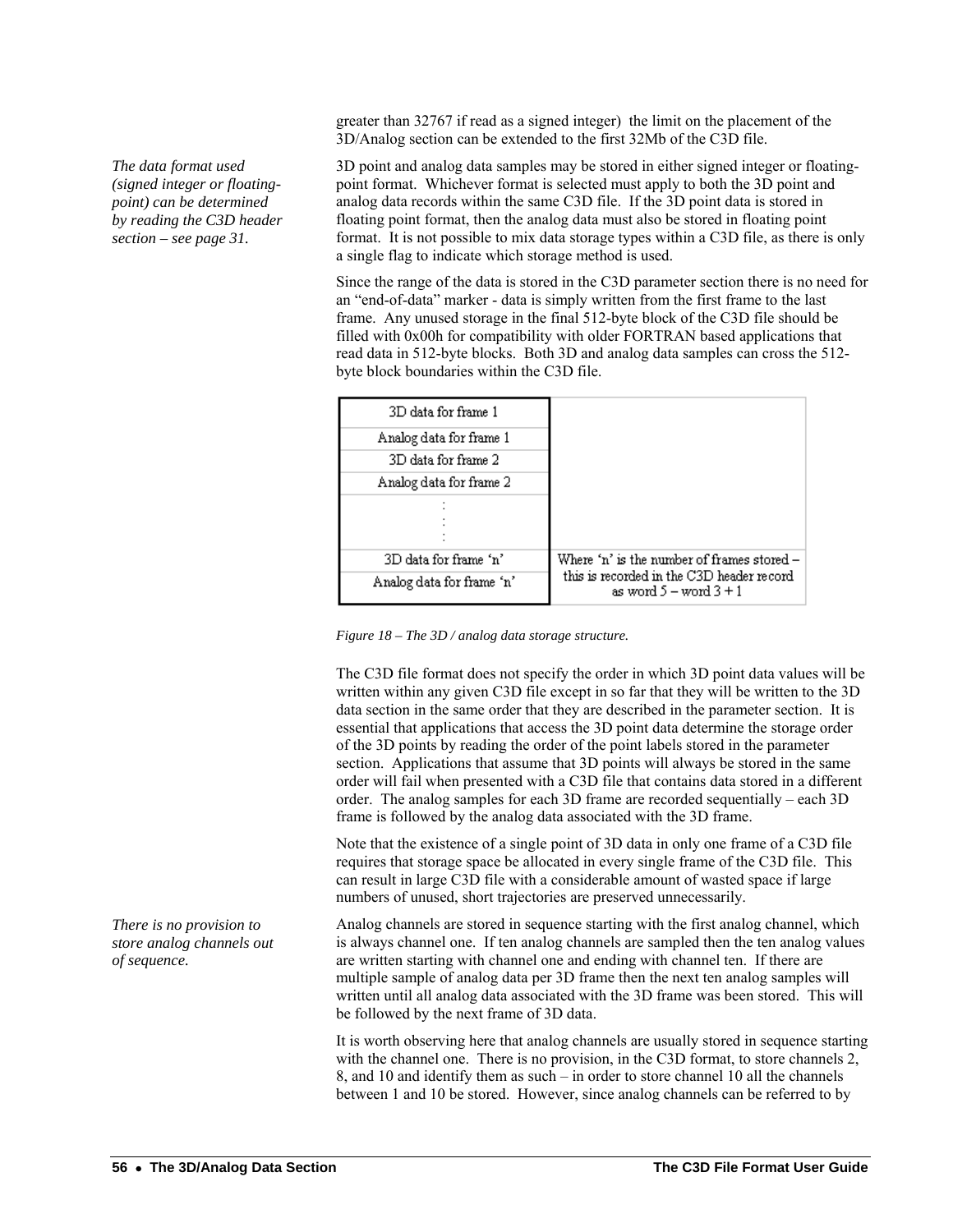their ANALOG:LABEL assignments there is really no need to store unused analog channels if applications use the LABEL rather than the channel number to identify the individual analog channels.

Both analog channels and 3D points stored within the C3D file format are indexed and counted from base "one" – this can occasionally lead to confusion when interfacing an analog data collection system that counts channel "zero" as the first analog channel.

# **3D Data - Integer Format**

If the POINT: SCALE parameter is positive then the 3D data section will contain signed integer format data for each stored trajectory. Note that the POINT:SCALE parameter is one of the parameter section values that is copied to the C3D file header (words 7-8) as can be quickly located and read by software applications without requiring a detailed search of the parameter section. The 3D integer point record is organized as follows:

| Word                          | <b>Contents (signed integer format)</b>                     |
|-------------------------------|-------------------------------------------------------------|
|                               | X co-ordinate of point divided by the POINT:SCALE factor.   |
| $\mathfrak{D}_{\mathfrak{p}}$ | Y co-ordinate of point divided by the POINT:SCALE factor.   |
| 3                             | Z co-ordinate of point divided by the POINT: SCALE factor.  |
| 4                             | Byte 1: cameras that measures marker (1 bit per camera)     |
|                               | Byte 2: average residual divided by the POINT:SCALE factor. |

*Figure 19 – 3D point data storage using INTEGER format.* 

The first three signed integer words record the X, Y, and Z co-ordinate values of the 3D data point, divided by the floating point POINT:SCALE parameter value.

Word four of the 3D point record is comprised of two bytes. The first byte records which observers (normally cameras) provided information used in calculating the 3D point, while the second byte contains the average residual for the 3D point measurement. The 3D point residual is a measurement that provides information about the relative accuracy of the 3D measurement and must be multiplied by the POINT:SCALE parameter to obtain the scaled value.

|    | Word 4 |    |           |                |                |                |           |                         |           |           |           |                |    |           |           |
|----|--------|----|-----------|----------------|----------------|----------------|-----------|-------------------------|-----------|-----------|-----------|----------------|----|-----------|-----------|
|    | Byte 1 |    |           |                |                | Byte 2         |           |                         |           |           |           |                |    |           |           |
| B8 | B7     | B6 | <b>B5</b> | B <sub>4</sub> | B <sub>3</sub> | B <sub>2</sub> | <b>B1</b> | B <sub>8</sub>          | <b>B7</b> | <b>B6</b> | <b>B5</b> | B <sub>4</sub> | B3 | <b>B2</b> | <b>B1</b> |
|    |        | С6 |           | C4             | C3             | c۵             |           | 3D point residual value |           |           |           |                |    |           |           |

*Figure 20 - Residual and mask storage - Integer format.*

#### *Notes for Programmers – Integer 3D Data*

- 1. If a point is invalid then the fourth word (camera mask and residual) will be set to –1 and the X, Y and Z co-ordinate values should all be zero.
- 2. If word 4 is not positive then the point is considered a valid point and should be interpreted as follows:
	- a. Byte 1 has seven bits that are set to "1" corresponding to the cameras that contributed to the measurement of the point - bit 1

*A positive POINT:SCALE parameter value indicates that the 3D and analog data section is stored using signed integer format.*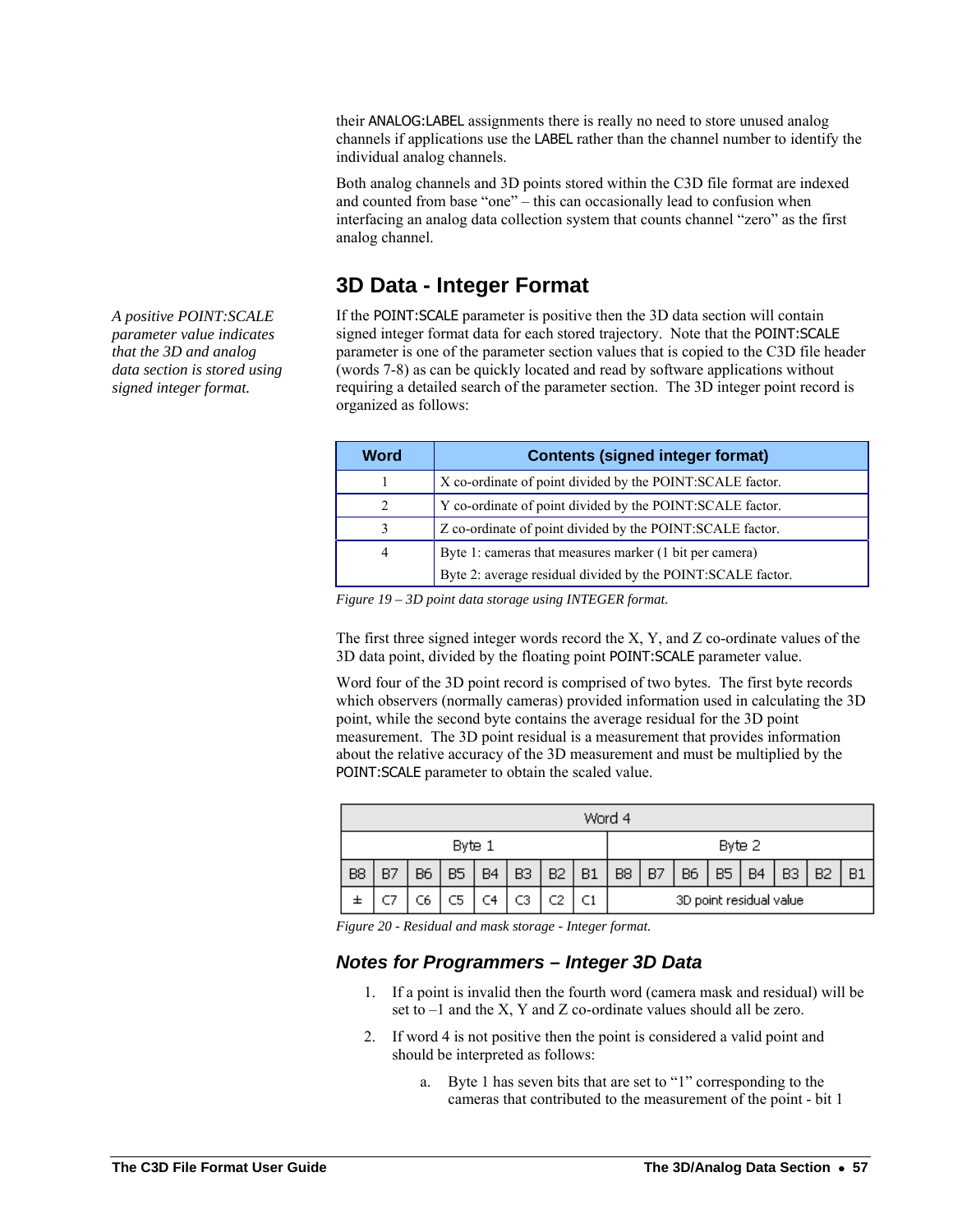represents the first camera, bit 2 the second, etc. By convention, all camera bits will be set to 0 for interpolated, filtered or otherwise calculated data points. Note that the camera bits are in the high byte of word 4 of the integer record – the most significant bit of this word is the sign bit. Therefore, there are only seven bits available for the cameras. Any point with a negative residual is interpreted as invalid - setting the 8th bit produces a negative signed integer and hence the point would be interpreted as invalid if this bit was used to store a camera flag.

- b. Byte 2 of word 4 represents the average of the residuals for the measurement on the point and must be multiplied by the scaling factor. If byte 2 is zero then the 3D point is interpolated or otherwise generated, and an examination of the camera mask in byte 1 will confirm this, i.e. the entire word should be zero.
- 3. Within each 3D sample, the points are stored in the order that they are listed in the parameter section (see the POINT:LABELS parameter on page [73](#page-76-0)) followed by the analog data (ordering by frames) if any analog data is present.
- 4. When a C3D file contains signed integer 3D data then any corresponding analog data values must also be stored in signed integer format.
- 5. Software applications should be prepared to handle corrupted C3D files that contain header or parameter records that do not contain the correct pointers to the start of the 3D data section.

# **3D Data – Floating-point Format**

If the POINT: SCALE parameter is negative then the 3D data section will contain scaled floating-point format data for each stored trajectory. This format provides increased precision and, since the data is stored as scaled values, there is no need to apply a scaling factor to the data. Since the floating-point format uses eight 16-bit words to store a 3D point, it will result in C3D files that are double the size of integer format C3D files. Note that a valid scaling factor is still required as it is used in the calculation of the 3D point residual value.

The POINT:SCALE parameter is one of the parameter section values that is copied to the C3D file header (words 7-8) as can be quickly located and read by software applications without requiring a detailed search of the parameter section. The 3D floating-point record is organized as follows:

| <b>Word</b> | <b>Contents (Floating-point format)</b>                                    |
|-------------|----------------------------------------------------------------------------|
| $1 - 2$     | The scaled X co-ordinate of the point.                                     |
| $3 - 4$     | The scaled Y co-ordinate of the point.                                     |
| $5 - 6$     | The scaled Z co-ordinate of the point.                                     |
| $7 - 8$     | After converting to a signed integer:                                      |
|             | Byte 1: cameras that measured the marker (1 bit per camera using bits 0-7) |
|             | Byte 2: average residual divided by the POINT:SCALE factor.                |

*Figure 21 – 3D point data storage using floating-point format.* 

The first three floating-point words record the scaled X, Y, and Z co-ordinate values of the 3D data point. Word four is a floating-point value that must be converted to a signed integer and then interpreted as two bytes. The first byte records which observers (normally cameras) provided information used in calculating the 3D point,

*A negative POINT:SCALE parameter value always indicates that the 3D and analog data section is stored using floating point format.*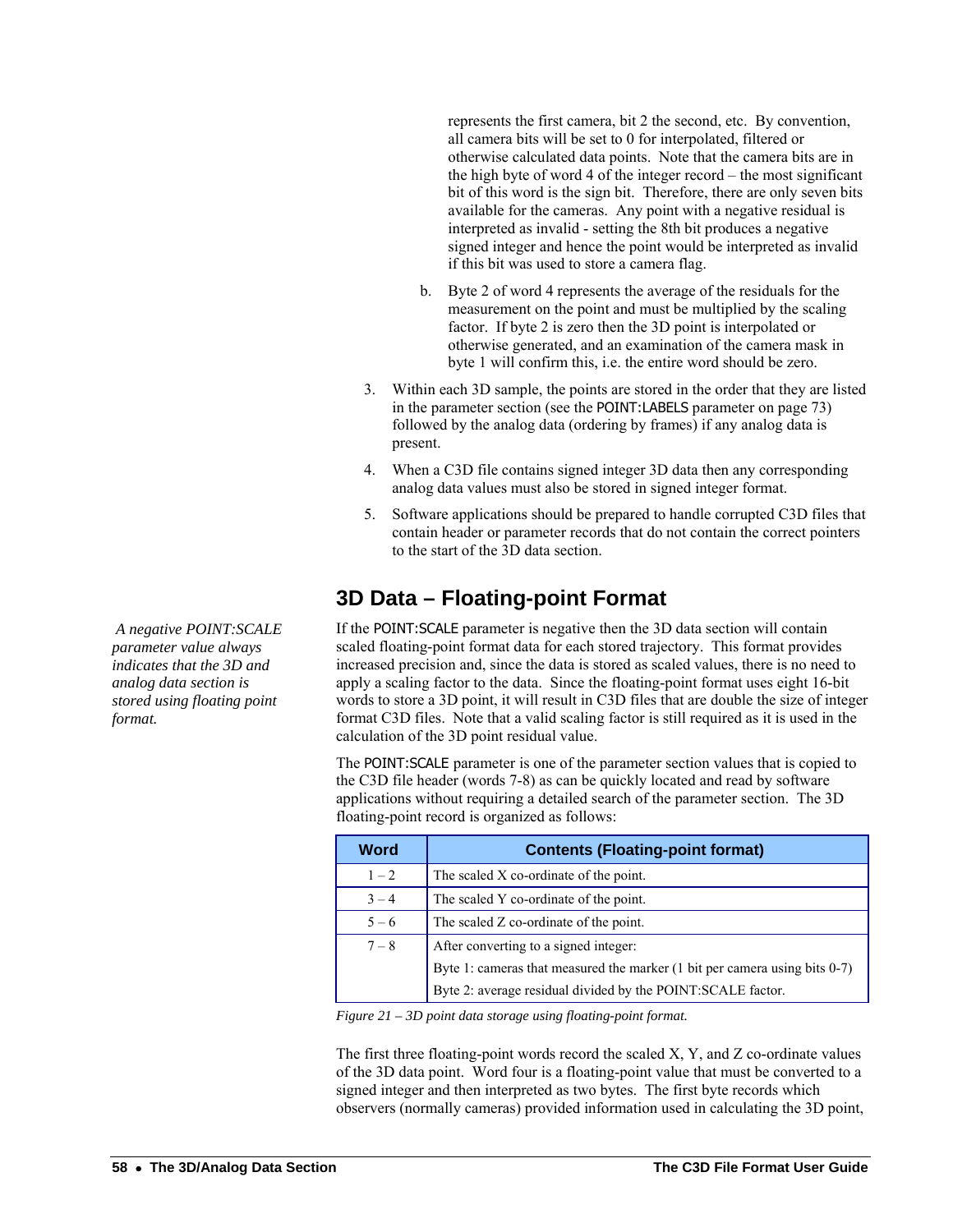while the second byte contains the average residual for the 3D point measurement. The 3D point residual is a measurement that provides information about the relative accuracy of the 3D measurement.

| Word 7                                                                      | Word 8 |  |  |  |
|-----------------------------------------------------------------------------|--------|--|--|--|
| 3D point residual value and camera mask integer converted to floating-point |        |  |  |  |

*Figure 22 - Residual and mask storage – Floating-point format.* 

### *Notes for Programmers – Floating Point 3D Data*

- 1. When a file contains floating-point scaled 3D data then all corresponding analog data values must also be stored in floating-point format.
- 2. If the 3D data points are stored in floating point format, the X, Y, and Z coordinates have been already multiplied by the scale factor. Words 7-8 contain normal 4th word signed integer value stored as a floating-point number. To extract the mask and residual data, this word should be converted to a signed integer, divided into high and low bytes, and the low byte multiplied by the absolute value of the POINT:SCALE parameter to obtain the correct residual value.
- 3. It is important to realize that the *sign* of the POINT:SCALE parameter and the *magnitude* of the parameter are treated as two independent factors in floating point data files. The *sign* simply indicates that the file is a floatingpoint format, while the magnitude is used to scale the residual values and should be set appropriately.
- 4. Within each 3D sample, the 3D points are stored in the order recorded by the parameter POINT:LABELS followed by the analog data, if present.
- 5. Software applications should be prepared to handle corrupted C3D files that contain header or parameter records that do not contain the correct pointers to the start of the 3D data section.

# **3D point Residuals**

All 3D points recorded in the C3D file have the capability of recording a residual measurement value – this is a number that provides information about the relative accuracy of the 3D measurement of the associated point

Although the concepts behind the calculation of the 3D point residual are based on optical photogrammetry, the general principals are applicable to most 3D measurement systems and can be applied to many 3D measurement techniques.

The illustration below demonstrates the situation when two observers see a single point in 3D space. Observer C1 measures the point to be in the direction C1 to D1, and observer C2 determines the point to be in the direction C2 to D2. Thus, we know that the point lies somewhere on the line C1-D1, and that it must lie on the line C2-D2. This is possible only if the point lies at the intersection of the two rays; thus, the 3D reconstruction process must calculate the locations of intersections of rays from different observers.

However, due to small errors in the measuring system, the measured rays from the two observers to any single point will not, in general intersect. This invariably results in the measurement software making a decision about the most probable location for the point under observation when the rays fail to intersect. For the two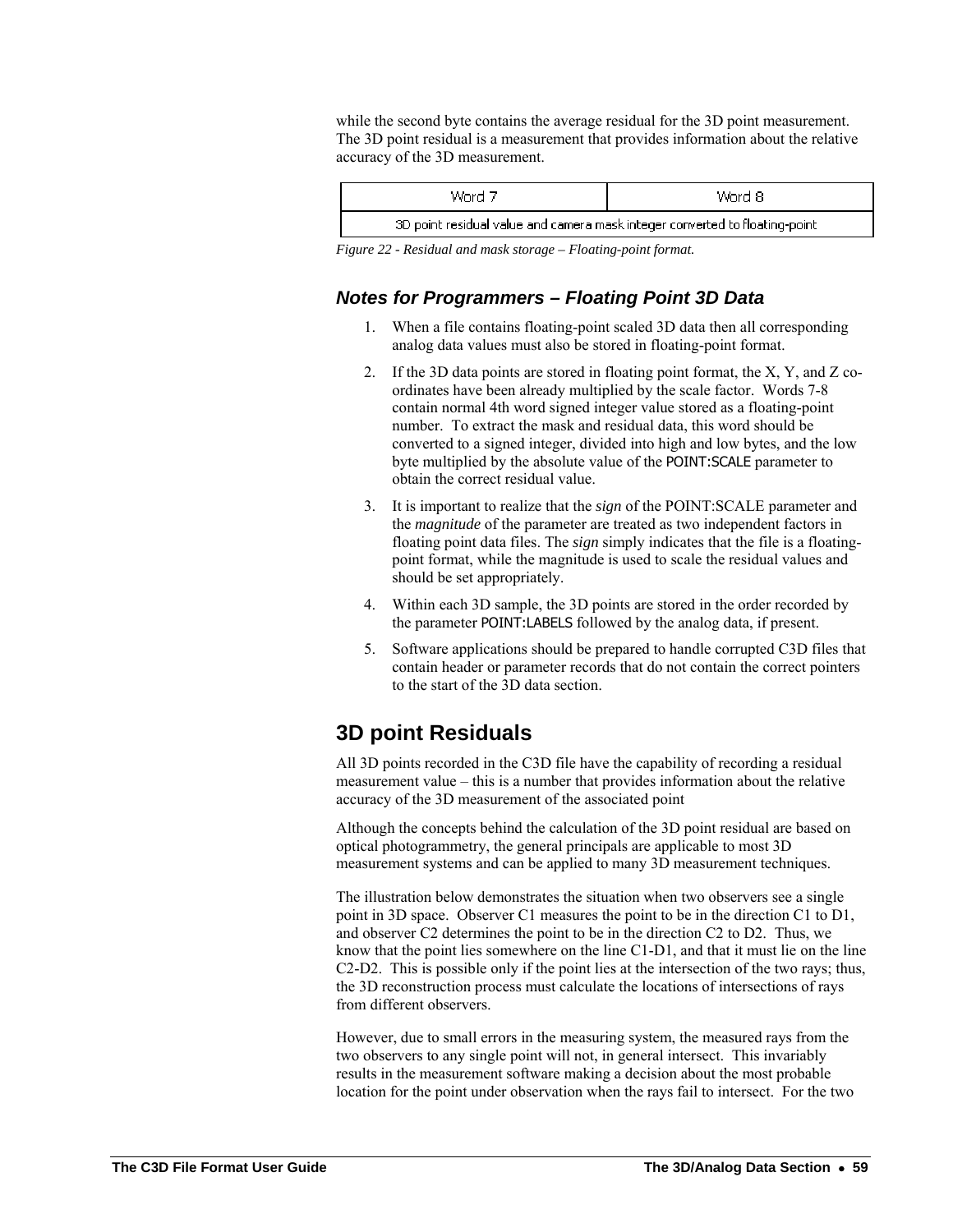rays shown, the point location is set at the mid-point of the line forming the shortest distance between them.



*Figure 23 - Point residual determination with two cameras.* 

The distances from the assumed point location to each ray are related to the uncertainty of the point's calculated location, and are termed the residuals for the measurement. Generally, inaccurate measurements or calibration will produce large residuals although in the case of two-observer measurements, small residuals do not necessarily mean that the measurements were of high accuracy. If the errors happen to be in the plane containing the two rays (containing C1-D1 and C2-D2), then small residuals will result no matter how large the actual errors are.

For this reason, three observer measurements are usually more reliable. A threeobserver measurement involves a third ray (C3-D3) which will normally pass in the vicinity of the intersection of the other two rays and as a result, the problem of determining the point's most probable position becomes somewhat more complicated.



*Figure 24 – Point residual determination with three cameras.* 

A least-squares technique should be used to calculate the location of a point in space such that the sum of the squares of the shortest distances from that point to each ray is a minimum. This calculated point then represents the best estimate of the observed point's center. The individual residual components are the shortest distances (perpendiculars) from the calculated point to each ray. Application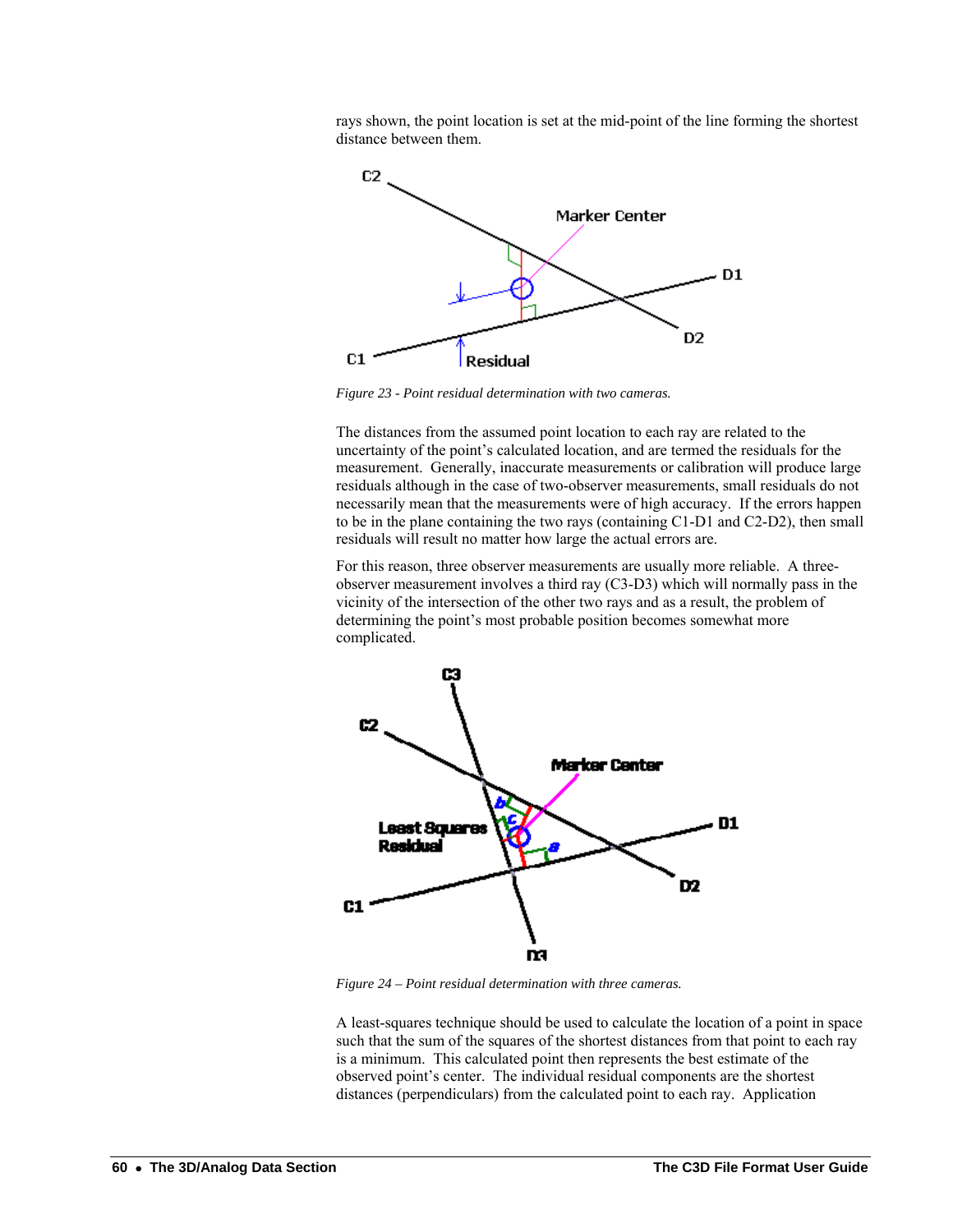*Do not assume that low 3D point residuals indicate accurate measurements since the numbers are generated by software. Different methods of calculating the residuals can generate different values from the same data.* 

software that calculates 3D point coordinates should also store the average value of the residuals for each 3D point in each frame. This value is a useful indicator of the reliability of the marker location determination.

In a three-observer measurement the probability of obtaining an inaccurate point location with low residuals is quite small. Two of the observers must have errors of exactly the right magnitude in both horizontal and vertical components of their ray directions if a three-ray intersect with very small residuals and a large error is to be produced. Hence, the average residual value is a much better indicator of 3D point location accuracy if more than two observers contribute to the measurement. In general, the residuals obtained for two observer measurements will be smaller than those obtained from measurements made by three or more observers – this does not imply that two observer measurements are more accurate.

By convention, 3D point residuals can also act as flags for modified or invalid data points. A residual value of –1.0 is used to indicate that a point is invalid while a value of 0.0 indicates that the 3D point coordinate is the result of modeling calculations, interpolation or that the data has been filtered. Valid residual values are always positive numbers.

# **Camera contribution mask**

In addition to a 3D residual value, the 3D coordinate format can also provide information about which observers (generally but not necessarily, cameras) provided the information used to calculate the associated 3D point location. This information is called the "camera contribution" or "camera mask" and is stored, together with the 3D residual, in the fourth word of the 3D point record.

The camera mask can be very useful, particularly when used in conjunction with the residual data as it provided information that can allow the user to evaluate the data quality. Since the camera mask tells us which cameras (or observers) were used to construct any given 3D point, is can be quite easy to identify a poor observer (or poorly calibrated camera) simply by noticing that the residuals increase when a particular camera is used to calculate the 3D point. Typically, this shows up as a sudden jump in the point trajectory data when the offending observer contributes faulty positional information. Careful observation of noise levels of individual trajectories within the data collection volume can lead to improvements in the overall system accuracy by enabling the photogrammetry software to eliminate cameras or observation sources that are not performing well.

Improvements in the automation of data collection, together with an increase in the number of cameras in motion capture systems make the routine evaluation of the camera mask an essential part of quality control. In addition, engineers configuring an automated motion capture environment for the first time can directly assess the entire data collection process (data collection, trajectory identification and generation) by careful evaluation of the camera mask and residual values within a C3D file.

| Bit-8    | Bit-7  | Bit-6  | Bit-5  | Bit-4  | Bit-3  | Bit-2  | Bit-1  |
|----------|--------|--------|--------|--------|--------|--------|--------|
| Not used | Camera | Camera | Camera | Camera | Camera | Camera | Camera |
|          | #7     | #6     | #5     | #4     | #3     | #2     | #1     |

*Figure 25 - 3D point camera contribution*

The camera contribution mask example shown above is found in word 4 of the signed integer 3D point data. In the camera contribution mask, byte 1 of word 4 contains eight bits, seven of which are set corresponding to the observers that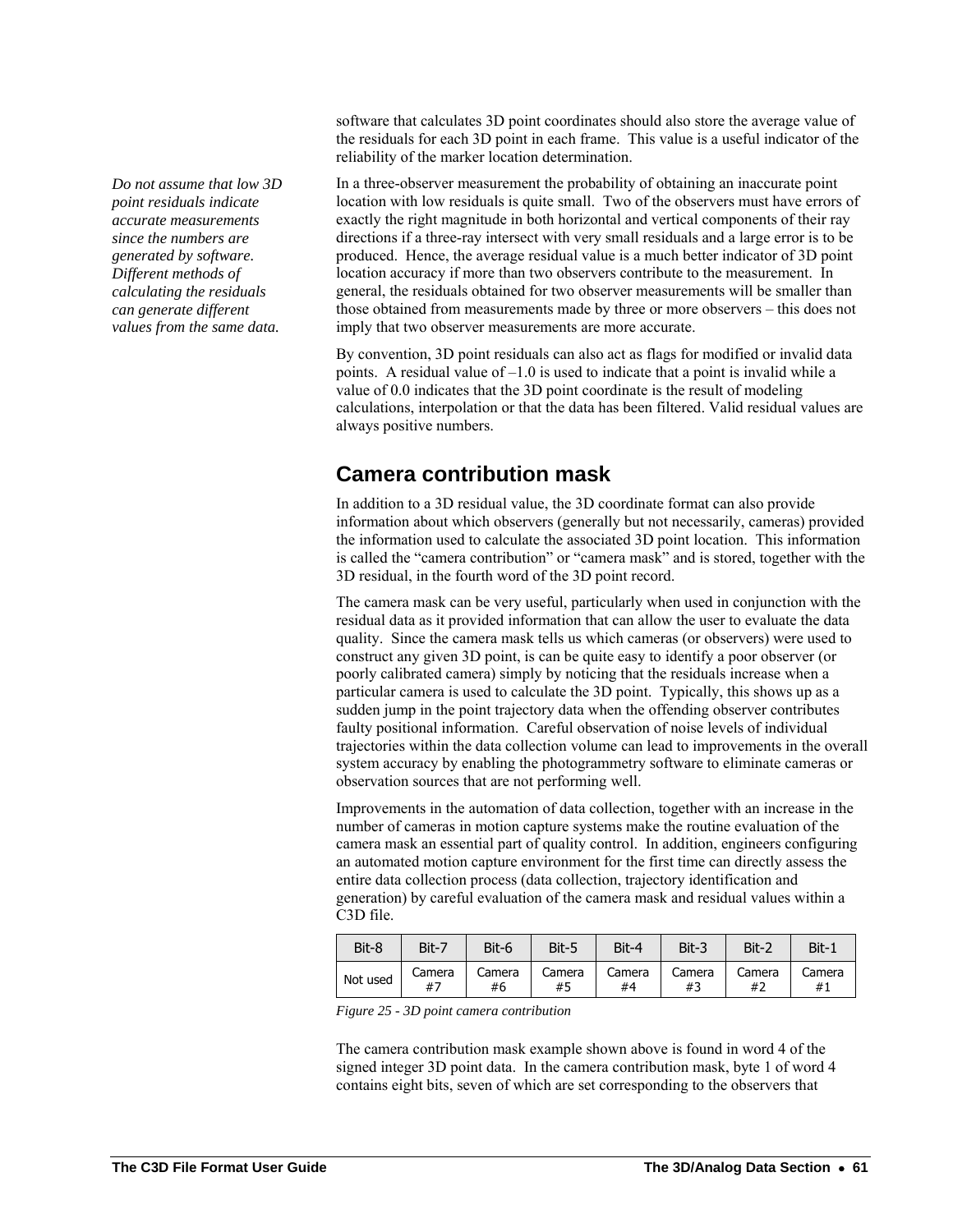contributed to the points measurement. Bit-1 refers to the first camera, bit-2 to the second etc.

The camera contribution byte is part of the 16-bit signed integer used to store the 3D residual and as a result, bit-8 is not available to store camera mask information as it records the sign of the 16-bit signed integer. Note that, for compatibility and to simplify data access functions, the same signed-integer format is retained internally even when the 3D points are stored using the floating-point format.

There is no provision for recording the contribution of more than seven observers or the requirement that these bits are actually used when a C3D file is created. The camera contribution bits are usually cleared if the associated 3D point has been modeled, interpolated, or otherwise modified. As a result, the presence of an active camera contribution mask, will usually indicate that the associated 3D data point is raw and has not been filtered or modified in any way.

# **Analog Data Storage**

Although the method of storing the actual sample values is different between the Integer and Floating Point versions of the C3D file format, both versions organize the individual analog data samples in the same way within the 3D Data section of the C3D file.

The analog record for each 3D frame can contain one or more analog data samples where each analog data sample consists of one or more analog measurements (channels) usually recorded from an ADC (analog to digital converter) during the 3D frame sample period. The parameter ANALOG:RATE records the total number of analog data samples per 3D frame while the parameter ANALOG:USED records the number of analog measurements, or channels, within each analog data sample. All of this data is recorded at a 3D frame rate whose value is recorded in the POINT:RATE parameter.

Thus, when analog data is present in the C3D file, each 3D frame is followed by one or more analog samples for each analog channel. These are organized as shown below where "N" is the number of analog measurements per 3D frame (stored in word 10 of the C3D file header), and "n" is the number of analog channels that are stored in the C3D file. The number of channels sampled is not stored in the C3D header directly but can be calculated as (Word 3) / (Word 10) or (total analog samples per 3D frame) / (number of samples per analog channel):

|                            | Analog Channel 1   |  |  |
|----------------------------|--------------------|--|--|
| Analog Data Sample 1       | Analog Channel 2   |  |  |
|                            |                    |  |  |
|                            | Analog Channel 'N' |  |  |
|                            | Analog Channel 1   |  |  |
|                            | Analog Channel 2   |  |  |
| Analog Data Sample 2       |                    |  |  |
|                            | Analog Channel 'N' |  |  |
| through to the last sample |                    |  |  |
|                            | Analog Channel 1   |  |  |
| Analog Data Sample 'n'     | Analog Channel 2   |  |  |
|                            |                    |  |  |
|                            | Analog Channel 'N' |  |  |

<span id="page-65-0"></span>*Figure 26 – The organization of analog data*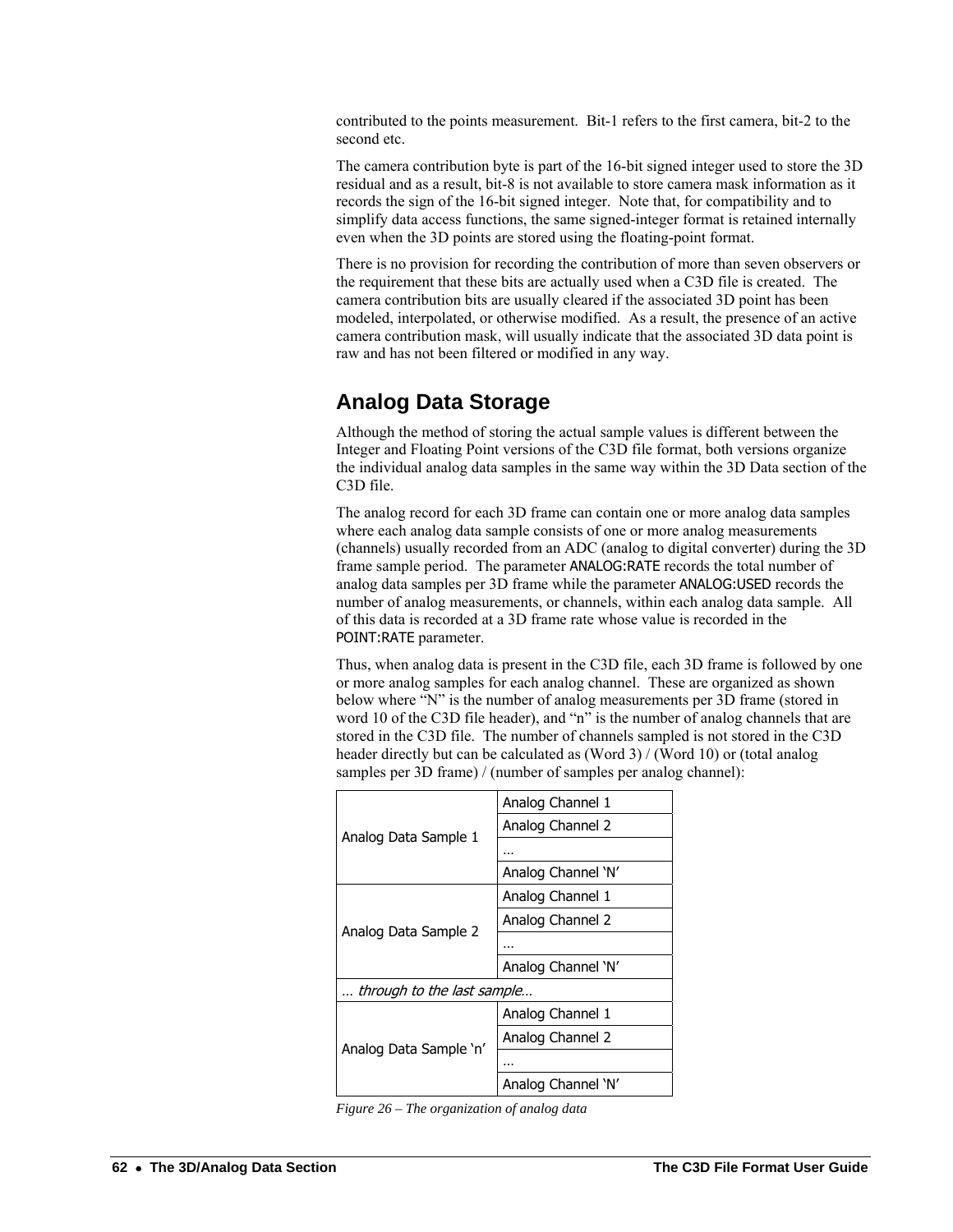For example, let us consider a C3D file that contains 3D point information that has been recorded at 60Hz, and contains 30 analog channels that have been recorded at a rate of 600 samples per second. This information is stored in the C3D file in the following parameters:

- $POINT:RATE = 60$
- $ANALOG:USED = 30$
- $ANALOG:RATE = 600$

Thus, referring to [Figure 26](#page-65-0), the analog data will be organized so that the each *Analog Data Sample* will contain 30 values – one value per analog channel. This is recorded in the ANALOG:USED parameter. There will be 10 *Analog Data Samples* per 3D frame of data and there will be 60 3D frames per second as recorded in the POINT:RATE parameter. As you can see, the C3D file does not directly store the number of *Analog Data Samples* per frame as a parameter; instead this value is calculated by dividing the ANALOG:RATE value by the POINT:RATE value.

Note that the *Analog Data Samples* per 3D frame value is stored in word 10 of the C3D file header, together with a count of the total number of analog samples per 3D frame (in this case 300 – ANALOG:USED \* *Analog Data Samples*) so that the analog data can be quickly read by any application that opens a C3D file.

# **Analog Data - Integer Format**

When storing analog data using the integer C3D format, the analog sample value is stored in its raw form as a sequence of 16-bit integer words. By default, signed integer values are expected but unsigned integers may be used if the parameter ANALOG:FORMAT is set appropriately. Note that the C3D format expects that the analog samples will be signed integers; it does not specify the resolution of the analog samples. While 12-bit resolution samples are common, other resolutions (i.e. 16-bit) may be used to store analog data – the resolution of the data values may be indicated by the ANALOG:BITS parameter – see page [86](#page-89-0) for descriptions of these two parameters. Both 12-bit and 16-bit analog sample resolutions are common.

To convert the analog sample data into real world units, regardless of the actual sample resolution:

real world value = (data value - zero offset)  $*$  channel scale  $*$  general scale Where:

'zero offset' is in the "ANALOG: OFFSET" parameters (integer)

'channel scale' is in the "ANALOG: SCALE" parameters (floating-point)

'general scale' is the "ANALOG: GEN\_SCALE" parameter (floating-point)

The raw analog data samples are stored as signed integers by default. However, many analog to digital converters (ADCs) actually generate unsigned binary values, which may be stored within the range of values supported by the signed-integer format. As an example of this, consider a typical 12-bit ADC – this generates numbers in the range of 0 through 4095 (a total of  $2^{12}$  unique values). These values may be written to the C3D file as –2048 through +2047 or simply recorded as 0 through 4095. The first range is signed (it contains both positive and negative numbers), while the second range is unsigned. In this case, the use of signed or unsigned integers to store the analog sample is immaterial as both values fall within the range of a signed integer. However, this is not the case when 16-bit ADC samples are stored; in this case the 16-bit data samples must be stored as signed integer numbers (the default) unless the optional parameter ANALOG:FORMAT is set

*A positive POINT:SCALE parameter value indicates that the analog data section is stored using integer format.* 

*The original C3D format description expected, but did not explicitly state, that all analog data values would be stored as signed integers. However, some software applications store analog values as unsigned integers, which can lead to interpretation problems when 16-bit analog data is stored.*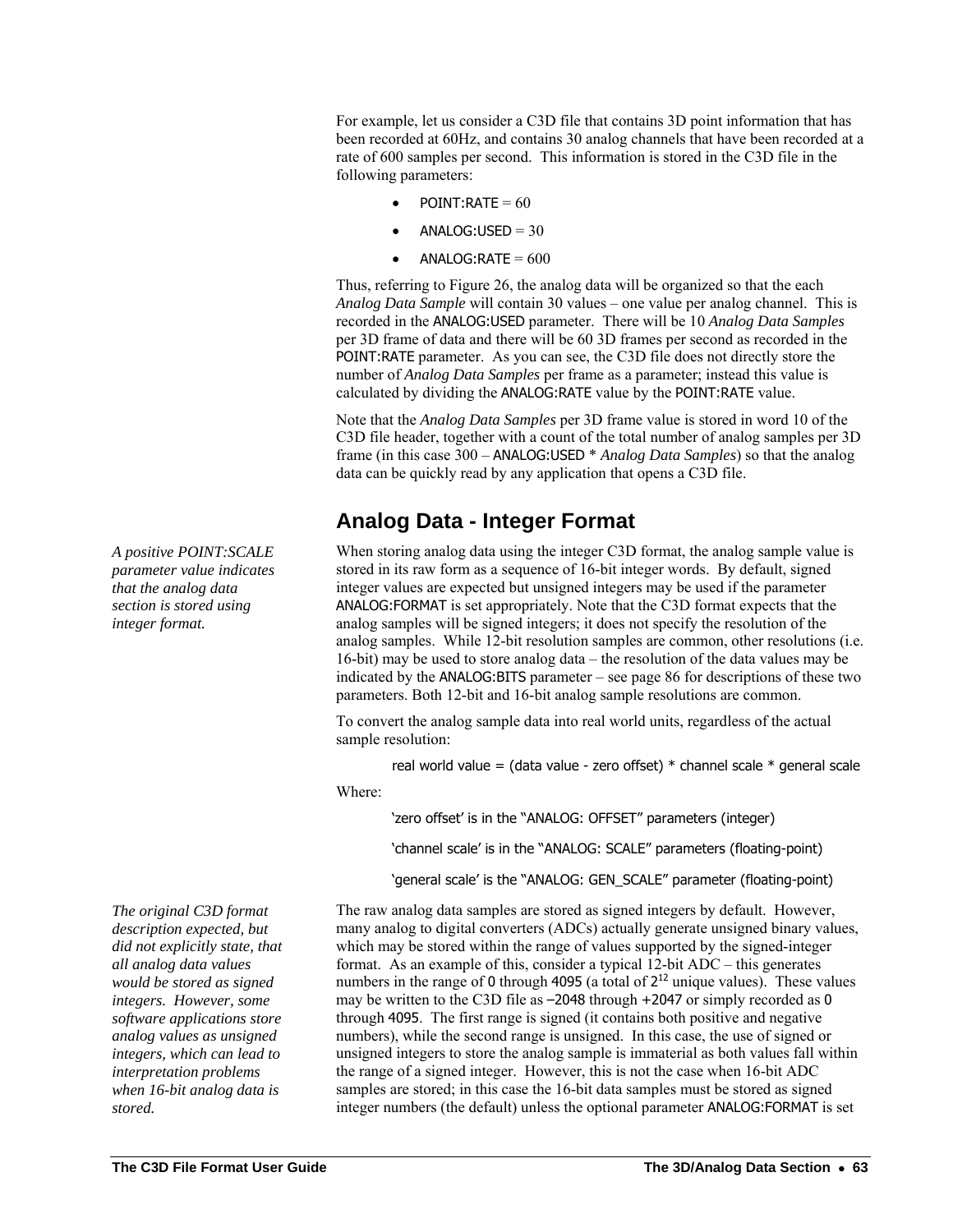#### to "UNSIGNED".

In the absence of the ANALOG:FORMAT parameter, the format of the analog data can be deduced from the value of the ANALOG:OFFSET parameter. 12-bit unsigned binary values require an OFFSET of 2047 (although many programs use 2048), while signed binary data will have an OFFSET of 0000. 16-bit unsigned binary data will require an OFFSET of 32767 while 16-bit signed binary data will use the same offset value of 0000.

It is very important to note that when a C3D file contains integer analog data then any corresponding 3D points must also be stored in integer format as the choice of format is specified by the parameter POINT:SCALE for the entire C3D file. Setting this parameter to a negative value flags the use of floating point data within the entire file, making it impossible to mix floating-point and integer data formats in the data block.

#### *Notes for Programmers – Integer Analog Data*

- 1. By default, all analog samples are stored using signed 16-bit integers regardless of the resolution of the original data. The actual resolution and format of the data may be recorded as indicated by setting the optional ANALOG:FORMAT parameter to the value "UNSIGNED" and the optional ANALOG:BITS parameter to the actual number of bits used, i.e., the value 12 or 16.
- 2. If the ANALOG:FORMAT parameter is "UNSIGNED" then the ANALOG:OFFSET parameter must be interpreted as an unsigned integer.
- 3. If the ANALOG:FORMAT parameter does not exists then assume that the analog data is signed. This will be correct most of the time.
- 4. The possibility of 16-bit integer overflow exists when applying the ANALOG:OFFSET parameter to the sampled 16-bit analog data. It is recommended that all applications perform analog scaling calculations with more than 16-bits of resolution (typically 32-bit) to allow for internal math overflow or convert the C3D file format to floating point first.
- 5. Some software applications "auto-zero" analog data values by adjusting the ANALOG:OFFSET parameter. Thus, for example, 12-bit analog data could easily have varying ANALOG:OFFSET values that are close to 2047 but vary from channel to channel.

# **Analog Data – Floating-point format**

When storing analog data using floating-point format, the analog information is stored as a floating-point value. This is usually the (12 to 16 bit resolution) analog sample value after conversion to its equivalent floating-point value. Floating-point analog data storage is organized in exactly the same way, within the C3D file data section, as the integer analog data.

The parameters ANALOG:GEN\_SCALE and appropriate ANALOG:SCALE values must be applied to the floating-point value to obtain real world units in exactly the same way as we scale the integer formatted data.

Thus, a floating-point analog sample is calculated as:

real world value = (data value - zero offset) \* channel scale \* general scale

Where:

'zero offset' is in the "ANALOG: OFFSET" parameters (integer)

<span id="page-67-0"></span>*A negative POINT:SCALE parameter value indicates that the analog data is stored using floating point format.*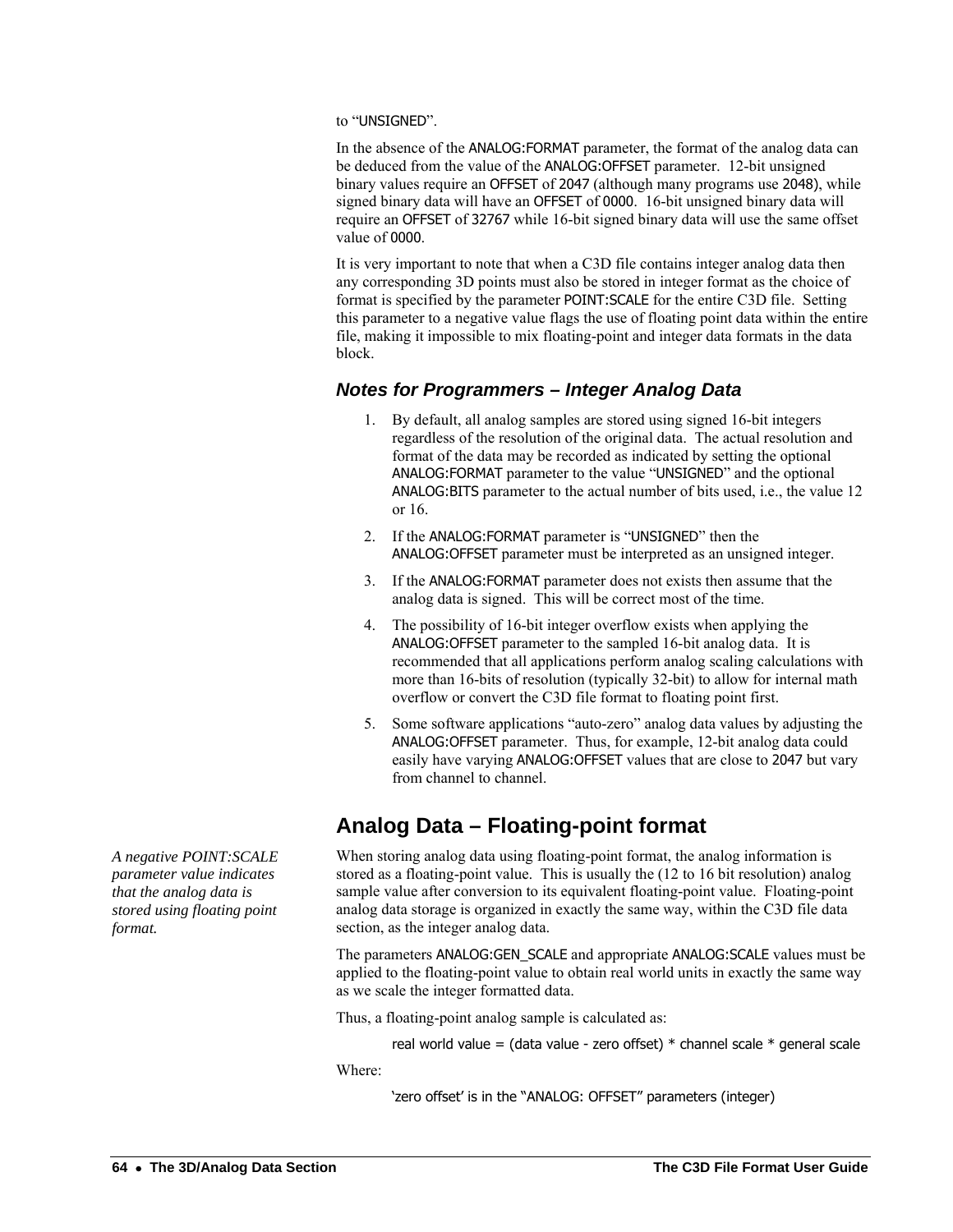'channel scale' is in the "ANALOG: SCALE" parameters (floating-point)

'general scale' is the "ANALOG: GEN\_SCALE" parameter (floating-point)

When a C3D file contains floating-point analog data then any corresponding 3D points must also be stored in floating-point format.

#### *Notes for Programmers – Floating Point Analog Data*

- 1. While data can be converted from integer to floating point without any loss of resolution, the precision of the reverse operation from floating point to integer conversion is not guaranteed and should be avoided unless absolutely necessary. It is strongly recommended that the results of any conversion to integer are stored in a new file, preserving the original data.
- 2. Always create and use the appropriate integer format values for the parameters ANALOG:GEN\_SCALE, ANALOG:SCALE and ANALOG:OFFSET when storing analog data in floating point C3D files. These parameters contain useful information about the original source of the analog samples. Ideally these parameters will contain values that scale the analog data correctly regardless of whether the storage format is integer or floating point format.

# **Scaling Resolution**

The C3D format description requires that sensible analog and point scale values are used on the assumption that anyone creating C3D files would realize the folly of choosing inappropriate scale values. The following sections discuss some factors that influence the choice of scaling factors for both point and analog data.

### **3D Point Data**

In the C3D file format, 3D point data was originally intended to store marker position data within a calibrated volume. Hence, the data would be homogeneous in the sense that units and relative scales of each point data item would be the same. When stored in integer form, the stored 16-bit signed integer value must be multiplied by the POINT:SCALE floating-point scaling factor (header words 7-8) to yield a real world value – generally where all the data points are measured in millimeters.

The signed integer variable type represents an integer value from -32768 to +32767. The scaling factor is dependent upon the calibration volume and is calculated when the data is stored such that the greatest precision is allowed over the entire volume of interest.

For example, if the largest dimension of the calibration is 4 meters then, assuming the calibrated volume begins at the global (0,0,0) reference location and contains only positive X-direction points with the largest dimension being  $X=4$  meters, the scaling factor for length units expressed in mm would be

Scaling Factor =  $4000 \text{ mm}/32767$ step =  $0.122 \text{ mm}/\text{step}$ 

| -32768 | $+32767$ steps |
|--------|----------------|

Thus the resolution of the spatial locations is: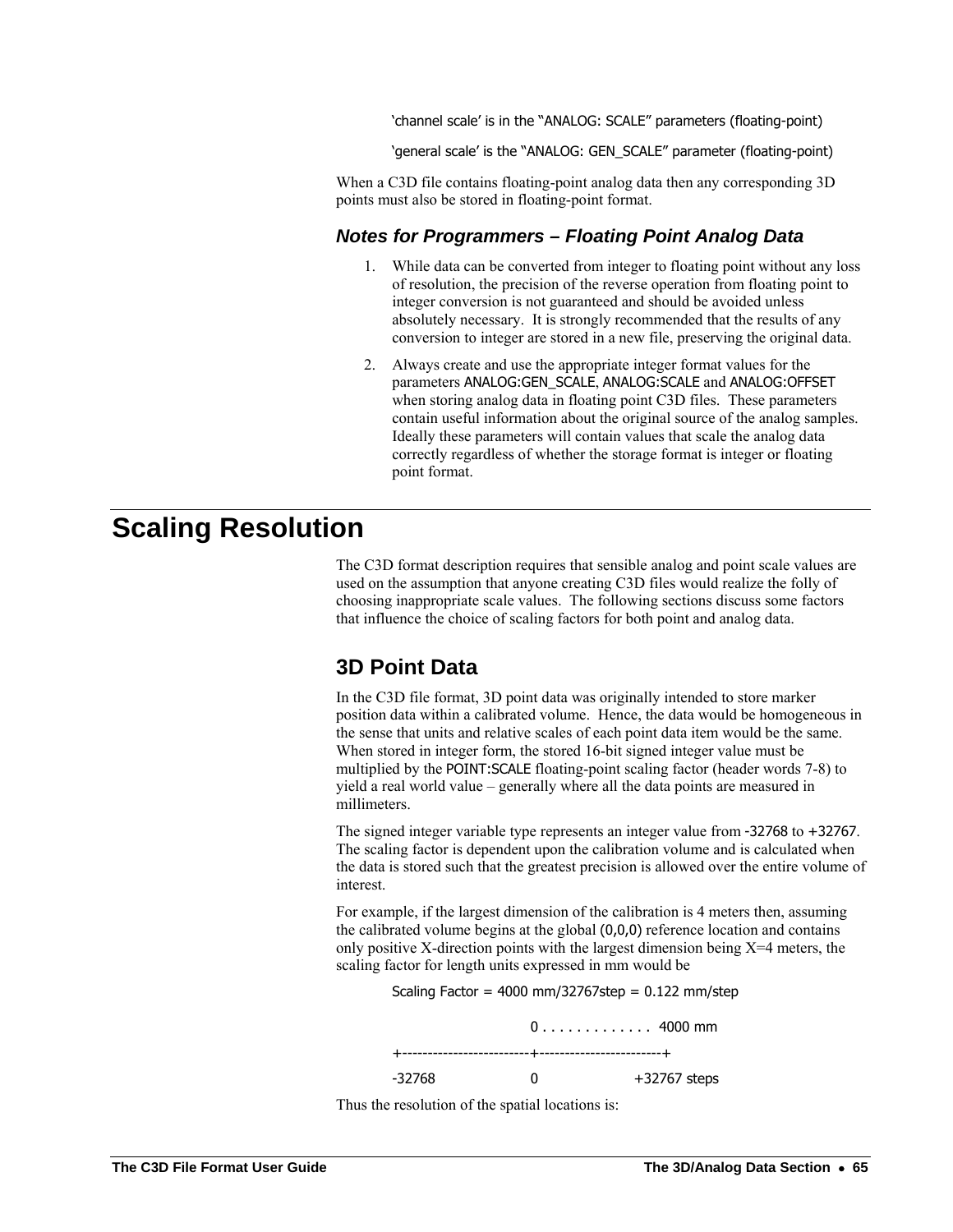Resolution =  $1$  step  $*$  0.122 mm/step = 0.122 mm

Clearly, problems can occur when the scale of the stored data reaches that of the scaling factor or resolution. However, as can be seen from the example above, the resolution of integer data within a C3D file in this example is well within even the theoretical limits of most current 3D motion measurement systems.

Problems do arise however when software applications change the interpretation of the 3D data point. For example, software applications have used the 3D point data type to store the results of internal calculations of non-3D information such as accelerations and moments derived from calculations in clinical software applications. Depending on the scaling of these calculations, this can produce numbers that can not be accurately represented with the same POINT:SCALE factor required by the 3D point data.

Under these circumstances, moments in a system with dimensional units of *mm* and force units of *N* are commonly computed in units of *Nmm*. This can lead to problems for users who manipulate the 3D point data within the application and then store the results in an integer format C3D file. For instance, users may wish to scale the above mentioned *Nmm* values by dividing by 1000 to obtain the more commonly used units of *Nm* and then further dividing by the subjects body weight for normalization to obtain units of *Nm/kg*. Such a conversion from *Nmm* to either *Nm* or *Nm/kg* can easily result in values on the order of 1 or even 0.1 which are significant in the context of their biomechanical importance.

When storing these values within integer 3D data variables only 8 numbers (steps) would be available to store values between 0 and 1 and all values between 0 and 0.1 would be treated as 0.0 (using the example above).

| $\mathbf{0}$               | $1.0 \text{ mm}$ |                         | $0.1$ mm |  |
|----------------------------|------------------|-------------------------|----------|--|
| -------------------------- |                  | ----------------------- |          |  |
| $\mathbf{0}$               | 8 steps          |                         | 1 step   |  |

The loss of resolution during the conversion of the floating-point values to signed integer values limited by the POINT:SCALE factor results in loss of data resolution when the results approach the POINT:SCALE value.

Since this truncation of the data occurs when the floating-point values are saved to a C3D file using the integer formats, the loss of resolution will not be apparent until the C3D file is later reloaded. It is also worth noting that floating point data that has been filtered will become "noisy" if it is converted to signed integer values. This is due to the loss of precision during the floating point to signed integer conversion process. This is a particular problem at very low signal levels.

There are several ways to avoid this scaling problem. Perhaps the most obvious is to be aware of the units and the ranges of interest as well as the resolution of the system and to scale appropriately within any application that may need to generate integer formatted C3D files.

A better solution would be to store the results of these calculations in a separate data section elsewhere in the C3D file where each stored variable could be assigned its own scaling factor. However, until the C3D standard includes a common format specification for this type of storage, any data saved in this way would not be universally accessible.

In general, the safest solution, if data must be written to a C3D file in this manner, is to always specify the use of a floating-point format for C3D files and never convert floating-point formatted files into integer format. However, since many older C3D applications cannot read floating-point formatted files this is not always an option.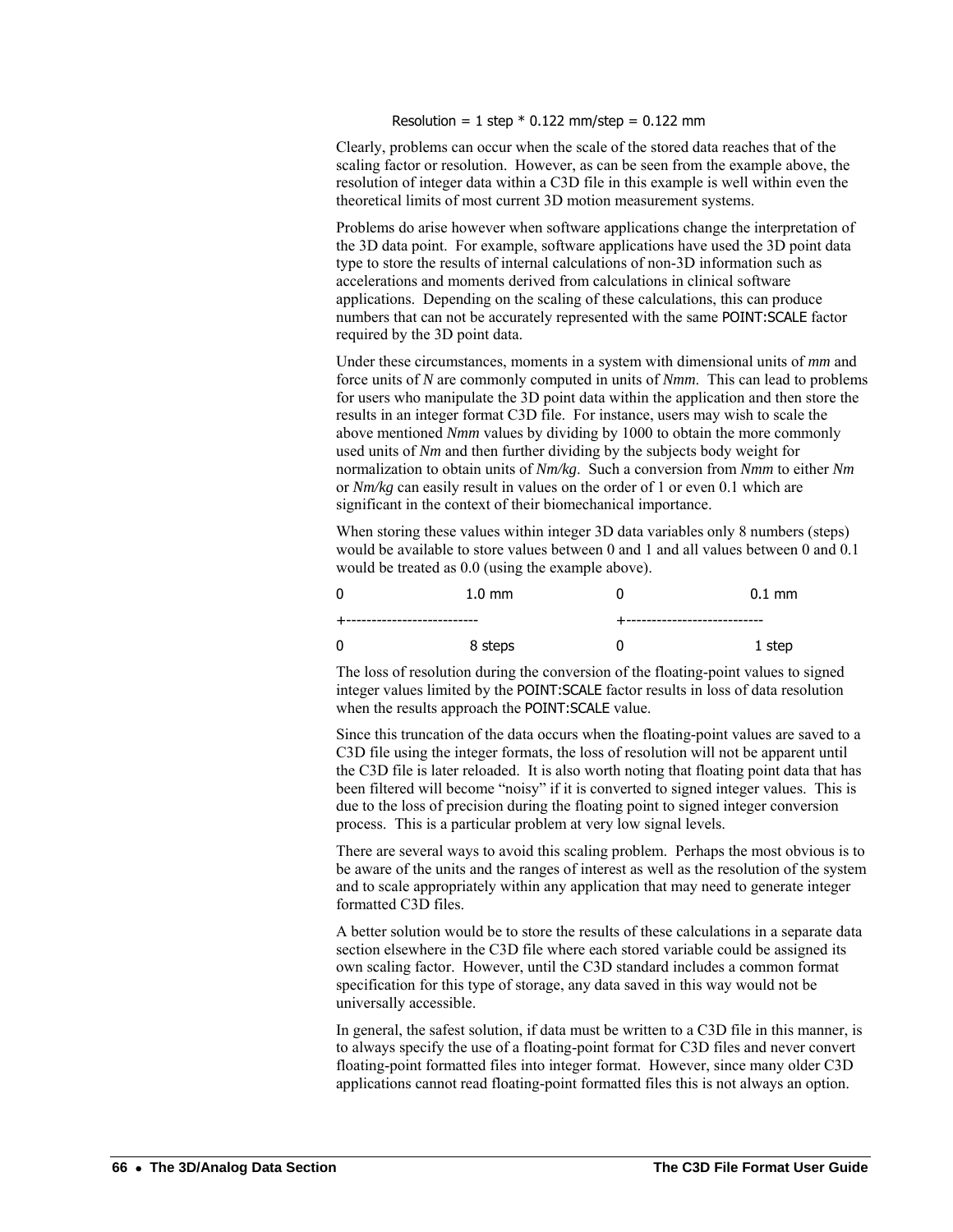# **Analog Data**

You must ensure that all ANALOG:GEN\_SCALE and ANALOG:SCALE values are set to values that scale the analog data in meaningful ways. Thus force plate data channels will contain ANALOG: SCALE values that are consistent with the scaling calculations that are required by the force plate TYPE description in the C3D manual. Other analog channels that containing data with known scaling - for example strain gauge signals, or torque, velocity, and angle data from a dynamometer system etc - should have ANALOG: SCALE values that make sense and are described in the ANALOG: LABEL and ANALOG:DESCRIPTION entries.

Analog data that does not have fixed, known, scaling values (e.g. EMG signals) should be scaled in terms of "volts applied to the ADC input", allowing the data to be viewed and scaled later in sensible terms. Any post-processing scaling can be applied as a separate value, stored in the C3D parameters, allowing the data to be viewed either in terms of the original "recorded values", or displayed "scaled" by third-party software. An Excel spreadsheet can be downloaded from the www.c3d.org site that simplifies and documents most common C3D scaling calculations.

It is strongly recommended that all ANALOG:SCALE values are chosen appropriately so that the analog data values are preserved when C3D files are converted between integer and floating point data types. This means that if your default file storage format is floating point then all analog data should be scaled to produce numbers within a range of a signed 16-bit integer - specifically −32,768 to +32,767 when the C3D file is converted to the integer format.

Failure to follow this recommendation may result in analog data values being corrupted if the C3D file is converted to integer format unless the conversion operation goes to the trouble of rescaling the affected analog channels. This can be avoided by choosing appropriate analog scale values or, if you are in doubt, always storing your data in integer formatted C3D files.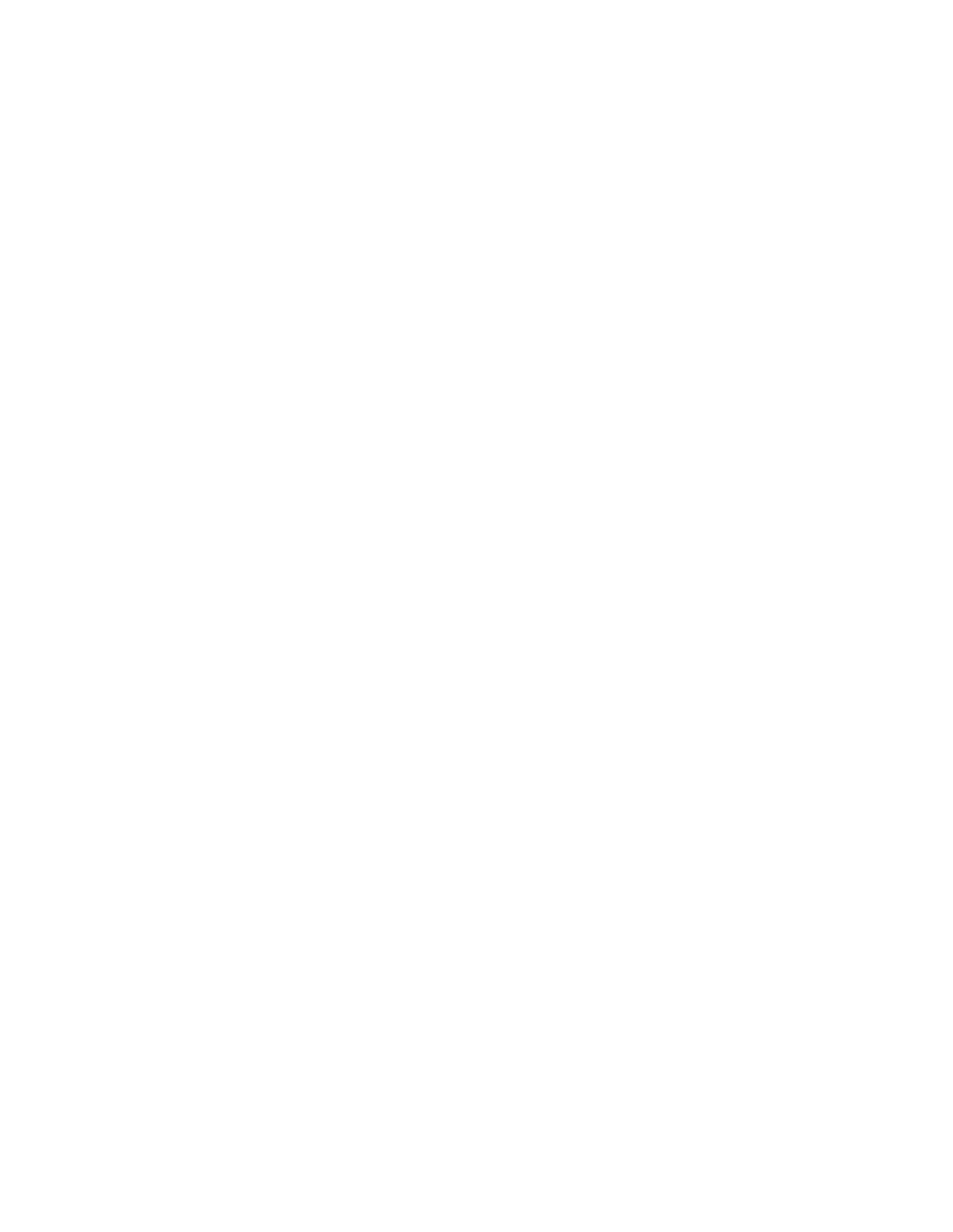# **Required Parameters**

## **Overview**

*Parameters are usually stored in C3D data files with 3D or analog data, but may be stored in separate parameter files.* 

*If you are writing software to create a C3D file then include all the parameters described in this chapter as "locked" and assign appropriate values to them that describe the data in the C3D file.* 

The following paragraphs describe the basic *parameters* that must exist in almost every C3D file that contains 3D and/or analog data. You will find that most common applications that read C3D files will expect to find these *parameters* containing sensible values whenever a C3D file is opened. If you are attempting to implement C3D file compatibility in an application then this chapter describes the minimum *parameter* set that is required to fully describe the data. All parameter data values are stored in a common format and can be examined and modified by appropriate applications.

The term *parameter* in a C3D file refers to certain quantities that may need to be communicated to programs that access the C3D file in order to process the data correctly. Additionally, some useful descriptive information is stored in parameter format for convenient access and reference by the user.

A C3D file can contain many different *parameters* – some of these are essential and are found in every C3D file, while other *parameters* will only be seen in C3D files from specific manufacturers or are *parameters* generated by post-processing of the data. This situation is complicated by the inherently general nature of the C3D file. Most C3D files contain 3D point data and analog data related to the 3D data – however, it is possible to generate valid C3D files that contain only 3D data or files that contain only analog data. These files must include some parameters that serve simply to indicate that the file does not have a particular data type.

Not all parameters are intended to be editable – the parameter record contains a locking mechanism that may be set to indicate that a parameter should not be modified by the user after it has been set by a program. Such parameters are either assigned values by programs (and inappropriate values could cause other programs using that data to malfunction), or else contain data of an informational nature (e.g., the time at which a calibration was performed), which should not be changed.

### **Signed vs. Unsigned C3D files**

Some of the parameters in C3D files store data values using 16-bit integers, while all of the arrays use an 8-bit byte as an index. In the original C3D specification it was assumed that all integers used in the parameter section were *signed integers* with a range of –32768 to +32767 and all bytes were *signed bytes* with a range of –128 to +127. Thus, every 16-bit integer parameter could store both positive and negative values and all arrays could have both positive and negative indexes.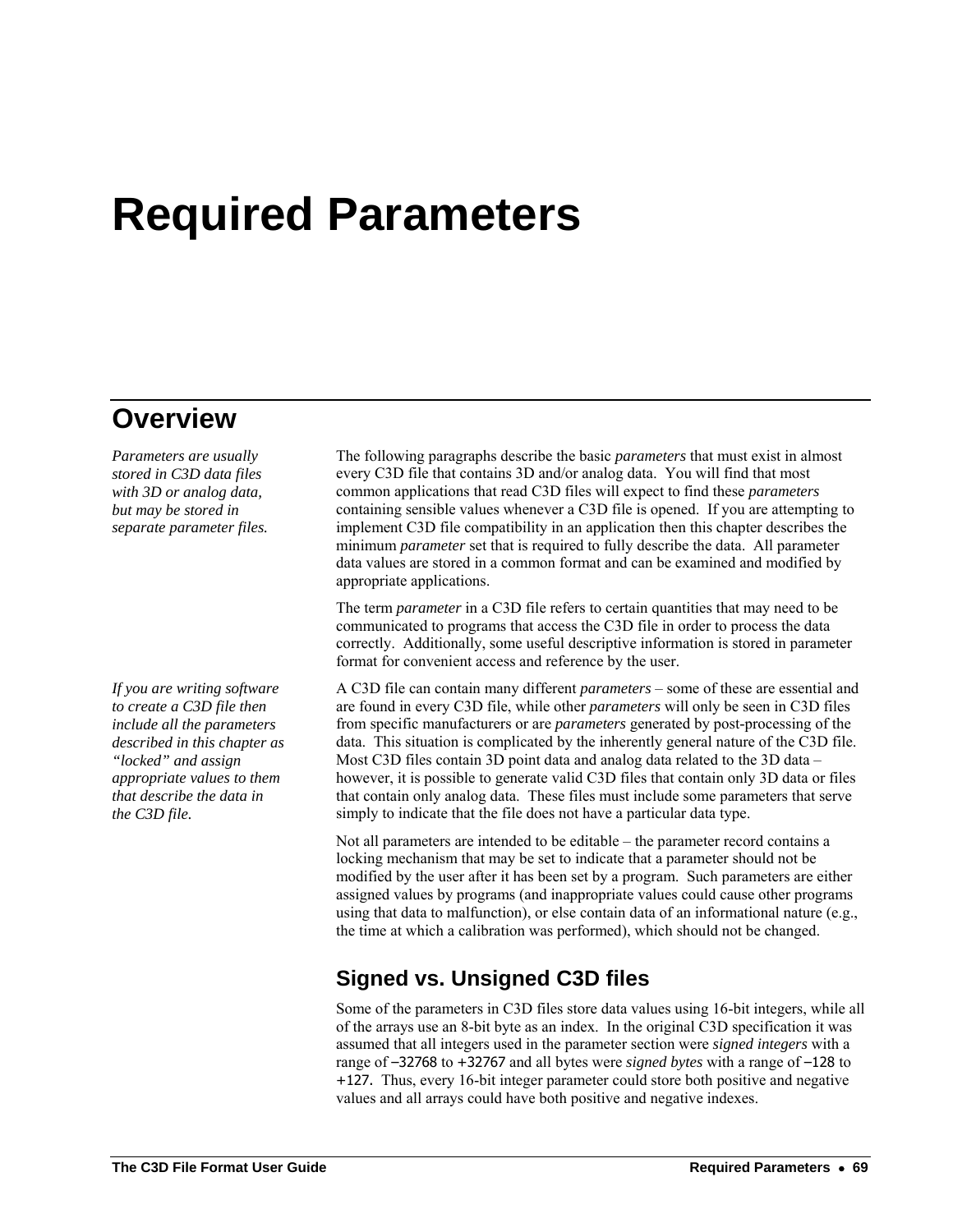However, some common 16-bit integer parameters never take a negative value, for example, both the 3D frame count, and the number of 3D points recorded are always positive values. In addition, arrays within the C3D file (which use an 8-bit index) never use a negative index – the array index values are always positive. This has lead some software application writers to assume that some parameters are actually stored as unsigned 16-bit values and that all arrays use unsigned 8-bit byte indexes. While this is convenient, in that it doubles the amount of array storage available, and doubles the number of frames that can be stored in a C3D file, it may cause problems for some older software applications that will read negative values for frame ranges and array indexes.

Although the use of unsigned integers and array indexes is a potential source of problems for older software applications, it is unlikely to become a significant issue. The majority of older, FORTRAN written, applications will fail to read the newer "unsigned" C3D files for other reasons, most notably the fact that the larger arrays created by the use of unsigned bytes as array indexes significantly increases size of the parameter section. Many of the older software applications, written using signed integers throughout, allocate fixed amounts of parameter storage (generally about 10kb) and any C3D file that uses unsigned array indexes is very likely to overflow this allocation – usually with fatal results for the application.

Since the discussion above does not change the C3D file format at a binary level there is no flag to indicate that a C3D file uses unsigned integers in the parameter section. The use of unsigned integers can only be determined by finding negative values in certain parameter or index values as shown in the table below:

| <b>Signed C3D file</b>   | <b>Unsigned C3D file</b> |
|--------------------------|--------------------------|
| Data value $\leq$ 32768  | Data value $>$ 32767     |
| Data value $<$ 32768     | Data value $>$ 32767     |
| Data value $<$ 32768     | Data value $>$ 32767     |
| Array index $\leq 128$   | Array index $> 127$      |
| Parameter length $<$ 128 | Parameter length $> 127$ |
| Array index $\leq 128$   | Array index $> 127$      |
| Parameter length $<$ 128 | Parameter length $> 127$ |
| Data value < 32768       | Data value $>$ 32767     |
| Array index $\leq 128$   | Array index $> 127$      |
| Parameter length $<$ 128 | Parameter length $> 127$ |
| Array index $<$ 128      | Array index $> 127$      |
| Parameter length $<$ 128 | Parameter length $> 127$ |
| Array index < 128        | Array index $> 127$      |
| Array index $\leq 128$   | Array index $> 127$      |
| Array index $\leq 128$   | Array index $> 127$      |
| Array index $\leq 128$   | Array index $> 127$      |
| Data value $<$ 32768     | Data value $>$ 32767     |
|                          |                          |

*Figure 27 – Signed vs. Unsigned C3D file parameters.* 

It is worth pointing out at this stage that it is highly unlikely that many of these parameters will ever be required to exceed the ranges supported by a signed C3D file. In general, the POINT:LABELS and DESCRIPTIONS are the most likely to exceed the signed range of 127 array entries.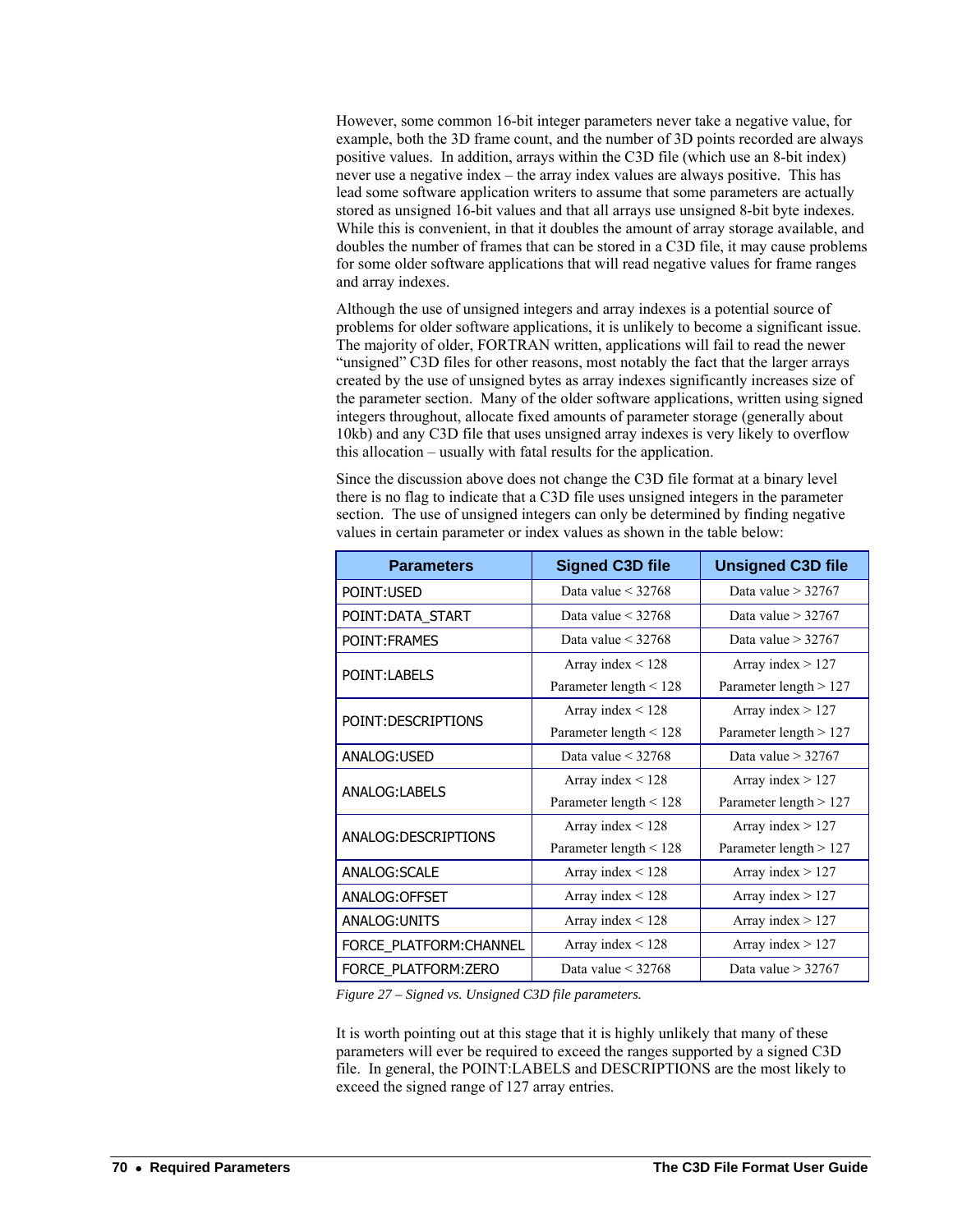While it is theoretically possible that almost all of the force plate parameters could take unsigned values, the only ones that are likely to be unsigned are the parameters FORCE\_PLATFORM:CHANNEL which could use an unsigned array if the C3D file contained more than 127 analog channels and FORCE\_PLATFORM:ZERO in very large C3D files where data at the end of the file is used to zero the force plate signals.

# **The POINT group**

The POINT parameters group provides information about the 3D sample data contained within a C3D file as well as some basic information about the data environment. As a result, POINT parameters such as POINT:DATA\_START, POINT:FRAMES, and POINT:USED are required even if the C3D file contains only analog information without any 3D information at all. The POINT:DATA\_START parameter is needed to provide a pointer to the start of the 3D point and analog storage within the file. The POINT:USED parameter enabled any software application to determine the number of 3D points recorded in the data area – thus it must be set to zero to indicate that the 3D point and analog storage area does not contain any 3D point data.

Other POINT parameters may be required by particular software applications – you will need to consult your software or hardware manufacturers documentation for details of application specific parameters and their use. It is worth noting here that every parameter and group structure has an associated description string that should be used to provide some basic information about each group and parameter.

### **USED**

The POINT:USED parameter is a single signed integer value that contains the number of 3D point coordinates that are written to each frame of data in the C3D file data section. If it is wished to store coordinates for say ten 3D points, then POINTS:USED must be ten or greater, and every frame will have space for POINTS:USED number of 3D points. Any unused point location should be filled with an "invalid point" having  $X_1Y_1Z = 0$ , and the fourth word equal to -1. POINTS: USED or the number of valid points stored in the frames is not dependent on the POINT:LABLES list, which may contain any number of labels. If the label list contains fewer labels than valid points stored, the application should be prepared to supply default label names.

The importance of the USED parameter lies in the fact that an application that is reading the 3D data section directly must use this value to determine how many 3D co-ordinate points are stored in each frame. The points do not have to be valid, they just have to have storage allocated, – invalid points will be stored with "invalid" coordinates if no trajectory is assigned to the label. When an application has read USED number of 3D co-ordinate points then it has read the entire frame of 3D data.

As a signed integer, this parameter has a possible range of –32768 to +32767. Since there is no conceivable requirement to store negative values for this parameter, this range could be extended by interpreting this parameter as an unsigned integer with a range of 0 to +65535. The use of an unsigned value for this parameter would be flagged if the parameter returned a negative value when read as a signed integer.

The USED parameter value can also be found in word 2 of the C3D file header. The POINT:USED header value should always be identical to the parameter value.

*This parameter is Locked and should not be changed. Extreme caution should be exercised when editing the value of this parameter as it affects the interpretation of the 3D/analog data storage records.* 

*C3D files that contain more than 32,767 3D points may not be readable by some older software applications.*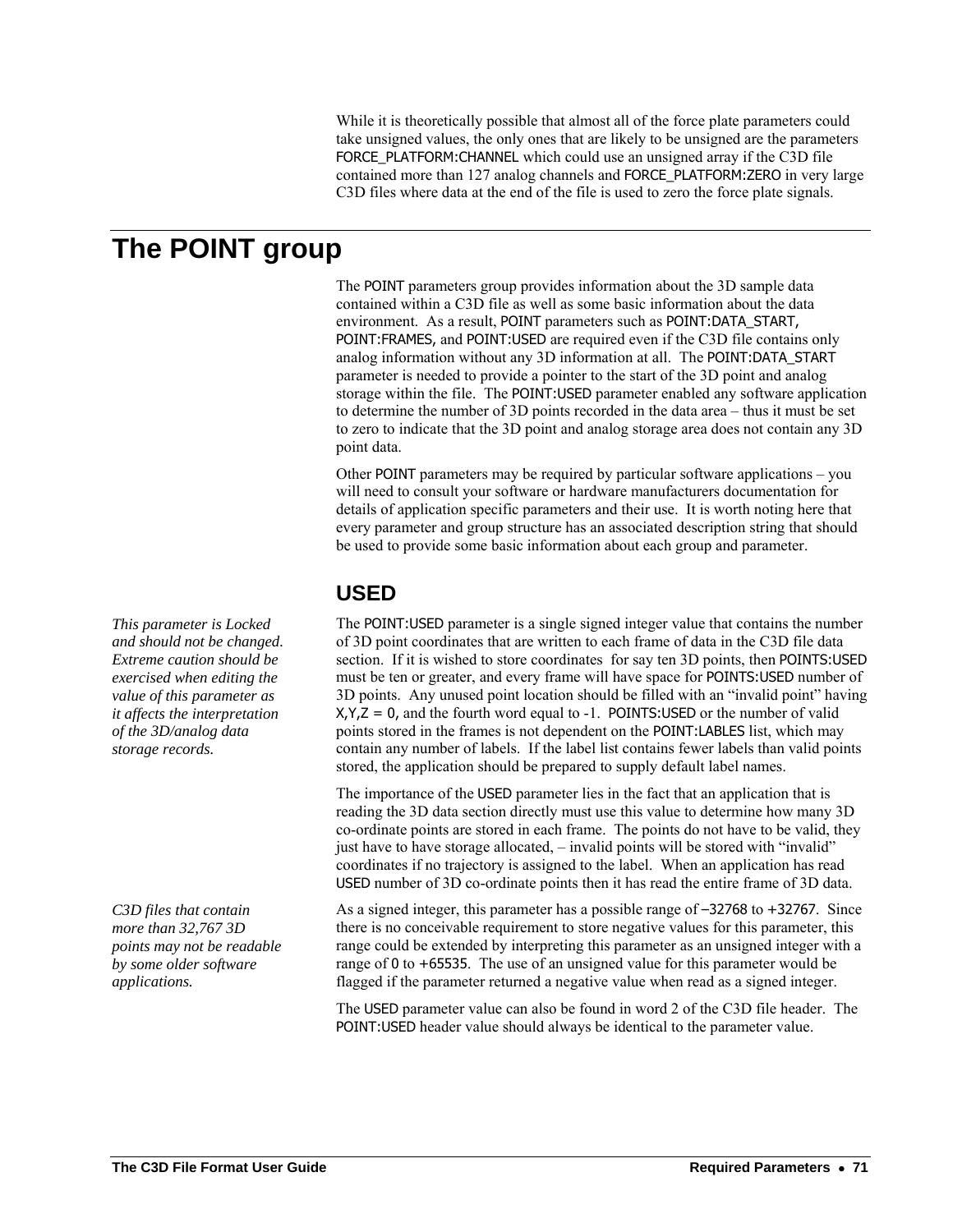*This parameter is Locked and should not normally be changed. Extreme caution should be exercised when editing this parameter as it affects the 3D scaling.* 

*It is important to note that every distance in a C3D file must be expressed in the same units.* 

*This parameter is Locked. Extreme caution should be exercised when editing the value of this parameter as it affects the interpretation of the 3D/analog data storage sections* 

*This parameter is Locked and should not be changed. Extreme caution should be exercised when editing the value of this parameter.* 

*C3D files that use DATA\_START values greater than 32,767 may not be readable with some older software applications.* 

### **SCALE**

The POINT: SCALE parameter is a single floating-point value that records the scaling factor that must be applied to convert the signed integer 3D point values into the reference coordinate system values recorded by the POINT:UNITS parameter. If the C3D file contains 3D points saved in floating-point format then the POINT:SCALE value must be set to a negative value. This value is the POINT:SCALE value that will be applied if the C3D file is converted to integer format.

To retain the maximum resolution for integer data, the 3D scale factor should be about (max. absolute coordinate value used)/32000. This will allow all of the 3D point coordinates to be expressed within the range of a 16-bit signed integer. Since the SCALE value is required to interpret the 3D residual it is important that a sensible SCALE value is calculated even if the 3D information stored in floating-point format.

The SCALE parameter value can also be found stored in floating-point format in words 7-8 of the C3D file header. The POINT:SCALE header value should always be identical to the value stored in the parameter section.

Note that if an integer formatted C3D file is converted to a floating-point C3D file then it is important to preserve the absolute POINT:SCALE value, as this will allow the file to be transparently converted back into an integer form if desired. The POINT:SCALE value is also used to scale the 3D residual information when a C3D file is stored in integer or floating-point formats.

## **RATE**

The POINT:RATE parameter is a single floating-point value that records the 3D sample rate of the data contained within the C3D file in samples per second. Note that this is not the necessarily the same as the original data sample rate. For instance if the 3D data points were recorded on a 60 Hz system, then RATE should be set to 60. If the C3D file only contains 3D sample data for every fourth sample then the POINT:RATE value will be 15. This parameter is used to calculate times for the 3D data samples.

The RATE parameter value can also be found stored in floating-point format in words 11-12 of the C3D file header. The POINT:RATE header value should always be identical to the value stored in the parameter section.

The same POINT:RATE value applies to all 3D samples – the C3D file format requires that all 3D points be recorded at a single rate. This means that if the C3D file is used to store 3D data from a variety of different sources, all 3D points (even fixed points) must be sampled at the rate required by the fastest moving 3D point.

## **DATA\_START**

The POINT:DATA\_START parameter is a single signed integer value. This value is a pointer to the first block of the 3D/analog data section within the C3D file and must always be used to determine start of the data section. A C3D block is always 512 bytes long (256 sixteen-bit words). The first block is always block number one and contains data structures (header records etc.) that indicate the contents of the file.

Since the POINT:DATA\_START parameter is a 16-bit signed integer parameter, this limits the location of the first block of 3D data storage to within the first 16Mb of the C3D file. By interpreting this parameter as an unsigned integer with a range of 0 to +65535 which extends the position of the start of the 3D/Analog data storage section to anywhere within the first 32Mb of the start of the C3D file. The use of an unsigned value for this parameter would be flagged if the parameter returned a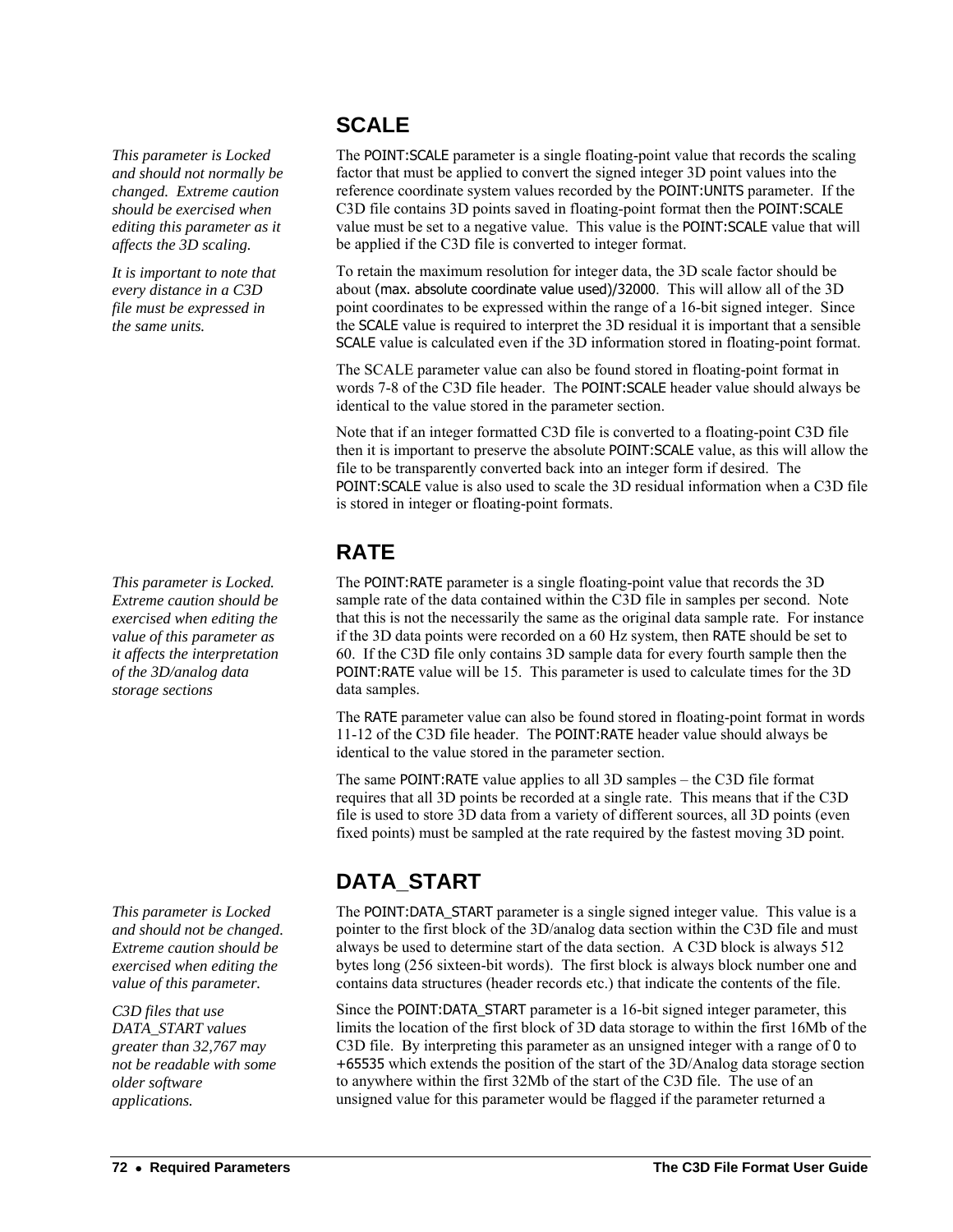negative value when read as a signed integer.

Although located in the POINT group, this parameter is required even when the C3D file only contains analog data, as analog data is stored in the 3D data section.

A copy of the DATA\_START parameter value can also be found stored in word 9 of the C3D file header to enable software applications to quickly locate the start of 3D data without requiring them to read the entire parameter section. The POINT:DATA\_START header value should always be identical to the parameter value.

### **FRAMES**

The POINT:FRAMES parameter is a single signed integer value that records the number of 3D data frames that are recorded in the C3D file. Note that when the 3D data has been derived from a video based system this value does not necessarily correspond to the number of video frames in the original recording.

As a signed integer, this parameter has a possible range of –32768 to +32767 but since the FRAMES parameter is always a positive number, the maximum frame count is 32767. Since there is no reason to store negative values for this parameter, the range can be extended by interpreting this parameter as an unsigned integer with a range of 0 to +65535. The use of an unsigned value for the FRAMES parameter would be flagged if the parameter returned a negative value when read as a signed integer.

The POINT:FRAMES parameter value is not stored in the C3D file header. However, the frame numbers of the first and last 3D frames are stored words 4 and 5 of the C3D file header – as a result, the POINT:FRAMES parameter value should always be identical to the value:

last frame – first frame  $+1$ 

Note that if the parameter POINT:FRAMES is interpreted as an unsigned integer than it will be necessary to interpret the header frame numbers as unsigned integers.

## **LABELS**

The POINT:LABELS parameter is a character data array that consists of one *unique* four-character ASCII value for each 3D data point contained within the C3D file. By convention, the parameters are usually four characters of upper-case standard ASCII text (A-Z, 0-9). The contents of each LABEL (e.g. LASI, RASI, LTOE etc.) is referred to as the point label and is used to reference each 3D point contained within the C3D file data section.

In the original C3D file description (signed C3D), arrays use a signed byte as an index. Signed bytes have a possible range of –128 to +127 but since the array index is always a positive number, the maximum number of array entries is 127. Since negative array indexes are illegal, the range of the array storage can be extended by interpreting the index as an unsigned byte with a range of 0 to +255. The use of an unsigned byte for the array index can be assumed if the array index appeared to be negative when read as a signed byte.

The purpose of the LABELS parameter is to allow applications to search for a specific 3D point or trajectory by referencing its LABEL value instead of looking for a specific trajectory number in a fixed list of trajectories. This allows applications to be written in a general manner so that they can process data by reference e.g., calculate the direction of progression from the 3D points identified as points LASI, RASI and SACR. An application written in this way will work in any environment, as it does not require that the 3D data is stored in any specific order within the C3D file.

**This parameter is Locked.** *Extreme caution should be exercised when editing the value of this parameter.* 

*C3D files that contain more that 32,767 frames of data may not be readable by some older software applications.* 

*C3D files that contain more than 127 LABELS may not be readable with some older software applications.*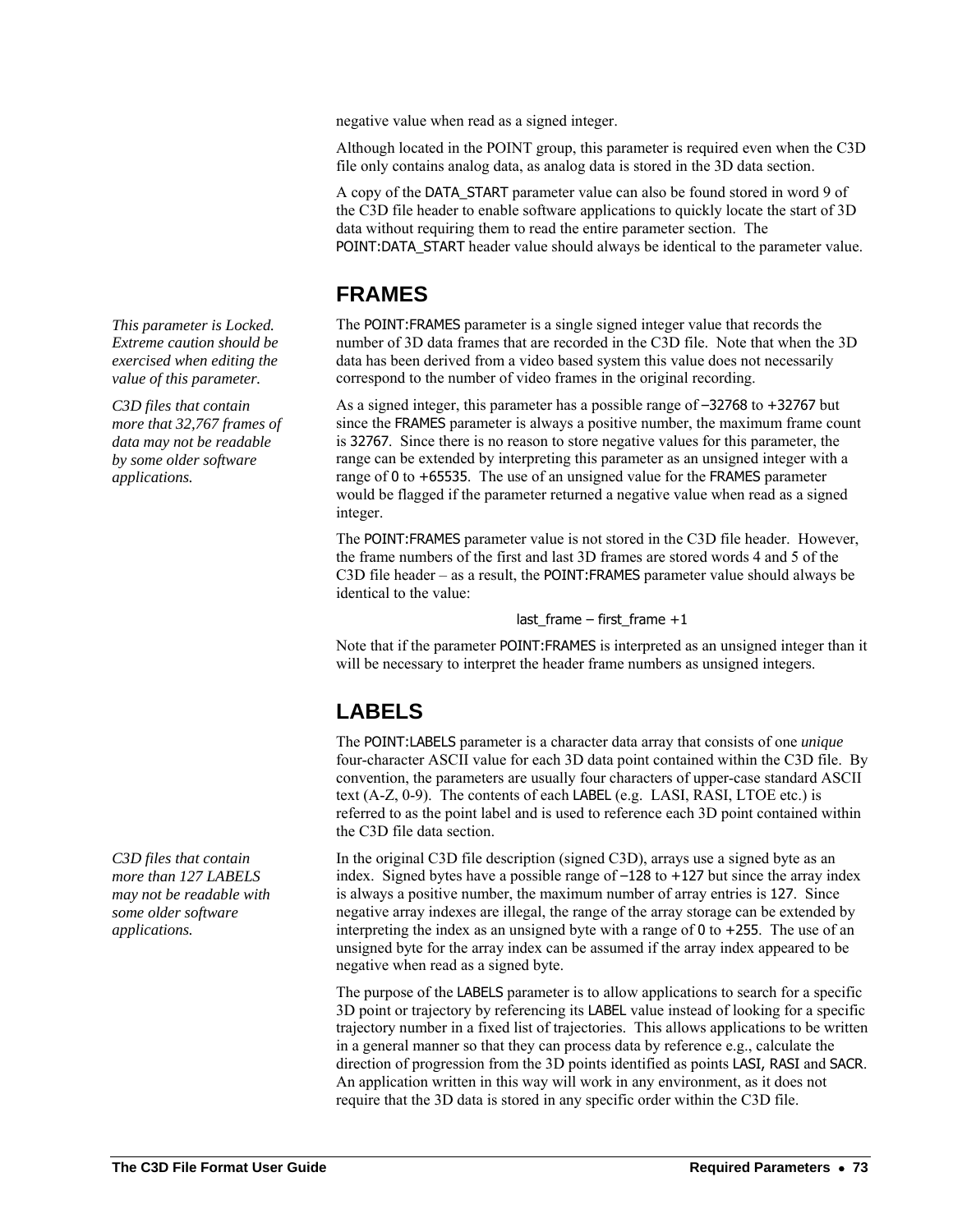3D data points are stored *in the 3D data section in the same order in which they are stored in the* 

*more than 127 DESCRIPTIONS may not be readable by some older software applications.* 

POINT:LABELS parameter can refer to a maximum of 127 3D data points in an "unsigned C3D file" or a maximum of 255 3D data points in a "signed" C3D data file. Note that a C3D file may contain more or less than the number of trajectories described by this parameter. If the C3D file contains more trajectories (read the POINT:LABELS *parameter.* parameter POINT:USED to determine the actual number stored in the 3D/analog data section) than are described by POINT:LABELS parameters then the additional trajectories must be referenced by number.

> Note that while the POINT:LABELS are typically four upper case characters, some applications may create labels that are larger. It is recommended that the POINT:LABELS values are consistent within a set of data files.

### **DESCRIPTIONS**

The POINT:DESCRIPTIONS parameter is a character data array that usually consists of a short description of each 3D data point referenced by the POINT:LABELS parameter. There should always be a one to one relationship between the number of LABELS and the number of DESCRIPTIONS. By convention, these entries usually contain upper and lower case ASCII characters and are typically 32 characters in length but may be up to 127 characters long in a signed C3D file or 255 characters in an unsigned C3D file.

*C3D files that contain* Although it is not strictly required, it is good practice to include a DESCRIPTIONS parameter for each point with a LABELS entry. Since this is an array of character strings, the comments in the LABELS parameter description regarding the maximum number of array entries also apply to this parameter. Signed C3D files cannot contain more than 127 DESCRIPTIONS while unsigned C3D files may contain up to 255 DESCRIPTIONS.

> This parameter exists to provide documentation about each of the individual 3D POINT:LABELS, which are generally short abbreviations of anatomical or other "landmarks" such as LASI, RKNE etc. These names generally have longer POINT:DESCRIPTIONS such as *Left ASIS Marker* and *Right Knee Marker*.

### **UNITS**

The POINT:UNITS parameter is a single four-character value that records the units of distance measurement used by the 3D data e.g. mm, cm, m etc. POINT:UNITS is typically four ASCII characters and may be upper or lower case. The common value for this parameter is mm (millimeters).

Note that this parameter only *records* the units of measurement – it does not control them and is not used in the 3D scaling calculations. Changing the value of POINT:UNITS from "mm" to "cm" will not re-scale the coordinate system used to generate the 3D data points unless this is a feature that is specifically implemented in your software application.

# **The ANALOG group**

*The correct handling of unsigned 16-bit analog* 

The ANALOG parameters group provides information about the analog data stored within a C3D file. As a result, the parameter ANALOG:USED should be stored in all C3D files even if the file does not contain any analog data. C3D files that do not contain analog data should set the value of the USED parameter to zero.

The original specification for analog data storage within the C3D file assumed that data values were sampled by an Analog to Digital Converter (ADC) and then written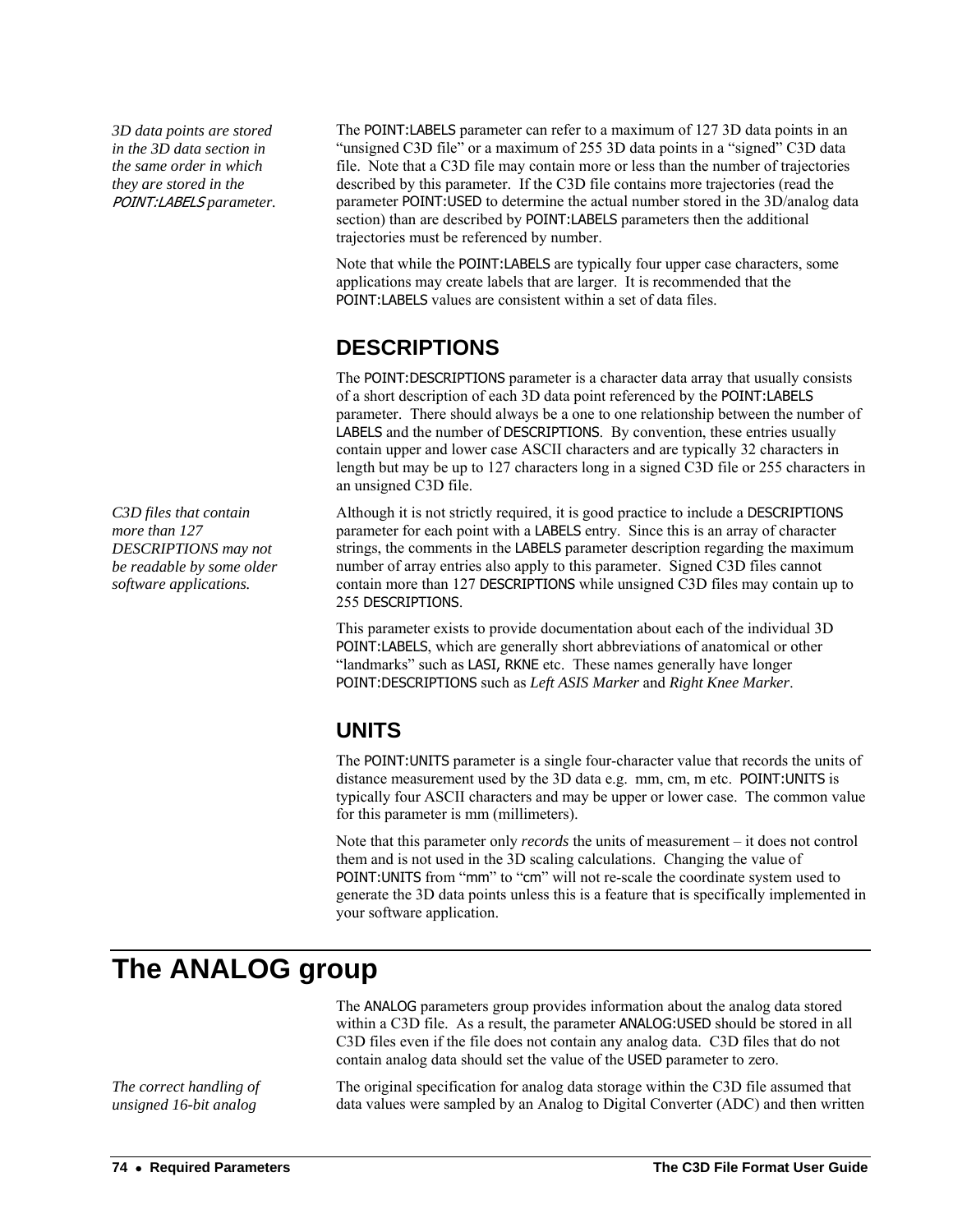*data values requires the addition of two new parameters to C3D files that contain 16-bit data.*  to the C3D file. The assumption was that the value stored in the C3D file would be a signed 16-bit integer unless the C3D file used floating-point format, in which case the signed 16-bit value would be converted to a floating-pint value before being written to the file.

This method worked well for many years because the majority of analog data was sampled at 12-bit resolution and programmers implementing analog storage functions did not have to think too hard about the differences between storing signed offset or unsigned offset data. The sampled values obtained from the ADC could simply be written to the file as an integer value and any necessary scaling or format conversions could be handled by creating the appropriate OFFSET parameters. It made no difference whether the data was considered a signed integer or an unsigned integer as all the possible unsigned values could be stored within the range of a signed 16-bit integer.

This situation changed in two ways with the introduction of 16-bit analog data samples:

- The potential for integer overflow exists when the ANALOG:OFFSET parameter is applied to 16-bit resolution data.. This requires that all math operations on analog data be performed with 32-bit integers to handle any potential overflow when large analog data values are encountered with large OFFSET values.
- The format used to store the analog data sample is significant. Before the introduction of 16-bit ADCs, most analog data samples contained 12-bit data samples with a range of 4096 discreet values that could be stored as either signed or unsigned integer values within the range of a signed 16-bit integer. The introduction of 16-bit data samples changed this and required that the analog values are stored as signed integers, as required by the original C3D format description.

One major C3D application stores all analog data as unsigned integer values, rendering the analog data unreadable to other applications that expect to read signed integers from the C3D file. In order to work around this problem two additional parameters (ANALOG:FORMAT and ANALOG:BITS) have been added to the C3D file format description to document the analog sample format and measurement resolution. These two parameters are "optional" in the sense that they are unnecessary unless the analog data has been stored as unsigned integers.

It is strongly recommended that anyone storing 16-bit analog data in C3D files follow the original C3D format description and store their data using signed integers wherever possible. Care is needed when writing code to convert between signed and unsigned formats or reading/writing all format variants.

The parameters listed below should always be provided if the C3D file does contain analog data. Other ANALOG parameters may be required by particular software applications – consult your manufacturer's documentation for details of application specific parameters.

### **USED**

ANALOG:USED parameter is a single signed integer value that records the number of analog channels that are contained within the C3D file. The value stored in ANALOG:USED is used to compute the analog data frame rate from the total number of analog data words collected during each 3D frame. The total number of ADC samples stored per 3D sample frame must be an integer multiple of ANALOG:USED.

*The default storage format for all analog data is signed integer.* 

*This parameter is Locked. Extreme caution should be exercised when editing this parameter as it affects the way that 3D/analog data is stored.*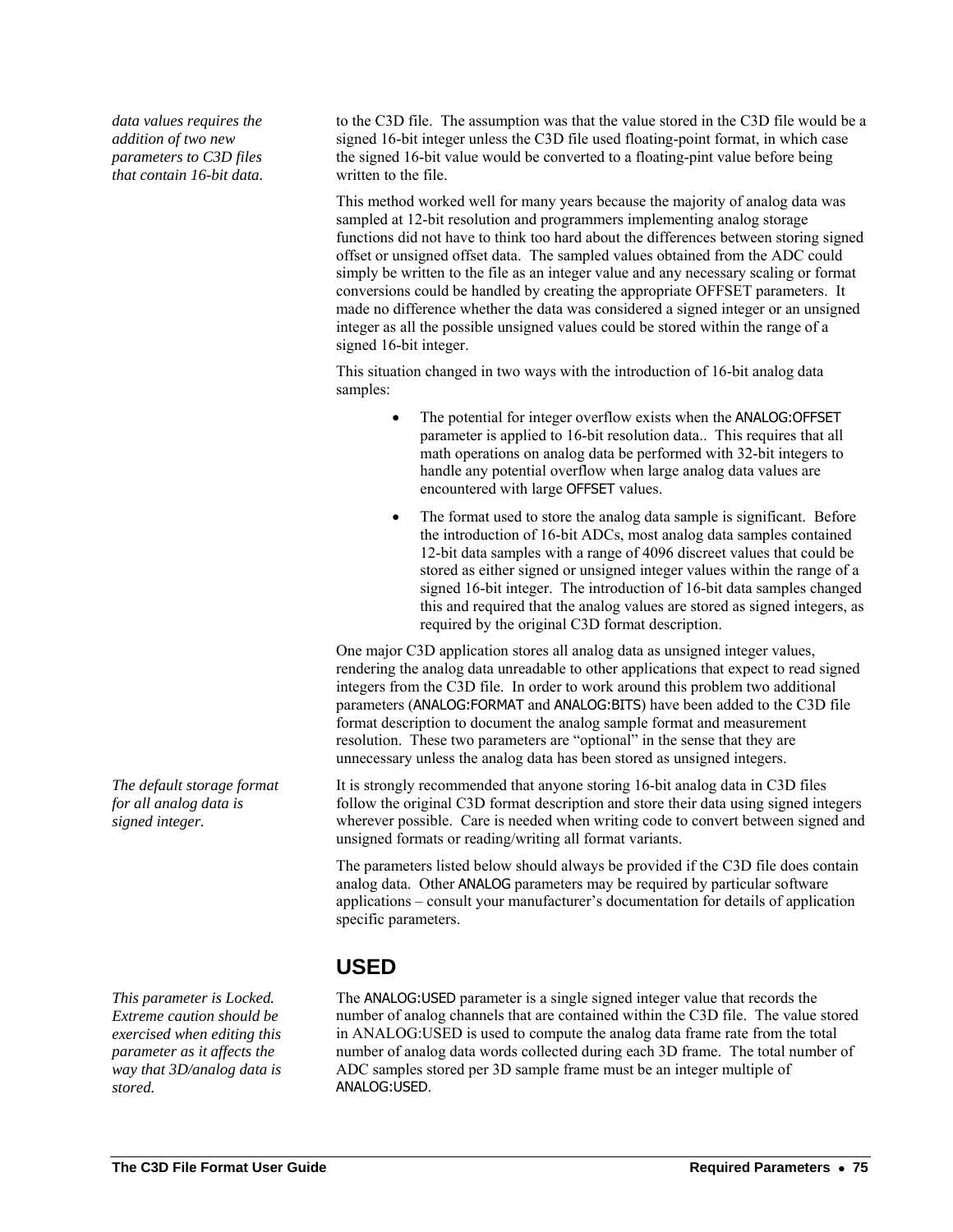The value of the ANALOG:USED parameter is not stored in the C3D file header but can be calculated from two values that are stored in the C3D file header. The ANALOG:USED parameter value is equal to C3D header word 3 divided by C3D header Word 10.

As a signed integer, the ANALOG:USED parameter has a possible range of –32768 to +32767. Since there is no conceivable requirement to store negative values for this parameter, this range could be extended by interpreting this parameter as an unsigned integer with a range of 0 to +65535. The use of an unsigned value for this parameter would be flagged if the parameter returned a negative value when read as a signed integer.

This means that in theory, C3D files that contain more than 32,767analog channels may not be readable by some older software applications. In practice, it is unusual to find analog hardware systems collecting more than 64 channels of analog data.

## <span id="page-79-0"></span>**LABELS**

The ANALOG:LABELS parameter is a character data array that consists of a unique four-character ASCII (A-Z, 0-9) string for each analog channel contained within the C3D file. This is referred to as the *analog channel label* and is used to reference each channel of data contained within the C3D file data section in the order in which the channels are stored. Labels are typically 4-30 characters long (4 upper case characters is the default).

The purpose of the LABELS parameter is to allow applications to search for a specific channel of data by referencing its LABEL value instead of looking for a specific analog channel number. This allows applications to be written in a general manner so that they can process data by reference e.g. analyze all the EMG channels where they are identified as channels EM01 through EM32. An application written in this way will work in any environment, as it does not require that the EMG signals be stored on specific numbered ADC channels.

Note that while ANALOG:LABELS are typically four upper case characters, some applications may create labels that are longer. If compatibility with older FORTRAN based applications is required then LABELS should be only four characters long.

As described in the original (signed) C3D specifications, this parameter can refer to a maximum of 127 analog channels because the array index uses a signed byte. However, unsigned C3D files may use an unsigned byte as an array index to extend the number of LABELS to 255. Any application that reads a negative array index for LABELS should assume that the index is an unsigned byte.

Note that a C3D file may contain more or less analog channels than described by this parameter. If the C3D file contains more analog channels than are described by ANALOG:LABELS parameters then the additional analog channels must be referenced by number.

### **DESCRIPTIONS**

The ANALOG:DESCRIPTIONS parameter is a character data array that usually consists of a short description of each analog channel referenced by the ANALOG:LABELS parameter. There should always be a one to one relationship between the number of LABELS and the number of DESCRIPTIONS. Although it is not essential, there should generally be a one to one relationship between the number of LABELS and the number of DESCRIPTIONS. By convention, these entries usually contain upper and lower case ASCII characters and are typically 32 characters in length but may be up to 127

*C3D files that contain more than 127 analog channel LABELS may not be readable by some older applications.* 

*C3D files that contain more than 127 DESCRIPTIONS may not be readable by some older software applications.*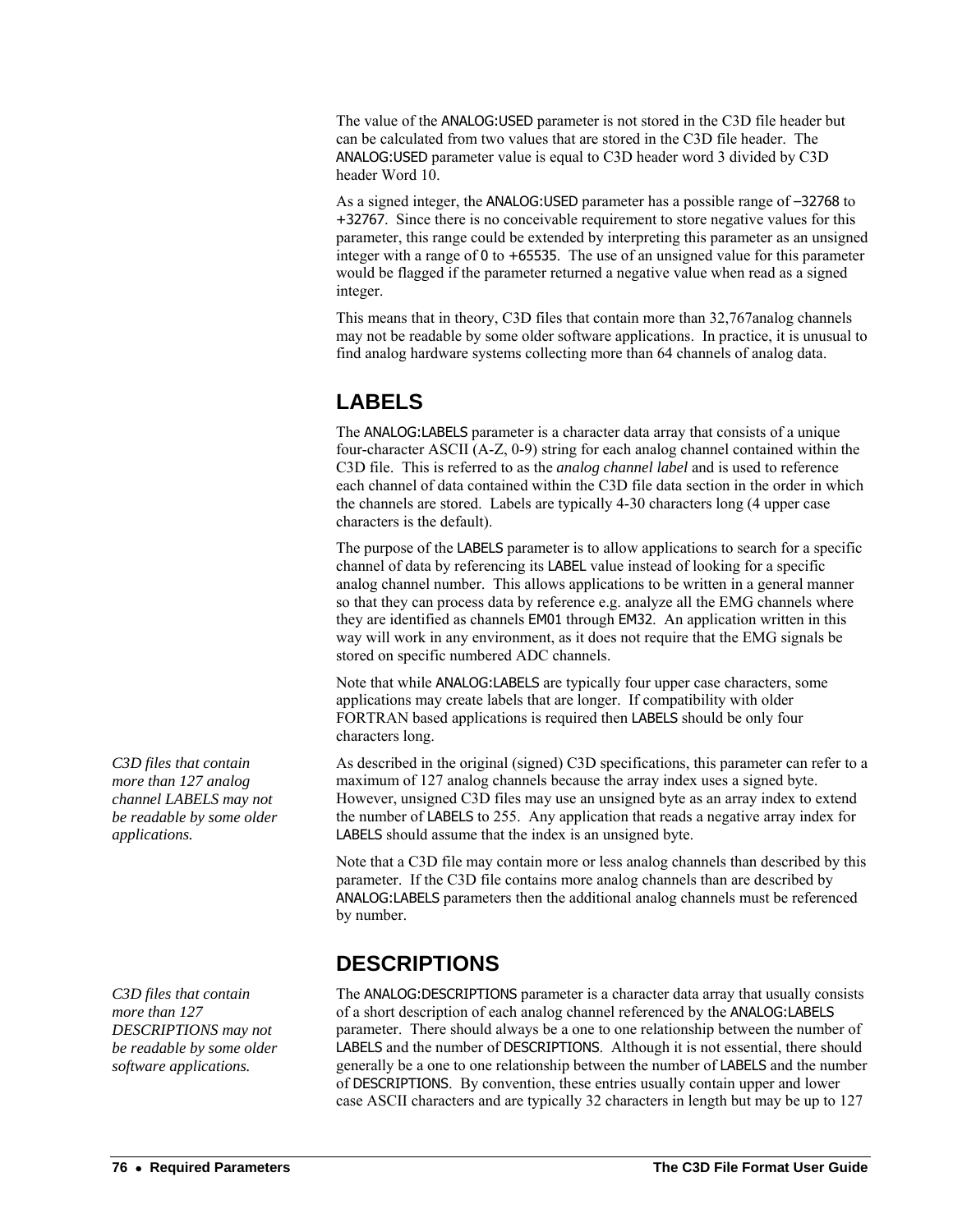characters long in a signed C3D file or 255 characters in an unsigned C3D file.

This parameter exists to provide documentation about each of the individual analog channels. The ANALOG:LABELS parameter generally stores a short abbreviation of each analog channel name such as 1FX, EM05 etc. Each of the channels referenced by these LABELS generally has a longer ANALOG:DESCRIPTIONS such as *Force Plate One – Fx channel* and *Left Extensor Hallucis Longus* etc.

Note that, like the POINTS:DESCRIPTIONS, the ANALOG:DESCRIPTIONS are provided simply as a means of providing a human readable description or documentation of the analog channel. Software applications that need to access individual analog channels should access each channel by use of the ANALOG:LABEL, not the ANALOG:DESCRIPTION parameter.

### **GEN\_SCALE**

The ANALOG:GEN\_SCALE parameter is a single floating-point value that is used as a universal analog scaling factor. It is applied in addition to the individual analog channel scaling factors and acts on all channels. Common values for GEN\_SCALE are:

- 0.0048828 the value of a single bit of data from a 12-bit ADC that is measuring a ±10V input range. An individual channel ANALOG:SCALE value would then be 1.00 to obtain the analog data scaled in Volts.
- 0.0024414 the value of a single bit of data from a 12-bit ADC that is measuring a  $\pm$ 5V input range. An individual channel ANALOG: SCALE value would then be 1.00 to obtain the analog data scaled in Volts.
- 1.00 individual channel ANALOG:SCALE values must be set to 0.0048828 to obtain analog data scaled in Volts when sampled by a 12 bit ADC that is measuring a  $\pm 10V$  input range, or 0.0024414 when measuring with a  $\pm$ 5V ADC input range.
- 0.062500 upgrading a 12-bit data collection system to use a 16-bit ADC requires only that the ANALOG:GEN SCALE parameter change to reflect the new resolution while retaining the original . If the system used a value of 1.00 with a 12-bit ADC then changing the ANALOG:GEN\_SCALE parameter by a factor of 16 is all that is required when the ADC card is upgraded to continue using the original 12-bit ANALOG:SCALE values unchanged.

Since the value of the ANALOG:GEN\_SCALE parameter is used with the individual ANALOG:SCALE values to calculate the correct value of each analog channel signal, it is critically important that the ANALOG:GEN\_SCALE value is not changed without considering its effect on the individual ANALOG:GEN\_SCALE values.

It is important to take into account the possible scaling ranges when selecting scaling values. C3D files using an ANALOG:GEN\_SCALE value of 1.000 will require individual ANALOG:SCALE values of 0.0048828 to scale the output data in Volts, an EMG application might require scaling in microvolts with corresponding ANALOG:SCALE value in the range of 0.0000048828 to 0.0000000048828, while the force plate, scaled in Newtons would use values of 100 – 300.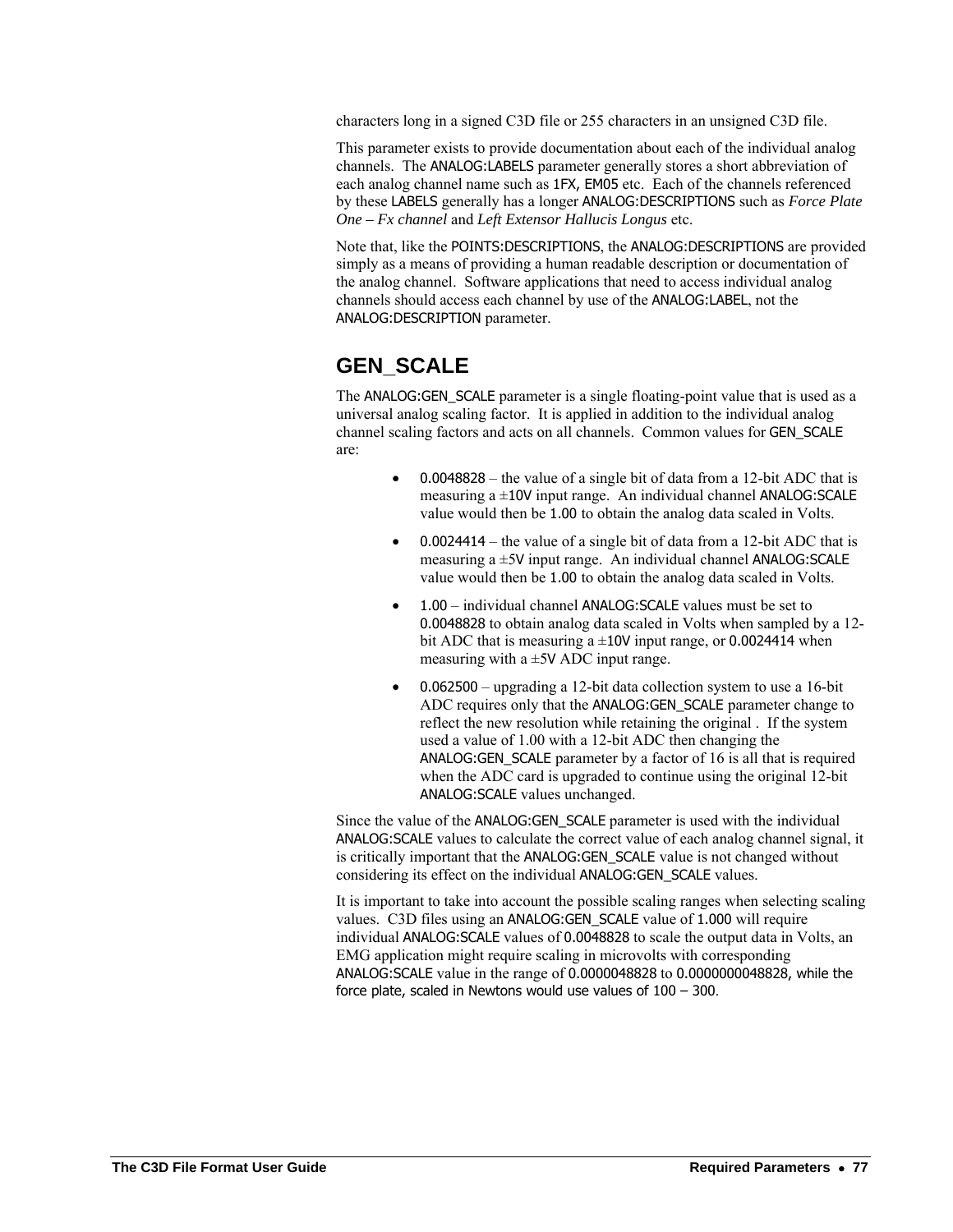### **SCALE**

<span id="page-81-0"></span>*The calculation of the correct value requires detailed knowledge of the factors that affect the analog sample values.* 

*C3D files with more than 127* ANALOG:SCALE *entries may be unreadable by some older software applications.* 

*The ADC\_resolution may affect the* ANALOG:OFFSET *parameter depending on the encoding method used to store the analog data.* 

The ANALOG: SCALE parameter is an array of floating-point values that must be ANALOG:SCALE applied (together with the ANALOG:GEN\_SCALE parameter value) to convert the raw analog data to real world values – normally the units described in the ANALOG:UNITS parameter. As a result, it is essential that each analog channel have an associated SCALE parameter together with an OFFSET parameter so that the correctly scaled analog values can be calculated.

> In the original C3D file description (signed C3D), arrays, such as ANALOG:SCALE, use a signed byte as an index. Signed bytes have a possible range of –128 to +127 but since the array index is always a positive number, the maximum number of array entries for ANALOG:SCALE is 127. Since negative array indexes are illegal, the range of the array storage can be extended by interpreting the index as an unsigned byte with a range of 0 to +255. The use of an unsigned byte for the array index can be assumed if the array index appeared to be negative when read as a signed byte.

To convert the analog signal to *volts measured at the ADC inputs*, the necessary scale factor is given by the following expression:

$$
ANALOG: SCALE = \frac{ADC\_range}{ADC\_resolution}
$$

 The ANALOG:GEN\_SCALE parameter may be used to apply an additional uniform scale factor to all analog channels. In these discussions it will be assumed that ANALOG:GEN  $SCALE = 1.0$  and therefore has no effect on the results although we will show it in the calculations thus:

$$
ANALOG: GEN\_SCALE*ANALOG: SCALE = \frac{ADC\_range}{ADC\_resolution}
$$

Since the two C3D file variables are both in the ANALOG group, this can be simply stated thus:

$$
SCALE = \left(\frac{ADC\_range}{ADC\_resolution}\right) / GEN\_SCALE
$$

The *ADC\_range* is the actual input range of the ADC card that is used to collect the data. This is normally ±10Volts, which yields an actual *ADC\_range* of 20 – that is to say; the ADC card can record signals as over the range of 10 volts negative to 10 volts positive magnitude, a total range of 20 Volts.

The variable *ADC* resolution is the total number of discrete measurement steps available to measure the ADC input signal, which is related to the ADC precision. An ADC with 12-bit precision can report the value of its input with a resolution of 1 part in  $2^{12}$  – this translates to an *ADC\_resolution* of 4096. Thus our equation can be written:

$$
SCALE = \left(\frac{20}{4096}\right) / 1.00 = 0.00488281
$$

In other words, when GEN\_SCALE = 1.00 and the ADC has 12-bit precision  $(2^{12})$  and a 20Volt range, the individual ANALOG:SCALE value must be 0.004883 to scale the analog data in the C3D file in *volts measured at the ADC input*.

It's worth noting that, calculated in this manner, the value 0.00488281 volts is the minimum change in input voltage that is required to increase the ADC output count by one. This is another way of saying that the smallest input voltage change that we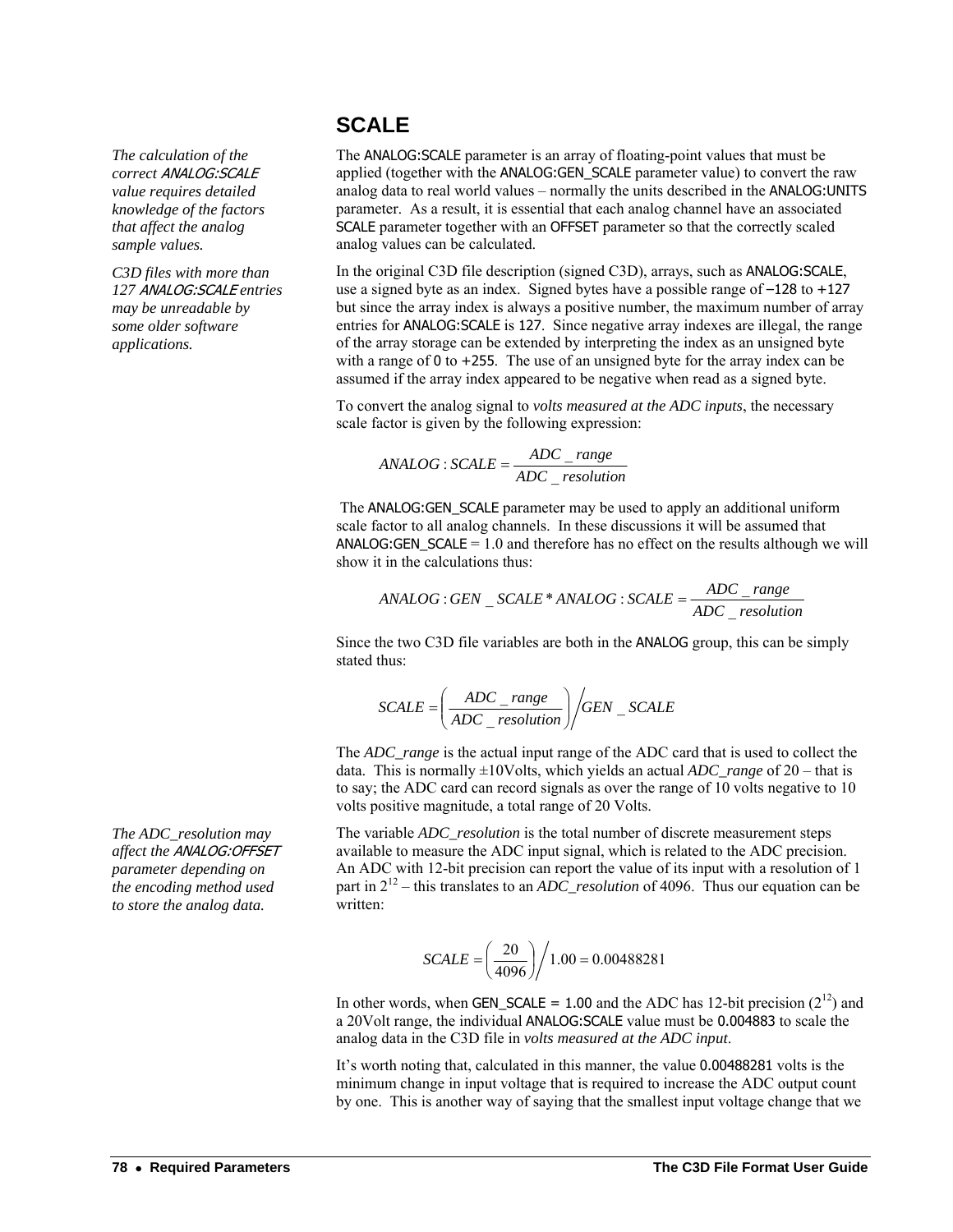can detect and record (for the configuration described above) is about 0.0049 volts or 4.9mV – any signal change less than 4.9mV will not be recorded. This is a limitation of the precision used by the ADC recording method, not something that is inherent in the C3D file format.

There are two ways to increase the measurement sensitivity – either increase the measurement resolution (i.e. use a 16-bit ADC with  $2^{16}$  bits of precision) or add additional amplification to the input signal. Increasing the ADC precision usually means changing hardware and software components of the data collection system and generally affects all the analog channels. This can be both expensive and technically challenging. As a result, the common method of increasing measurement sensitivity is to add amplification to the input signal.

Many modern ADC devices have the ability to internally set gains of x1, x2, x4, and x8 etc on individual analog channels within the device itself. The gain applied to each analog channel internally will directly affect the *ADC\_range* variable for each channel. For instance, an ADC channel with a nominal  $\pm 10$  volt input range and an internal *ADC\_gain* of x2 would have an effective input range of ±5Volts due to the additional amplification. The internal *ADC\_gain* for each individual analog channel can be factored into the ANALOG:SCALE parameter thus:

$$
SCALE = \left(\frac{ADC\_range}{(ADC\_resolution * ADC\_gain)}\right) / GEN\_SCALE
$$

Using the example of a *ADC\_gain* of x2, will cause the ANALOG:SCALE parameter calculated earlier to be reduced by a factor of 2, thus:

$$
SCALE = \left(\frac{20}{4096 * 2}\right) / 1.00 = 0.00244141
$$

In addition to the internal *ADC\_gain* discussed above, many signal sources may have additional amplification that needs to be taken into account – for example, an electromyography system with an amplification of x5000 would produce an output level of ±5 Volts from an input of ±1mV or ±0.001 Volt. This additional *Gain* can also be factored into the individual ANALOG:SCALE calculations as follows:

$$
SCALE = \left(\frac{ADC\_range}{(ADC\_resolution * ADC\_gain) * Gain}\right) / GEN\_SCALE
$$

#### *Calculating SCALE values for EMG systems*

For example, to use a case from the real world, we will connect an external electromyography channel with a *Gain* of x5000 to the ADC system that we have previously described. We will continue to use the same GEN\_SCALE value of 1.00. Using this 12-bit ADC (internal resolution of 4096) with range of  $\pm 10$  volts and a gain of x2, produces an ANALOG:SCALE value of 0.0000004883

$$
SCALE = \left(\frac{20}{(4096 * 2) * 5000}\right) / 1.00 = 0.0000004883
$$

Clearly, the individual ANALOG:SCALE values can become very small when the amplification factors are large – this is not always convenient, and under some circumstances can result in significant loss of precision. For example, any application that only read the first six decimal places of the ANALOG:SCALE factor shown above would mistakenly determine the SCALE factor to be 0.000000 with the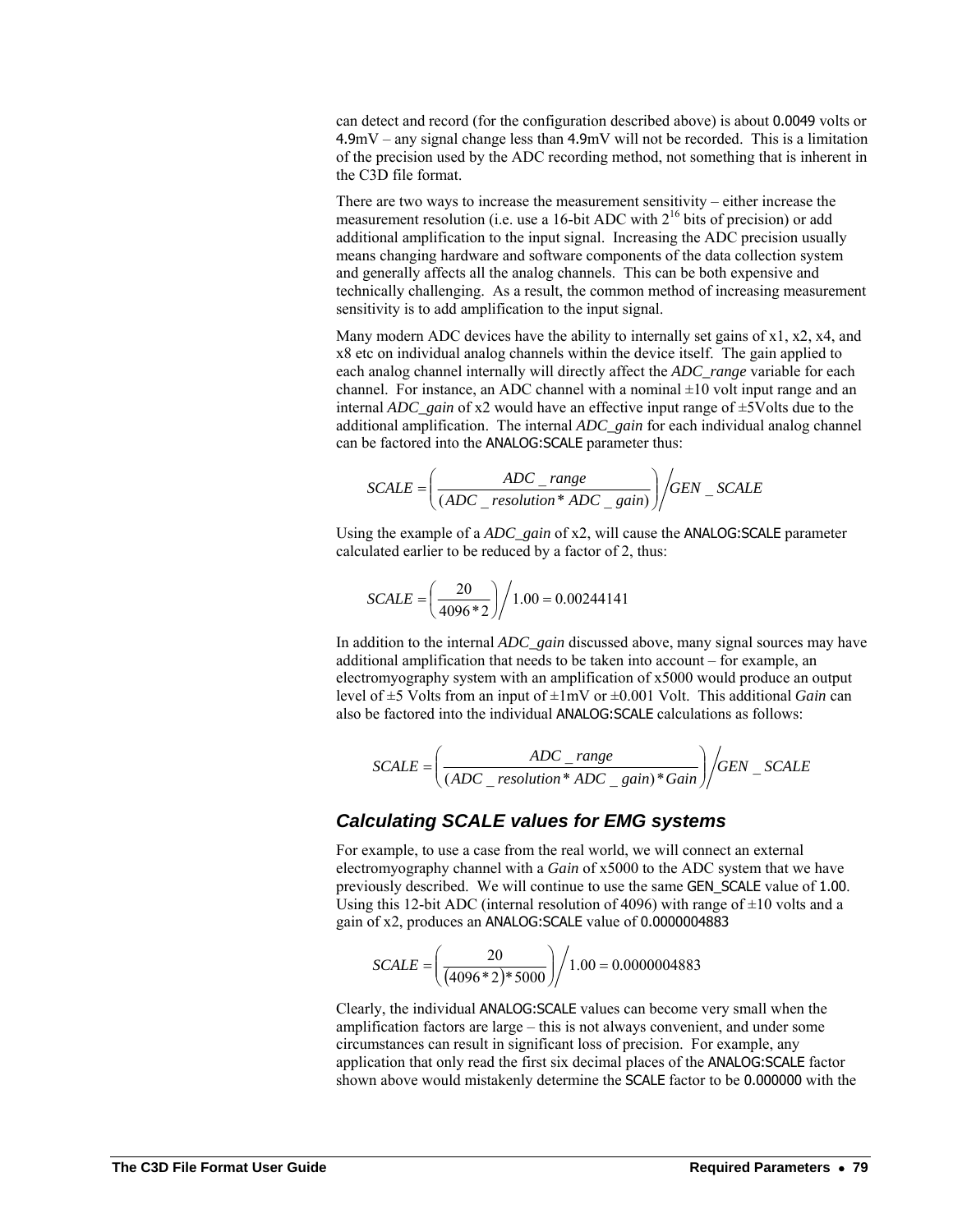result that no analog data would be reported – review the analog scale calculations above for details.

In all of the examples used above, the ANALOG:GEN\_SCALE parameter has been assigned a value of 1.00 – while this is convenient for the purposes of working these examples, this value is a factor in each of the individual ANALOG:SCALE calculations. As a result, these values can be re-scaled by using a different GEN\_SCALE value.

For instance, the first calculation above to scale the analog C3D data in *volts measured at the ADC input* used a GEN\_SCALE value of 1.00 and produced a SCALE value of 0.004883. If we recalculate the SCALE parameter using a GEN\_SCALE value of 0.004883, we obtain an individual ANALOG:SCALE of 1.00 in that example and the prior calculation for an electromyography system now yields an ANALOG:SCALE value of 0.00010006.

### *Calculating SCALE values for load cells*

Many sensors produce an output in terms of units other than volts – in these cases, an additional scaling factor must be applied to the scale calculation. This scaling factor can be calculated once some basic information about the sensor is available. In this example we will calculate the ANALOG:SCALE parameter for a load cell used to measure tension and compression so that we record the output in the same units that are used to calibrate the load cell. For this example we will use a Sensotec, Inc., model 31 Load Cell rated at 50lbs. The load cell performance sheet provides the following information for this device:

| Output     | 2mV/V    |
|------------|----------|
| Excitation | 10.0 VDC |

The load cell output is specified in terms of *volts output* per *volt of excitation* at *full load.* In this case, the manufacturer specifies a 10.0 Volt excitation voltage, so the load cell output will be 20mVat full load, which, for this load cell, is 50 pounds. We now have enough information to calculate the *sensor* calibration factor:

$$
\frac{Output*Excitation}{Range} = \frac{0.002*10}{50} = 0.0004
$$

This sensor calibration factor can be using in the basic ANALOG:SCALE calculation to produce data values scaled directly in pounds:

$$
SCALE = \left(\frac{ADC\_range}{(ADC\_resolution * ADC\_gain)}\right) / GEN\_SCALE / 0.0004
$$

Assuming a GEN\_SCALE value of 1.00, a 12-bit ADC (internal resolution of 4096) with range of  $\pm 10$  volts, and a gain of x1, this produces an ANALOG: SCALE value of 12.207 that, at a quick glance, appears to be correct. However the sensor output is, even at maximum load, very small and as a result, we have very poor resolution using this sensor and ADC combination. The smallest change in tension or compression that can be recorded is one bit of ADC data – which, in this case, is about 12.2lbs. In order to achieve a reasonable measurement resolution additional gain is required to amplify the output from the sensor to match the full ADC measurement range – this will, in turn, affect the ANALOG:SCALE parameter value.

Many modern ADC sampling devices can be programmed to use different input ranges by changing the ADC gain. If we use an *ADC\_gain* of x8 in the above scale calculations, we can improve the measurement resolution to about 1.5 lbs. This resolution can be further improved by adding an additional gain stage in between the load cell and the ADC.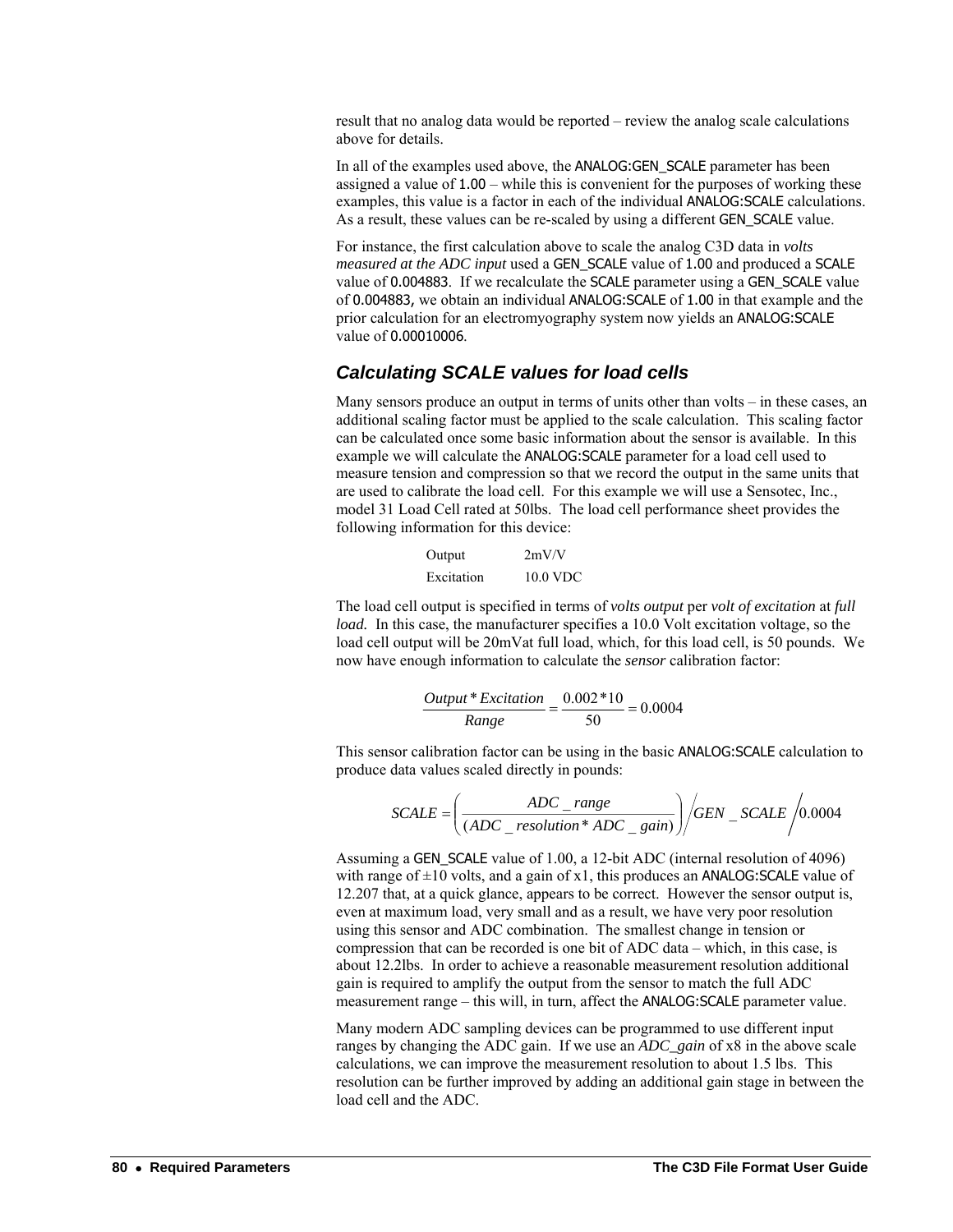### *Calculating SCALE values for force plates*

<span id="page-84-0"></span>The method used for calculating the SCALE values for force plate channels depends on the force plate type as recorded by the parameter FORCE\_PLATFORM:TYPE. The C3D parameters described here accommodate two types of force plate, eight-channel piezo-electric force plates (e.g. Kistler), and six-channel strain gauge force plates (e.g. AMTI, Bertec and Kyowa-Dengyo).

A strain gauge force platform manufacturer will typically supply data with each force plate that describes how the values measured are affected by the applied forces and moments. This information may be in the form of a single value for each output channel, or alternatively as a matrix of values, which describes how every channel affects every other channel. If we use only the diagonal entries from the calibration matrix then we are ignoring cross-talk terms, which are usually quite small when compared to the elements on the matrix diagonal, and we have just a single sensitivity value for each channel. This is the method used for the six-channel force plates that will be describe first since they are the most widely used.

The C3D format defines a number of different force plate types to enable the stored analog data from each type to be treated appropriately. TYPE-1 plates have three force outputs (Fx, Fy and Fz) and an  $M_z$  and center-of-pressure output ( $P_x$  and  $P_y$ ). TYPE-2 plates provide three force outputs and three moment outputs  $(M_x, M_y, M_z)$ and scale these signals using a single scaling factor applied to each analog channel. TYPE-3 force plates provide force outputs from the force plate corners while TYPE-4 force plates are similar to TYPE-2 but use the entire cross-talk matrix to scale the output data.

TYPE-2 *force plates provide three force and three moment outputs.* 

As an example, let us assume that the *sensitivity matrix* supplied by the manufacturer of a TYPE-2 force plate is:

|  | $0.643 - 0.003$ $0.009$ $0.009$ $0.000$ $-0.005$                                 |  |  |
|--|----------------------------------------------------------------------------------|--|--|
|  | $0.001$ $0.642$ $0.000$ $-0.003$ $-0.006$ $0.007$                                |  |  |
|  | $0.010$ $0.011$ $0.170$ $0.001$ $0.009$ $-0.001$                                 |  |  |
|  | $0.015 - 0.001$ $0.008$ $1.352$ $0.004$ $0.001$                                  |  |  |
|  | $-0.008$ 0.005 $-0.011$ 0.000  1.361  0.000                                      |  |  |
|  | $\begin{vmatrix} 0.004 & -0.001 & 0.009 & -0.004 & -0.002 & 2.562 \end{vmatrix}$ |  |  |

The matrix is ordered as  $F_x$ ,  $F_y$ ,  $F_z$ ,  $M_x$ ,  $M_y$ ,  $M_z$  with all values in terms of microvolts produced per Newton per volt of excitation. Since this is a strain gauge force plate, the actual output level from each channel is dependent on the excitation voltage applied to the strain gauge bridge. Typically, the excitation voltage (*ex* in the equation below) is in the range of five to ten volts.

If a matrix was not supplied then we would be given just the six major diagonal elements from top left to bottom right which are the only parts of the matrix that are used in calculating the SCALE values for TYPE-1 and TYPE-2 force plates.

The ANALOG: SCALE value for the first channel  $(F_x$  above), will be given by the expression:

$$
SCALE = \left(\frac{Voltage\_range}{resolution * gain * ex * F_x} * 1000000\right) / GEN\_SCALE
$$

Where *Voltage\_range* is the ADC input range, *resolution* is the ADC resolution, *ex* is the platform excitation voltage, and *gain* is the gain set on the force platform amplifier for that particular channel (in this example, x4000). The calculated result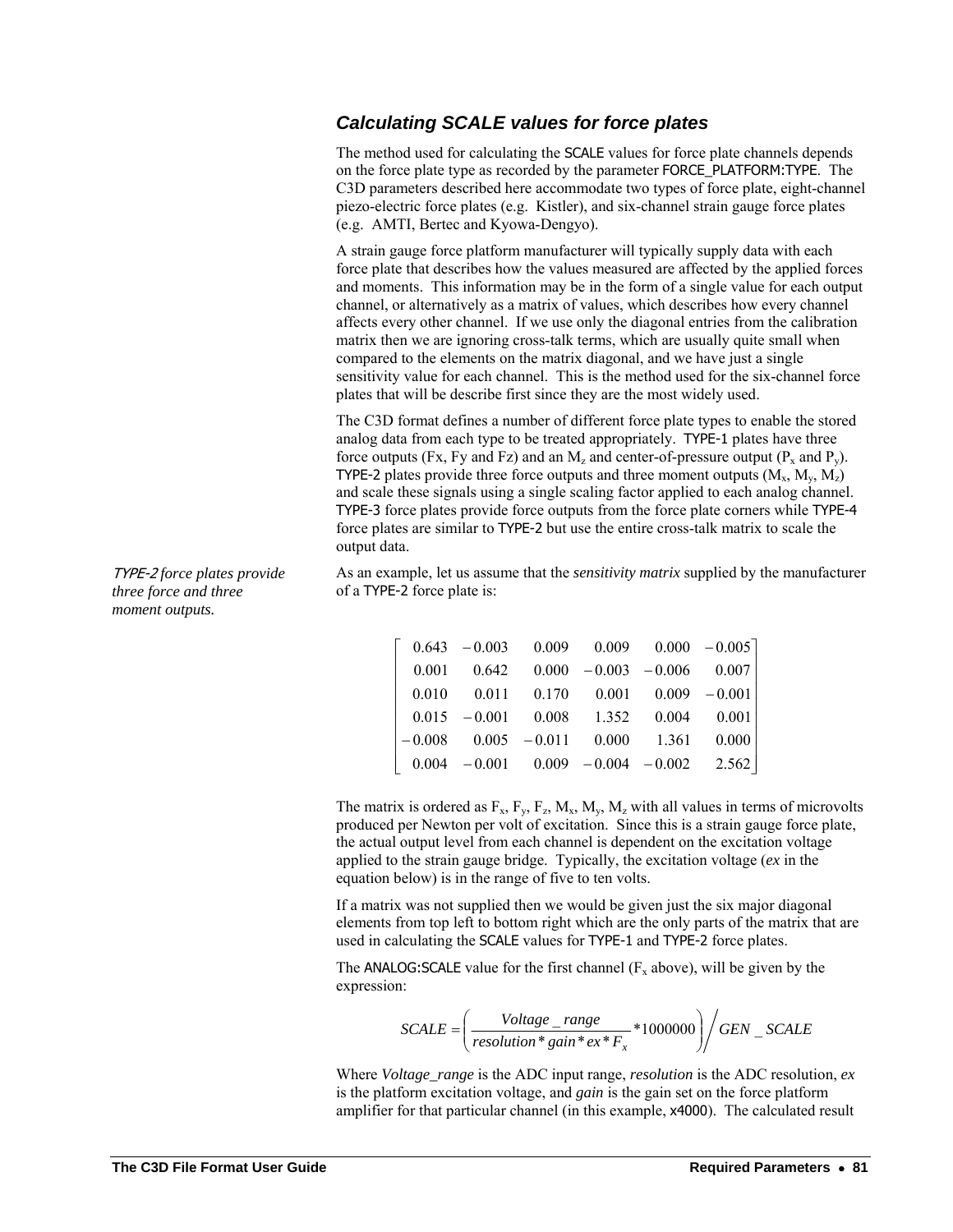must be multiplied by 1000000 since the calibration matrix values are supplied in microvolts (μV). Note that different channels may have different *Voltage\_range* and *gain* values. These will depend on the type of hardware, and the hardware and software settings in effect when the data were collected. As with all analog SCALE values, the GEN\_SCALE parameter is included in the calculation:

$$
SCALE = \left(\frac{20}{4096 * 4000 * 10 * 0.643} * 1000000\right) / 1.00 = 0.1898
$$

The application of this scale factor to the raw analog data (see the analog scale calculations for details) will result in an output having the units of Newtons applied. Note that you must enter all force plate ANALOG:SCALE factors as negative values to produce an output in terms of reactive force.

If the calibration values are supplied in units of Newton-meters per volt for the force moments, and the measurement units specifying the locations of your reference markers are in millimeters, then you must convert the values referring to moments to Newton-millimeters per volt. This conversion is achieved by multiplying the ANALOG:SCALE results for the moment channels by 1000.

TYPE-3 force plates (Kistler piezo-electric plates) do not use a cross-talk matrix, or produce any moment outputs. Instead, these plates provide eight force channels with outputs that are measured using electrical charge in terms of pico-columbs (pC) per Newton applied.

> The ANALOG:SCALE values for TYPE-3 force plate are calculated using information provided by the manufacturer about the sensitivity of the force plate transducers, together with the, user-controlled, channel gains of the charge amplifier supplied with each force plate. TYPE-3 plates produce three sets of force output signals, each with a separate calibration value – these are  $Fx^{1-2}$ ,  $Fx^{3-4}$  and  $Fy^{1-4}$ ,  $Fy^{2-3}$  together with  $Fz<sup>1</sup>$ ,  $Fz<sup>2</sup>$ ,  $Fz<sup>3</sup>$ ,  $Fz<sup>4</sup>$ . Each force plate is supplied with three separate calibration values that apply to the Fx, Fy, and Fz channels e.g.

Fx 7.87 pC per Newton

Fy 7.85 pC per Newton

Fz 3.89 pC per Newton

Using the example above with a c*alibration* of 7.87 pC/N and a charge amplifier range of 5000pC (*fs\_range*) for a 10 volt output yields a scale factor would be:

$$
SCALE = \left(\frac{Voltage\_range}{resolution * calibration} * \left(\frac{fs\_range}{10} / gain\right)\right) / GEN\_SCALE
$$

Where *resolution* is the ADC resolution (4096 for a 12-bit ADC), *Voltage\_range* is the ADC input range, and *gain* is the individual analog channel gain (if any). With a GEN\_SCALE of 1.00 this gives:

$$
SCALE = \left(\frac{20}{4096 * 7.87} * \left(\frac{5000}{10}/1\right)\right) / 1.00 = 0.310217
$$

Thus, the Fx SCALE value is 0.310 Newtons per volt, which is entered as a negative value to produce an output in terms of reactive force.

TYPE-3 *force plates provide eight force outputs.*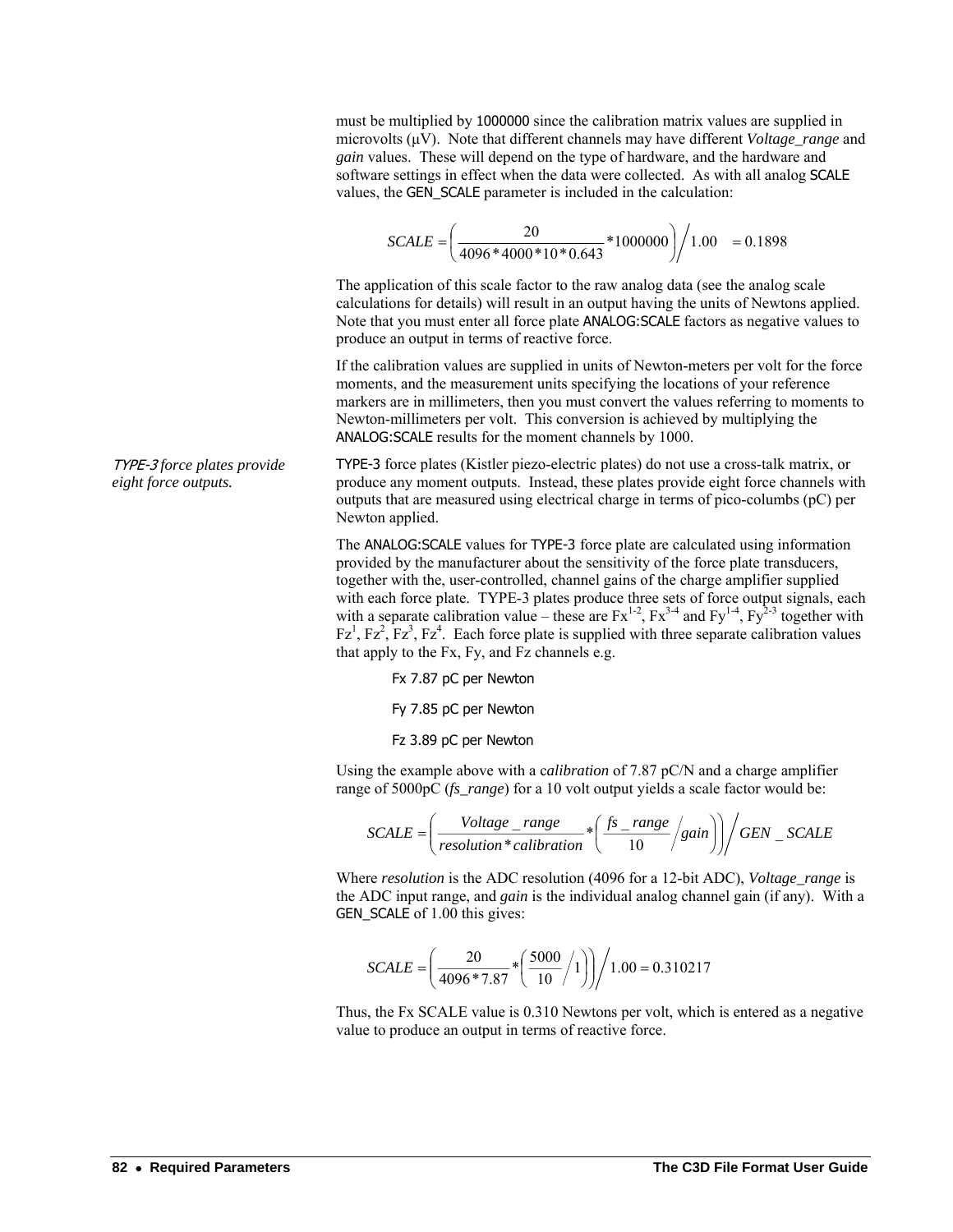TYPE-4 *force plates are a special case of* TYPE-2 *plates that use a slightly different cross-talk correction method.*

*This simple test is available in a commercial package that uses a test device (MTD-2) and software (CalTester) to provide a report of the force plate performance.* 

*Always check the value of the ANALOG:FORMAT parameter to determine if the OFFSET is a signed or unsigned integer value.* 

TYPE-4 force plates are mechanically and electrically identical to TYPE-2 force plates but use the entire calibration matrix to calculate their output. As a result, the output from a TYPE-4 plate is slightly more accurate then when only the major diagonal information is used. The ANALOG:SCALE parameters for TYPE-4 plates are calculated as follows:

$$
SCALE = \left(\frac{Voltage\_range}{resolution * gain * ex} * 1000000\right) / GEN\_SCALE
$$

The *calibration matrix* (the inverse matrix of the *sensitivity matrix* used by TYPE-2 force plates) should be entered in the FORCE\_PLATFORM:CAL\_MATRIX parameter. The conversion from volts to Newtons will occur when the calibration matrix is applied to the data as an additional step – see page [94](#page-97-0) for details.

$$
SCALE = \left(\frac{20}{4096 * 4000 * 10} * 1000000\right) / 1.00 = 0.12207
$$

Note that different force plate channels may have different voltage ranges and gains. These will depend on the type of hardware, and the hardware and software settings in effect when the data were collected. If the calibration values are supplied in units of Newton-meters per volt for the force moments, and the measurement units specifying the locations of your reference markers are in millimeters, then you must convert the values referring to moments to Newton-millimeters per volt. This conversion is achieved by multiplying the last three rows of the calibration matrix by 1000.

A sensitive test of the force plate performance may be carried out using a stick about one meter long with two markers at locations a short distance from either end. After the video system has been fully calibrated, force and 3D data is collected while one end of the stick is placed on the force platform and a force directed along the stick is applied to the upper end of the stick. The upper end of the stick should be moved while the force is continually applied in order to create varying angles of the stick with the FP surface. If the force platform is correctly set up, the force vector and a line joining the two markers should coincide for the full range of motion of the stick.

### **OFFSET**

The ANALOG:OFFSET parameter is an array of integer values that are subtracted from each analog measurement before the individual ANALOG:SCALE scaling factors are applied. By default a signed integer, the ANALOG:OFFSET values may be either positive or negative numbers in the range of –32768 to +32767 and can include the value of zero. However, if the ANALOG:FORMAT parameter is "UNSIGNED" then the ANALOG:OFFSET parameter must be interpreted as unsigned integer numbers in the range of 0 to +65537.

There must always be a one to one correspondence between the ANALOG:SCALE and ANALOG:OFFSET parameters. Both the SCALE and OFFSET parameters must exist for every analog channel up to the value stored in the ANALOG:USED parameter.

The sampled analog data is normally stored in the C3D file as signed integer values within the range of -32768 to +32767. It's worth noting at this point that the precise binary encoding method for analog data is not specified within the C3D format specification and, so long as the scaled results are correct, analog data can be stored anywhere within the range of the integer data type.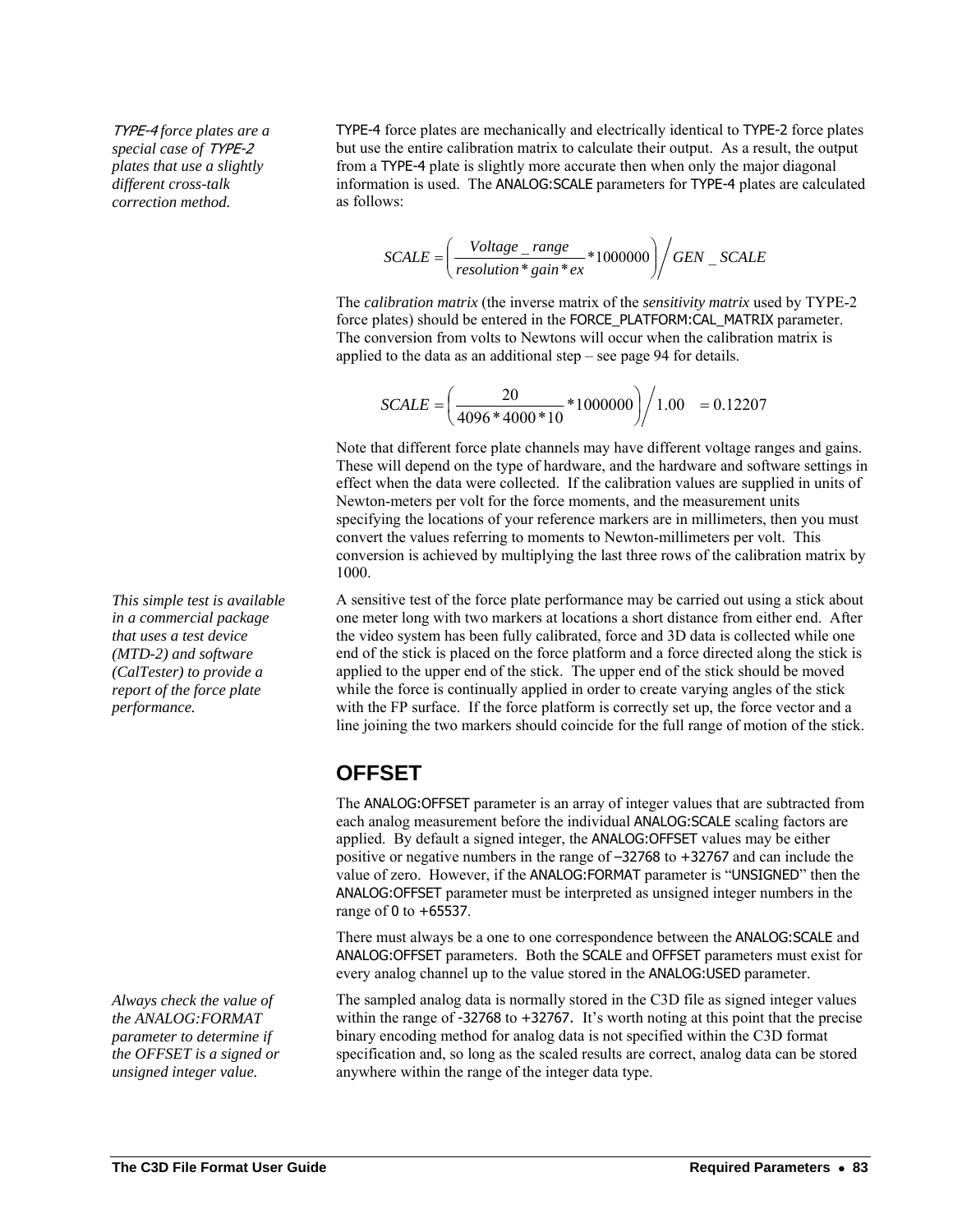In general, the analog data is encoded over a symmetrical range (from a value of  $+v$ ) to –v) but this is not an absolute requirement. Several software applications write the raw analog data samples as unsigned values and use the OFFSET parameter to convert them to back to signed values when the data is scaled into real-world values.

**Scale Offset Binary Two's Complement** + Full Scale  $\begin{array}{|c|c|c|c|c|c|c|c|c|} \hline \text{+} & \text{1111 }... & \text{1111 } & \text{1111 }... & \text{1111 } \hline \end{array}$ + 0.75 Full Scale  $\vert$  1110 ... 0000  $\vert$  0110 ... 0000 + 0.50 Full Scale  $\vert$  1100 ... 0000  $\vert$  0100 ... 0000 + 0.25 Full Scale | 1010 ... 0000 | 0010 ... 0000 0  $1000...0000$  0000 0000 0000  $-0.25$  Full Scale  $-0.25$  Full Scale  $-0.110$   $\ldots$  0000  $-0.50$  Full Scale  $\begin{array}{|c|c|c|c|c|c|} \hline \text{--} & 0100 & \text{...} & 0000 & \text{...} & 1100 & \text{...} & 0000 \hline \end{array}$  $-0.75$  Full Scale  $0010$  ... 0000  $-0.75$  Full Scale  $-$  Full Scale + 1 LSB  $\vert$  0000 ... 0001  $\vert$  1000 ... 0001 – Full Scale  $\begin{array}{c|c} - 1000 & - 1000 & - 1000 & - 0000 \end{array}$ 

The table shown below illustrates two common encoding methods used to represent both positive and negative values in C3D files.

*Figure 28 – Binary data formats* 

Offset Binary is a simple binary count that is offset in order to represent equal magnitude over the positive and negative ranges – the maximum negative range being all zeros while all ones represents the maximum positive range. The midrange or zero is represented by setting the most significant bit, with all other bits cleared. Two's Complement Binary uses a simple binary count to represent all positive values while all negative values are stored with the most significant bit set. The Two's Complement format simplifies the interface at a machine code level but offers no advantages within the C3D format or within high-level languages. It is a common output option for many Analog to Digital Converter (ADC) devices.

Software applications must always use the OFFSET and SCALE parameters to determine data magnitude and must not assume that either OFFSET or SCALE will take any particular value.

| <b>ADC</b> resolution | <b>Signed OFFSET</b> | <b>Unsigned OFFSET</b> |
|-----------------------|----------------------|------------------------|
| 8-bits                |                      | 127                    |
| 12-bits               |                      | 2047                   |
| 14-bits               |                      | 8191                   |
| 16-bits               |                      | 32767                  |

*Figure 29 – Typical ANALOG:OFFSET values.* 

Typically, an analog-to-digital converter (ADC) has 12 to 16 bits of resolution, and can capture and store analog data using signed integer values from -32768 to +32767 representing both positive and negative input signal excursions. In order for software applications to correctly translate the analog data recorded in the C3D file into real world values, the ANALOG:OFFSET and ANALOG:SCALE parameters must contain appropriate values. These are applied as shown:

real world value = (data value – ANALOG:OFFSET) \* ANALOG:SCALE

*The ANALOG:OFFSET parameter may contain a negative value if an application has written it as an unsigned integer value in error.*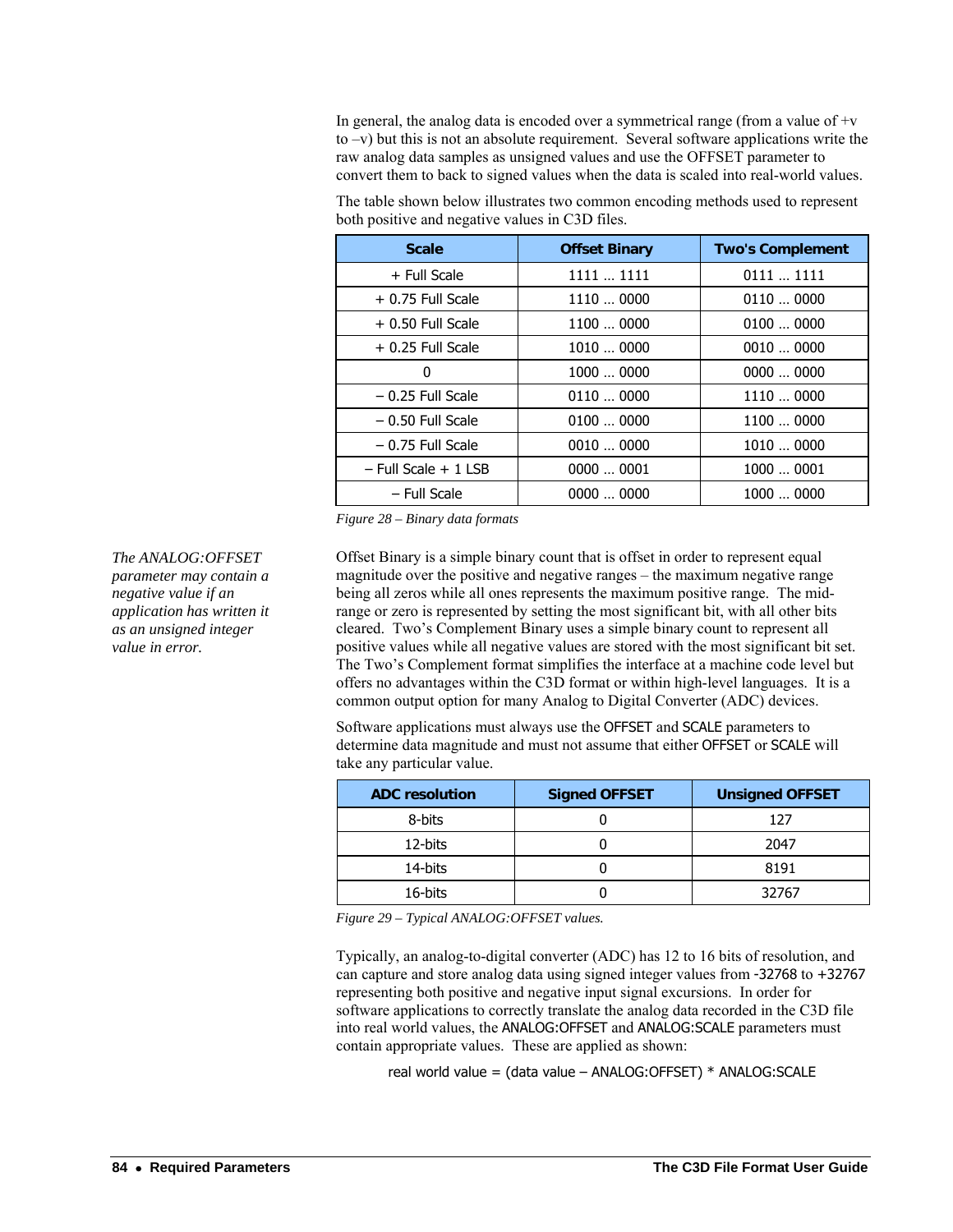For example, a  $\pm$ 5 volt ADC with 12-bits of resolution can produce 4096 discreet samples values – these may be mapped as unsigned values using the range of 0 to +4095 (in which case the OFFSET would be +2047 for a symmetrical +5 to –5 volt range, translating the ADC samples into the signed integers). They could equally well be mapped directly as signed integers in the range of  $-2048$  to  $+2047$  in which case the OFFSET would be 0. If the ANALOG:SCALE and OFFSET values are applied correctly, both configurations will return identical values covering the range of +5 to –5 volts.

One application of the ANALOG:OFFSET is to adjust the zero baselines for devices such as force plates that should return a zero when unloaded. In practice, force plates are notorious for drifting away from an unloaded zero value, which can lead to measurement errors in use. There are two common methods for "zeroing" these devices, both involve determining the measurement error during some period of unloaded sampling, by subtracting the sampled data values from the recorded ANALOG:OFFSET value. This result can then be used to reset the ANALOG:OFFSET parameters to new values (each analog channel will have a different "error" value here) or, can be used to adjust the sampled analog data values or correct the original offset measurement error. Both methods are in common use; both methods may run into problems if either the analog data or OFFSET parameters are close to their limits.

### **UNITS**

The ANALOG:UNITS parameter is an array of character data values (normally each value is 4 characters in length). This parameter records the analog measurement units for each channel (e.g. V, N, Nm). The units should describe the quantities after the scaling factors are applied – as a result, there should always be one ANALOG:UNITS entry for a total of ANALOG:USED channels.

Note that changing the ANALOG:UNITS parameter does not automatically affect the calculated analog values, as it is not used in the analog scaling calculations. You must change the ANALOG:SCALE parameter to re-scale the analog data.

## **RATE**

The ANALOG:RATE parameter is a single floating-point value that records the sample rate at which the analog data was collected in samples per second. This indicates the number of analog samples that exist in each analog channel for the given POINT:RATE value. THUS, an ANALOG:RATE value of 600 for a C3D file that contains data with a POINT:RATE of 60.00 has 10 analog samples per 3D sample (60 x 10).

The RATE parameter value is not stored in the C3D file header. However, the header does record the 3D sample frame rate in words 11-12 as well as the number of analog samples per 3D frame in word 10. The ANALOG:RATE parameter value should always be identical to the value:

3D\_frame\_rate \* analog samples per frame

THUS, an ANALOG:RATE will have a value of 600 in a C3D file with a POINT:RATE value of 60 that contains 10 samples of analog data per 3D frame. Note that although the C3D format specified that the number of analog samples per 3D frame must be an integer number, the actual 3D frame rate is a floating-point value since it may not be exact. Therefore, the ANALOG:RATE (from the above calculation) must also be stored as a floating-point value.

Note that a single ANALOG:RATE value applies to all analog channels – the C3D file format requires that all analog channels be recorded at a single rate. This means that

**This parameter is Locked.** *Extreme caution should be exercised when editing its value as it affects the way that 3D/analog data is stored.*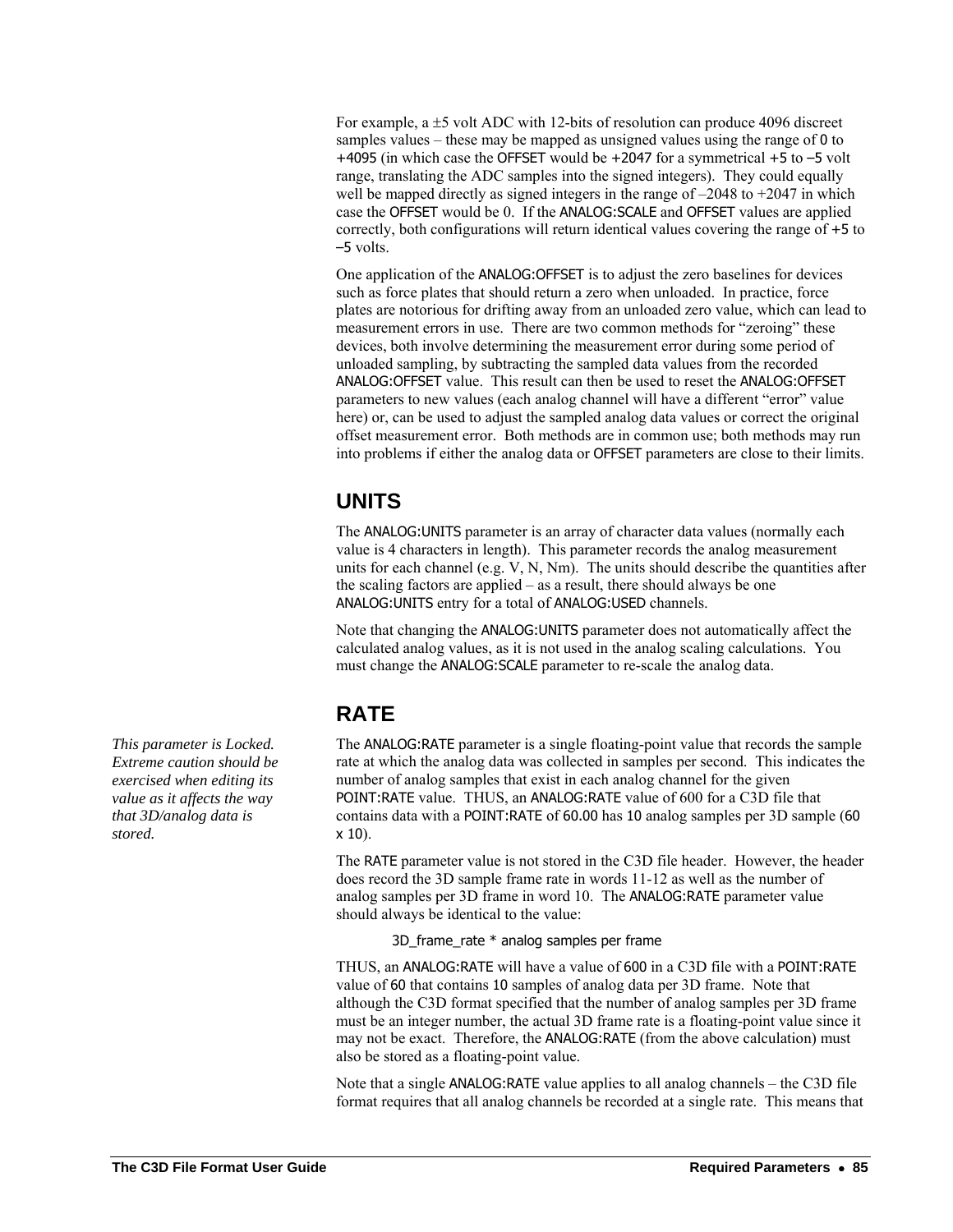if the C3D file is used to store analog data from a variety of different sources, all analog signals must be sampled at the rate required by the source with the highest frequency components.

### **FORMAT**

The ANALOG: FORMAT parameter is a character data array that consists of a single ASCII (A-Z, 0-9) string that documents the analog data format used within the C3D file. The parameter has two possible values: SIGNED or UNSIGNED. This specifies whether the 'data' format (rather than the 'storage' format) is 2's compliment or offset binary respectively. This parameter applies to all analog data values within the 3D and Analog data section. It should normally be "locked".

If the ANALOG:FORMAT parameter contains the string "SIGNED" then the C3D 'storage' format for both the data samples and the ANALOG:OFFSET parameters must also be "SIGNED". This is the default storage method for all analog data values, irrespective of resolution and allows data to be stored using signed integer values from -32768 to +32767 representing both positive and negative input signal excursions.

If the ANALOG:FORMAT parameter contains the string "UNSIGNED" then the ANALOG:OFFSET parameters must also be treated as "UNSIGNED" values.

If the ANALOG:FORMAT parameter does not exist the it should be assumed that its value is SIGNED unless the analog data contains 16-bit values, in which case UNSIGNED is a possibility.

## **BITS**

The ANALOG:BITS parameter is a single integer value that describes the analog data sample resolution and will normally contain one of three values, 12, 14 or 16. As this value directly affects the interpretation of the analog data it should normally be "locked". If the parameter does not exist then it is usually safe to assume that its value is 12. Alternatively, its value can be measured by reading every analog sample contained in the 3D/Analog data section and determining the effective resolution from the highest analog data value found.

Software applications that change the resolution of analog data values for compatibility (i.e. down sampling 16-bit data to 12-bits) should always update this parameter to indicate the resolution of the data stored within the C3D file as it can be used to allow software applications to recalculate the ANALOG:SCALE parameter values.

# **The FORCE\_PLATFORM group**

Force-plates are used to measuring forces and moments – typically the ground reaction forces and moments produced by human gait although other applications exist. The FORCE PLATFORM group is used to store information about the type, location, and implementation of the force plates within the data collection environment.

If the ANALOG:FORMAT *parameter does not exist then assume that its value is SIGNED.*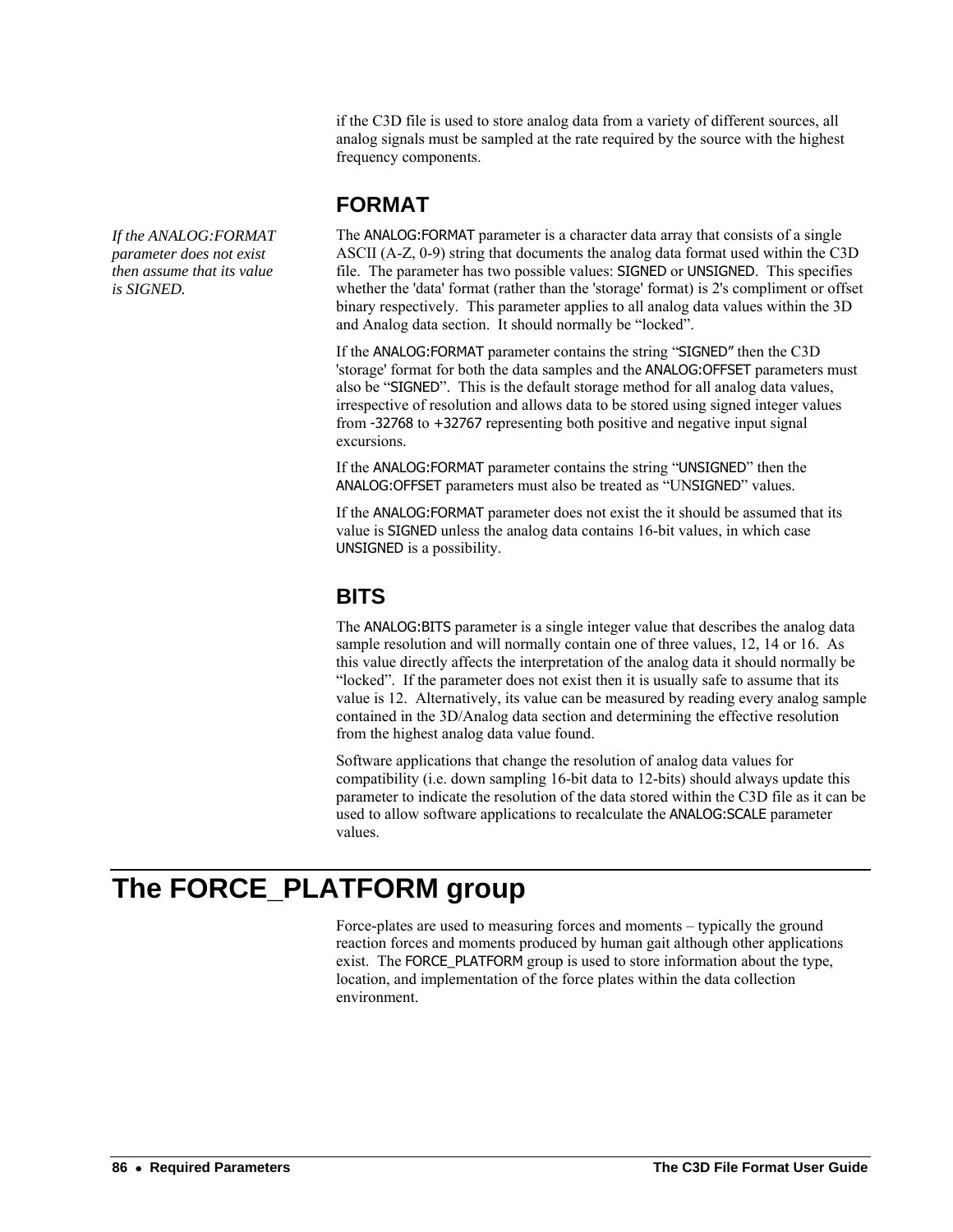*Note the spelling of this parameter – one software application saves these parameters in the*  FORCE\_PLATEFORM *group. This can cause problems for applications that expected the correct parameter name.* 

*connect the force plate signals to the analog inputs using the correct order and polarities. Unpredictable results can be caused if the analog channel assignment does not match the force plate channels described in the parameters.* 

FORCE\_PLATFORM group must be present whenever a C3D file contains analog data from force platforms. It describes the type of force platforms used, their locations within the calibrated 3D data recording volume, the assignment of force plate signals to specific analog channels as well as storing the force plate calibration data required to calibrate the platform or interpret the force platform signals. This is one of the more complex parameter groups to set up but, in general, it is usually only done once for any given data collection configuration. Once it has been setup correctly, it need not be changed unless the force plates change their location within the calibrated 3D data collection volume.

Since many applications use the parameters from this group to determine if force plate data exists in the C3D file it is a good idea to include the parameter FORCE PLATFORM: USED with a value of zero even if no force plate data is present. This will enable other applications to determine that the C3D file does not contain any force platform data.

The C3D file format allows force platform information to be recorded in any analog channel. There is no requirement that force platform data be ordered in any specific way in the recorded analog data as the FORCE\_PLATFORM:CHANNEL parameter is used to specify the correspondence between recorded analog data channels (1, 2, 3 etc) and force platform channels (e.g. Fx, Fy, Mz).

The physical location and orientation of the force platform within the 3D data collection space is defined by the FORCE\_PLATFORM:CORNERS parameter. This parameter provides information about the location of the corners of the platform in 3D space and the order in which the corners are specified provides the rotational alignment between the 3D co-ordinate system and the force plate co-ordinate system as well as information to compute the locations of force vectors, center of pressure, etc., in the calibrated 3D space.

*Care must also be taken to* Analog data from the force platforms is scaled using the ANALOG:GEN\_SCALE, ANALOG:SCALE, and ANALOG:OFFSET parameters that are applied to the raw analog data before its use in the force plate computations. The raw analog data is stored within the C3D file within the range of the range of the recording hardware (the ADC card) e.g., -5 volts to +5 volts, or 0 volts to +10 volts. The ANALOG:OFFSET, SCALE and GEN\_SCALE factors are used to convert the recorded raw analog data to force and moment values while the OFFSET is simply the raw data value corresponding to 0 volts of input. The ANALOG:OFFSET value is subtracted from each analog data value before the scale factor for the channel is applied.

> Two values must be determined before it is possible to calculate the scale factors for each force plate channel. These are the force plate sensitivity value, and the ADC sensitivity value:

- Each individual force plate output channel has a value associated with it by the manufacturer that expresses the sensitivity of the channel – generally in terms of the amount of force required to produce one volt of output or the moment that must be applied to the plate to produce one volt of output. This information is usually available from the manual supplied by the force plate manufacturer.
- The ADC sensitivity value is expressed in units of volts per bit, where a bit is a raw analog data unit (4095 bits will correspond to full scale for a 12-bit ADC). Note that the ADC sensitivity depends on both the hardware range setting of the ADC as well as any gains that are applied to the signal, in either hardware or software before the data is recorded.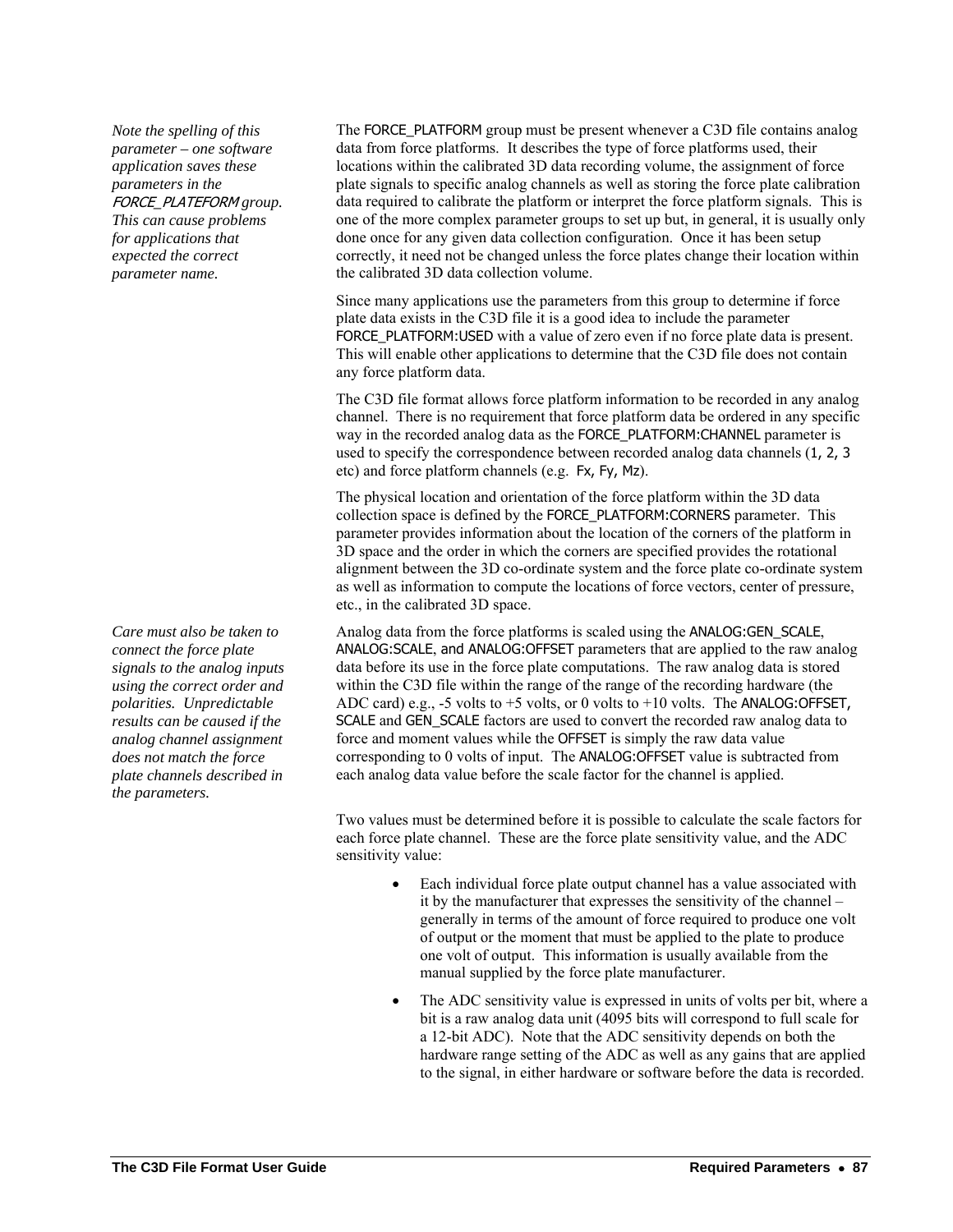If the force plate sensitivity for a given channel is S, and the ADC sensitivity is A, then the value to enter into the ANALOG:SCALE parameter for that channel is A\*S, i.e. the units for the scale factor parameter must be force/bit or moment/bit. If the parameter ANALOG:GEN\_SCALE is not set to 1.0, then the value of A must be first divided by the value used in ANALOG:GEN\_SCALE (see page [77\)](#page-79-0).

Alternately, the ANALOG:GEN\_SCALE parameter may be set to the value of A, then the ANALOG:SCALE factors can be set to the values of S for each individual channel to provide the desired result. Care must be taken to use consistent units, i.e. if force is being expressed in Newtons, the moments should be in Newton-millimeters (Nmm) or Newton-meters (Nm).

A full discussion of all the factors involved in calculating analog scaling factors can be found if the discussion of the analog [SCALE](#page-81-0) parameters on page [81](#page-84-0) – please refer to this chapter for complete details (including worked examples) of the calculations.

### **USED**

FORCE\_PLATFORM:USED parameter is a single signed integer value that records the number of force platforms for which analog data and parameters exist in the C3D file. This may contain any value between 0 and 32,767 although it is possible that some applications will have problems interpreting data from large numbers of force platforms. Most applications seem to support at least four force plates.

If FORCE\_PLATFORM:USED is set to zero, then the remaining force platform parameters are not valid. It is important that the USED parameter exists even when the C3D file does not contain any force platform information – this allows older software applications reading the C3D file to determine that force platform information does not exist.

## **TYPE**

The FORCE\_PLATFORM:TYPE parameter is an array of signed integers that define the type of force platform output expected from each force platform. The TYPE array size must be equal to or greater than the value of the FORCE\_PLATFORM:USED parameter. Initially, the C3D specification supported three force platform types (1- 3), with the Type-4 platform added in the early 90's to support the inclusion of the full force plate calibration matrix. Since that time various manufacturers have added further force platform descriptions as the need arises.

The following force platform types are described in the C3D specification:

### *TYPE-1*

The force platform outputs FX, FY, FX, into the first three channels, PX, PY (the locations of the center of pressure) in the next two channels, and MZ (the free moment about the Z-axis) to the sixth channel.

Note that TYPE-1 force plates are uncommon and very few third party software applications appear to support them. As a result, this manual does not document them. If you have a TYPE-1 force plate, and can provide sample force plate data and calibration information then please get in touch with the C3D community via email at [info@c3d.org](mailto:info@c3d.org).

*The value of USED* sets the *minimum array size of other parameters in this group.*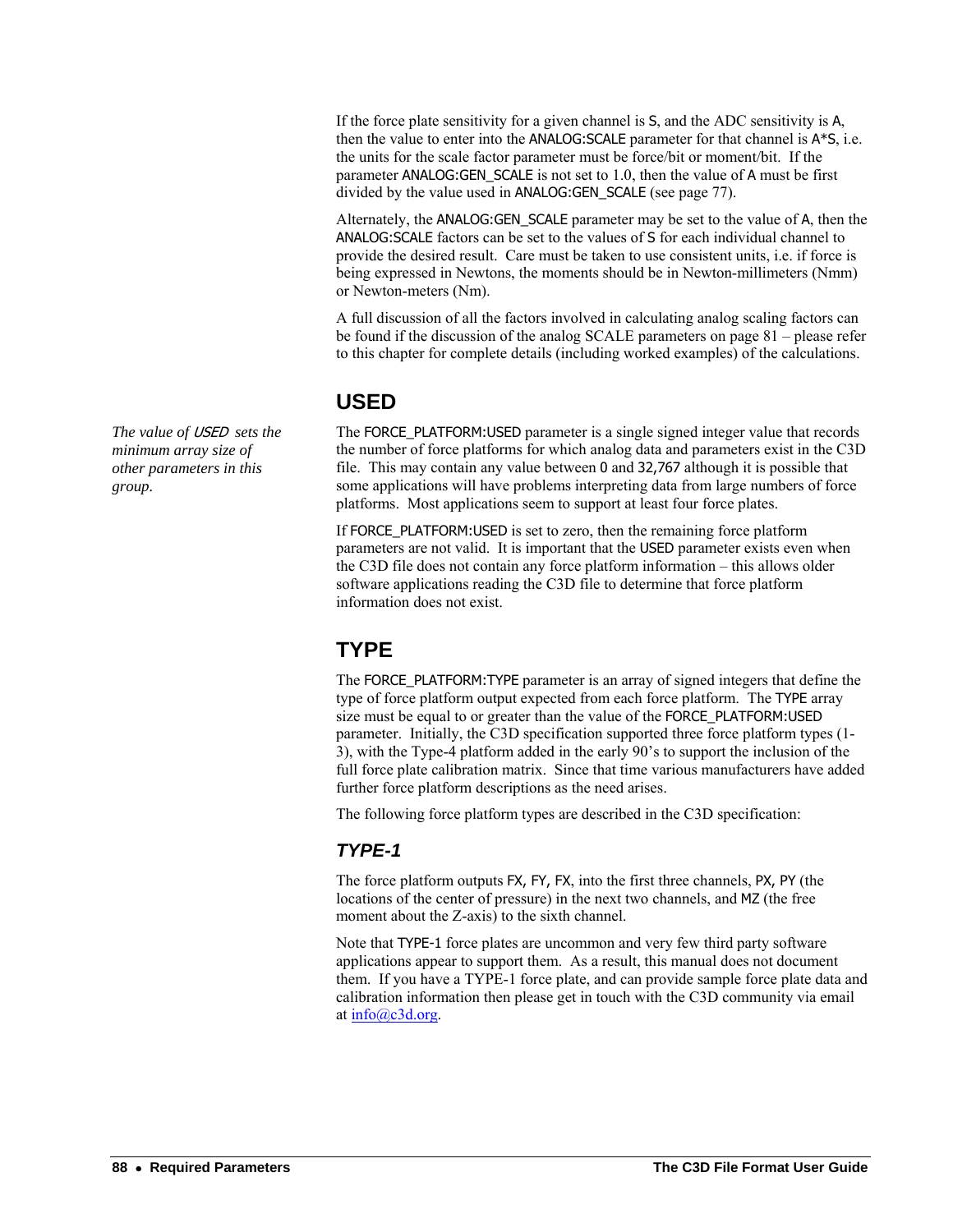### *TYPE-2*

The force platform outputs, FX, FY, FZ go to the first three channels, and the moments MX, MY, MZ go to the next three channels e.g. AMTI and Bertec force plates.

### *TYPE-3*

The force platform has eight analog outputs, which are combinations of the FX, FY, and FZ measured at the corners of the force platform e.g. Kistler force plates.

### *TYPE-4*

This force platform is the same as a Type-2 force platform except that a calibration matrix is being provided for it via the CAL\_MATRIX parameter. For a Type-4 force plate the SCALE parameter should convert the analog data to volts only because the calibration matrix is applied in an additional step to convert volts to force and moment units.

Note that some older applications may not recognize Type-4 plates correctly. These applications will usually work correctly (although with reduced accuracy) by specifying the FORCE\_PLATFORM:TYPE as a Type-2 plate and editing the associated ANALOG:SCALE parameters. If in doubt, consult your application vendor or manufacturer documentation.

### *TYPE-5*

This force platform is a portable eight channel platform manufactured by AMTI and is supplied with a 6 by 8 calibration matrix. The force platform analog outputs are Cz, Dz, Az, Bz, Yac, Ydc, Xab, Ybd. The CAL\_MATRIX parameters scale the analog data from volts to Newtons.

### *TYPE-6*

This force platform is a twelve channel plate that provides separate X,Y,Z output at each corner via analog channels Fx1, Fy1, Fz1, Fx2, Fy2, Fz2, Fx3, Fy3, Fz3, Fx4, Fy4, Fz4. The CAL MATRIX parameters is a  $12x12$  matrix that scales the analog data from volts to Newtons.

### *TYPE-7*

The Type-7 force platform is a Type-3 Kistler platform with a calibration matrix for the standard eight Kistler analog signals (Fx12, Fx34, Fy14, Fy23, Fz1, Fz2, Fz3, Fz4). The CAL\_MATRIX parameter is an 8x8 matrix that scales analog data from volts to Newtons. An additional parameter FORCE\_PLATFORM:FPCOPPOLY is expected with a 2x6 matrix containing polynomial correction factors for the center of pressure data.

### *TYPE-11*

An eight channel Kistler Split Belt Treadmill (split bilaterally) force platform with Fx12, Fx34, Fy14, Fy23, Fz1, Fz2, Fz3, and Fz4 analog outputs. The CAL\_MATRIX parameter is an 8x8 matrix that scales analog data from volts to Newtons. Three additional parameter are required to support this plate – these are:

FORCE\_PLATFORM:FPCOPPOLY which contains a 2x6 matrix containing polynomial correction factors for the center of pressure data.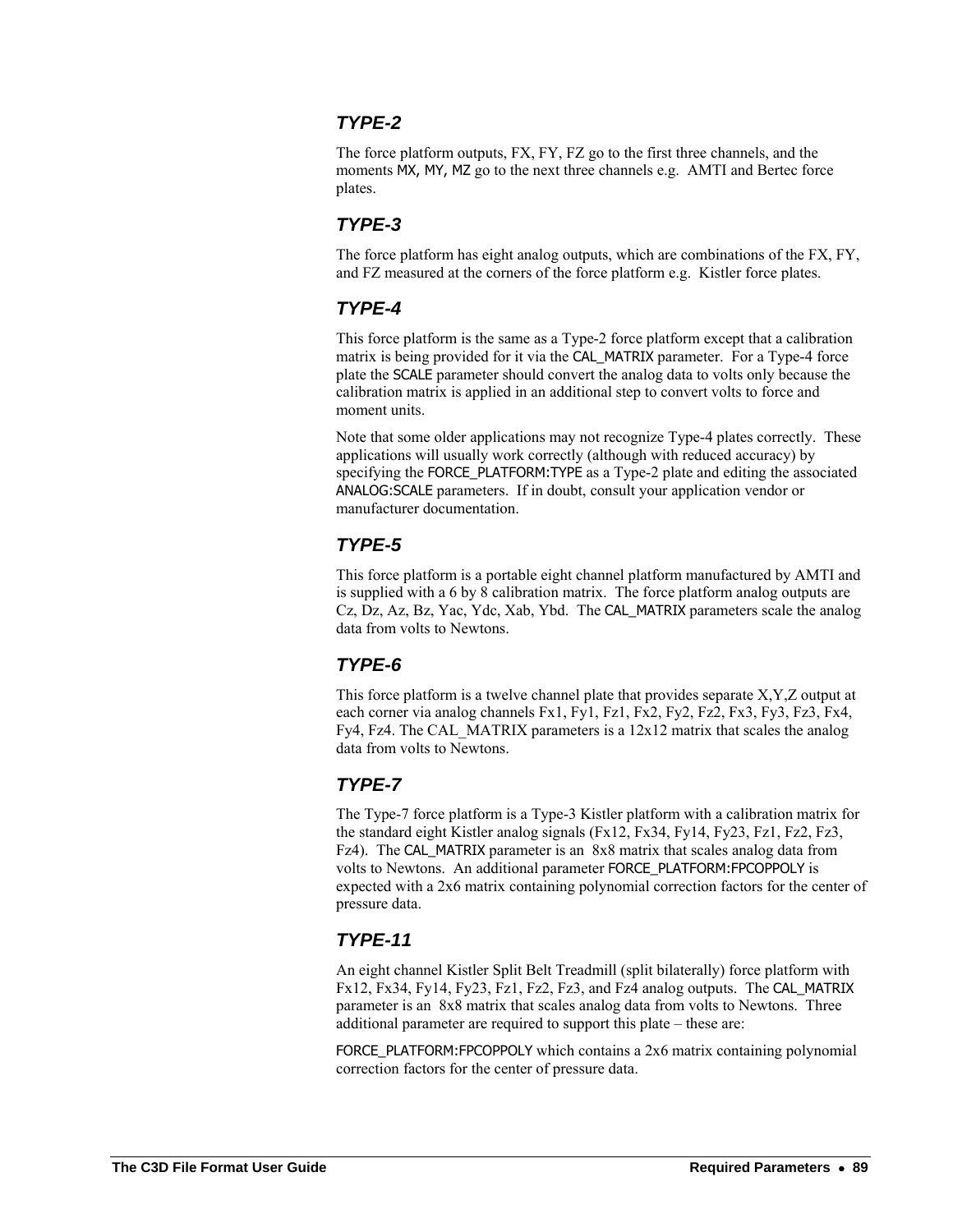FORCE\_PLATFORM:FPCOPTRANS a 1x2 parameter that containing an addition translation of the COP along the surface of the platform.

FORCE\_PLATFORM:FPCOPTOR is an additional parameter that describes the rotation of the center of pressure about an axis perpendicular to the surface of the force platform.

### *TYPE-12*

The Type 12 force platform describes the Gaitway treadmill which has anterior and posterior platforms on the treadmill. Each platform of the treadmill contains four vertical force channels. All eight channels are defined for the force platforms. To distinguish the left and right plates the ORIGIN parameter is interpreted as the parameters a, c, d as defined in the Gaitway manual. A negative value in a means the left side is being computed. Each platform has eight channels, Fz11, Fz12, Fz13, Fz14, Fz21, Fz22, Fz23, and Fz24. The CAL\_MATRIX parameter is an 8x8 matrix that scales analog data from volts to Newtons while an additional parameter FORCE\_PLATFORM:GAITWAY\_MIDLINE describes the midline for bisecting the two new pseudoplatforms into left and right sides.

### *TYPE-21*

AMTI-Stairs - four interlocking stairs attached to two treadmills. The platform has six analog channels Fx, Fy, Fz, Mx, My, and Mz and is supplied with a calibration matrix entered as the CAL\_MATRIX parameter, a 6x6 matrix that scales analog data from volts to Newtons and Newton-millimeters. Note that the C3D format assumes that all units are consistent. If the POINT data are stored in units of millimeters, the moment channels should be scaled to Newton-millimeters. Two additional parameters describe the location of the platform superstructure – this are STEP1 CORNERS which contains the  $(x,y,z)$  coordinates of the first step corners in the laboratory coordinate system and STEP2\_CORNERS, containing the  $(x,y,z)$ coordinates of the second step corners in the laboratory coordinate system.

## **ZERO**

The FORCE\_PLATFORM:ZERO parameter is an array that contains two non-zero signed integer values. These specify the range of 3D frames that may be used to provide a baseline for the force platform measurements. Most software applications seem to set the range to 1,10 although other ranges are acceptable and some applications may specify a range of 0,10, which should be interpreted as a range of 1 to 10 since the C3D file does not have a 3D frame number 0.

This allows any application that reads the force plate data to read in the analog data for the given frames, find the mean for each channel, and subtract it from the analog data for the corresponding channel as it is accessed for force platform displays. If the two frame numbers provided are *both zero* then no baseline-offset correction should be applied - any other value defines a range of 3D frames.

Note that the presence of this parameter does not mean that any baseline correction *will* be performed – only that *if* it is performed it should use these values. If you do implement baseline correction in an application then you must be careful to ensure that the baseline correction is only applied to the specified force plate channels and that the force plates are unloaded during the frame rage specified by the parameter.

*The ZERO parameter is always specified in terms of valid 3D frame numbers for the file in question. It is never specified in terms of analog samples.*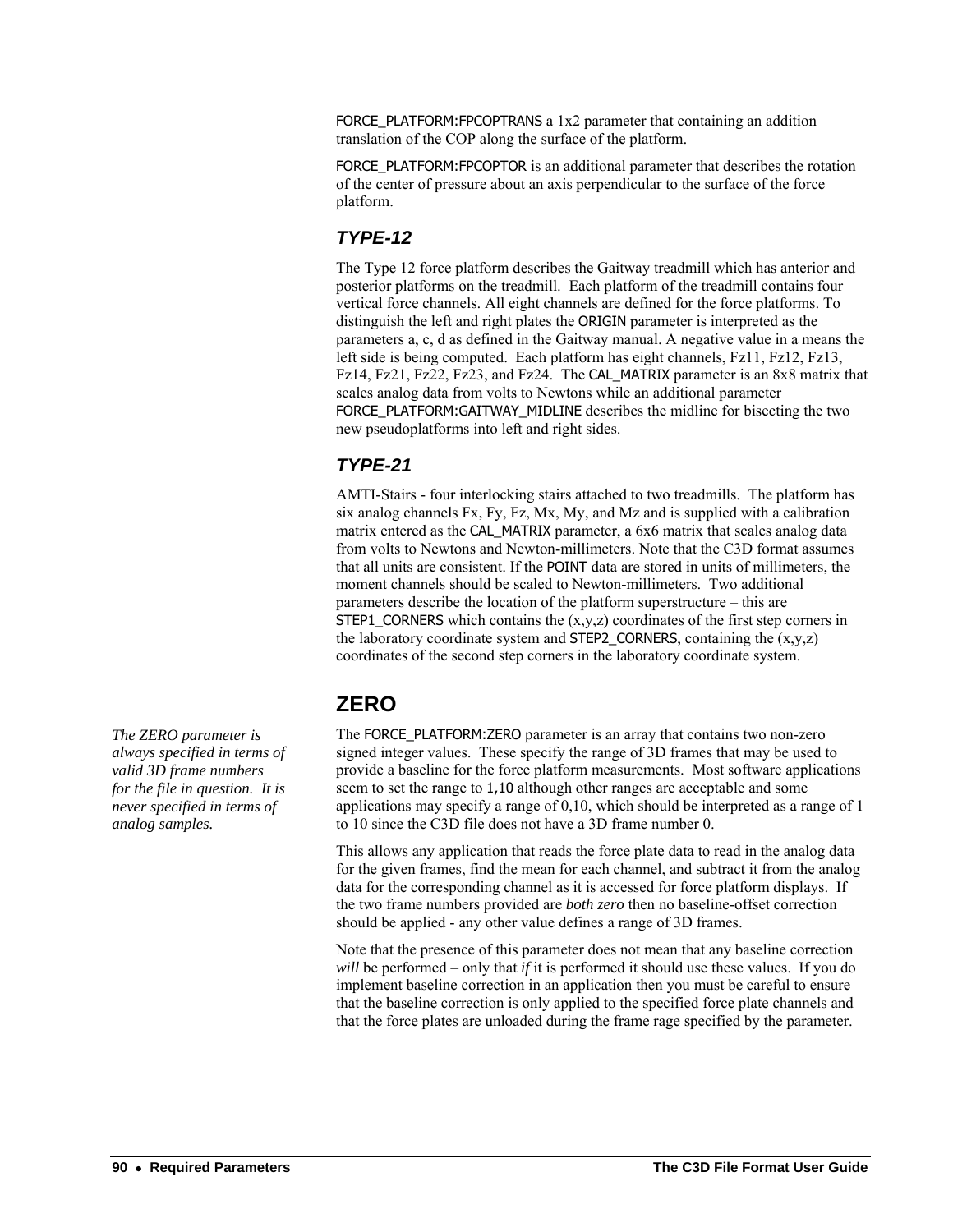### **CORNERS**

The FORCE\_PLATFORM:CORNERS parameter is an array (3,4,USED) of floating-point values that record the locations of the force platform corners in the reference coordinate system, measured in POINT:UNITS. This is used by any graphics application to draw the force platforms, force vectors, and center of pressure information in the correct locations relative to the 3D point data.

The first dimension specifies the X, Y, or Z coordinate, and the second dimension specifies the corners. The corners are numbered from 1 to 4 and refer to the quadrant numbers in the X-Y plane of the *force platform coordinate system* (not the 3D point reference coordinate system). These are  $+x +y$ ,  $-x +y$ ,  $-x -y$ , and  $+x -y$ , with respect to the force plate coordinate system.



*Figure 30 – The C3D force plate coordinate order.* 

The third dimension of the CORNERS array (USED) must be equal to or greater than the value of the FORCE\_PLATFORM:USED parameter.

### **ORIGIN**

The FORCE\_PLATFORM:ORIGIN parameter is an array (3,USED) of floating-point values whose interpretation depends on the type of force plate used (as set by the TYPE parameter). You should be able to find all the information that you need to calculate the correct ORIGIN values in the appropriate force plate manual supplied by the force plate manufacturer.

The ORIGIN vector is set up to enable the transformation of the force vectors as measured by the transducers, to the laboratory coordinate system via the center of the working surface (whose location is made known through the CORNERS parameter). The manufacturers' force platform coordinate system really depends upon the signals that are output from the transducers, and may need to be modified to provide a standard right-handed coordinate system, which ORIGIN is assumed to be. Assuming a left-handed coordinate system will change the sign of one of the components.

All ORIGIN distance units must be the same as were used to express the locations of the FORCE\_PLATFORM:CORNERS in the 3D coordinate system. It is important to note that every distance in a C3D file must be expressed in the same units.

### *TYPE-1*

For a Type-1 force platform only the third component is used, while ORIGIN(1,) and ORIGIN(2,) are ignored. ORIGIN(3,) must contain the displacement from the force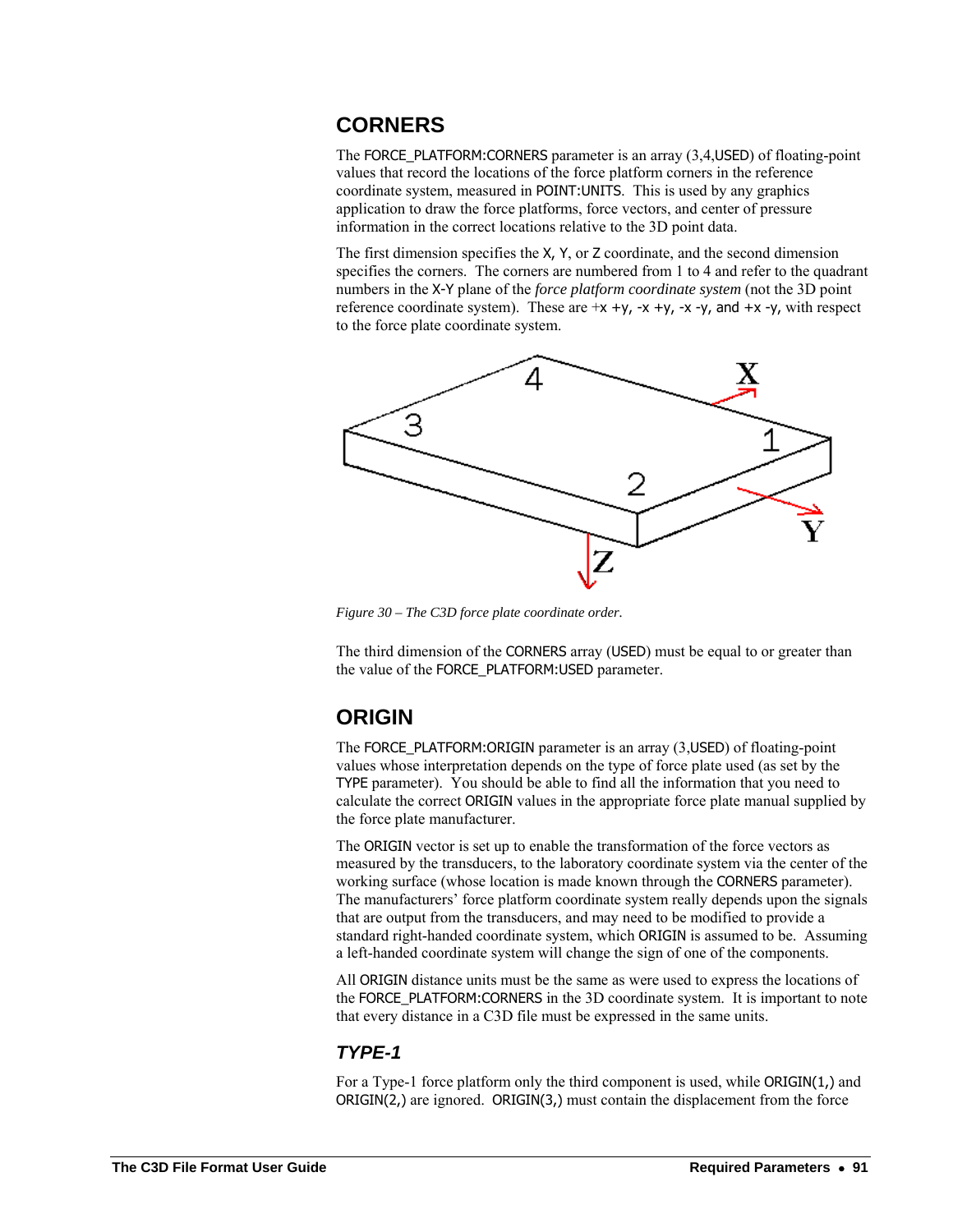plate coordinate system origin to the working surface of the force platform. Normally the force plate coordinate system origin is below the surface of the platform and the coordinate system z-axis is directed downwards, so that the sign of the distance entered in ORIGIN(3,) will be negative.

### *TYPE-2*

For a Type-2 force platform, this parameter must hold the components of the vector pointing from the origin of the FP coordinate system to the point at the geometric center of the force platform working surface. This vector must be expressed in the force platform coordinate system.

The vector locates the center of the working surface of the force plate within the force plate coordinate system. The Z component of this vector should be negative. Please note that the AMTI documentation has the opposite sense of this vector. The force plate offset vector should locate the center of the working surface of the plate relative to the force plate measurement origin and in the force plate coordinate system. The direction of the force plate coordinate system axis (Z axis) that is normal to the working surface of the force plate (usually the vertical axis but the force plate could be on its side) is directed away from the working surface of the force plate. Thus, you must travel in a negative Z direction in the force plate coordinate system to reach the working surface.

At the time of writing, applications written by one well known motion capture system do not store the correct ORIGIN value for TYPE-2 force plates. Instead, C3D files are generated using the supplied FP values. This will produce significant errors in any application that calculates center of pressure, power, and moments as these calculations will assume that the force plate is mounted above the force surface, based on the incorrect Z ORIGIN value.

| <b>Supplied FP values</b> | <b>ORIGIN parameter values</b> |
|---------------------------|--------------------------------|
| 3.9                       | $-3.9$                         |
| $-4.6$                    | $+4.6$                         |
| 40.2                      | $-40.2$                        |

*Figure 31 – Force platform ORIGIN values* 

The AMTI documentation locates the force plate origin relative to the middle of the working surface and reports this vector in the force plate coordinate system. Therefore, the C3D file and AMTI values should be equal and opposite as shown above.

The origin of the force plate coordinate system is determined by the positions and the gains of the transducers and may not lie exactly below the center of the force platform surface.

### *TYPE-3*

For a Type-3 force platform, these values record the sensor offsets. ORIGIN(1,) must contain the distance between the transducer axes and the force platform y-axis. ORIGIN(2,) must contain the distance between transducer axes and the force platform x-axis. ORIGIN(3,) should contain the distance between the force plate origin and the surface of the force platform. Since the force platform z-axis projects down, this value will normally be negative as it records the distance within the force plate coordinate system.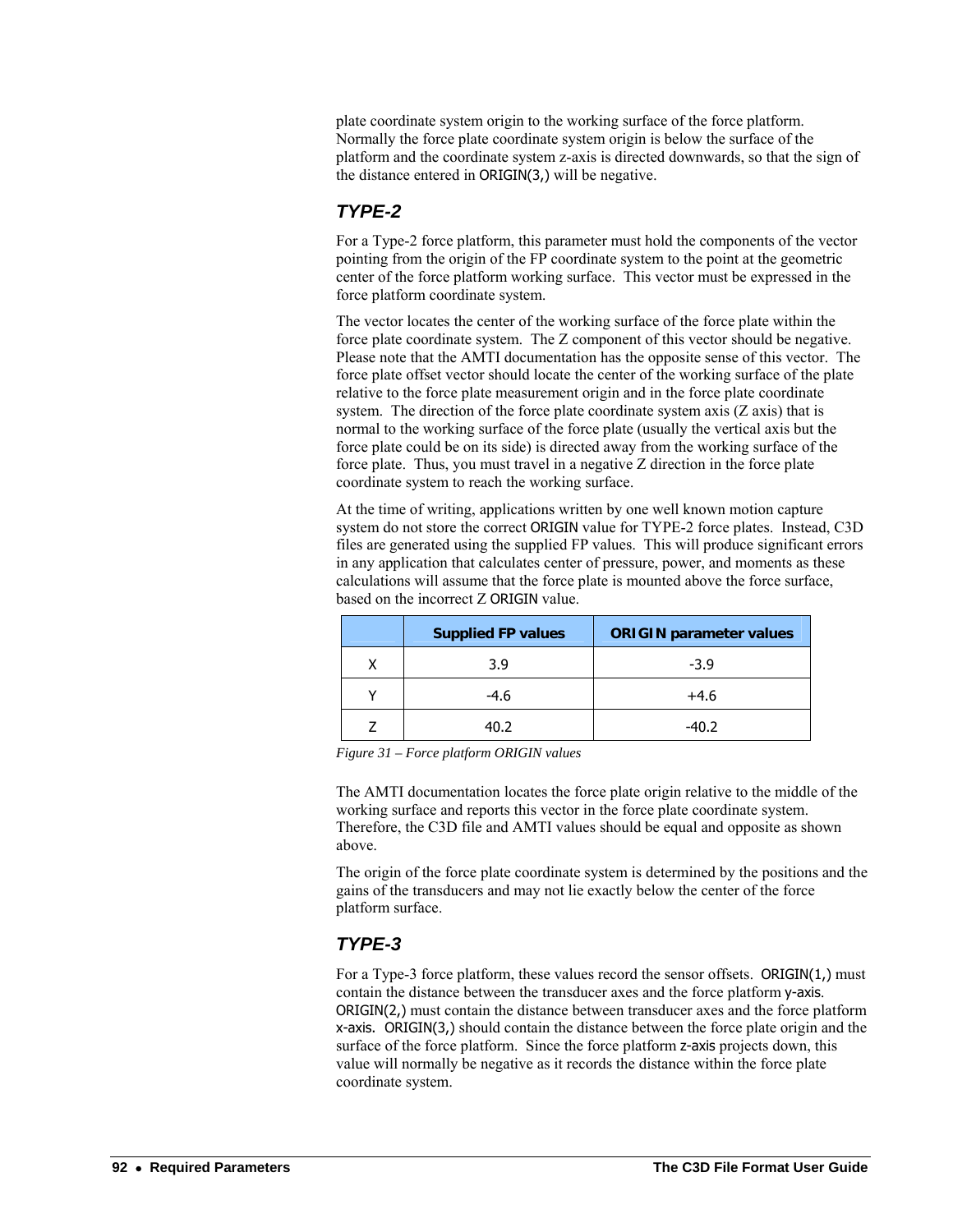Refer to the manufacturer's specifications for the force platforms being used – for most plates, you can assume that ORIGIN(1,) is half inter-transducer distance in xdirection (shown as *a* below) and ORIGIN(2,) is half inter-transducer distance in ydirection (shown as *b* below). ORIGIN(3) can be a little harder to find but will be provided in the manufacturer's documentation. Remember that all distance units must be the same as were used to express the locations of the 3D points in the laboratory coordinate system.



*Figure 32 – ORIGIN data for eight channel force platforms.* 

### *TYPE-4*

A Type-4 force platform records the FORCE\_PLATFORM:ORIGIN parameter in exactly the same way as a Type-2 force platform. The ORIGIN parameter must hold the components of the vector pointing from the origin of the FP coordinate system to the point at the geometric center of the working surface of the force platform. This vector is always expressed in the force platform coordinate system.

## **CHANNEL**

The FORCE PLATFORM: CHANNEL parameter is an array of signed integer data values that record which analog channels contain specific force platform data. The force platform outputs may be connected to any convenient analog input channels in any order that is convenient to the user, provided that the assignment of force platform signals to analog channels is correctly specified in this parameter.

While it is recommended that force plate channels be connected to the analog recording device in a logical fashion it is not essential that they are stored in any fixed order within the C3D file. Any application that reads force plate data must use this parameter to determine the force plate channel to analog channel assignments.

|               | TYPE-1             | TYPE-2              | TYPE-3                                | TYPE-4              |
|---------------|--------------------|---------------------|---------------------------------------|---------------------|
| CHANNEL (1,i) | Force <sub>x</sub> | Force <sub>x</sub>  | Force <sub>x</sub> <sup>1,2</sup>     | Force <sub>x</sub>  |
| CHANNEL (2,i) | $Force_V$          | $Force_V$           | Force <sub>x</sub> <sup>3,4</sup>     | $Force_V$           |
| CHANNEL (3,i) | Force <sub>z</sub> | Force <sub>z</sub>  | $Force_V^{1,4}$                       | Force <sub>z</sub>  |
| CHANNEL (4,i) | CoP <sub>x</sub>   | Moment <sub>x</sub> | Force <sub><math>v^{2,3}</math></sub> | Moment <sub>x</sub> |
| CHANNEL (5,i) | $CoP_V$            | $Moment_V$          | Force <sub>z</sub> <sup>1</sup>       | Moment <sub>y</sub> |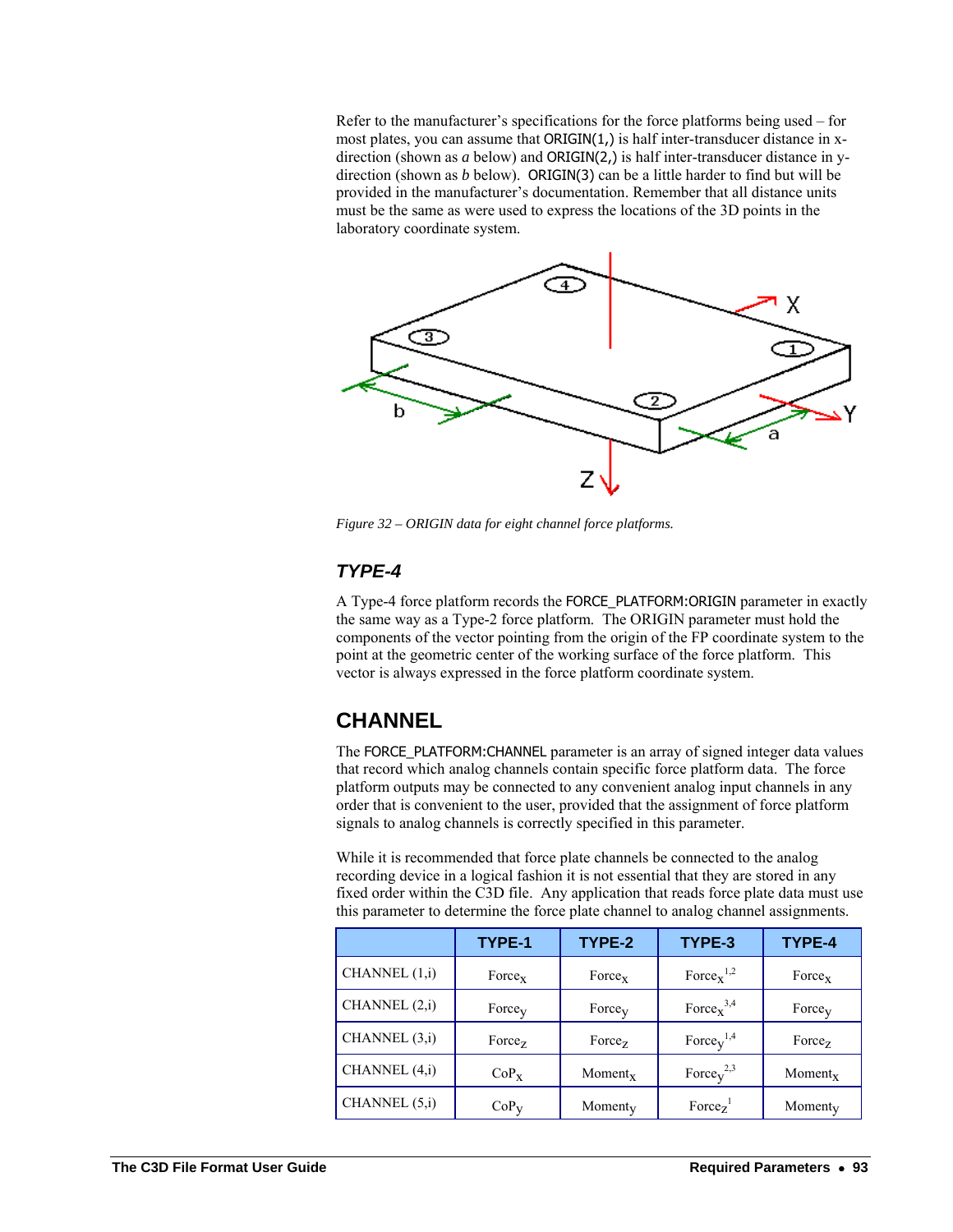| CHANNEL $(6,i)$  | Free Moment <sub>z</sub> | Moment <sub>z</sub> | Force <sub>z</sub> <sup>2</sup> | Moment <sub>z</sub> |
|------------------|--------------------------|---------------------|---------------------------------|---------------------|
| CHANNEL $(7, i)$ | n/a                      | n/a                 | Force <sub>z</sub> <sup>3</sup> | n/a                 |
| CHANNEL (8,i)    | n/a                      | n/a                 | Force <sub>7</sub> <sup>4</sup> | n/a                 |

*Figure 33 – Force platform signals by TYPE.* 

Note that if your data collection environment used several different types of force platforms and any of them are Type-3 then this parameter must contain eight (8,) entries for all plates. If Type-3 plates are not used then the dimension may be either (6,) or (8,) as the unused values in the CHANNEL parameter will be ignored.

The table above shows the assignment of analog channel numbers to force plate signals within this parameter where i is the force platform number. For instance, if MZ of force platform number 2 is connected to analog channel 15, then CHANNEL(6,2) should contain the entry 15.

## **CAL\_MATRIX**

The FORCE\_PLATFORM:CAL\_MATRIX parameter is an array of floating-point values, supplied by the force platform manufacturer, that contain force platform *calibration* matrices. This allows for greater accuracy in the calculation of forces, powers and moments from the recorded analog data as the full calibration matrices are now stored within the C3D file and are available to any application that reads the analog data from the C3D file.

This parameter is only applicable to TYPE-4 force platforms having six channel outputs. A calibration matrix enables software applications to correct for cross talk between outputs of the force platform; software applications that use the full calibration matrix to correct for cross talk will typically provide more accurate results when compared to applications that only have access to the major diagonal component. As a result, it is recommended that the CAL\_MATRIX parameter be always included with force data from TYPE-4 plates if possible – software applications may choose which correction method they wish to use when the CAL MATRIX is present in a C3D file.

Since the CAL\_MATRIX parameter will be ignored, even if present, unless the force platform type is 4, its inclusion in a C3D file does not automatically imply that it must be applied to the stored force data. Force data from TYPE-1 and TYPE-2 force plates is scaled using the ANALOG:SCALE factors as described in detail in the chapter entitled "[Calculating SCALE values for force plates](#page-84-0)" starting on page [81.](#page-84-0) When the CAL\_MATRIX parameter is present for TYPE-2 and TYPE-4 plates, all software applications must reset the scaling data stored in the appropriate ANALOG:SCALE parameters to their "unscaled" values before applying the CAL\_MATRIX parameter information.

Note that most force plate systems include some degree of variable amplification of the signals from the plate. The amount of amplification applied to each force signal must be taken into account when applying the calibration matrix and is an important factor is the calculation of the correct ANALOG:SCALE value for each force plate channel.

If a calibration matrix is entered for a force platform, it should be used in addition to the individual channel scales. The  $6 \times 6$  calibration matrix for each force platform should be applied to the measured channel outputs to obtain the corrected channel outputs according to the matrix equation:

[CAL\_MATRIX] Fmeasured = Fcorrected

<span id="page-97-0"></span>*The calibration matrix is the inverse matrix of the sensitivity matrix used to calculate the scaling factors for TYPE-2 plates.*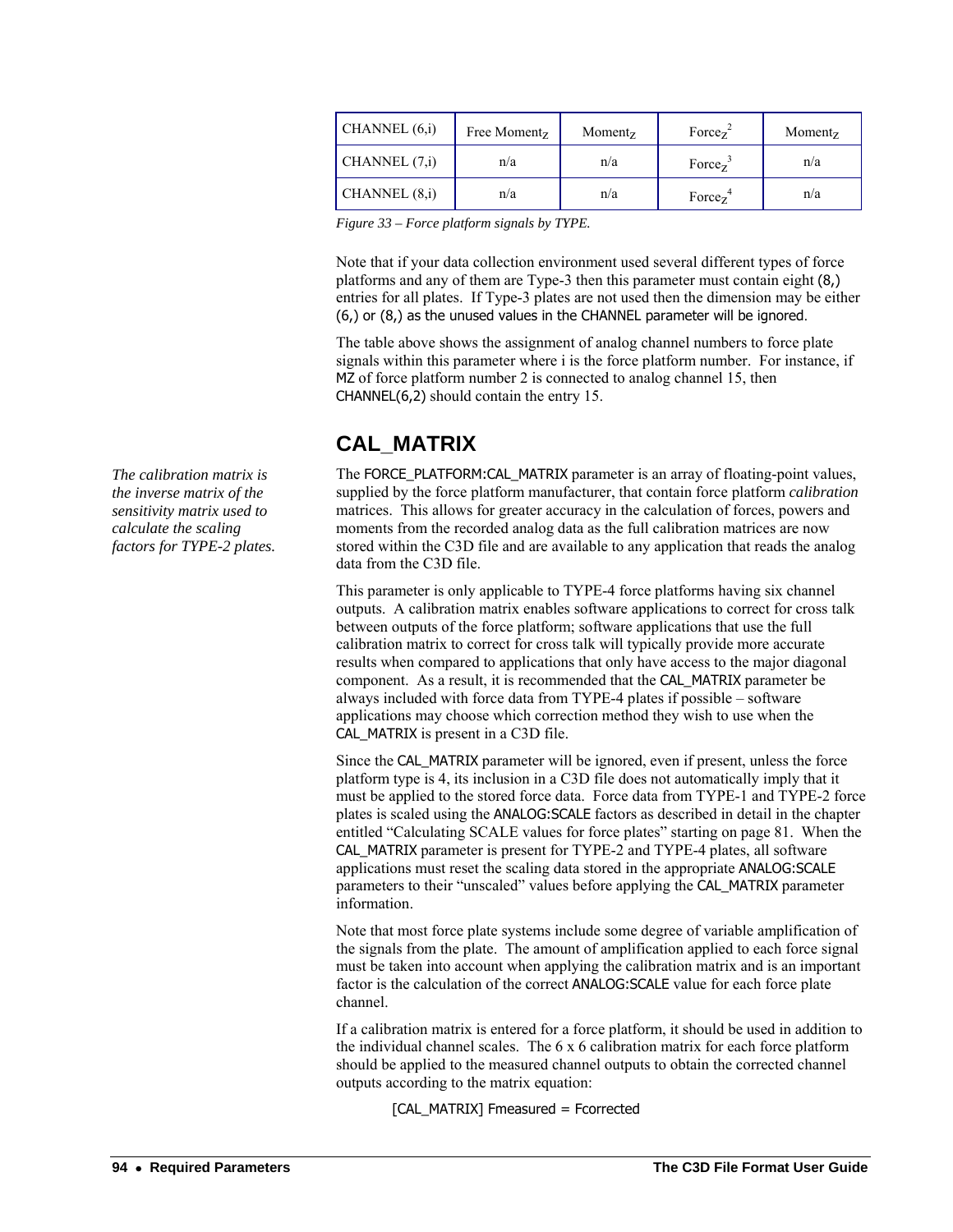where the F's are 6-element column vectors. Hence, the elements of the calibration matrix must be entered in column order, i.e. for the first force platform:

- $CAL$ \_MATRIX $(1,1,1)$  must contain the first element of the matrix.
- CAL\_MATRIX(6,1,1) the last element of the first column.
- CAL\_MATRIX(1,2,1) must contain the first element of the second column, etc.

Typically, the calibration matrix is supplied with units of N/V for the force channels and N•m/V for the moment channels. If you are using distance units of millimeters in your reference coordinate system, then the last three rows of the calibration matrix must be multiplied by 1000 before being entered into CAL\_MATRIX as shown below:

|          | $1.557 -0.002 -0.092 -0.017 -0.008 -0.002$      |  |  |
|----------|-------------------------------------------------|--|--|
| 0.009    | $1.558 - 0.101$ $0.002 - 0.006$ $0.001$         |  |  |
| $-0.082$ | $0.001$ 5.885 $-0.034$ 0.047 $-0.021$           |  |  |
|          | $-10.274$ 3.459 $-3.959$ 739.784 $-0.105$ 1.186 |  |  |
| 0.615    | $6.846 - 39.344 - 1.942$ 734.414 0.710          |  |  |
|          | $2.986 -4.261$ $2.395 -0.339$ $0.053$ $390.305$ |  |  |

Note that, unlike Type-2 force platforms, the analog channels associated with Type-4 force platforms are not pre-scaled – see the earlier discussions on page [81](#page-84-0) for full details on calculating the analog scale values for each force platform type. Sample data files and spreadsheets are available from [http://www.c3d.org](http://www.c3d.org/) that implement the full CAL\_MATRIX parameter calculations.

Unfortunately, at the time of writing, this parameter is relatively uncommon in C3D files. Its use is recommended for all future 6-channel force platforms as it provides additional information that improves the quality of the force data and removes the need to calculate individual ANALOG:SCALE values for each force platform channel.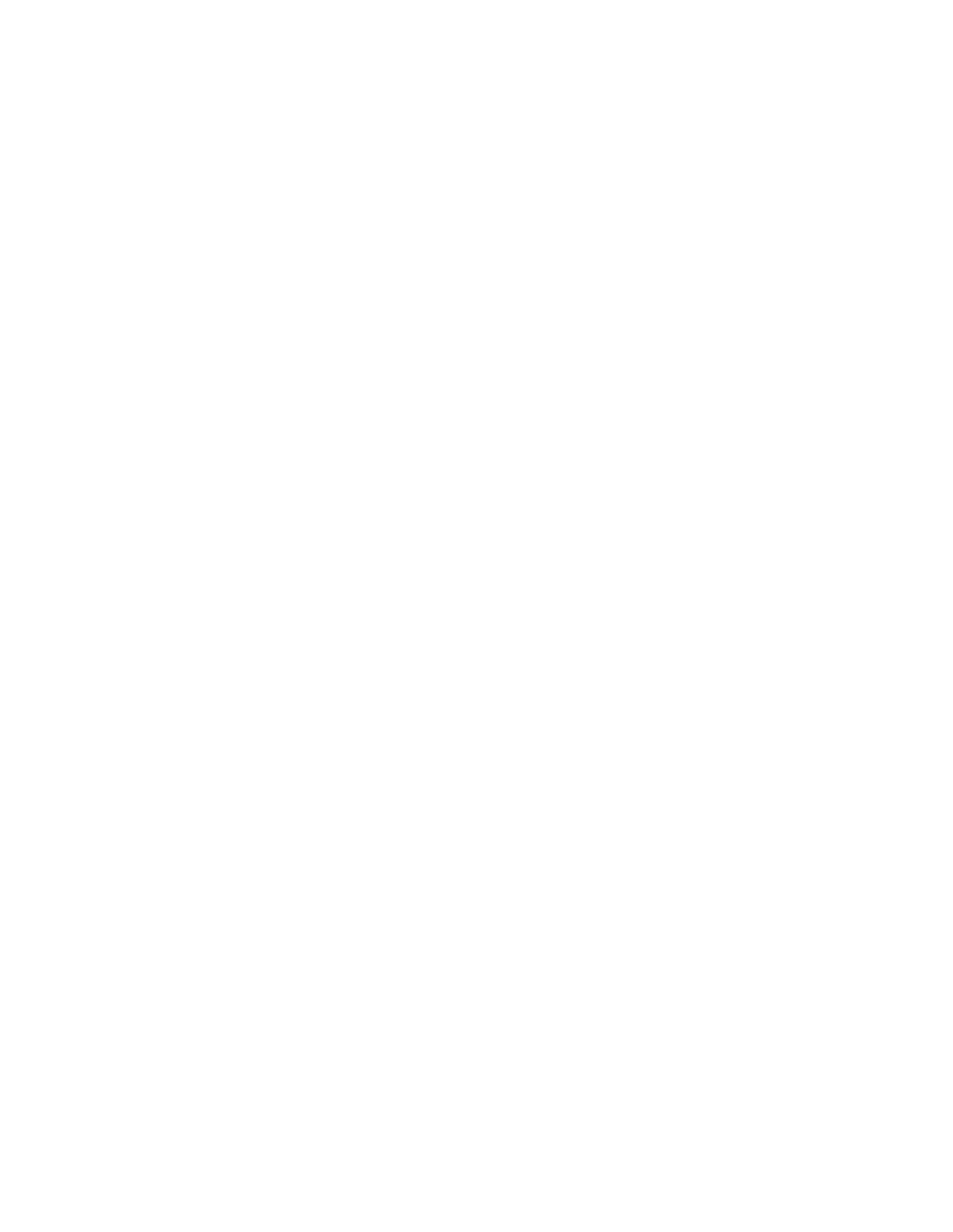# **Application Parameters**

### **Overview**

*Ask your C3D application vendor for complete documentation of all C3D parameters that they create or use.* 

It is common to find other parameters in many C3D files in addition to the basic parameters that are required to describe the data contained within the file. These parameters may not exist in every C3D file – many of them record values that are either associated with the data (i.e. subject weight, leg length etc) or are required by another application.

All applications that read and write C3D files must, by default, preserve any parameters that are contained in the input C3D file when processing and writing a new C3D file.

This chapter describes some of the many application parameters found in C3D files and provides some comments about them. The list here is not exhaustive but simply a selection to demonstrate the flexibility of the C3D parameters and introduce some of the manufacturer or hardware specific parameters that exist. Documentation on the precise use of specific C3D parameters is usually available on request from the software application developer or hardware manufacturer.

The intention here is not to single out specific manufacturers or application developers for praise or criticism – no developer or manufacturer is identified. These are simply examples of parameters that demonstrate the good and bad points in the choice of name, value, implementation, or documentation etc. If you like, you can read this section as a brief background to the *art* of group and parameter creation.

The information presented in this chapter is based on the examination of C3D files from various manufacturers C3D applications. As a result, this chapter should not be considered authorative and all questions regarding the exact interpretation of this information must be resolved with the application manufacturer.

## **The POINT Group**

Although initially conceived as a group that provided information about the 3D data, the POINT group also contains a number of parameters that may control the display and presentation of the data to the user. Various manufacturers have added parameters to this group that allow applications to store *processed* data within the 3D data section so that C3D files may now contain the results of modeling calculations in addition to marker positional information.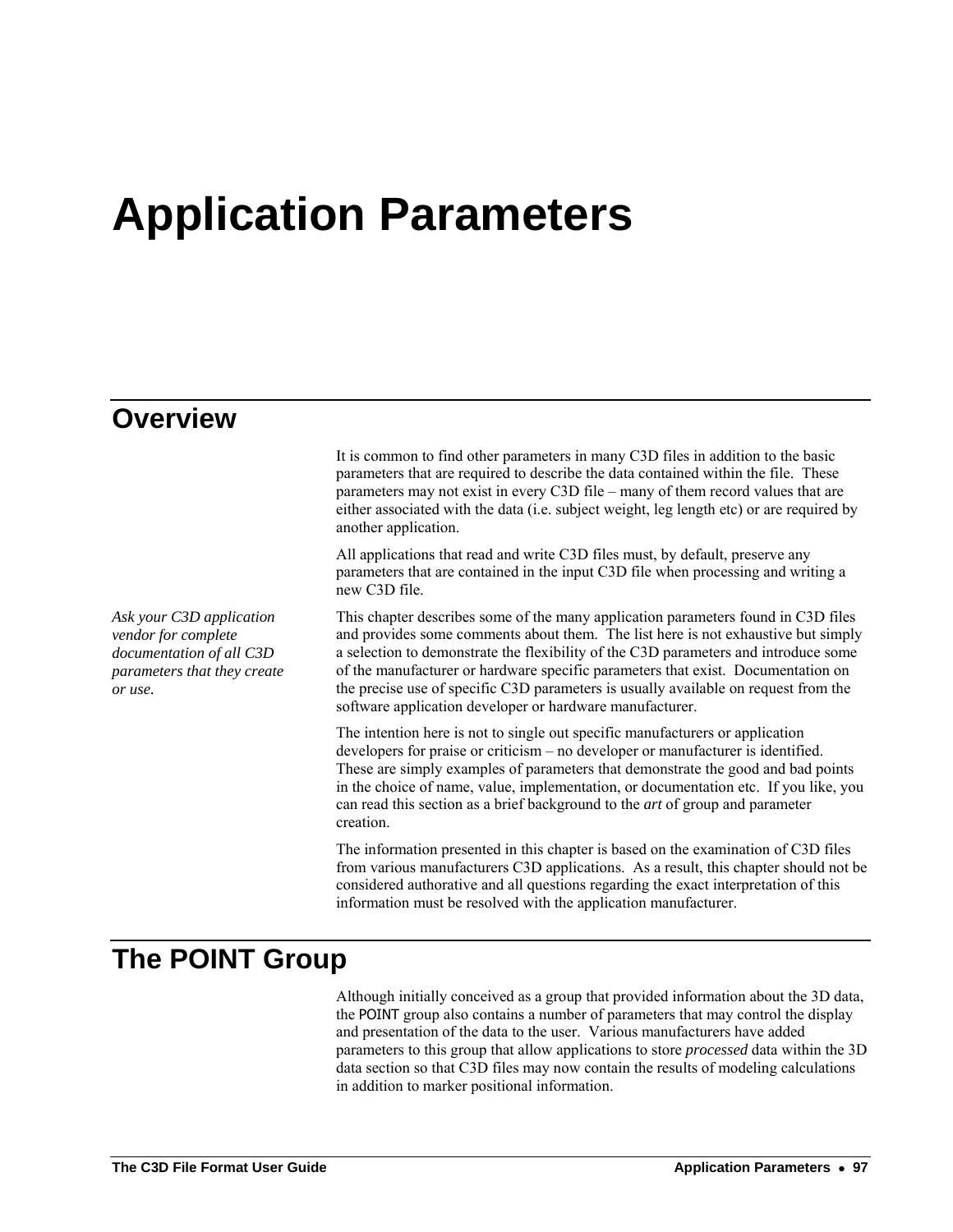*Optionally used by AMASS software, this parameter is not usually required by other applications.* 

*Although required by AMASS software this parameter is not usually used otherwise.* 

*Although required by AMASS software this parameter is not usually used otherwise.* 

*Introduced by Vicon workstation software but not commonly used.* 

### **INITIAL\_COMMAND**

The POINT:INITIAL\_COMMAND parameter is a single ASCII character string (character data type) that contains an optional command string that can be read when a C3D file is opened. This string can be up to 127 characters long and could configure the C3D application to present a particular view or perform some predetermined analysis.

This parameter does not affect any of the default C3D parameters and is completely compatible with the C3D file format. This is a nice way to pass a command or set of commands to a program for initial configuration, analysis or simply to run a software demo function for example.

Since any application or user can access this parameter, it would be a good idea if the program that utilizes the values performed a thorough syntax checks on contents to make sure that they are correct.

# **X\_SCREEN**

This is a two-character ASCII string containing a sign together with a single character  $(+X, +Y, +Z, -X, -Y, -Z)$  that indicates which axis of the reference coordinate system will be displayed left-to-right across the screen. This parameter provides information and is compatible with the C3D file format.

While this parameter (and its companion Y\_SCREEN, below) and commonly found in C3D files it seems that most software applications ignore them. Remember that setting a C3D parameter to a particular value will only be effective if the software application reading the C3D file implements the parameter.

# **Y\_SCREEN**

Like the X\_SCREEN above, this is an ASCII string containing a sign together with a single character  $(+X, +Y, +Z, -X, -Y, -Z)$ . This is used by software applications to indicate which axis of the reference coordinate system should be displayed bottomto-top up the screen when the application initially opens the file.

A companion to the X\_SCREEN parameter above, this parameter is also compatible with the C3D file format. Note that the programmer could have chosen to implement the parameter as an array, e.g., SCREEN(1,2). However, this might not have been as intuitive for a casual user to edit or use. Creating two separate parameters was a good decision as it makes the function of both values clear.

## **MOVIE\_DELAY**

This is a single floating-point value that records the synchronization offset, in seconds and fractions of a second, between frame 1 of the trial and the start of additional movie data. Exactly how this would work is not clear from the Vicon documentation – does a positive value indicated that the C#D data precedes the additional movie data or lags behind the movie data?

The capability exists for this additional movie data to be stored within the C3D file although the intent of this parameter to synchronize data that has been stored in an external video file (such as AVI or MPEG etc). The storage of additional data such as video records in a separate file can potentially cause a problem if the external video file is overwritten, edited, or changed in some way as this could invalidate the stored MOVIE\_DELAY value. Ideally the video information should be stored in a separate data block within the C3D file – see page [119](#page-122-0) for a discussion of methods to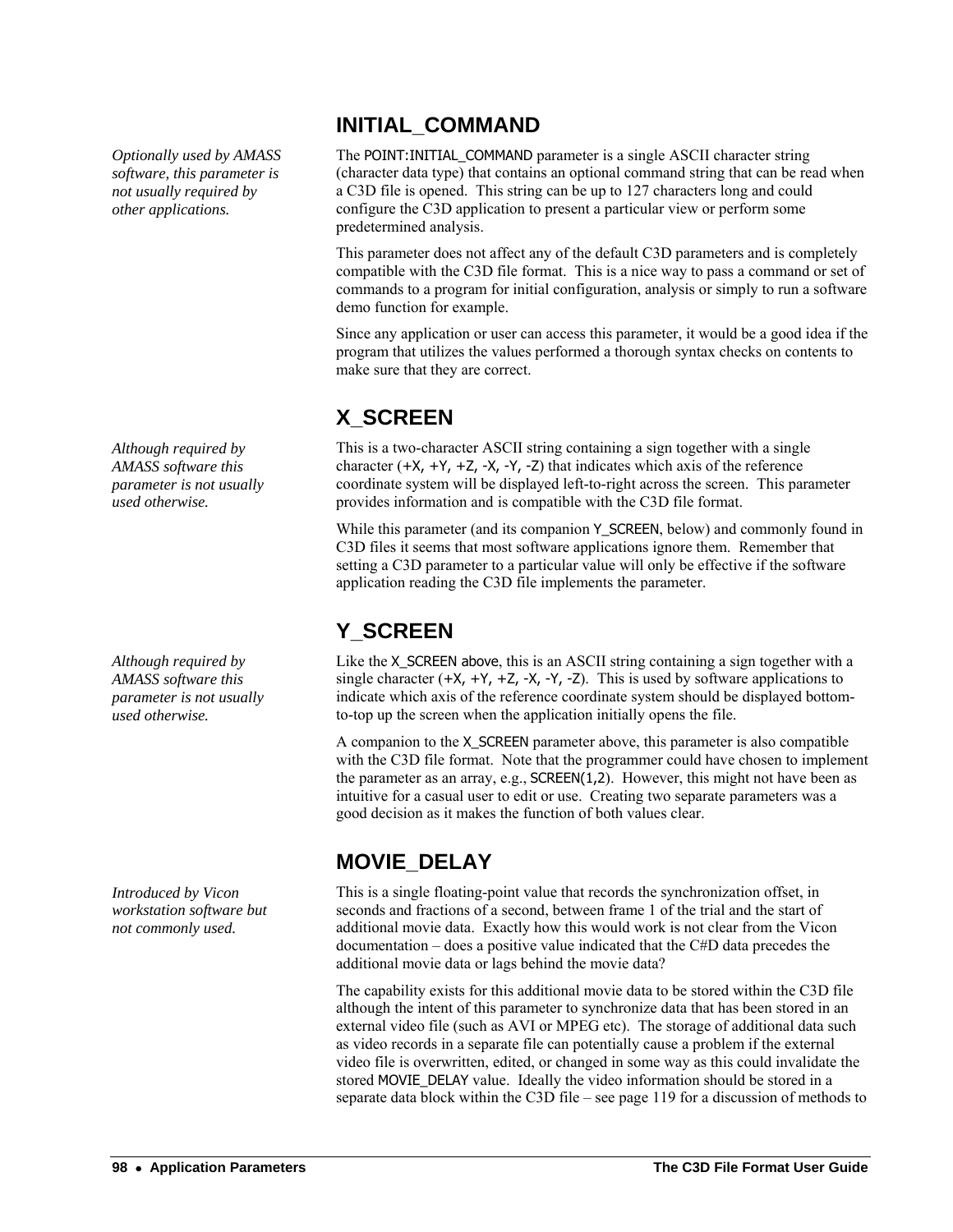*Introduced by Vicon workstation software, this parameter, and related parameters are common in many larger C3D files.* 

*workstation software, this parameter, and related parameters are common in many larger C3D files.* 

*Introduced by Vicon workstation software, this parameter, and the related kinematic variables parameters are common in many C3D files that contain clinical data.* 

create additional data blocks within the C3D file to store information such as video frame images.

## **LABELS2**

This is an array of up to 255 character strings. Some software applications can generate a great many 3D trajectories. Since the C3D parameter arrays (used to store the POINT:LABEL names) have a maximum dimension of 255, the use of a single label array would limit the number of 3D markers that could be stored in a C3D file. The solution here is to create additional LABEL parameters by adding a number e.g., LABEL2. This new parameter is used to store additional ASCII labels beyond the 255 limit in the default POINT:LABELS group and expands the maximum number of labels to 510. If required, additional parameters like this could exist such as LABELS3, LABELS4, etc. to store even more 3D point labels.

However, many common C3D applications will be unable to access the labels from trajectory numbers greater than 127 although they will have no trouble reading the 3D data points. Since the parameter index is stored as a signed byte many applications may have problems interpreting these labels unless they treat the parameter index as unsigned.

## **DESCRIPTIONS2**

*Introduced by Vicon* This is another array of character strings with an entry to match each LABELS2 value. This parameter is synchronized with the LABELS2 parameter and contains additional ASCII description strings beyond the 127 array size limit of the standard POINT:DESCRIPTIONS parameter. This parameter will track the existence of the LABELSn parameters – there should be a corresponding DESCRIPTIONSn parameter for each LABELSn parameter.

> The same comments apply to this parameter as the previous LABELS2 – most common C3D applications will be unable to access these new descriptions although they will have no trouble reading the 3D data points. Since the additional information is stored as a parameter it should be quite easy to update other applications to handle this at the same time that support was added for the LABELS2 parameter.

## **TYPE\_GROUPS**

This parameter is one of a suite of parameters that are added to C3D files by applications that store the results of kinematic calculations in C3D files by storing the results as additional POINT values. While this method appears rather untidy, in that it can add large numbers of very "odd" data values to the 3D point group, it has the major advantage that it is compatible with virtually all existing C3D software applications. Thus, kinematic data that has been generated and stored this way is accessible to virtually any other user of software application.

An array of ASCII character strings that identify the POINT parameter names that are associated with different data types such as measured points, calculated virtual points, angles or forces, etc. For each entry in this table, there should be a corresponding POINT parameter listing the marker labels that correspond to that type group.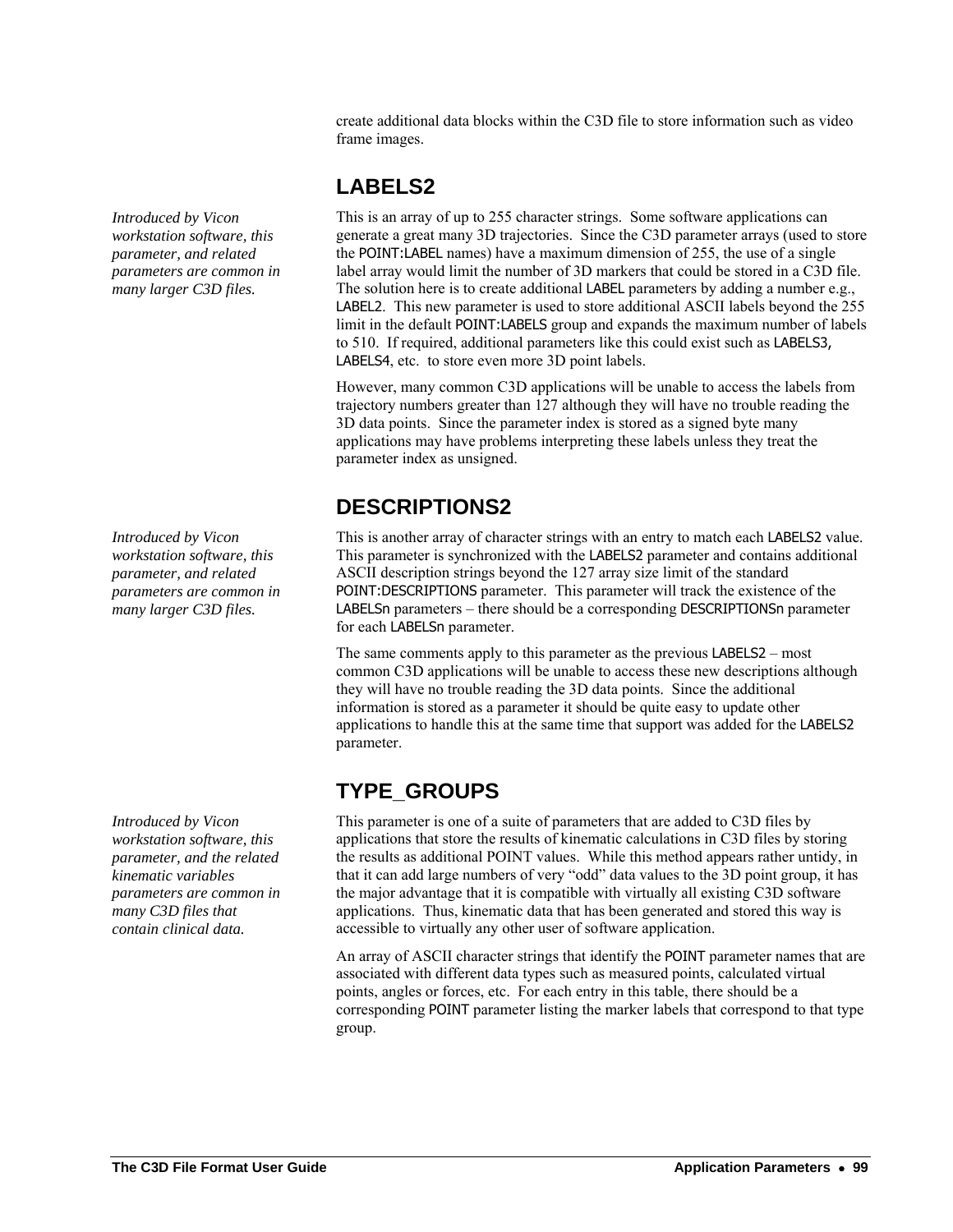### **ANGLES**

This is an array of ASCII character string labels that match strings used in POINT:LABELS and are used to identify trajectories stored in the 3D data section. 3D trajectories that match strings in POINT:ANGLES should be treated as threedimensional angles measured in degrees.

### **SCALARS**

An array of ASCII character labels. 3D point trajectories with labels matching those in POINT:SCALARS are to be treated as scalars rather than 3D co-ordinates. The magnitude of the scalar is stored in the Z component with X and Y both set to zero. The units (if any) depend on the meaning of each scalar according to the model that produced them and are recorded in the parameter POINT:SCALAR\_UNITS.

## **SCALAR\_UNITS**

A single ASCII string that stores the measurement units used by the scalar values (e.g. mm, M etc.,) stored in the C3D file.

## **POWERS**

This is an array of ASCII character labels. 3D trajectories with labels matching those in this list are to be treated as powers rather than 3D points. Since powers are scalars rather than vectors, the value is held in the Z component with X and Y both set to zero. See the parameter POINT:POWER\_UNITS parameter for units used to store the powers.

## **POWER\_UNITS**

This is a single ASCII string that stores the measurement units used by the power values, e.g. mW, W, kW etc., and stored in the C3D file.

## **FORCES**

This is an array of ASCII character labels. Trajectories with labels matching those in this list are to be treated as forces rather than 3D coordinates. See the parameter POINT:FORCE\_UNITS for the units used to store the forces.

## **FORCE\_UNITS**

A single ASCII string that stores the measurement units used by the force values, e.g. N, kN, mN, etc.

## **MOMENTS**

An array of ASCII character labels. Trajectories with labels matching those in this list are to be treated as moments rather than 3D coordinates. See the parameter POINT: MOMENT UNITS for the units used to store the moments.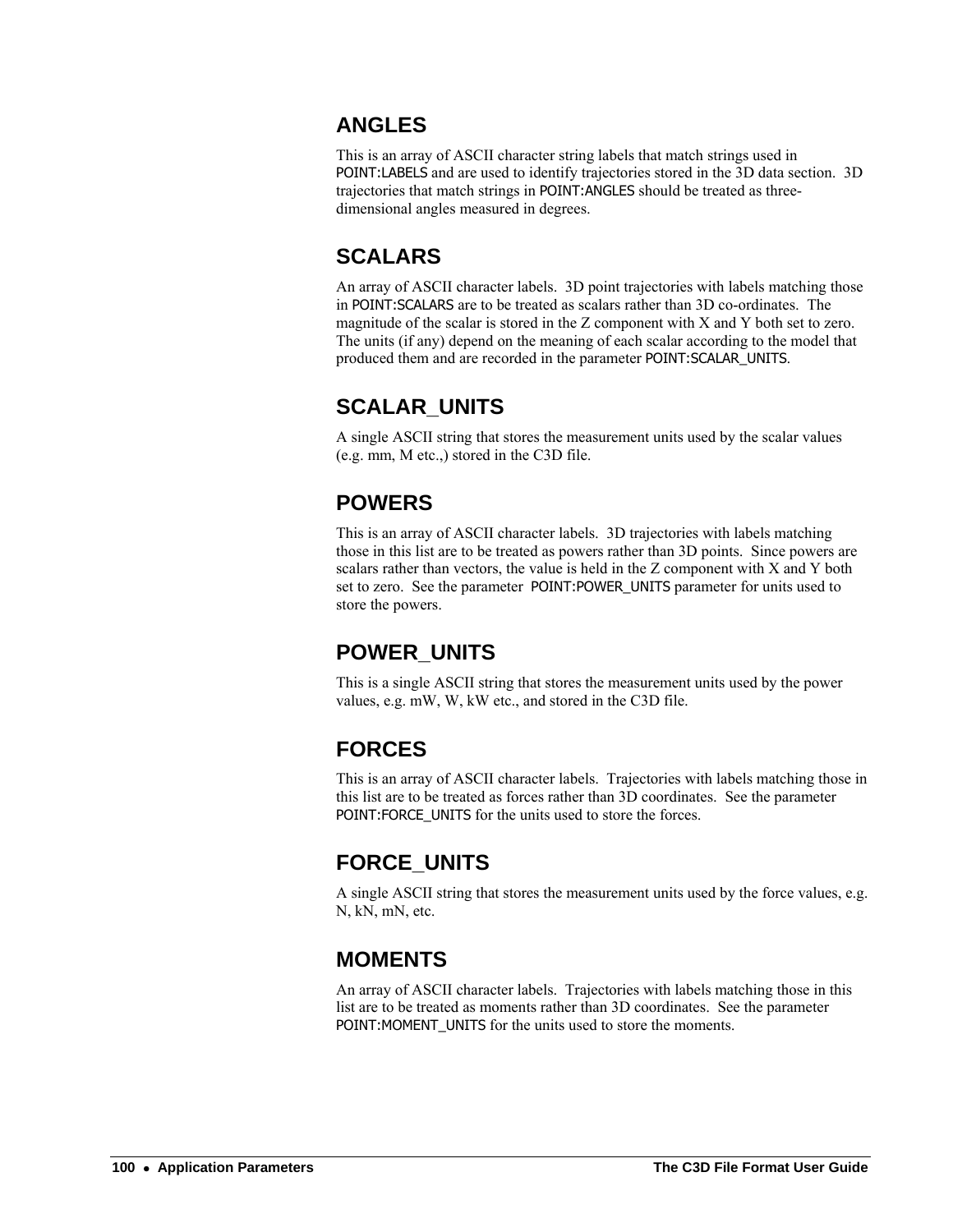### **MOMENT\_UNITS**

A single ASCII string that stores the measurement units used by the moment values, e.g. Nmm, Nm, etc.

### **REACTIONS**

An array of ASCII character labels. These labels are used as a base name for identifying three trajectories each that represent the force, moment and point components of a reaction. The corresponding force trajectories have an ".F" suffix, the moment trajectories an ".M" suffix and the point trajectories a ".P" suffix. For example, "LKNEE" would correspond to "LNKEE.F", "LKNEE.M", and "LNKEE.P" trajectories. Note that force and moment trajectories listed in REACTIONS should not appear in the FORCE and MOMENTS lists.

# **The ANALOG Group**

### **GAIN**

The ANALOG:GAIN parameter is an array of signed integer values – one entry per USED analog channel – that record the voltage ranges of the individual analog channels. The implementers specified the following values:

- $0 =$ unknown
- $1 = +/- 10$ Volts
- $2 = +/-5$ Volts
- $3 = +/- 2.5$ Volts
- $4 = +/- 1.25$ Volts.

This is a useful addition to the ANALOG parameters because is allows an application to record the gain or voltage range associated with individual analog channels. This allows applications to modify the ANALOG:SCALE values to be adjusted when any particular channel gain is changed. This is particularly useful since the gains applied to each analog channel are used in the calculations for the ANALOG:SCALE values associated with the channels – application software that can determine individual channel gains can modify the analog scale values safely.

This is compatible with the C3D file format although software applications may need to be modified to take advantage of the additional information.

# **The SEG Group**

*Although not usually required in a C3D file, the SEG group contains useful information about the environment used during data collection.* 

The SEG parameter group was originally a part of the AMASS software system and was included in the C3D file to provide the user with information as to what parameters were used when the data were tracked and processed. It is used by a number of different 3D photogrammetry applications contains application specific values. While many of these applications use the same common set of parameter names it should not be assumed that parameters are interpreted in the same way, or contain the same values.

The presence of SEG parameters in a C3D file is optional and normally only serves to provide information that is specific to the application that initially created the C3D file.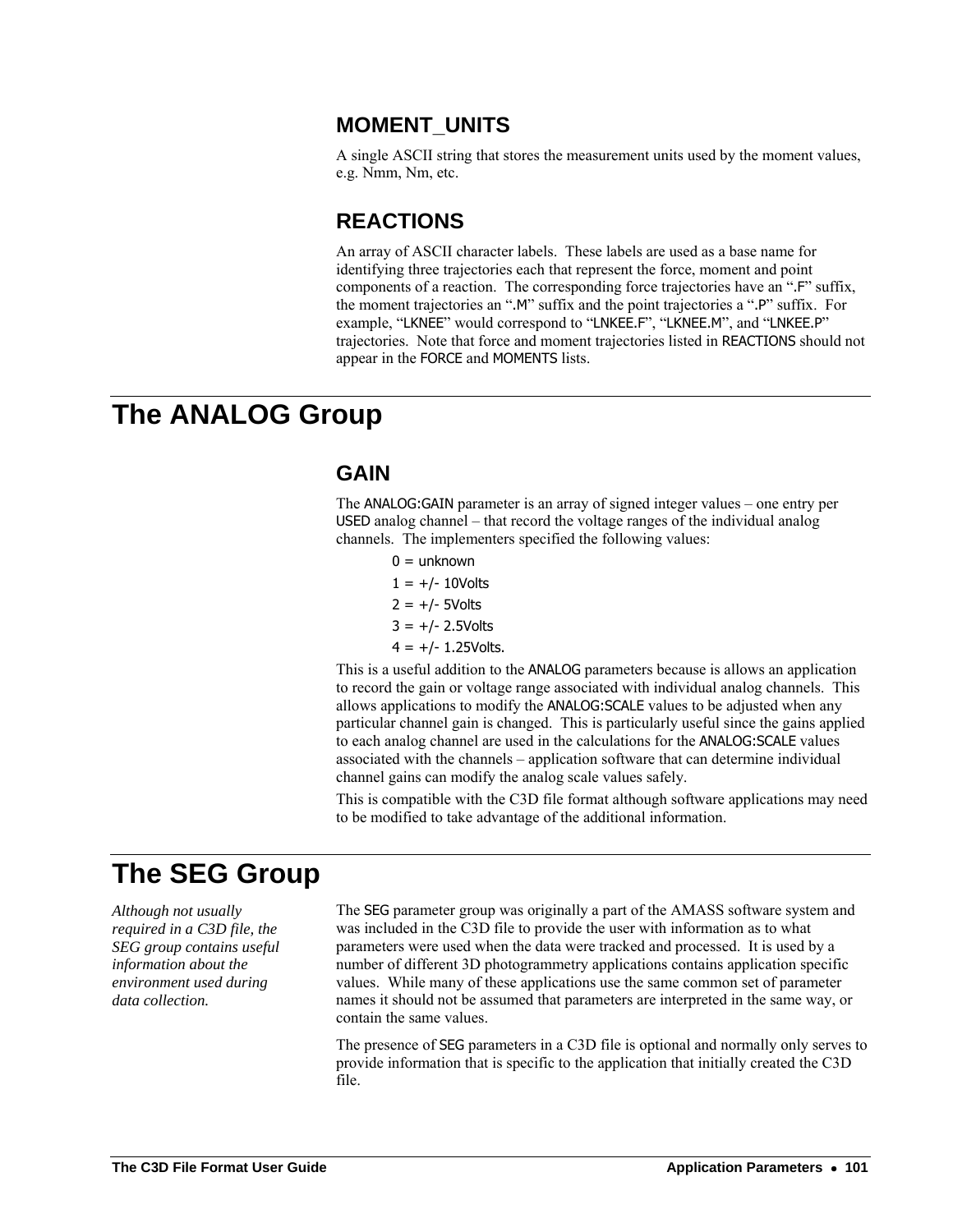### **MARKER\_DIAMETER**

A floating-point value that contains the diameter of the markers, or largest marker used, in the collection of 3D data. This parameter is measured using the units recorded in the POINT:UNITS parameter, which is the same unit as used in the reference coordinate system.

This is a good example of a parameter that is defined in terms of the value of a standard C3D parameter. Since marker based photogrammetry software generally calculates the center locations of spherical markers it is important to know the marker size in order to accurately measure the position of the object to which the marker is attached.

### **DATA\_LIMITS**

A 3 by 2 array of floating-point values that defines the upper and lower limits of the reconstruction volume (measured in POINT:UNITS) during the trajectory photogrammetry calculations.

This parameter is generally used by the photogrammetry software to enable it to discard 3D information that strays outside the data collection volume. This helps speed up the intense photogrammetry computations by allowing an application to ignore unwanted data. If set correctly, it can also provide useful information to any application that needs to set up a view window as it documents the maximum bounds of the 3D trajectory data.

## **ACC\_FACTOR**

A single floating point value that sets the maximum average acceleration (in terms of POINT:UNITS seconds, per second) over five successive samples for photogrammetry software to start a new segment. This generally has a nominal value for gait analysis of 50mm/sec/sec but this may be varied for other trajectory sources.

# **NOISE\_FACTOR**

A single floating point value that sets the maximum deviation from constant acceleration (in terms of POINT:UNITS) over five successive points for photogrammetry applications to start new trajectory segment. The nominal value for gait analysis is 10mm.

## **ANGLE\_ERROR\_FACTOR**

Used by AMASS photogrammetry software, this is a single floating-point value that is multiplied to average calibration angular error of each camera to determine "cone of reconstruction" for trajectory construction. Its nominal value for gait analysis is 2.0 degrees.

## **PREDICTION\_ERROR**

A single floating point value that records the radius of extrapolated prediction volume (in terms of POINT:UNITS) for trajectory segment continuity in AMASS software – the nominal value for gait analysis with 25mm markers is 25mm.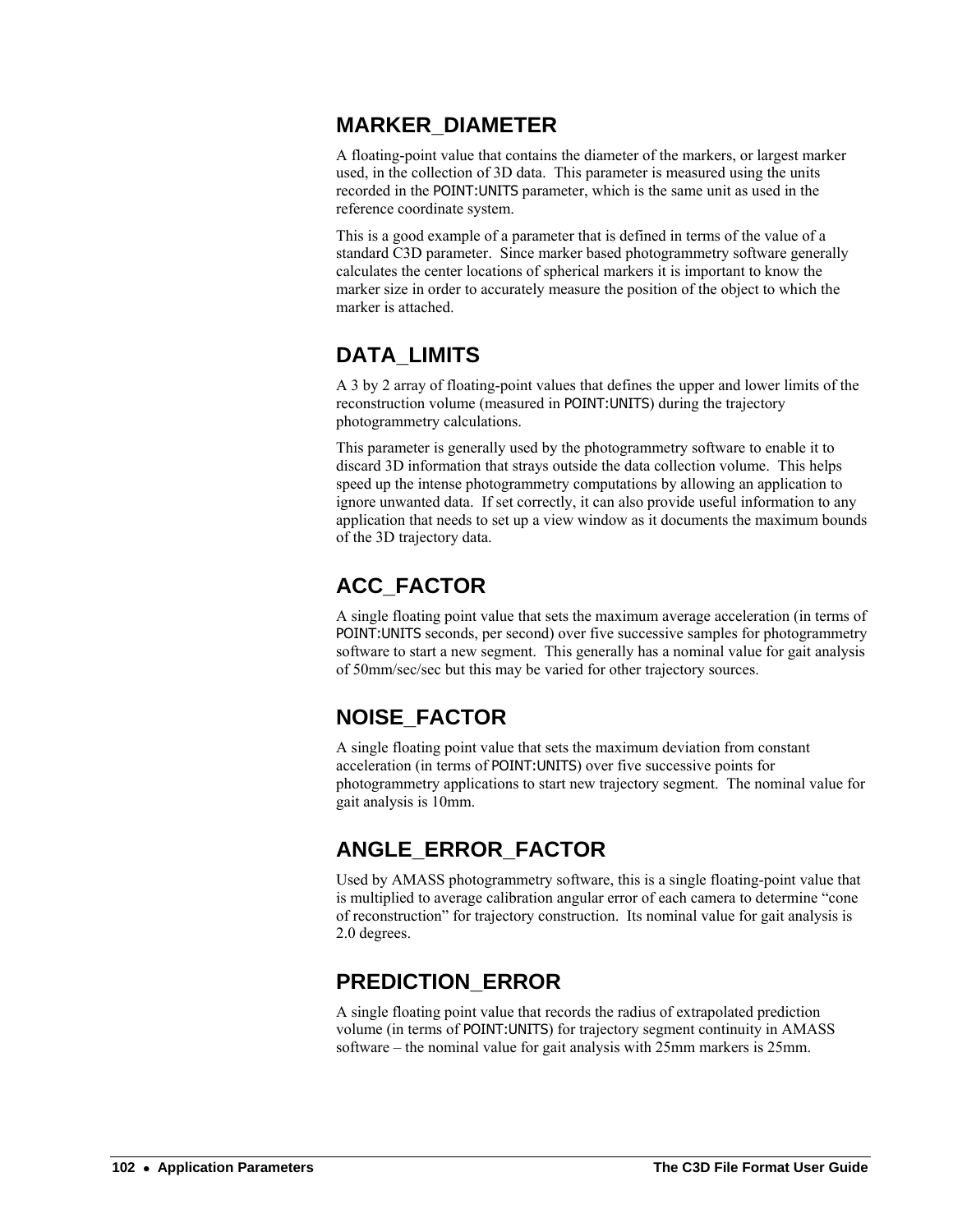### **RESIDUAL\_ERROR \_FACTOR**

A single floating point value that controls the inclusion of rays during marker reconstruction. It has a nominal value of 2.0 to 3.0 for most gait analysis applications.

## **MAX\_NOISE\_FACTOR**

A single floating point value that controls creation of new trajectories. Measured in POINT:UNITS its nominal value is 12mm or less.

### **INTERSECTION\_LIMIT**

A single floating point value that sets the limit for the intersection of photogrammetric rays to reconstruct a 3D point. Its nominal value, in terms of POINT:UNITS is 7mm or less.

# **The SUBJECT Group**

*Try to think ahead when creating parameter names – C3D files are very portable and can be around for a long time.* 

This parameter group has been in use by several C3D applications from The National Institutes of Health (NIH) in Bethesda, MD for a number of years. It stores various parameters that contain specific anthropometrical information relating to the subject information stored in the C3D file. It should not be confused with the similarly named SUBJECTS groups used by other software applications.

As a rule, it is a good idea to try to keep group names unique when they store different types of data. It is also recommended that the first six characters of a group or parameter names should be unique for compatibility with older FORTRAN applications that only looked at the first six characters of the name during a search of the parameter section. In general, it is a good idea to try to use an existing group name if one exists that describes the parameters that you want to save.

## **DIST\_RADIUS**

The NIH documentation for this parameter (an array of 20 floating-point numbers) says that it contains the distal radius (in meters) for each model segment. This clearly violates one of the basic C3D rules that every distance in a C3D file must be expressed in the same units as specified in the POINT:UNITS parameter.

Thus, the DIST\_RADIUS parameter's choice of measurement units is incompatible with the C3D file format specification. Any application that uses this value must scale in appropriately, depending on the value used in the POINT:UNITS parameter. A better choice (philosophically at least) would have been to store the measurements in the same units as documented in the POINT:UNITS parameter.

## **WEIGHT**

A single floating-point value that defines the subjects weight in kilograms.

This is a very useful addition to the C3D file parameters – this records the subjects weight at the time of the 3D data was created and is essential for any clinical analysis that normalizes the output by scaling the data by the subjects weight. Since this is a parameter, the information will always be available for analysis at any time.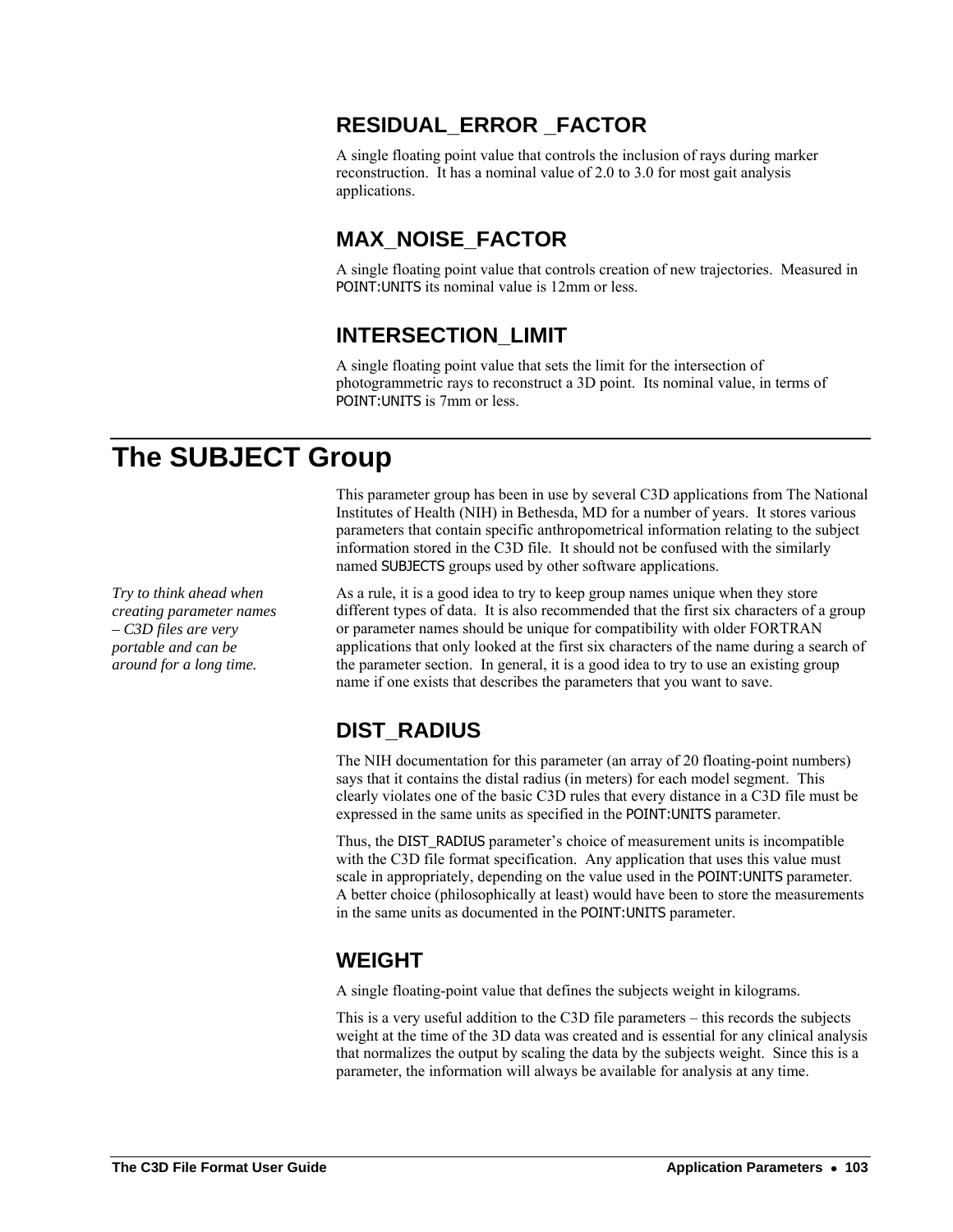Note that since there are several possible units (lbs, kgs, etc.) that can be used to record the subjects weight it is vital to use the parameter description to record the units used. However, for unit information to be useful it must have a parameter entry since the optional parameter description field is never considered to contain usable data.

### **TARGET\_RADIUS**

This is described as "A single floating-point value that defines the radius of the model targets in the subject calibration file."

Since this parameter provides information it is compatible with the C3D file specification although the measurement units are not stated. Considering that other parameters in this group (e.g. DIST\_RADIUS et. al.) are recorded in meters this may be the correct unit for this parameter too. However, since the units are not stated it is possible that they are the same units as documented in the POINT:UNITS parameter.

# **The SUBJECTS Group**

The SUBJECTS group is used by an animation-modeling package and should not be confused with the similarly named SUBJECT group. It is not a good idea to create a new group name that is very similar to another name that has been in common use. In addition, this group actually contains very little information about the actual "subjects" of the test other than their name – it might have been better to have named it "configuration", "parameters", or "data\_sets" etc.

### **IS\_STATIC**

A single signed integer variable, this is set to 1 if the trial subjects were captured in a static pose for the purposes of calibration, otherwise 0.

Although this is compatible with the C3D specification, the parameter really should have been a logical parameter type since this is the way that the parameter is documented and used.

### **NAMES**

The SUBJECTS:NAMES parameter is an array of ASCII character strings with the description "N subject names of length L".

The description really is not very helpful – especially since this description came from the manufacturers' documentation… the actual parameter description string in the C3D file is empty. This parameter must serve some function but it is going to remain a mystery to anyone who opens the C3D file.

## **MODEL\_PARAMS**

The SUBJECTS:MODEL\_PARAMS parameter is an array of ASCII character strings that contain the marker set names used in the trial. These identify the model parameter (usually .MP files) filenames for each subject ordered as in the NAMES parameter above. Each subject will typically have his or her own model parameters. Note that the path is excluded from the filename.

*Do not store information* **According to the description**, this parameter contains the filename of an external file

*Always document all your parameters using the group and parameter description strings are provided in the C3D parameter section.*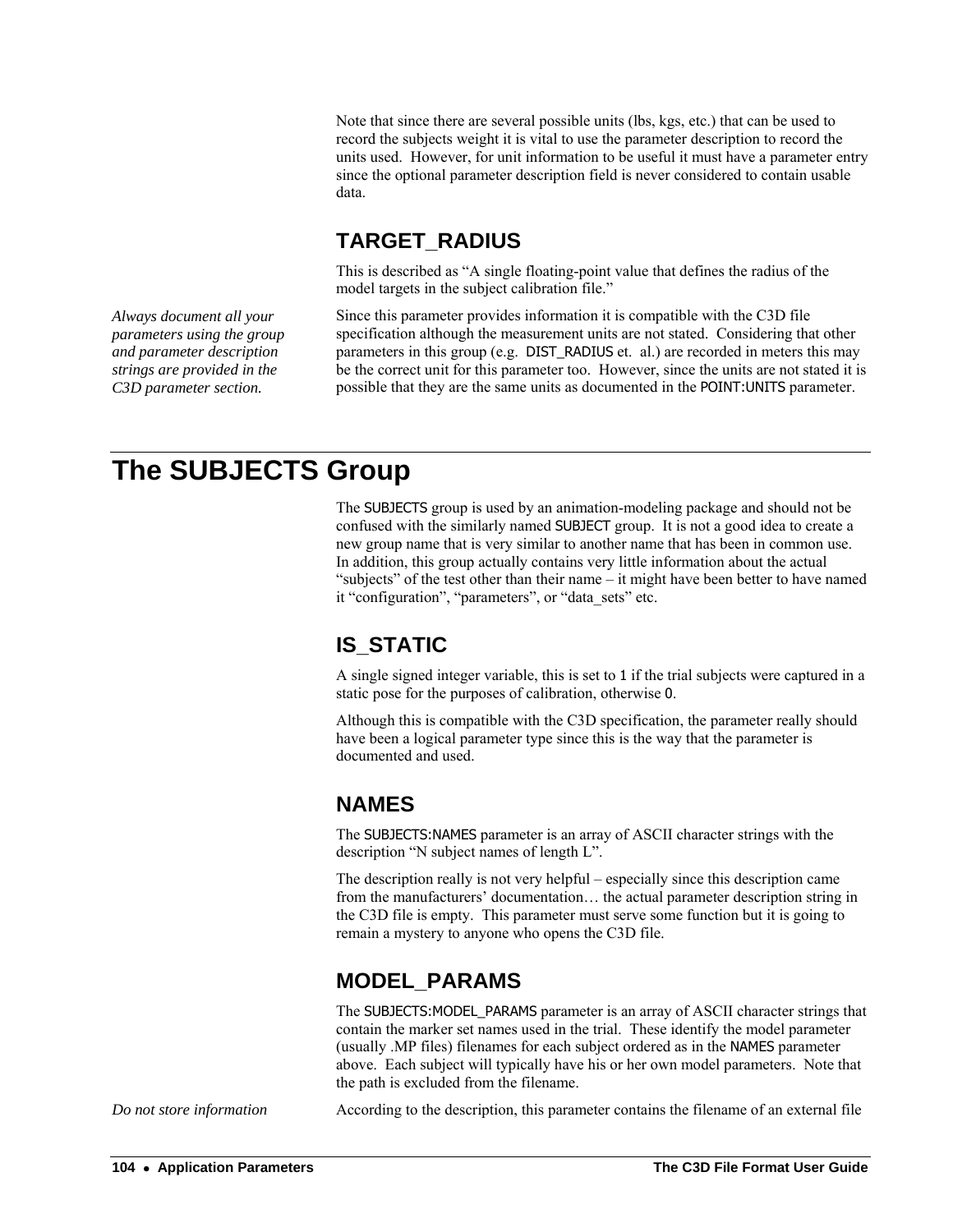*that is required to process or validate the data stored in the C3D file (such as model parameters etc.) in separate files.* 

that holds data about the trial that is relevant to the contents of this C3D file. This is an example an applications programmer failing to understand the rational for using the C3D file format. The implication of this parameter is that, if it is used, the resulting C3D file will probably not contain details of all of the parametric values needed to process or interpret the data.

In this example data portability has been compromised because if this C3D file is ever separated from the required model parameter files there may no way to process the contents or validate the results stored in the file.

The C3D format is flexible and can easily store complex information within the parameter section. Data stored as parameters is preserved and is accessible to anyone reading the file.

#### **USES\_PREFIXES**

A single signed integer variable, this is set to 1 if the trial subjects are identified by prefixing the subject name to the point label, otherwise set to 0. The manufacturers' documentation states that this is only used when labeling has not yet been performed and that the presence of any non-blank SUBJECT:LABEL\_PREFIXES entries overrides this parameter.

Although this is compatible with the C3D specification, the parameter really should have been a logical parameter type since this is the way that the parameter is documented and used. In addition, the documentation suggests that this is a temporary parameter that is used to pass information between an application that performs the photogrammetry calculations and a point labeling process.

### **LABEL\_PREFIXES**

The SUBJECT:LABEL\_PREFIXES parameter is an array of ASCII character strings that identify prefixes attached to the trajectory labels for each subject ordered as in SUBJECT:NAMES parameter. Each prefix is typically either blank or the same as the subject name but with a colon ':' suffix e.g., "FRED:" where the NAMES parameter contains "FRED" without the colon.

#### **USED**

A single signed integer variable that stores the number of named subjects in the trial. It is set to 0 in C3D files where specific subjects were not used or for trials that contain only subject calibration data.

## **MARKER\_SETS**

The SUBJECT:MARKER\_SETS parameter is an array of ASCII character strings that identify filenames that contains the names used by the manufacturers' trajectory identification application for each subject. The MARKER\_SETS filenames are entered in the same order as SUBJECT:NAMES to allow each subject to use a different marker set to identify the 3D points. Note that the use of LABEL\_PREFIXES allows the same marker names to by used on two subjects in the same C3D file.

The parameter contains only the filename – both the file type (i.e. MKR etc) and the path or location of the file are omitted from the parameter.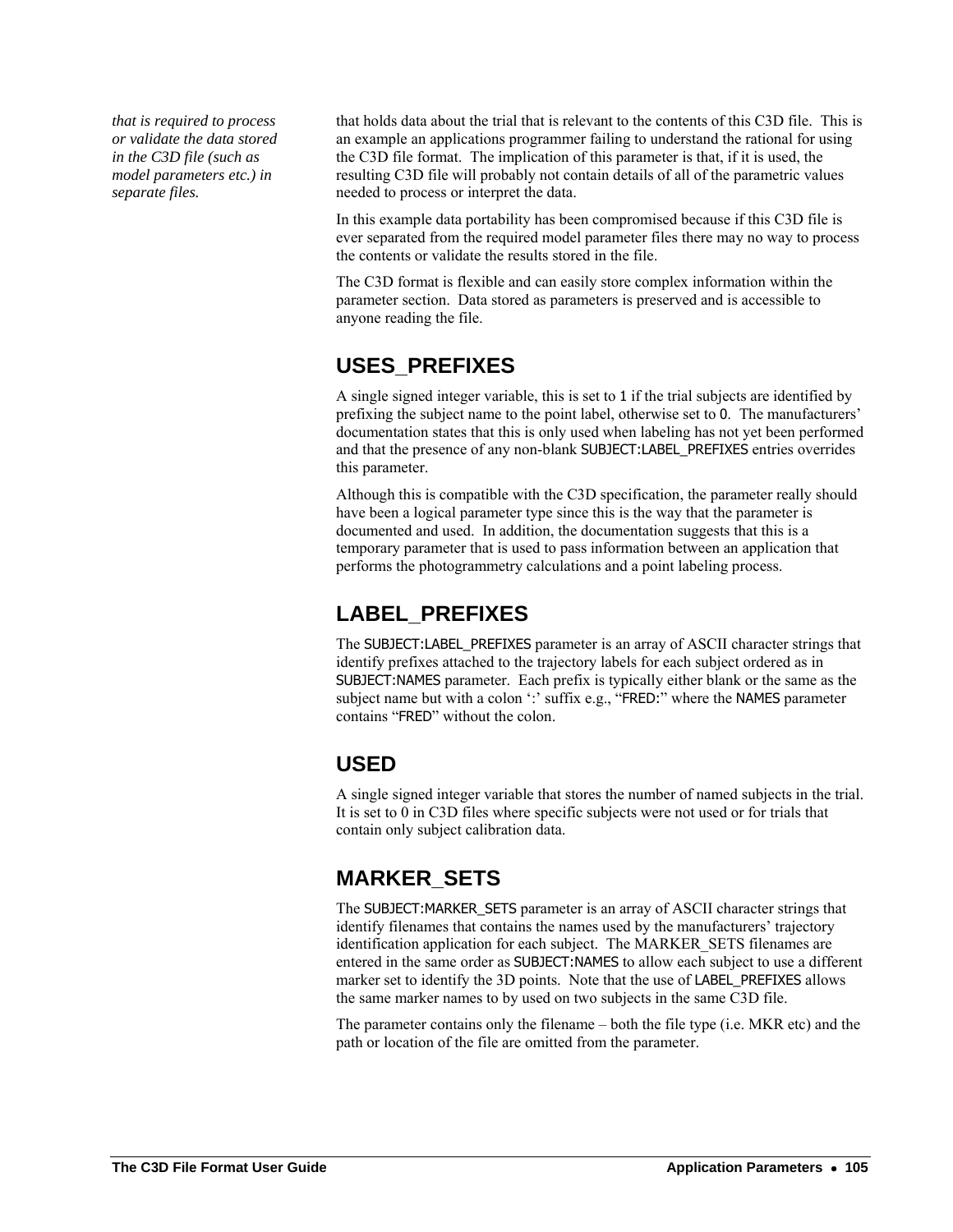#### **DISPLAY\_SETS**

This is an array of ASCII strings that identify the active display set within the marker set for each subject ordered as in the POINT:NAMES parameter. If this parameter is blank then the first display set should be used.

#### **MODELS**

An array of ASCII strings containing marker set names. These identify the model filenames for each subject ordered as in NAMES. Each subject may use a different model. Note that the path is excluded from the model filename – model file names will normally end in .MOD – since the location of the path is not specified, any application attempting to locate the model file will need to know where to find it.

This is another example of a poor choice of parameter storage as the parameter is providing information that is only useful if another file (the .MOD file) can be located. If the .MOD file becomes separated from the C3D file then it is possible that the data contained in the C3D file will become worthless. It would have been much better, if the model information is important, to include it within the C3D file – either as a group or a set of parameters.

# **The MANUFACTURER Group**

The MANUFACTURER group can be used to record information about the software or hardware used to create or modify the C3D file. This group is intended to simply provide information that can be used to identify the source of the data later. There are no requirements that this group exist in a C3D file or that it contains any specific parameters but the following parameters are common.

#### **COMPANY**

An ASCII character string, the COMPANY parameter will identify the name of the company whose software was the original source of the C3D file. If this parameter exists then it should be locked and should not be changed by other software applications if they edit or modify the C3D file.

#### **SOFTWARE**

An ASCII character string, the SOFTWARE parameter will identify the name of the software application that created the C3D file. If this parameter exists then it should be locked and should not be changed by other software applications if they edit or modify the C3D file.

#### **VERSION**

Stored as an ASCII character string, the VERSION parameter is intended to identify the version of the software that created the C3D file. If this parameter exists then it should be locked and should not be changed by other software applications if they edit or modify the C3D file.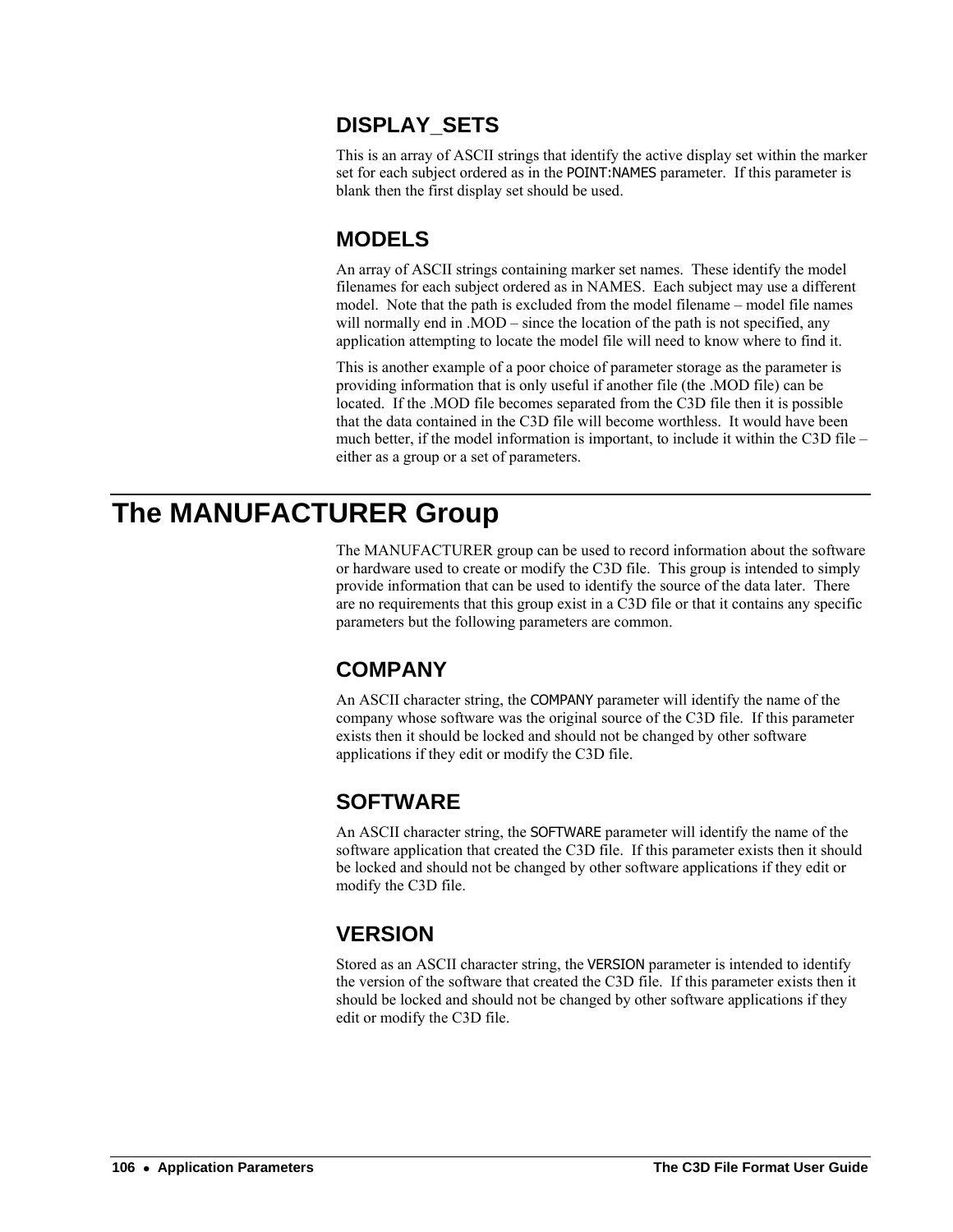# **Additional Parameters**

## **Unofficial extensions**

Several unofficial extensions to the C3D format have appeared in recent years. These address areas of the C3D file format that are have become somewhat limiting as the technology advances, and motion capture systems create larger C3D files. This chapter attempts to document some of the parameters that may be found in modern C3D files – these parameters should not be considered part of the C3D standard or even a requirement in a C3D file. Comprehensive documentation of these parameters should be obtained from your software application provider.

## **The TRIAL Group**

The C3D file header contains the frame numbers of the first and last frames of trial data stored in the C3D file while the total number of frames is stored in the POINT:FRAMES parameter. The C3D format defines these as unsigned integer values which limits these to a maximum value of 65535.

When using high-speed video cameras, this equates to a trial of just over two minutes at 240Hz. To escape from the existing 16-bit integer limits and allow more than 65535 frames to be stored, two parameters (ACTUAL\_START\_FIELD and ACTUAL\_END\_FIELD) have been created as 32-bit values in a new TRIAL group. It is proposed that C3D applications should, in future, read these parameters and only use the header values and POINT:FRAMES parameter values if these new TRIAL parameters are not present.

*The word "*FRAME*" would* The choice of parameter *name* is unfortunate as many video systems sample in the interlaced mode where a 60Hz sample rate is obtained by sampling **odd and even fields** at 30Hz.

## **ACTUAL\_START\_FIELD**

The first frame number is stored in two unsigned integer values to form a 32-bit value. The first unsigned integer is the least significant word while the second is the most significant word.

*have been a better choice than "*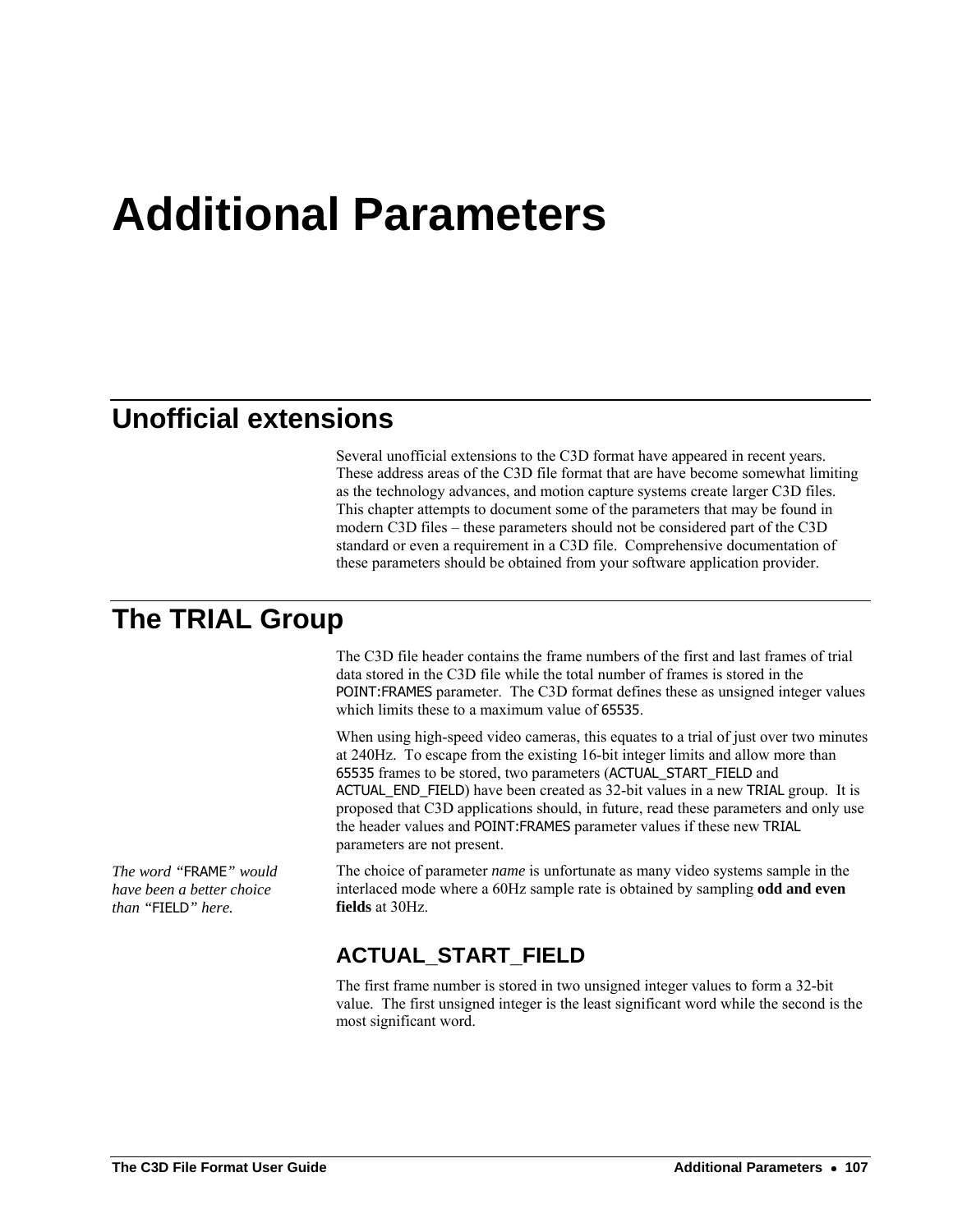#### **ACTUAL\_END\_FIELD**

The last frame number is stored in two unsigned integer values to form a 32-bit value. The first unsigned integer is the least significant word and the second is the most significant word.

This implementation is compatible with the existing C3D specification so long as the old parameter and header values are maintained whenever possible. This will be compatible unless more than 65535 frames of data are recorded. Once this limit is exceeded only applications that can read these parameters will be able to read the additional data – although both old and new applications will be able to read all the data up to 65535 frames in unsigned C3D files. Note than many older software applications will treat the existing POINT:FRAMES parameter as a signed integer and will fail to read files that contain more than 32767 frames.

#### **VIDEO\_RATE\_DIVIDER**

Normally with a value of one (1) this, unsigned integer value, records any delay between successive 3D samples at the time of data collection. This allows data collection applications to record marker positions every "n" frames for slow moving points – such as occur in a tidal flow simulation for example. The actual data capture rate, in terms of frames, is determined by dividing the TRIAL:CAMERA\_RATE parameter value by this value. A value of one (1) indicates that there is no delay between frames while a value of two (2) indicates that data is only recorded every second frame.

### **CAMERA\_RATE**

This floating-point parameter records the *original* data collection rate, in Hertz. This value may be different to the value stored in the POINT:RATE parameter (and C3D header) due to data re-sampling or video rate division (see VIDEO\_RATE\_DIVIDER above).

#### **DATE**

This is an array of three unsigned integers that records the date of capture using the western calendar system. The date is stored as the year, month, and day, in that order.

#### **TIME**

An array of three unsigned integers that records the time of capture stored as the hours, minutes and seconds, in that order using a 24 hour clock. This is normally recorded in the local time rather than Universal Time (UTC).

# **The EVENT\_CONTEXT Group**

This group provides names and descriptions for the *contexts* of named events in the C3D file that are stored in the EVENT group. The event *context* can be thought of as defining the class of event without limiting the user by defining the type of event – the typical event *contexts* are *Left side event*, *Right side event*, and *General event* but other contexts can easily be created. This allows individual events to be created in the EVENT group and then analyzed within their context. Thus, a Foot strike event can have a *Left side event* or *Right side event* context and can be organized and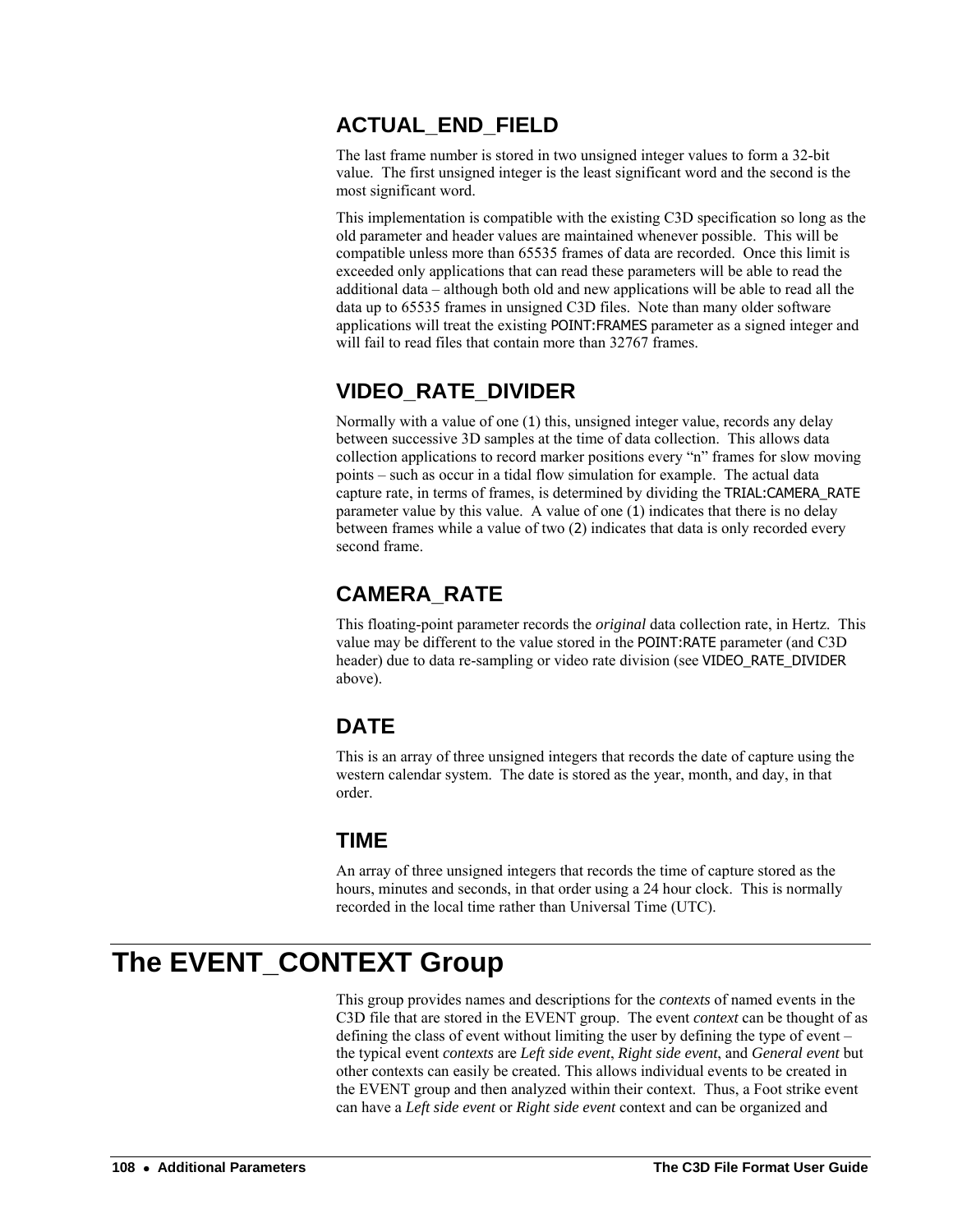*format do not appear to use the header event storage area at all- as a result this is not compatible with any other C3D applications.* 

analyzed with other events with the same context. Multiple event contexts are supported giving applications the ability to define custom event contexts.

Applications that use this **The EVENT\_CONTEXT** group (and an associated EVENT group) have been added to work around the limit of no more that 18 events in the C3D file header. The descriptions of the parameters presented here are based on the descriptions provided by the manufacturer and from the direct examination of C3D data files. The event storage mechanism described here is completely separate from events stored in the C3D header and there is no requirement that these events duplicate or match the events stored in the C3D file header.

#### **USED**

A single signed integer that records the number of event contexts stored in the group and available for use in the C3D file.

#### **ICON\_IDS**

This is an array of EVENT\_CONTEXT:USED unsigned integers that identify the icons to associate with each context. Applications must provide the actual iconic representation where appropriate. The ICON\_ID parameter can be thought of as a defining the event type or the context in which the event will be used.

#### **LABELS**

This is an array of EVENT\_CONTEXT:USED ASCII labels (typically each 16 characters long) that provides the context label strings that may be used in the C3D file, e.g. Left, Right, General etc.

#### **DESCRIPTIONS**

This contains an array of EVENT\_CONTEXT:USER descriptions (typically up to 32 characters long) that are associated with the corresponding labels e.g. Left side event, Right side event, General event. This parameter simply provides additional descriptive information for each of the LABELS.

#### **COLOURS**

Note the British English spelling of this item in contrast to the US English spellings used elsewhere in the C3D format description. This is a (3, EVENT\_CONTEXT:USED) array of unsigned integers that store the colors used by each event type as (R,G,B) triplets with each value in the range 0 to 255. Potentially this allows the user to highlight particular events in the C3D file with specific colors.

# **The EVENT Group**

*Applications that use this format do not appear to use the header event storage area at all- as a result this is not compatible with any other C3D applications.* 

EVENT group (and an associated EVENT\_CONTEXT group) has been added to work around the limit of a maximum of 18 events in the C3D file header. This implementation works quite well although it seems to have been implemented rather inelegantly, requiring 13 different parameters in two separate groups with very little documentation of the functions of the parameters. The descriptions presented here are based on the descriptions provided by the manufacturer and from the direct examination of C3D data files.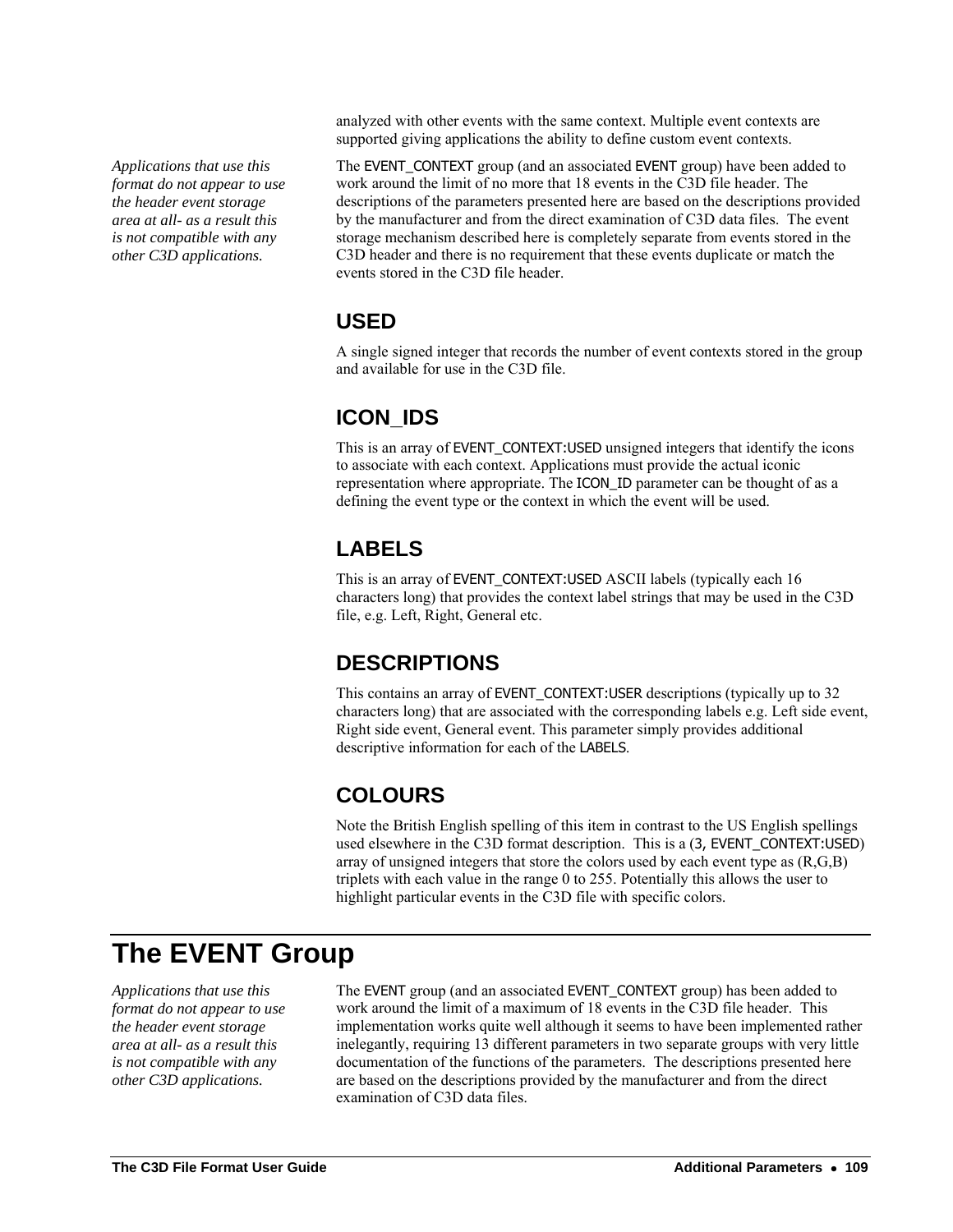The basic idea behind this implementation is very much like the concept of the existing header record events (see page [35](#page-38-0)), a count of the total number of events is maintained and then used it as an index to access the event times, status etc. It differs in that it allows events to be placed in a *context* that can be used to organize and group events in an open-ended and flexible manner.

#### **USED**

The USED parameter is a single signed integer that stores the total number of events that are recorded in the EVENTS group. This is used as an index to many of the other arrays in this group to locate individual event information.

#### **CONTEXTS**

This is an array of ASCII strings – typically sized as (USED,16) – that is used to record a "context" for each event e.g. "Left", "Right", "General" etc. The string used for each event is chosen from a list stored in the EVENT\_CONTEXT:LABELS parameter. This enables a "side" to be assigned to bipedal events where the observer is interested in left versus right side data or could just as easily describe "up" versus "down" events too.

#### **LABELS**

This is an array of ASCII strings, one for each stored event that records a LABEL associated with each stored event e.g. "Foot Strike", "Foot Off" etc. When used with the appropriate EVENT:CONTEXT value this can identify an event as "Left Foot Strike" or "Right Foot Off" etc.

#### **DESCRIPTIONS**

This is an array of ASCII strings – typically sized as (USED,32) – that records a description for each event. This can be a long event definition (for example, "The moment any part of the foot first contacts the floor during a gait cycle") or a simple descriptive string e.g. "Heel Contact".

#### **TIMES**

This records the time of each event from the start of the trial where the first 3D sample (frame 1) is time 0.0. The time is recorded in an array (USED,2) as two floating-point numbers in the form of "whole minutes", "seconds (and fractions of)".

To obtain the actual event time, add the two values together using double precision floating point storage. The stored times are based on the 3D sample rate as recorded in the header and POINT:RATE parameters and assume that this value is correct. This could cause problems if the value stored in the C3D file does not match the true data collection rate, e.g., if an application stores a rate of 60 when the actual video frame rate is 59.94Hz.

#### **SUBJECTS**

An array of (USED) ASCII character strings that serves to identify subject names associated with individual events. This parameter supports situations where they may be several different subjects recorded at the same time. Empty strings apply to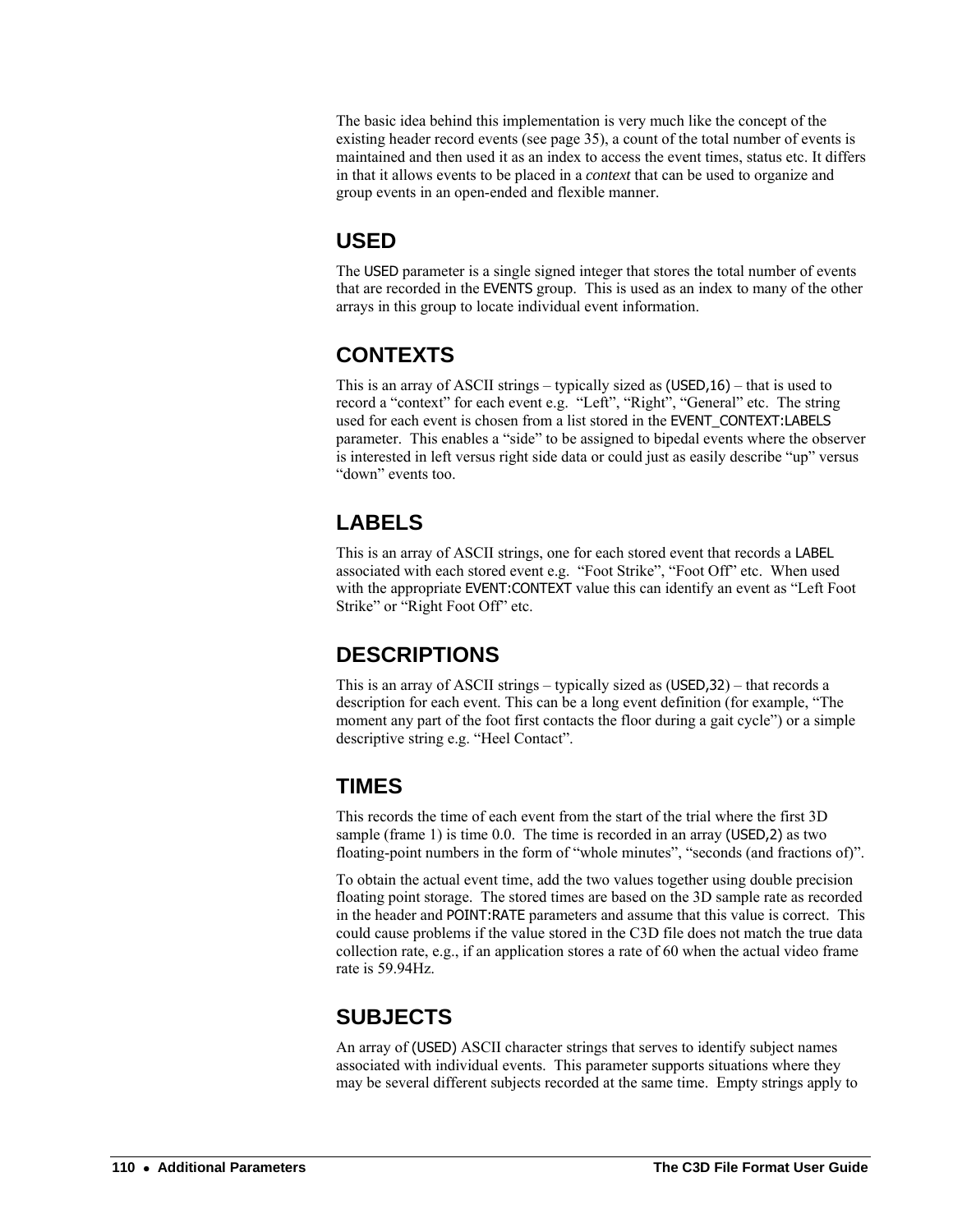the whole trial so, if present, this parameter will usually be empty if there is only a single subject recorded in a trial.

### **ICON\_IDS**

An array of (USED) signed integers that allow an application to identify the icons associated with each event as defined in the EVENT:DESCRIPTIONS parameters. Thus an ICON\_ID can be thought of as an event type. Since the values of this parameter are not specified, applications must provide the actual icon representation themselves.

## **GENERIC\_FLAGS**

An array of (USED) flags associated with the corresponding labels, indicating whether the event is general purpose (value non-zero) or has specific purpose (value zero). General-purpose events have free-entry text labels and descriptions whereas those of specialized events tend to be fixed.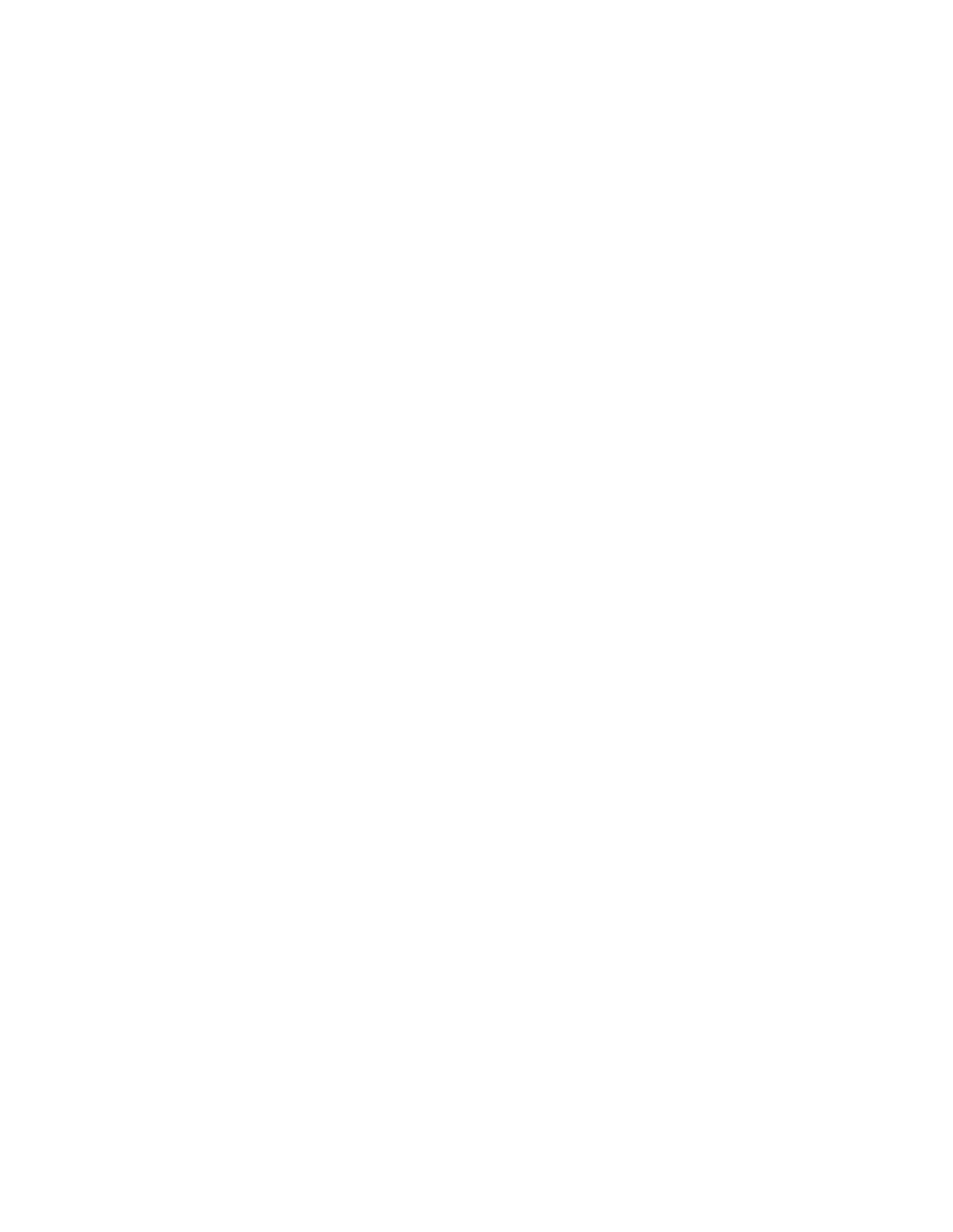# **C3D file basics**

# **Creating a C3D file**

*Novices may prefer to use an application like the MLS C3Dserver to automate file creation and access.* 

*The next three sidebars below list the steps necessary to create a standard C3Dfile.* 

This chapter attempts to describe – very briefly – the steps necessary to create a C3D file. It does not explain all the details of the format, or the options available. You will need to read the rest of this manual for explanations and details of the topics covered here.

The coordinate and analog data in C3D files are written in either 16-bit signed integer format or 32-bit floating-point format. C3D files are organized in sections, consisting of blocks that are 512 bytes long. All files have a minimum of three sections:

- The first section consists of just one, 512 byte, header record block and contains a few pointers and some parameter data.
- The second section starts at a location indicated by a pointer in the header (usually block number 2) and contains parameters stored in a unique format. This section is variable in length but is typically about 10 blocks long.
- The third section starts at a location indicated by a pointer in the header (usually following the parameter section). This section of the file contains the 3D point coordinate data, and analog data if analog data were available when the .C3D file was created.

Other data sections may exist between the end of the parameter section and the start of the 3D point coordinate section. The C3D standard permits this but does not indicate any method of locating such data sections. The ability of other applications to read any C3D file with more than the standard three sections described above should be evaluated if portability is the prime concern.

The C3D web site [\(http://www.c3d.org\)](http://www.c3d.org/) contains numerous examples of correctly written C3D files including a suite of C3D files that can be used to test any C3D application for correct operation. This is an excellent resource for anyone who wants to create applications that read and write C3D files. Several utilities are available from the site that view, edit and dump C3D files to ASCII text files.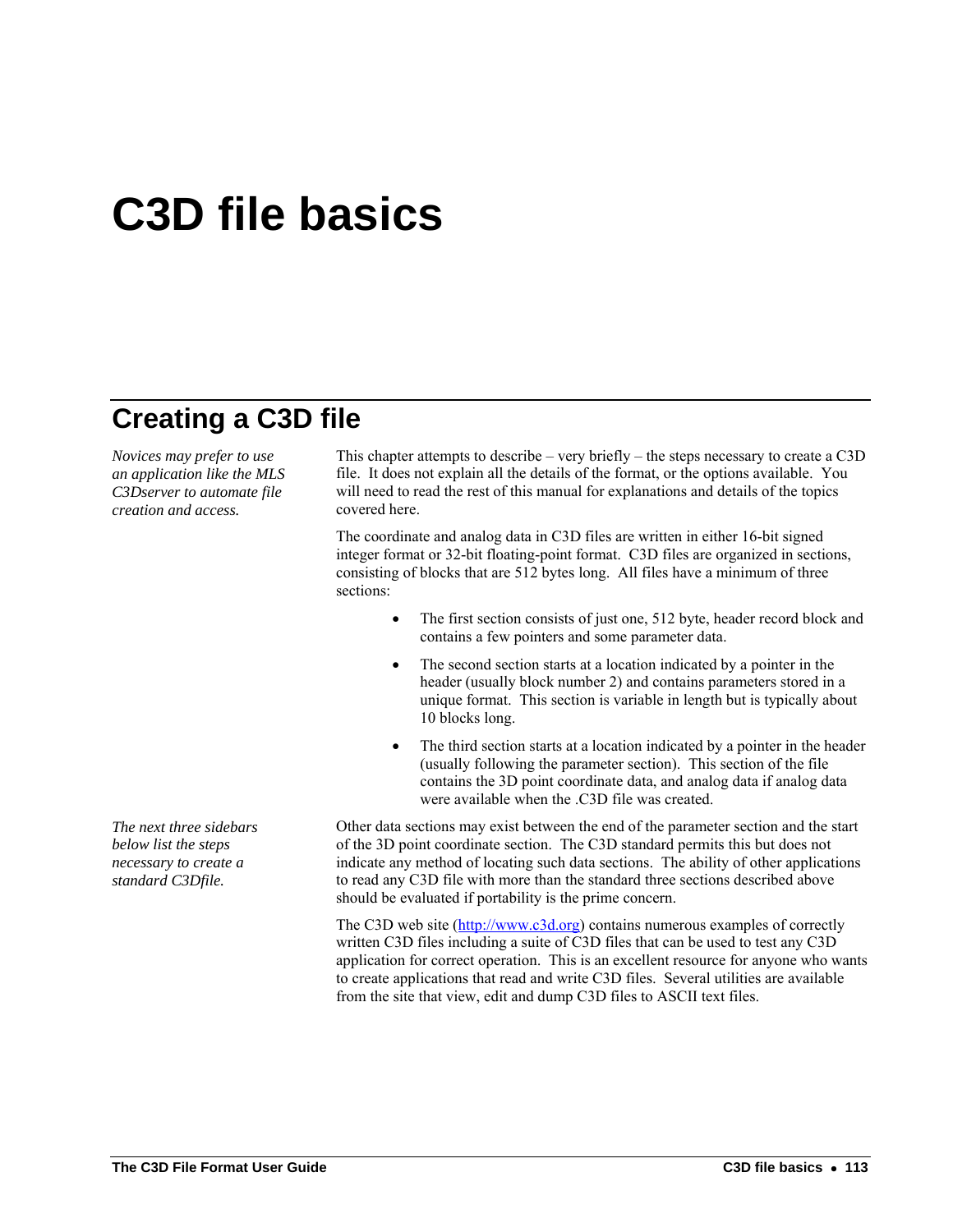*1. Start with a 512-byte block of 0x00h and write the key word that identifies this as a C3D file… then proceed to create the parameter section before returning to fill in the rest of the header values.* 

*2. Write parameters into the parameter section – Then update the header section with the required parameter values.* 

*3. Write the correct value for the data start pointer to the start of 3D data into both the header and parameter area. Calculate the SCALE value for the range of 3D data and write it to the header and parameter section.* 

#### **Header Section**

Although all parameters of interest are contained in the parameter section, a few essential parameters necessary for accessing the data in the file are repeated in the header section in simple form. The parameters in this section are useful if one does not wish to use the parameter subroutines required to access the quantities written in parameter format. This is a 512-byte block - the first few words of the header section are utilized to store pointers to the other sections in the C3D file and some abbreviated parameter data - the rest of the header section contains zeros unless time event data is included.

#### **Parameter Section**

The parameter section is written in a unique format documented on page [39.](#page-42-0) The first two bytes of the parameter header record are not used, although for compatibility with some legacy applications they should be written so that byte 1 contains 0x01h (decimal 1), and byte 2 contains 0x50h (decimal 80). You should ignore these two bytes when you read a parameter record within a C3D file.

Byte 3 of the first parameter record contains the number of parameter blocks, and byte 4 contains 0x53h (decimal 83) + *processor type*. *Processor type* may have the value 1, 2, or 3. The actual parameter data starts at byte 5.

Within the parameter section, the records belonging to groups (see page [47\)](#page-50-0) and parameters (see page [48](#page-51-0)) are stored in no particular order, and are located by searching through the parameter section.

Always check the parameters carefully – make sure that the parameter data types are correct and pay particular attention to ensure that all the required parameters are present. Make sure that every 3D data channel has all the require POINT parameters and that the analog channels have all the necessary ANALOG and FORCE\_PLATFORM parameters. Make sure that the ANALOG channels are scaled correctly. If force plate data is present then pay particular attention to make sure that the associated force plate parameters are correct.

Fill any unused space at the end of the 512-byte block with 0x00h if you require compatibility with applications that fail to set the parameter pointers correctly.

#### **Data Section**

The 3D coordinate and analog data are written frame-sequentially starting at the beginning of data section. The data are packed into records such that frames may cross 512-byte block boundaries. The 3D coordinate data are normally stored in 16 bit signed integer format and must be multiplied by the POINT:SCALE factor to generate values expressed in the external (reference coordinate system) measurement units. If the data is stored in floating point format, then the scale factor has already been applied and it is set to be negative. Each 3D point is described by four words. If the data is stored in integer form, these 16-bit words contain the following:

| Word 1 | X-coordinate of point divided by the scale factor     |
|--------|-------------------------------------------------------|
| Word 2 | Y-coordinate of point divided by the scale factor     |
| Word 3 | Z-coordinate of point divided by the scale factor     |
| Word 4 | Byte 1: camera mask.                                  |
|        | Byte 2: average residual divided by the scale factor. |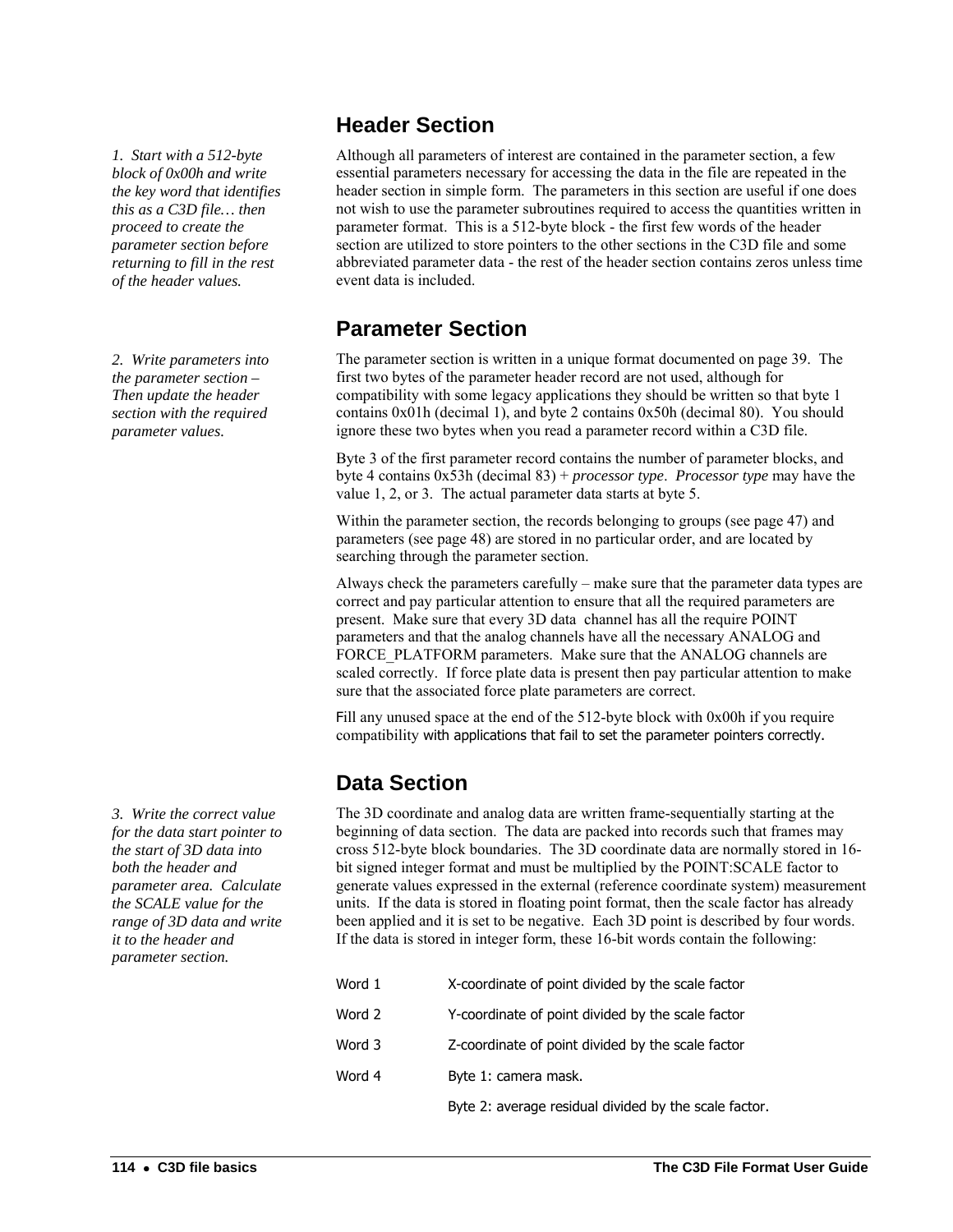4. Finally, w*rite the data records and close the file.*  The video data points for frame one are stored first, followed by one or more analog "frames" if analog data are present. If the analog data rate was the same as the video frame rate then only one analog frame will follow each video frame. If analog rate was twice the video rate, then two analog frames will follow the video frame, etc.

- Video and analog data formats are always the same signed integer or floating-point.
- 3D points are written in the order set by the parameter list POINT:LABELS.
- If a point was invalid in a frame (not observed by at least two cameras), its  $4<sup>th</sup>$  word will be set to -1, and the X, Y, and Z coordinates will be set to zero. For points that were interpolated, the  $4<sup>th</sup>$  word is set to zero.
- In an integer file, the coordinates and residuals are recorded in internal units, and must be multiplied by the scaling factor in POINT:SCALE to obtain reference coordinate system units.
- The analog data are stored in the same order as in the raw data stream, i.e. if the analog frame rate was higher than the video frame rate, the order through the channels is repeated as many times as is appropriate. The first word after the end of the analog data is the X-coordinate of the first point in the next frame.

# **Reading a C3D file**

*Samples of each of the different C3D file formats are available from the C3D web site and can be used to check that user-written applications return the correct values.* 

The task of reading a C3D file from scratch can seem quite daunting to the novice programmer but is actually just a series of simple operations that need to be performed in a logical order. This information is presented here for anyone who needs to write low-level subroutines to open and read the contents of a C3D file. As a result, we will discuss this in general terms without referencing any code – the actual file operations can be coded in any programming language. It is assumed that the reader is familiar with the contents of this manual so the descriptions presented here are quite brief – you should refer to the appropriate chapters in the manual for full details of each header and data value described here.

- 1. Start by reading the first two bytes of the C3D file these two bytes contain a flag and a pointer. The first byte is a pointer to the start of the parameter head record block while the second byte is always 0x50h. If the second byte (the flag byte) is not 0x50h then the file is not a C3D file – if the second byte is  $0x50h$  then the file is probably a C3D file. Note that if you are reading the file in 16-bit words then the first word will be 0x50nnh where nn is the pointer value.
- 2. If the flag byte is 0x50h then we take the value of the first byte (the pointer) and multiply it by 512 – this value then points to the start of the parameter records. Ignore the first two bytes (the first word) at the start of the parameter record and read the second pair of bytes (the second word).
- 3. The first is the number of 512-byte blocks in the parameter section this tells us the size of the parameter section in the C3D file. The second is a flag byte that indicates the format used to store floatingpoint numbers in this C3D file – it will be 0x54h, 0x55h, or 0x56h. This byte must be within this range if the file is a C3D file.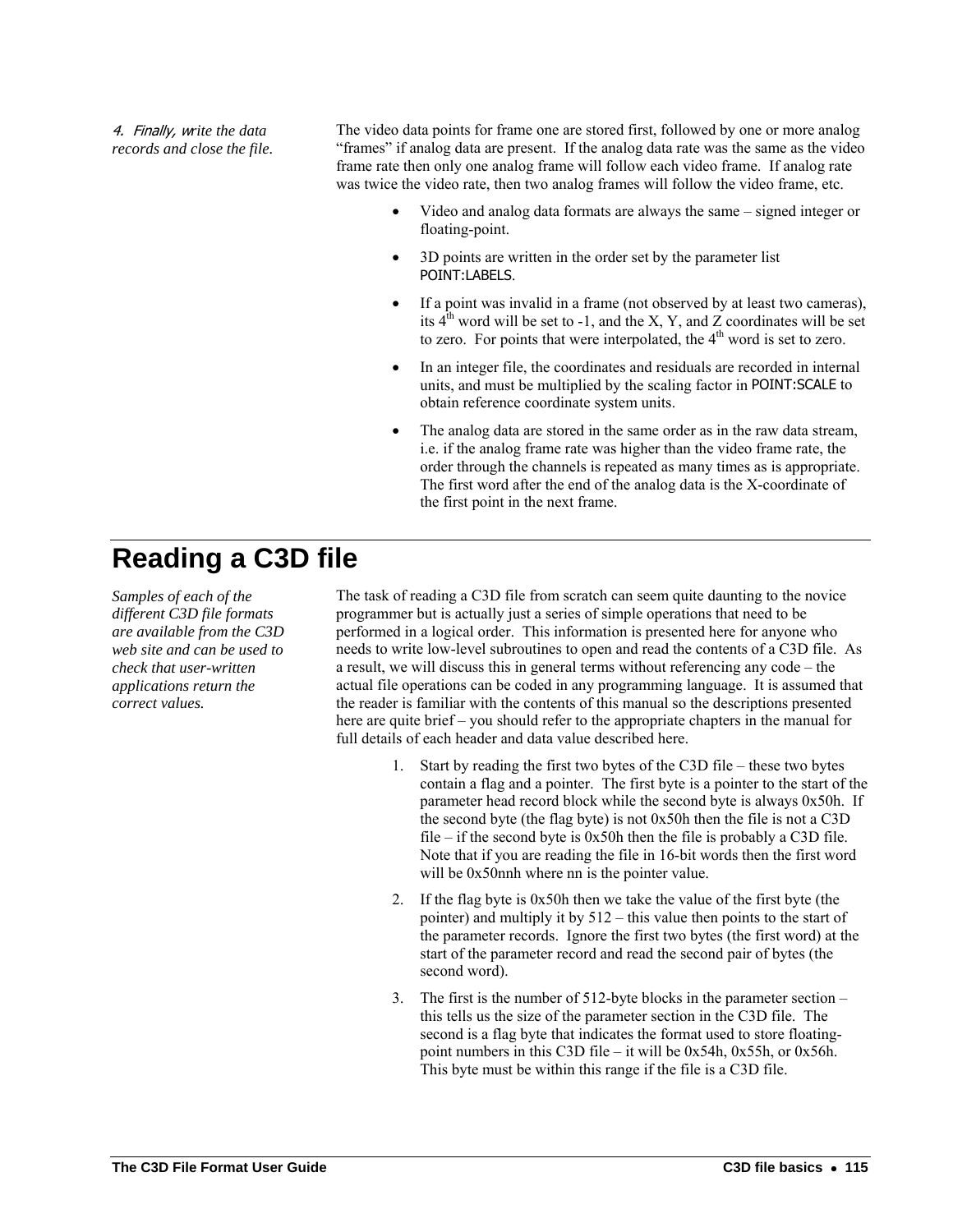At this point we have two flags that agree that this is a C3D file (the odds of being wrong are 1 in 65,537), we know the location and size of the parameter block and we know what format is used to store floating point values. We have all the information needed to read the parameter section and determine the parameter values.

The recommended procedure at this point would be to read the parameter section and store the parameter values. These should be checked against the values stored in the C3D file header – the parameter values should always match the C3D header values although in rare cases you may find discrepancies. In general, it is recommended that the parameter section values are preferred over the header values if there is any disagreement between two values.

By default, in a signed C3D file, all integer and parameter values in the parameter section are signed values. However, unsigned C3D file will use unsigned integers and bytes to extend the ranges of some parameters so all parameter read operations should check the parameter values, and particularly the array indexes, for negative values and ranges as described on page [69](#page-72-0).

Once the parameter section has been read, you can use the sign of the POINT:SCALE parameter to determine if the 3D data section is stored in floating point (a negative scale value)or integer format (a positive scale value). The contents of the 3D data section can now be read. Other data sections may exist in the C3D file – information on these (if they exist) will be found in the parameter section.

## **Hints and Clues**

If this is your first attempt to create C3D files or add support for the C3D format to an application then start with Integer C3D files. They are somewhat easier to create and interpret, and most manufacturers provide support for the integer data format.

The C3D web site is an important resource and contains many examples of good C3D files that conform to the C3D format description – start by writing applications that read these files first. The C3D web site also provides sample code and several applications that read and write C3D files.

Motion Lab Systems supplies a C3D Software Development Kit (SDK) that can be used with most programming languages. This SDK is available free of charge for non-commercial use and can be licensed for commercial applications. This is a useful resource even if you are determined to write your own code.

Take the time to understand the format of the C3D file and the basic set of required parameters – make sure that your software application stores all the necessary information in the C3D file. If you store analog data then make sure that you create all the analog parameters necessary to enable the information to be scaled and interpreted correctly by other applications.

If your application supports force plates then make sure that you create the correct force plate parameters.

Make sure that your application is prepared to deal with missing parameters and format errors in C3D files from other sources.

Finally – when you have written an application that creates or reads C3D files, make every effort to test it with other applications to ensure that you are creating C3D files that are compatible with other manufacturers programs. A large collection of sample C3D files are available from the C3D web site.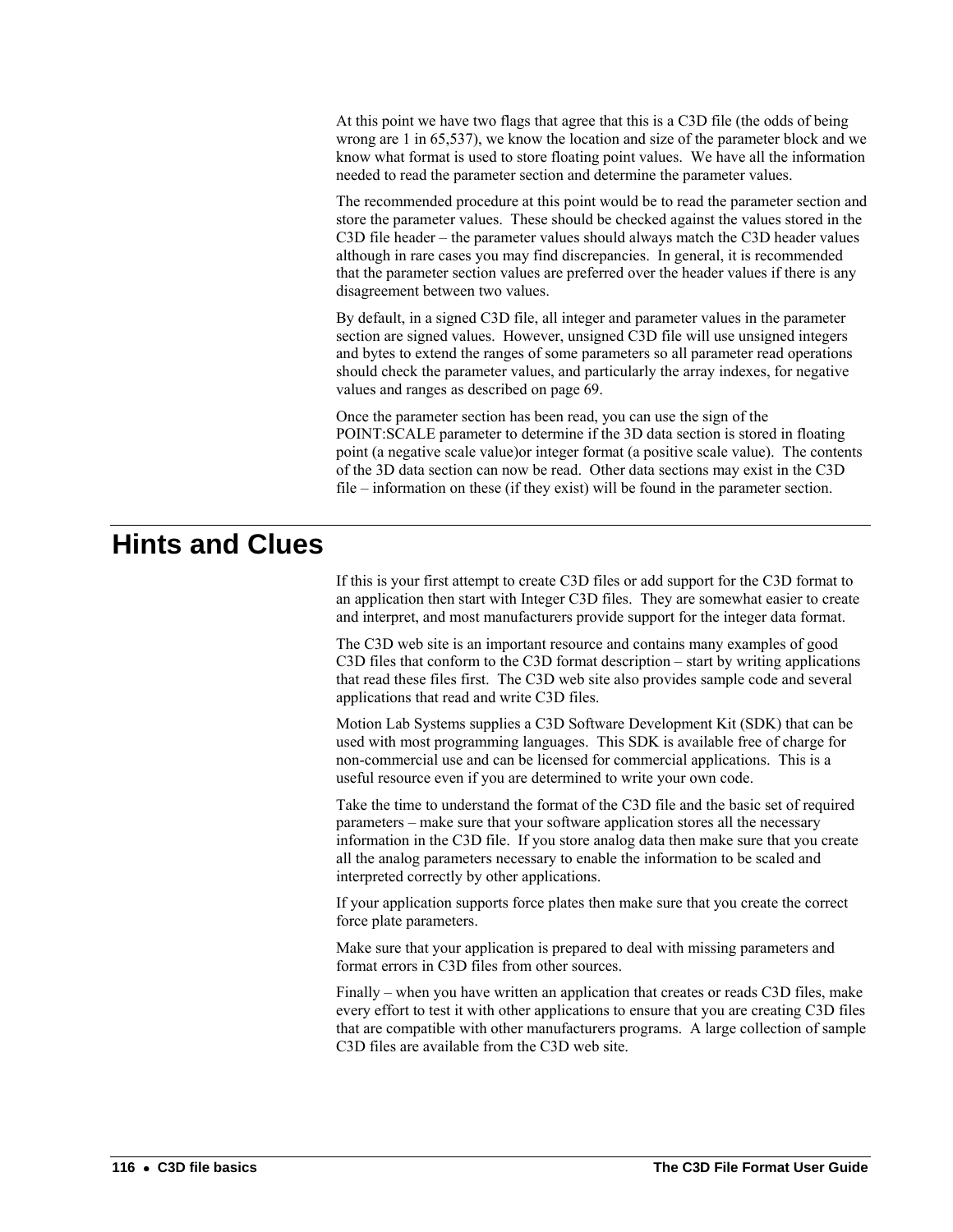# **The Future of C3D**

## **Discussion**

The format and descriptions of data and parameter storage for marker coordinates and analog data in the C3D file are reasonably well established. In general, the various manufacturers' and programmers' C3D offerings conform quite well to the specifications documented here. However, the storage of data derived from the marker and analog data needs to be addressed if effective cross-system compatibility is to be achieved.

At the time that the C3D format was originally developed, computer disk access was considerably slower and the option of storing data from a single frame in different sections of a file was considered as being too inefficient. However, with current technology, this option is now possible and may help in extending the storage of other data types in a simple, yet backwards compatible, way.

For instance, derived data could be stored in separate data sections. The C3D format allows for the storage of any number of data sections without compromising backwards compatibility. Currently the only data section defined by the format is the one containing the 3D marker coordinates, residual word, and analog data. The DATA\_START parameter defines the beginning of this data section, and the section is assumed contiguous although in fact, contiguity for this section is only necessary for backward compatibility; it is not required to be maintained for new data sections.

| A single 512 byte Header section                                          |  |
|---------------------------------------------------------------------------|--|
| One or more optional data sections such as Label and Range etc.           |  |
| A Parameter section consisting of 1 or more 512-byte blocks.              |  |
| One or more optional data sections containing AVI, XLS, DOC files etc.    |  |
| A 3D point/analog data section consisting of one or more 512-byte blocks. |  |
| One or more optional data sections containing AVI, XLS, DOC files etc.    |  |

*Figure 34 – A roadmap for future additions to the C3D format* 

The figure above simply illustrates the various areas within the existing C3D specification that are available for future data storage. There is no reason why any specific order needs to be imposed or even recommended. A pointer in the parameter section can be used to indicate where in the file to find the appropriate data section.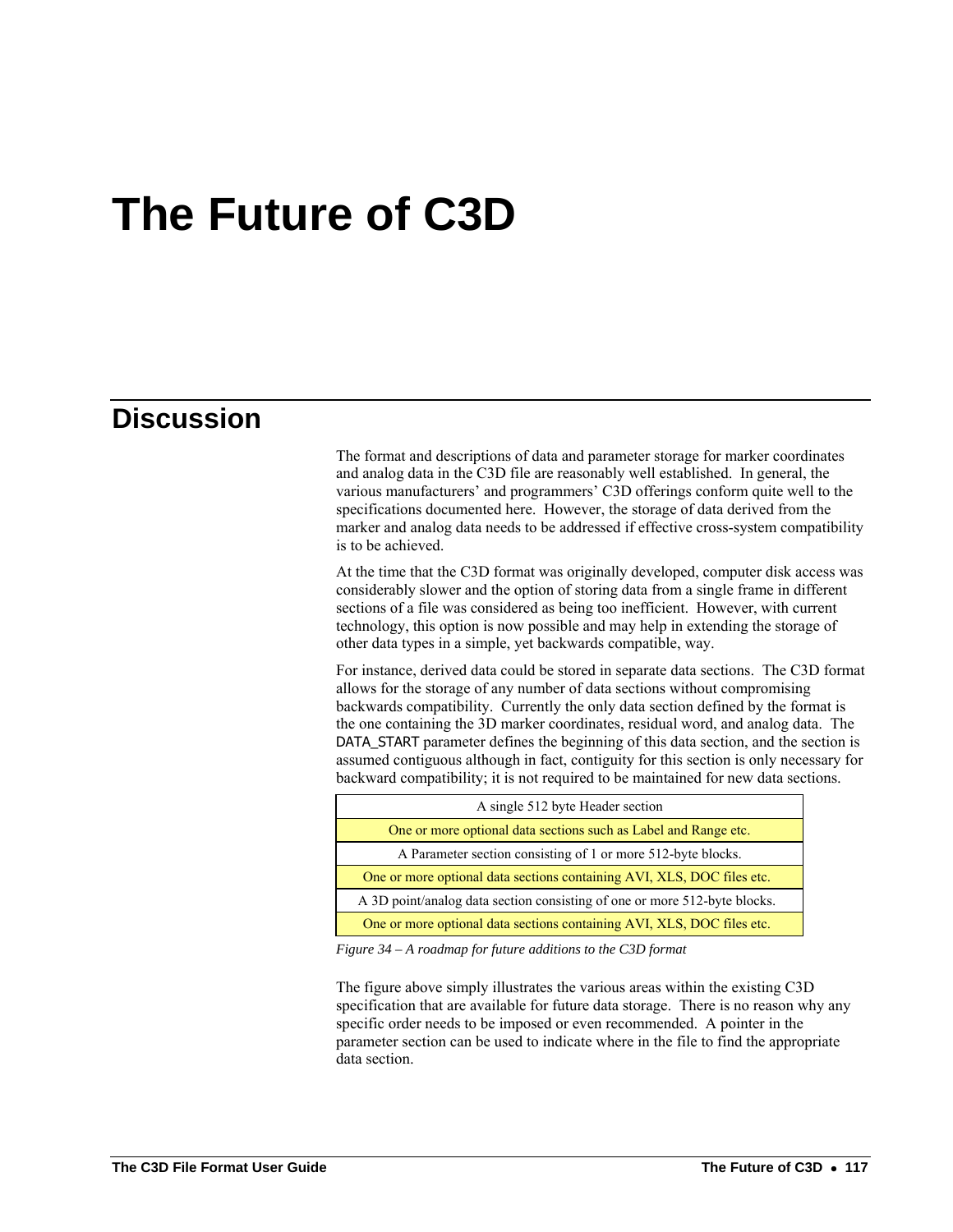*With this approach, all C3D programs know what is present in the C3D file, even though they may not be able to access data in the new sections.* 

*the C3D specification. It is presented to demonstrate one way that the C3D format could be extended.* 

*The proposed section would have no impact on old applications that access the C3D file using the pointers stored in the header and parameter section as the new data section would be skipped.* 

*The number of additional sections that could be added following the C3D header is limited by the size of the variable (one byte in header word 1) that designates the location of the parameter section.* 

It would be useful in the future to establish rules for incorporating new data sections into the C3D format that contain derived data, with appropriate entries in the parameter section describing the sections start location in the file, its structure, and names associated with the data items. A common nomenclature for parameters will be important in making the data accessible to all users as well as preserving the ability of older applications to work with the new data files.

Other areas that need to be considered are the limitation of a maximum of 32767 frames of 3D data within a C3D file caused by the use of a signed 16-bit integer parameter (POINT:FRAMES) to 3D frames. The use of an 8-bit pointer to locate the start of the parameter section and a 16-bit integer to record the start of the 3D data section also places some limits of the C3D file structure although these are not, in general, difficult to work around.

#### **Label and Range Section**

*This section is not part of* A new time event storage format has been proposed (see the C3D web site at [http://www.c3d.org](http://www.c3d.org/) for details) that would allow an unlimited number of time events and ranges to be stored in a C3D file. Under this proposal, time events and ranges of events will be stored in an additional section that can be added to any existing C3D file.

> The C3D file format permits one or more sections to be stored between the end of the header and the start of the parameter section, between the end of the parameter section and the start of the 3D data section, and following the 3D data section. The proposed Label and Range format would utilize one of these available storage areas to insert an additional data section.

This would not disrupt the existing C3D header event format and so would maintain some compatibility with existing programs. Unfortunately, there are some applications in common use that fail to use the header pointers to access the C3D file sections. Any program that assumed the parameter sections always started in the second 512-byte block of the C3D file would fail if the new section were located immediately after the C3D file header. Any application that located the start of the 3D data by reading through the parameter section to the end and then looked for data would fail if the new section were located after the parameter section.

The current C3D file time event format provides storage for 18 time events in the header section located in the first block of the C3D file. This has several shortcomings, as many users need more than 18 time events to analyze files. In addition, the current header format does not allow the event labels to be longer than four characters – longer event names would provide better descriptions of each event instance.

The proposal to add a new label and range (NLR) section to the C3D file places the data in the space between the end of the parameter section and the start of the 3D data section. This new section would provide additional event information to help resolve these issues. Programs supporting the new section would identify it from a new key and pointer in the C3D header and read the new event data values directly. The new time event format would allow almost any number of event times to be recorded and would additionally allow ranges of events to be described.

While the proposed NLR section appears to be well thought out and offers the C3D user a large range of options and event definition features, it has yet to be adopted by any Motion Capture hardware manufacturer. As a result, it is not in common use and few software applications support it. In addition, although the addition of this section to a C3D file should not cause problems in theory, several major C3D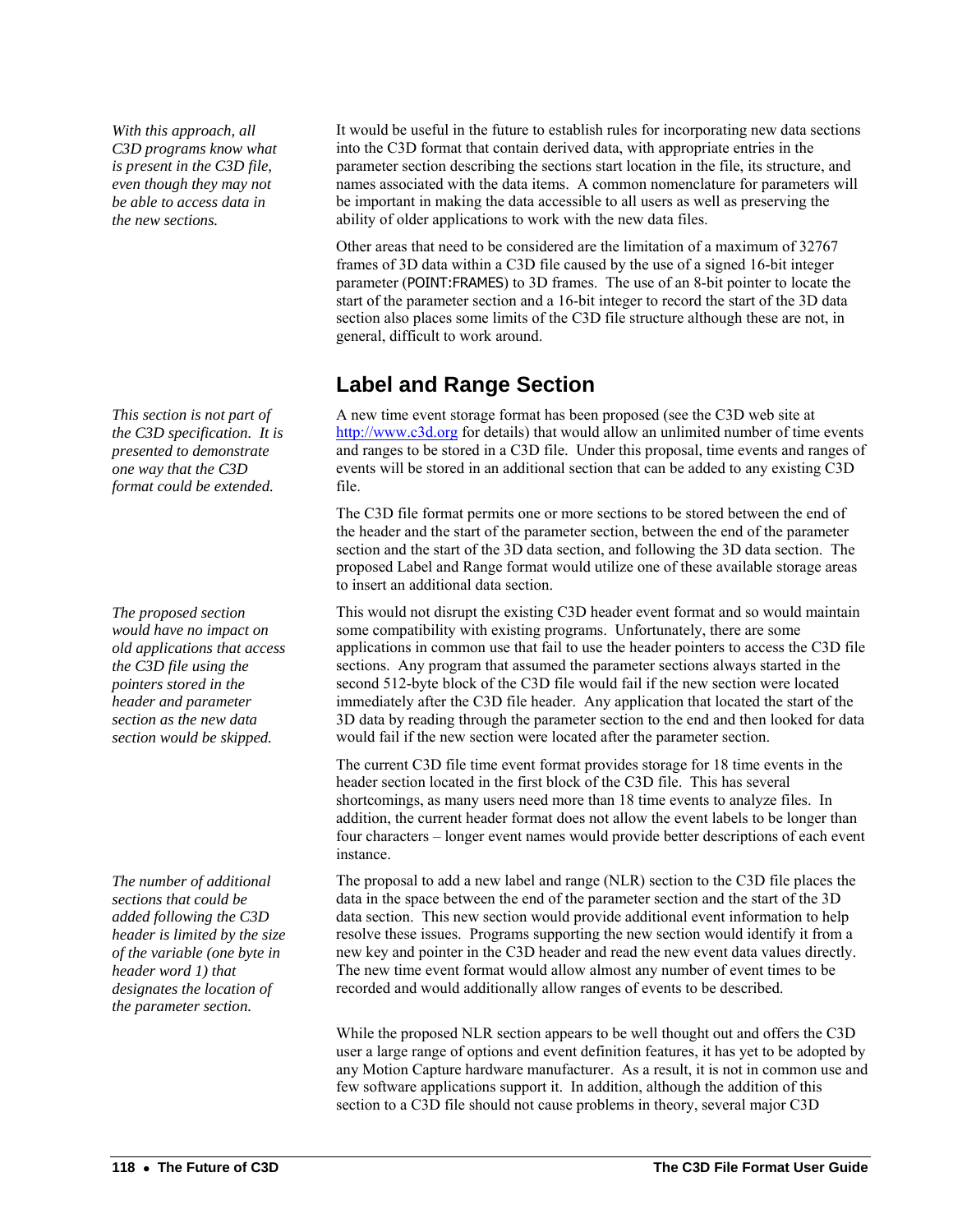software applications fail to read C3D files containing NLR sections – most probably due to their failure to utilize the C3D pointers correctly.

#### **General Data Sections**

This is a proposal to extend the C3D file format by adding a *general data section* capability. This could facilitate the inclusion of many other types of data into a C3D file in a consistent and universally accessible manner.

Currently, data other than 3D coordinates/residuals are often stored in the point group as points. Even though this practice does not violate the "grammar" of the format it does present problems with interpretation and backwards compatibility, and is unsatisfactory with regard to expandability. It is somewhat analogous to putting all of the files on your computer into a single directory.

The proposal is to define a *data section* as a contiguous collection of 512 byte data blocks, which holds some particular data. Actually, a scheme where the *data sections* do not have to be contiguous could also be easily implemented. Currently, the one and only *data section,* holds the X-Y-Z-R of the markers and the digitized analog data channels.

In retrospect, the analog data should have probably gone into a separate data section to allow for the easy accommodation of sampling rates different from the 3D frame rate. However, at the time the format was developed, disk and computer technology was considerably more limited and the decision was made to sacrifice convenience for efficiency.

One feature of *data sections* would be that there could be any number of them in a file. If an application program did not know about them then it would ignore them, ensuring backwards compatibility.

Of course, any application can add a *data section* to a C3D file, but unless the reading application knows about the nature and format of the data in the section, it will be of little use. The idea behind having a *general data section format* is to define a format within sections by standard parameters, so that another application will be able to read and present the data without having been programmed specifically to handle that data.

The existing parameter section will contain a new group with a specific name such as DATA SECTIONS. This group will have a list of parameters that are the names of general data sections, e.g.,

| General data sections group |
|-----------------------------|
| <b>EMG</b> signals          |
| Joint angles                |
| MPEG video data             |
|                             |

Each parameter here will be of type "character", and will name a group containing parameters describing the format, contents, and location of that particular data section. Thus, the proposal would enable the storage of a set of angle graphs in one section, a full motion video file in another and a PDF report in a third.

As with the previously discussed NLR section, this proposal offers the opportunity to expand the features available to the C3D user and application programmer – it is in effect a general form of the NLR proposal. However, while the addition of new data sections to a C3D file should not cause problems in theory, this too causes several major C3D software applications to fail to read C3D files correctly due to poorly written software from several application vendors over a considerable period of time. It is difficult to see how this situation can be remedied until C3D users insist that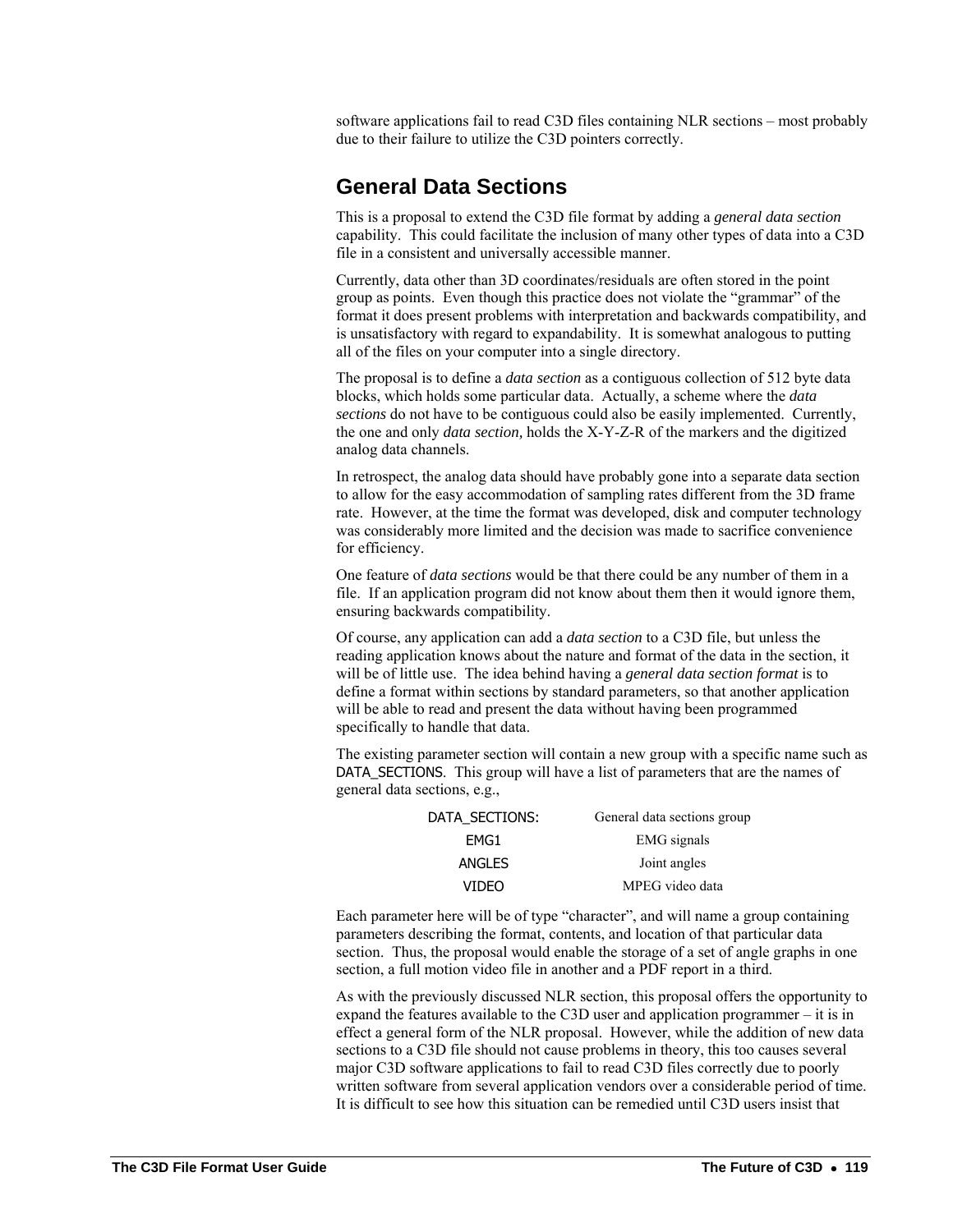application vendors supply well-written, supported, software applications that comply with the public C3D specification.

## **Usability and Elegance**

While the addition of new data storage sections and more sophisticated methods of event definition and storage are very attractive ideas, they both suffer from a common problem. Their successful implementation and propagation require that everyone using C3D files adhere to the common format definition and unfortunately, many common applications fail this test. This limits the ability of one user or application manufacturer to create, for example, the label and range section described above and have another users applications read the C3D file correctly.

In spite of this problem there remains a great deal that can be done within a C3D file that does not break other non-conforming applications. One of the easiest areas to explore is the parameter section, which most applications use to store basic information about the contents of the C3D file. The open structure of the parameter section allows it to be viewed as an easily accessed database that contains information about the data within the C3D file. As such, it is very simple to store detailed information within the parameter section in such a way that a user and access and update this at any time. This enhances the users ability to use the data that they have stored and allows them to concentrate on the interpretation of the data, rather than worrying about the condition of the data.

For instance, if your application uses multiple force plates, and it is important for you to know which plates generated clean data, then this information can be stored within the parameter section when the C3D file is processed. Subsequent file accesses can read this information later without having to perform the data analysis again. Applications can be written that select files for subsequent processing based on the stored force data status, without the application having to have the slightest ability to decode and interpret the raw force data.

If you record electromyography, or any other analog information, from a system that has a trial specific calibration value then you can store that information in the C3D file and allow your application to calibrate the data directly. The results of the calibration can be stored and retrieved later, simply by reading the C3D file. There is no need to try to retrieve the original trial notes simply to obtain the necessary calibration information because it has been stored in the parameter section.

The use of the C3D parameter section allows programmers to create applications that can open a file and show the user the unique status of the data within the file at any time. Several different file can be opened, each one from a different source, and yet each file will display the data correctly simply because the information about the data is stored within the parameter section. Because of the open nature of the parameter structure, this allows software applications to create and store their own information while maintaining compatibility with other applications. This allows programmers to write applications that do what the users want and that display and process the data in a logical, easy to understand, manner.

## **Conclusion**

*All software applications must fully support the C3D file format standard as documented in this manual.*  The flexibility of the C3D format permits a great deal of room for future enhancements and additions to the standard. However, the ability of current applications to survive when presented with standard C3D files that implement these changes depends on their level of compliance with the existing C3D standard.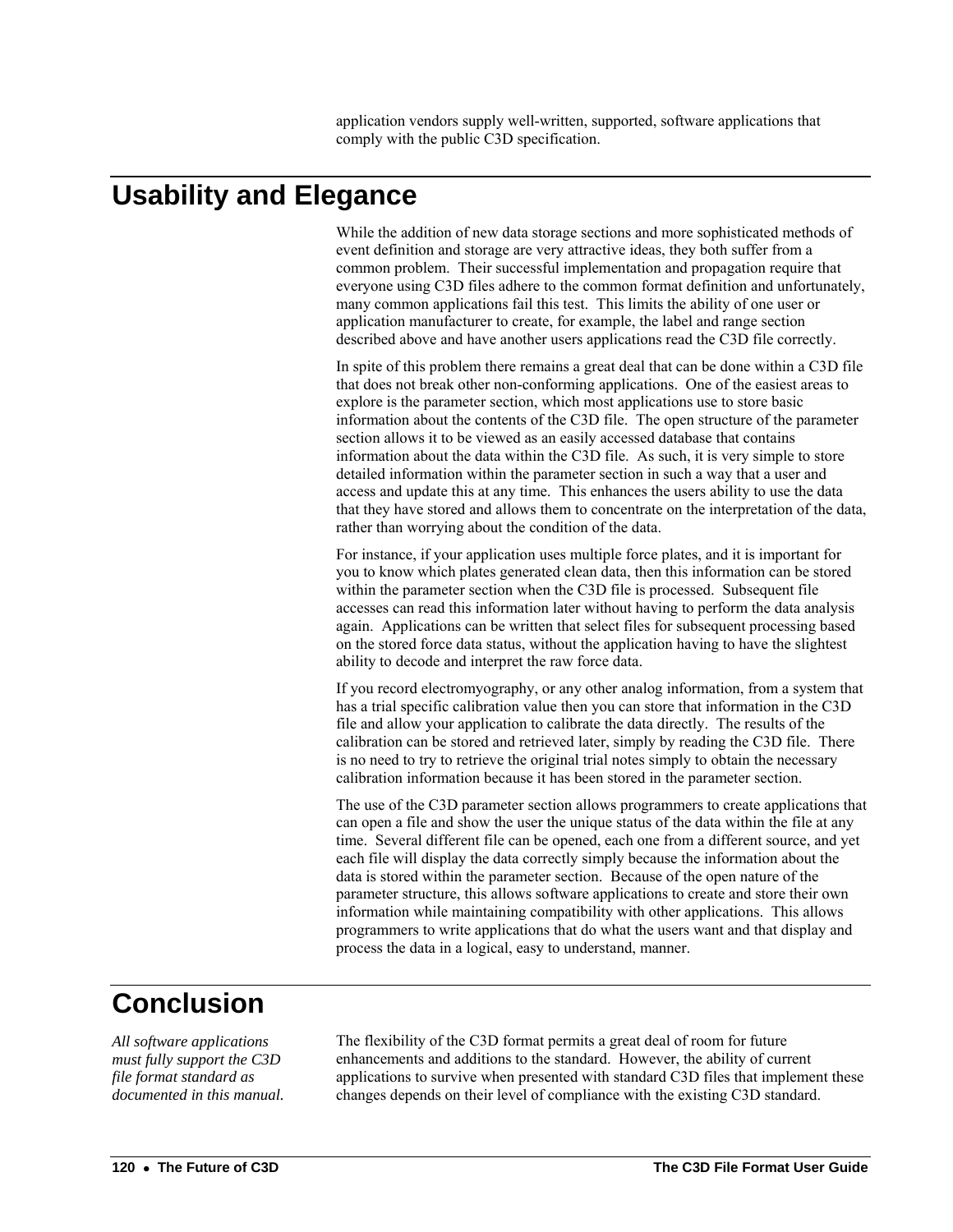*New applications that do not implement the C3D format correctly risk being made obsolete or becoming incompatible as additional applications that conform to the published C3D standard are released.* 

*Insist that all software applications demonstrate full C3D compatibility and include documentation.* 

All programmers and manufacturers must ensure that the C3D applications that are written today read and write C3D files within the limits of the current standard. This will allow everyone to benefit as the capabilities of the C3D format expand to meet the requirements of the future. While it is understandable that a software application written ten years ago may well fail to read future C3D format extensions, there is no reason why any modern software application cannot fully comply with the public C3D standard. C3D users must hold their software vendors accountable for any lack of interoperability and associated compliance issues with C3D files if we are to achieve a desired level of compatibility.

One of the more remarkable features of the C3D file format has been its resistance to the problems of technological obsolescence. The format of the media used to store C3D files has changed significantly over the current lifetime of the C3D file format, from 9-track ANSI magnetic tape, 2.5Mb hard disks (DEC RK-05s), and 8-inch floppy disks to the current DVD disk and CD-ROM media. Yet C3D files written in 1987 on a PDP-11 and stored on an RK-05 can, in general, be read by any modern C3D application. This achievement can be matched by few other applications in any industry. Modern software applications, from motion capture vendors that created the C3D files over ten years ago, can rarely read their own original raw data files – yet they continue to read and process data stored in the C3D file format.

Hardware devices and software applications used to manipulate and store digital information such as C3D files have increasingly shorter lifetimes – often no more than two to three years for software, slightly longer for hardware devices. Each time that a vendor introduces a new version with a slightly different file format, more information becomes inaccessible. In this environment, the C3D file format has become, in many cases, the only means of preserving data in a digitally accessible form over the length of time required by many clinical studies as well as other archival and legal requirements.

It is worth noting at this point, that many C3D applications written in the early 1990's have become obsolete, or are no longer supported by the original manufacturer. This has been almost universally due to problems with the original programmers' limited understanding of the C3D file format or the use of coding models that failed to anticipate the storage capabilities of the C3D format. As a result, many customers have found that the applications that they have been relying on for years have suddenly become obsolete and must be replaced – this is a problem for the programmers, not the end-users as their original C3D files continue to be accessible.

It is strongly recommended that any organization purchasing software that claims "C3D compatibility" should evaluate the claims and compatibility before any final purchasing decision. Applications that fully implement the C3D format should conform to the specification described in this document and should be able to access data in a suite of sample files freely available from the C3D file site.

The history of the C3D file has shown that its design makes it relatively easy to extend the format as Motion Capture hardware improves and new software applications are developed. Active participation by the major vendors and interested parties via the C3D list-server (currently with over 100 subscribers) will allow the format to extend and embrace new developments.

This document will be updated as necessary and as the C3D format evolves. Updated manuals will be placed on the C3D Internet web site at [http://www.c3d.org](http://www.c3d.org/) for public access.